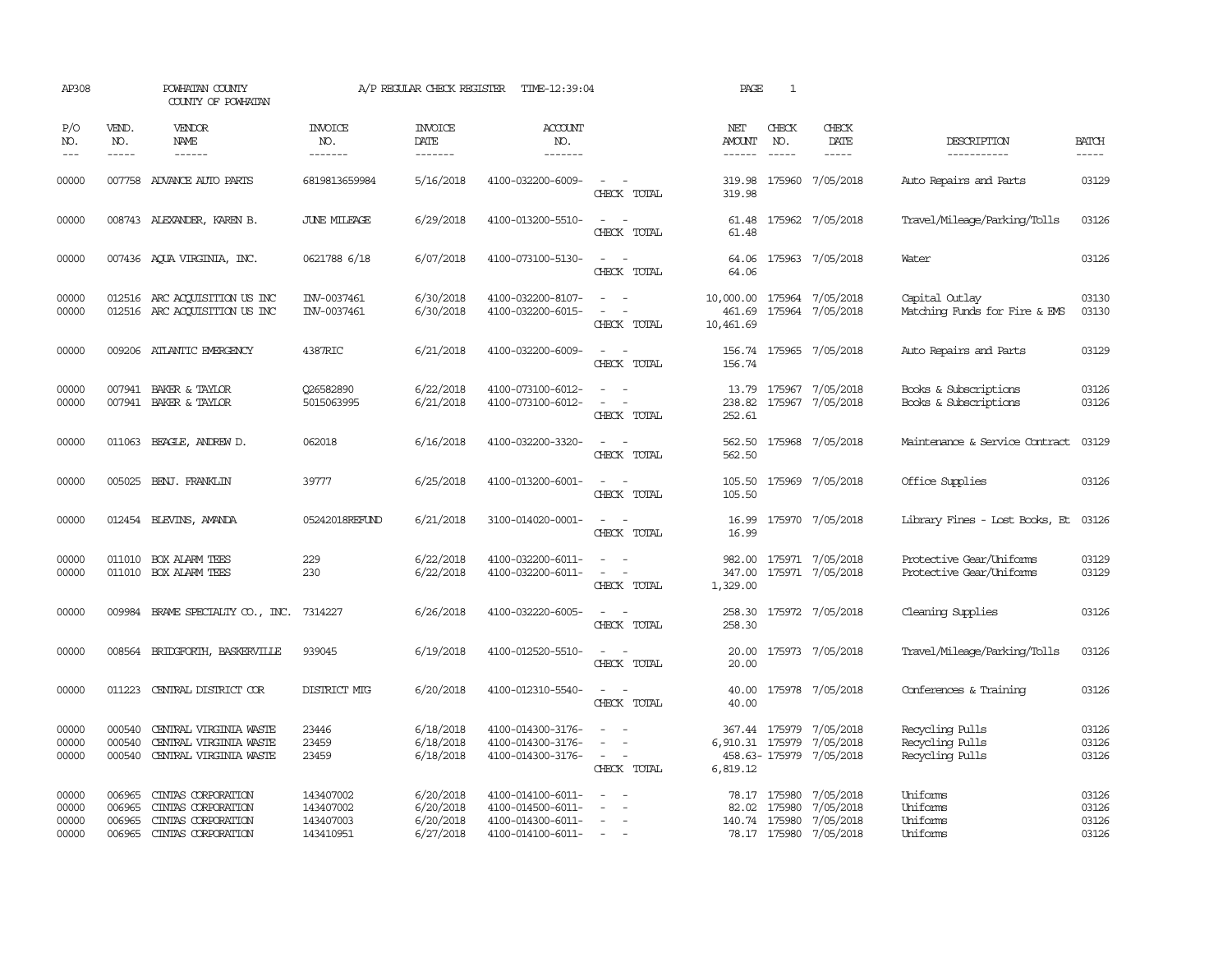| AP308                                                       |                                                          | POWHATAN COUNTY<br>COUNTY OF POWHATAN                                                                                                                                                                   |                                                             | A/P REGULAR CHECK REGISTER                                                              | TIME-12:39:04                                                                                                                                   |                                                                 | PAGE                                            | 2                                                                      |                                                                                                      |                                                                                                                                                                                                                           |                                                             |
|-------------------------------------------------------------|----------------------------------------------------------|---------------------------------------------------------------------------------------------------------------------------------------------------------------------------------------------------------|-------------------------------------------------------------|-----------------------------------------------------------------------------------------|-------------------------------------------------------------------------------------------------------------------------------------------------|-----------------------------------------------------------------|-------------------------------------------------|------------------------------------------------------------------------|------------------------------------------------------------------------------------------------------|---------------------------------------------------------------------------------------------------------------------------------------------------------------------------------------------------------------------------|-------------------------------------------------------------|
| P/O<br>NO.<br>$---$                                         | VEND.<br>NO.<br>$- - - - -$                              | VENDOR<br>NAME<br>$- - - - - -$                                                                                                                                                                         | <b>INVOICE</b><br>NO.<br>-------                            | <b>INVOICE</b><br><b>DATE</b><br>-------                                                | <b>ACCOUNT</b><br>NO.<br>-------                                                                                                                |                                                                 | NET<br>AMOUNT<br>$- - - - - -$                  | CHECK<br>NO.<br>$\frac{1}{2}$                                          | CHECK<br>DATE<br>-----                                                                               | DESCRIPTION<br>-----------                                                                                                                                                                                                | <b>BATCH</b><br>-----                                       |
| 00000<br>00000                                              | 006965<br>006965                                         | CINIAS CORPORATION<br>CINIAS CORPORATION                                                                                                                                                                | 143410951<br>143410952                                      | 6/27/2018<br>6/27/2018                                                                  | 4100-014500-6011-<br>4100-014300-6011-                                                                                                          | $\sim$ 100 $\mu$<br>$\sim$<br>CHECK TOTAL                       | 82.02<br>601.86                                 | 175980<br>140.74 175980                                                | 7/05/2018<br>7/05/2018                                                                               | Uniforms<br>Uniforms                                                                                                                                                                                                      | 03126<br>03126                                              |
| 00000                                                       | 009297                                                   | CITY DIRECTORIES, INC.                                                                                                                                                                                  | 10003365160                                                 | 6/11/2018                                                                               | 4100-031210-3320-                                                                                                                               | $\overline{\phantom{a}}$<br>CHECK TOTAL                         | 680.00<br>680.00                                |                                                                        | 175981 7/05/2018                                                                                     | Maintenance and Service Contra                                                                                                                                                                                            | 03130                                                       |
| 00000<br>00000<br>00000<br>00000<br>00000<br>00000<br>00000 | 007341<br>007341<br>007341<br>007341<br>007341<br>007341 | CLAWS & PAWS ANIMAL CARE<br>CLAWS & PAWS ANIMAL CARE<br>CLAWS & PAWS ANIMAL CARE<br>CLAWS & PAWS ANIMAL CARE<br>CLAWS & PAWS ANIMAL CARE<br>CLAWS & PAWS ANIMAL CARE<br>007341 CLAWS & PAWS ANIMAL CARE | 88862<br>88991<br>88995<br>89048<br>89276<br>89383<br>89411 | 5/03/2018<br>5/11/2018<br>5/10/2018<br>5/14/2018<br>5/24/2018<br>5/31/2018<br>5/31/2018 | 4100-035100-3110-<br>4100-035100-3110-<br>4100-035100-5614-<br>4100-035100-3110-<br>4100-035100-3110-<br>4100-035100-3110-<br>4100-035100-3110- | $\equiv$<br>$\overline{\phantom{a}}$<br>$\equiv$<br>CHECK TOTAL | 89.80<br>113.00<br>247.70<br>222.65<br>1,101.27 | 175982<br>180.15 175982<br>175982<br>163.52 175982<br>175982<br>175982 | 7/05/2018<br>7/05/2018<br>7/05/2018<br>7/05/2018<br>7/05/2018<br>7/05/2018<br>84.45 175982 7/05/2018 | Professional Health Services<br>Professional Health Services<br>Initial shots/visit costs<br>Professional Health Services<br>Professional Health Services<br>Professional Health Services<br>Professional Health Services | 03129<br>03129<br>03129<br>03129<br>03129<br>03129<br>03129 |
| 00000                                                       |                                                          | 010309 CRITICAL & EMERGENCY                                                                                                                                                                             | 218000191                                                   | 5/31/2018                                                                               | 4100-031210-3320-                                                                                                                               | CHECK TOTAL                                                     | 164.00<br>164.00                                |                                                                        | 175983 7/05/2018                                                                                     | Maintenance and Service Contra                                                                                                                                                                                            | 03126                                                       |
| 00000                                                       |                                                          | 007731 D & E EQUIPMENT SERVICES                                                                                                                                                                         | 13077                                                       | 6/23/2018                                                                               | 4100-014300-3310-                                                                                                                               | $\sim$<br>CHECK TOTAL                                           | 2,062.42                                        |                                                                        | 2,062.42 175984 7/05/2018                                                                            | Repairs & Maintenance                                                                                                                                                                                                     | 03126                                                       |
| 00000                                                       |                                                          | 010079 DEAL & LACHENEY P.C.                                                                                                                                                                             | 4746                                                        | 7/02/2018                                                                               | 4100-012210-3150-                                                                                                                               | CHECK TOTAL                                                     | 10,000.00<br>10,000.00                          |                                                                        | 175985 7/05/2018                                                                                     | Contracted County Attorney                                                                                                                                                                                                | 03130                                                       |
| 00000                                                       |                                                          | 007392 DEEP CREEK VOLUNTEER                                                                                                                                                                             | 4TH OTR 2018                                                | 6/30/2018                                                                               | 4100-032200-5425-                                                                                                                               | CHECK TOTAL                                                     | 2,758.35<br>2,758.35                            |                                                                        | 175986 7/05/2018                                                                                     | Rent - Fire Companies                                                                                                                                                                                                     | 03129                                                       |
| 00000                                                       |                                                          | 001910 DUNN GAS COMPANY                                                                                                                                                                                 | 69761                                                       | 6/14/2018                                                                               | 4100-014100-5120-                                                                                                                               | CHECK TOTAL                                                     | 601.36<br>601.36                                |                                                                        | 175989 7/05/2018                                                                                     | Fuel                                                                                                                                                                                                                      | 03126                                                       |
| 00000                                                       |                                                          | 012512 E-Z-GO                                                                                                                                                                                           | 91453502                                                    | 6/20/2018                                                                               | 4100-014600-3310-                                                                                                                               | $\overline{\phantom{a}}$<br>CHECK TOTAL                         | 872.09<br>872.09                                |                                                                        | 175990 7/05/2018                                                                                     | Repairs and Maintenance                                                                                                                                                                                                   | 03127                                                       |
| 00000                                                       |                                                          | 006666 FINE CREEK FIRE DEPT                                                                                                                                                                             | 4TH OTR 2018                                                | 6/30/2018                                                                               | 4100-032200-5425-                                                                                                                               | CHECK TOTAL                                                     | 3,278.00                                        |                                                                        | 3,278.00 175991 7/05/2018                                                                            | Rent - Fire Companies                                                                                                                                                                                                     | 03129                                                       |
| 00000                                                       |                                                          | 008538 GOODMAN, JOSEPHINE L.                                                                                                                                                                            | JUNE 18 QTR                                                 | 6/29/2018                                                                               | 4100-013200-1011-                                                                                                                               | $\sim$<br>CHECK TOTAL                                           | 688.16                                          |                                                                        | 688.16 175992 7/05/2018                                                                              | COMP: Electoral Board                                                                                                                                                                                                     | 03126                                                       |
| 00000                                                       |                                                          | 006763 GREENBERG & ASSOCIATES                                                                                                                                                                           | 3067                                                        | 6/06/2018                                                                               | 4100-031210-3320-                                                                                                                               | CHECK TOTAL                                                     | 250.00<br>250.00                                |                                                                        | 175993 7/05/2018                                                                                     | Maintenance and Service Contra                                                                                                                                                                                            | 03126                                                       |
| 00000                                                       |                                                          | 001183 HERTZLER TREE SERVICE,                                                                                                                                                                           | 06282018                                                    | 6/28/2018                                                                               | 4100-014500-3190-                                                                                                                               | $\equiv$<br>$\sim$<br>CHECK TOTAL                               | 250.00<br>250.00                                |                                                                        | 175994 7/05/2018                                                                                     | Grounds Maintenance                                                                                                                                                                                                       | 03126                                                       |
| 00000                                                       |                                                          | 006626 HUGUENOT VOLUNTEER FIRE                                                                                                                                                                          | 062518 REFUND                                               | 6/25/2018                                                                               | 4100-032200-3310-                                                                                                                               | CHECK TOTAL                                                     | 76.78<br>76.78                                  |                                                                        | 175997 7/05/2018                                                                                     | Equipment Repair                                                                                                                                                                                                          | 03130                                                       |
| 00000                                                       |                                                          | 000120 JAMES RIVER AIR                                                                                                                                                                                  | J43625                                                      | 6/25/2018                                                                               | 4100-014100-3308-                                                                                                                               | CHECK TOTAL                                                     | 15,007.00<br>15,007.00                          |                                                                        | 175998 7/05/2018                                                                                     | HVAC Service and Repairs                                                                                                                                                                                                  | 03126                                                       |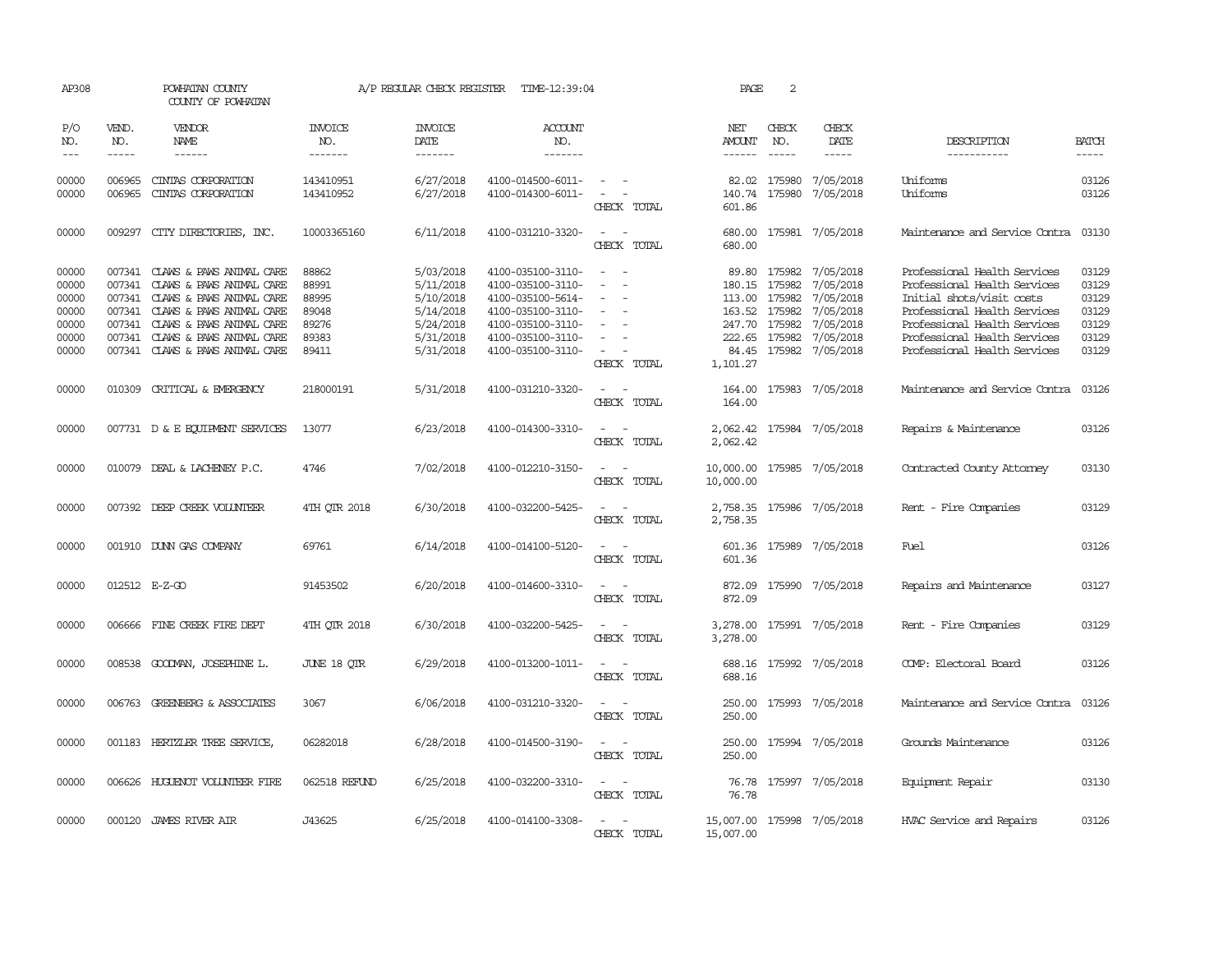| AP308                                                                                  |                                                                                                  | POWHATAN COUNTY<br>COUNTY OF POWHATAN                                                                                                                                                                                                                            |                                                                              | A/P REGULAR CHECK REGISTER                                                                                                     | TIME-12:39:04                                                                                                                                                                                                  |                                                                                                         | PAGE                                                                                                                    | $\overline{3}$                                 |                                                                                                                                                     |                                                                                                                                                                                                                  |                                                                                        |
|----------------------------------------------------------------------------------------|--------------------------------------------------------------------------------------------------|------------------------------------------------------------------------------------------------------------------------------------------------------------------------------------------------------------------------------------------------------------------|------------------------------------------------------------------------------|--------------------------------------------------------------------------------------------------------------------------------|----------------------------------------------------------------------------------------------------------------------------------------------------------------------------------------------------------------|---------------------------------------------------------------------------------------------------------|-------------------------------------------------------------------------------------------------------------------------|------------------------------------------------|-----------------------------------------------------------------------------------------------------------------------------------------------------|------------------------------------------------------------------------------------------------------------------------------------------------------------------------------------------------------------------|----------------------------------------------------------------------------------------|
| P/O<br>NO.                                                                             | VEND.<br>NO.                                                                                     | VENDOR<br>NAME                                                                                                                                                                                                                                                   | <b>INVOICE</b><br>NO.                                                        | <b>INVOICE</b><br>DATE                                                                                                         | <b>ACCOUNT</b><br>NO.                                                                                                                                                                                          |                                                                                                         | NET<br><b>AMOUNT</b>                                                                                                    | CHECK<br>NO.                                   | CHECK<br>DATE                                                                                                                                       | DESCRIPTION                                                                                                                                                                                                      | <b>BATCH</b>                                                                           |
| $\qquad \qquad -$                                                                      | -----                                                                                            | $- - - - - -$                                                                                                                                                                                                                                                    | -------                                                                      | -------                                                                                                                        | -------                                                                                                                                                                                                        |                                                                                                         | $- - - - - -$                                                                                                           | $\frac{1}{2}$                                  |                                                                                                                                                     | -----------                                                                                                                                                                                                      | -----                                                                                  |
| 00000<br>00000                                                                         | 009898<br>009898                                                                                 | JORDAN, CECIL W.<br>JORDAN, CECIL W.                                                                                                                                                                                                                             | JUNE MILEAGE<br>JUNE 18 QIR                                                  | 6/29/2018<br>6/29/2018                                                                                                         | 4100-013200-5510-<br>4100-013200-1011-                                                                                                                                                                         | $\equiv$<br>$\overline{\phantom{a}}$<br>CHECK TOTAL                                                     | 85.60<br>688.16 175999<br>773.76                                                                                        | 175999                                         | 7/05/2018<br>7/05/2018                                                                                                                              | Travel/Mileage/Parking/Tolls<br>COMP: Electoral Board                                                                                                                                                            | 03126<br>03126                                                                         |
| 00000<br>00000<br>00000                                                                |                                                                                                  | 010811 LAND AND COATES, INC<br>010811 LAND AND COATES, INC<br>010811 LAND AND COATES, INC                                                                                                                                                                        | 3080158<br>3080206<br>3080206                                                | 6/26/2018<br>6/26/2018<br>6/26/2018                                                                                            | 4100-014500-3319-<br>4100-032210-3190-<br>4100-014500-3319-                                                                                                                                                    | $\overline{\phantom{a}}$<br>CHECK TOTAL                                                                 | 527.92<br>19.99<br>637.05                                                                                               | 176000<br>176000                               | 7/05/2018<br>7/05/2018<br>89.14 176000 7/05/2018                                                                                                    | Equipment Repairs and Maintena<br>Grounds Maintenance<br>Equipment Repairs and Maintena 03126                                                                                                                    | 03126<br>03126                                                                         |
| 00000                                                                                  |                                                                                                  | 006629 LANDSCAPE SUPPLY, INC.                                                                                                                                                                                                                                    | 0659315-IN                                                                   | 6/21/2018                                                                                                                      | 4100-014600-3310-                                                                                                                                                                                              | $\sim$ $\sim$<br>CHECK TOTAL                                                                            | 268.50<br>268.50                                                                                                        |                                                | 176001 7/05/2018                                                                                                                                    | Repairs and Maintenance                                                                                                                                                                                          | 03126                                                                                  |
| 00000                                                                                  |                                                                                                  | 006672 MACON FIRE DEPARIMENT                                                                                                                                                                                                                                     | 4TH QTR 2018                                                                 | 6/30/2018                                                                                                                      | 4100-032200-5425-                                                                                                                                                                                              | CHECK TOTAL                                                                                             | 2,492.00<br>2,492.00                                                                                                    |                                                | 176002 7/05/2018                                                                                                                                    | Rent - Fire Companies                                                                                                                                                                                            | 03129                                                                                  |
| 00000                                                                                  |                                                                                                  | 009552 MANSFIELD OIL COMPANY                                                                                                                                                                                                                                     | SOLCD-422183                                                                 | 6/18/2018                                                                                                                      | 4100-032200-5120-                                                                                                                                                                                              | $\equiv$<br>CHECK TOTAL                                                                                 | 56.86<br>56.86                                                                                                          |                                                | 176003 7/05/2018                                                                                                                                    | Apparatus Fuel                                                                                                                                                                                                   | 03129                                                                                  |
| 00000                                                                                  | 010765                                                                                           | MATTHEW BENDER & CO, INC.                                                                                                                                                                                                                                        | 02729334 18                                                                  | 6/11/2018                                                                                                                      | 4100-011010-3002-                                                                                                                                                                                              | $\equiv$<br>CHECK TOTAL                                                                                 | 93.65<br>93.65                                                                                                          |                                                | 176004 7/05/2018                                                                                                                                    | County Code                                                                                                                                                                                                      | 03127                                                                                  |
| 00000                                                                                  |                                                                                                  | 006146 MCCLELLAN, WENDY SUSAN                                                                                                                                                                                                                                    | W JUNE MILEAGE                                                               | 6/30/2018                                                                                                                      | 4100-031710-5510-                                                                                                                                                                                              | $\equiv$<br>CHECK TOTAL                                                                                 | 52.10<br>52.10                                                                                                          |                                                | 176005 7/05/2018                                                                                                                                    | Travel/Mileage/Parking/Tolls                                                                                                                                                                                     | 03129                                                                                  |
| 00000<br>00000                                                                         |                                                                                                  | 011840 MCI COMM SERVICE<br>011840 MCI COMM SERVICE                                                                                                                                                                                                               | 2DG92625 6/18<br>2DG98147 6/18                                               | 6/11/2018<br>6/17/2018                                                                                                         | 4100-031210-5240-<br>4100-021100-5230-                                                                                                                                                                         | $\equiv$<br>CHECK TOTAL                                                                                 | 212.79<br>31.81<br>244.60                                                                                               | 176006<br>176006                               | 7/05/2018<br>7/05/2018                                                                                                                              | Long Distance<br>Telephone Services                                                                                                                                                                              | 03127<br>03127                                                                         |
| 00000                                                                                  |                                                                                                  | 009705 MEYER, ANDREW D.                                                                                                                                                                                                                                          | 6999600                                                                      | 6/11/2018                                                                                                                      | 4100-021200-3150-                                                                                                                                                                                              | $\equiv$<br>CHECK TOTAL                                                                                 | 120.00<br>120.00                                                                                                        |                                                | 176008 7/05/2018                                                                                                                                    | Outside Counsel                                                                                                                                                                                                  | 03127                                                                                  |
| 00000                                                                                  |                                                                                                  | 007297 NAFECO, INC.                                                                                                                                                                                                                                              | 934739                                                                       | 6/20/2018                                                                                                                      | 4100-032200-6011-                                                                                                                                                                                              | $\sim$<br>CHECK TOTAL                                                                                   | 145.23<br>145.23                                                                                                        |                                                | 176009 7/05/2018                                                                                                                                    | Protective Gear/Uniforms                                                                                                                                                                                         | 03129                                                                                  |
| 00000<br>00000<br>00000<br>00000<br>00000<br>00000<br>00000<br>00000<br>00000<br>00000 | 008294<br>008294<br>008294<br>008294<br>008294<br>008294<br>008294<br>008294<br>008294<br>008294 | POWHATAN COUNTY PUBLIC<br>POWHATAN COUNTY PUBLIC<br>POWHATAN COUNTY PUBLIC<br>POWHATAN COUNTY PUBLIC<br>POWHATAN COUNTY PUBLIC<br>POWHATAN COUNTY PUBLIC<br>POWHATAN COUNTY PUBLIC<br>POWHATAN COUNTY PUBLIC<br>POWHATAN COUNTY PUBLIC<br>POWHATAN COUNTY PUBLIC | 4221<br>4222<br>4223<br>4233<br>4234<br>4235<br>4236<br>4237<br>4238<br>4239 | 5/01/2018<br>5/02/2018<br>5/03/2018<br>5/02/2018<br>5/07/2018<br>5/03/2018<br>5/09/2018<br>5/10/2018<br>5/14/2018<br>5/18/2018 | 4100-031200-6009-<br>4100-031200-6009-<br>4100-031200-6009-<br>4100-031200-6009-<br>4100-035100-6009-<br>4100-031200-6009-<br>4100-031200-6009-<br>4100-031200-6009-<br>4100-031200-6008-<br>4100-031200-6008- | $\sim$<br>$\overline{\phantom{a}}$<br>$\overline{\phantom{a}}$<br>$\equiv$<br>$\sim$ $-$<br>CHECK TOTAL | 157.47<br>366.80 176011<br>88.98<br>436.47 176011<br>146.36<br>99.08<br>1,028.01 176011<br>119.20<br>119.22<br>2,729.96 | 176011<br>176011<br>176011<br>176011<br>176011 | 168.37 176011 7/05/2018<br>7/05/2018<br>7/05/2018<br>7/05/2018<br>7/05/2018<br>7/05/2018<br>7/05/2018<br>7/05/2018<br>7/05/2018<br>176011 7/05/2018 | Auto Parts/Repairs<br>Auto Parts/Repairs<br>Auto Parts/Repairs<br>Auto Parts/Repairs<br>Auto Parts/Repairs<br>Auto Parts/Repairs<br>Auto Parts/Repairs<br>Auto Parts/Repairs<br>Gas/Grease/Oil<br>Gas/Grease/Oil | 03129<br>03129<br>03129<br>03129<br>03129<br>03129<br>03129<br>03129<br>03129<br>03129 |
| 00000<br>00000<br>00000<br>00000<br>00000                                              | 008294<br>008294<br>008294<br>008294<br>008294                                                   | POWHATAN COUNTY PUBLIC<br>POWHATAN COUNTY PUBLIC<br>POWHATAN COUNTY PUBLIC<br>POWHATAN COUNTY PUBLIC<br>POWHATAN COUNTY PUBLIC                                                                                                                                   | 4240<br>4241<br>4242<br>4243<br>4244                                         | 5/19/2018<br>5/21/2018<br>5/23/2018<br>5/23/2018<br>5/25/2018                                                                  | 4100-031200-6008-<br>4100-031200-6009-<br>4100-031200-6009-<br>4100-031200-6009-<br>4100-031200-6009-                                                                                                          | $\overline{\phantom{a}}$<br>$\sim$                                                                      | 119.26<br>2,717.57<br>578.31 176012<br>145.87 176012                                                                    | 176012<br>176012                               | 7/05/2018<br>7/05/2018<br>7/05/2018<br>7/05/2018<br>16.00 176012 7/05/2018                                                                          | Gas/Grease/Oil<br>Auto Parts/Repairs<br>Auto Parts/Repairs<br>Auto Parts/Repairs<br>Auto Parts/Repairs                                                                                                           | 03129<br>03129<br>03129<br>03129<br>03129                                              |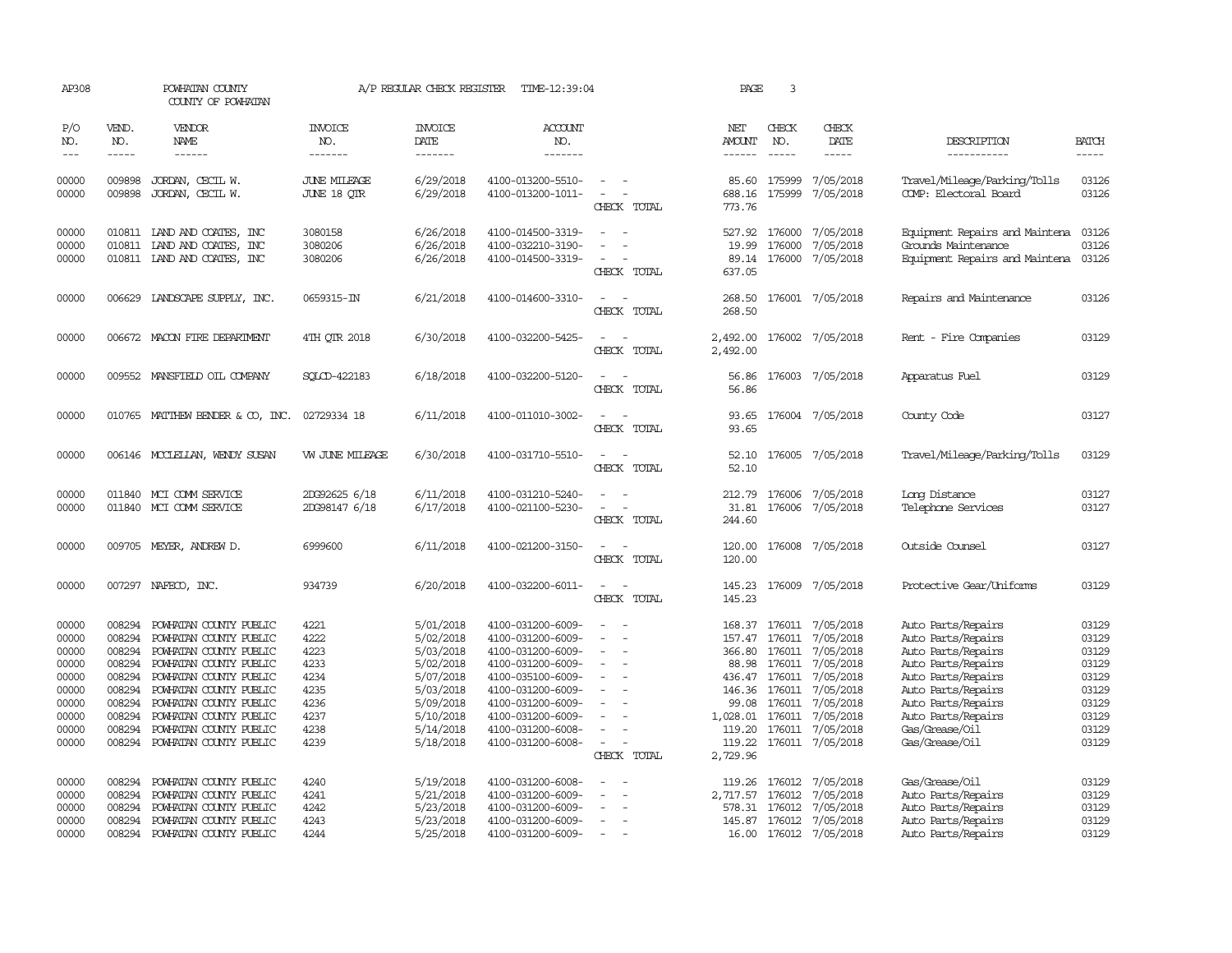| AP308               |                  | POWHATAN COUNTY<br>COUNTY OF POWHATAN            |                       | A/P REGULAR CHECK REGISTER | TIME-12:39:04                          |                                                      | PAGE                 | 4                |                         |                                          |                |
|---------------------|------------------|--------------------------------------------------|-----------------------|----------------------------|----------------------------------------|------------------------------------------------------|----------------------|------------------|-------------------------|------------------------------------------|----------------|
| P/O<br>NO.          | VEND.<br>NO.     | <b>VENDOR</b><br>NAME                            | <b>INVOICE</b><br>NO. | <b>INVOICE</b><br>DATE     | ACCOUNT<br>NO.                         |                                                      | NET<br>AMOUNT        | CHECK<br>NO.     | CHECK<br>DATE           | DESCRIPTION                              | <b>BATCH</b>   |
| $\qquad \qquad - -$ | $- - - - -$      | $- - - - - -$                                    | -------               | -------                    | -------                                |                                                      | $- - - - - -$        | $- - - - -$      | $- - - - -$             | -----------                              | $- - - - -$    |
| 00000<br>00000      | 008294<br>008294 | POWHATAN COUNTY PUBLIC<br>POWHATAN COUNTY PUBLIC | 4245<br>4246          | 5/29/2018<br>5/25/2018     | 4100-031200-6009-<br>4100-031200-6009- |                                                      | 16.00<br>6,022.90    | 176012<br>176012 | 7/05/2018<br>7/05/2018  | Auto Parts/Repairs<br>Auto Parts/Repairs | 03129<br>03129 |
| 00000               | 008294           | POWHATAN COUNTY PUBLIC                           | 4253                  | 5/15/2018                  | 4100-031200-6009-                      |                                                      | 78.08                | 176012           | 7/05/2018               | Auto Parts/Repairs                       | 03129          |
| 00000               | 008294           | POWHATAN COUNTY PUBLIC                           | 4254                  | 5/02/2018                  | 4100-032200-6009-                      |                                                      | 51.00                | 176012           | 7/05/2018               | Auto Repairs and Parts                   | 03129          |
| 00000               |                  | 008294 POWHATAN COUNTY PUBLIC                    | 4255                  | 5/02/2018                  | 4100-032200-6009-                      | $\overline{\phantom{a}}$                             | 148.89               |                  | 176012 7/05/2018        | Auto Repairs and Parts                   | 03129          |
|                     |                  |                                                  |                       |                            |                                        | CHECK TOTAL                                          | 9,893.88             |                  |                         |                                          |                |
| 00000               | 008294           | POWHATAN COUNTY PUBLIC                           | 4256                  | 5/02/2018                  | 4100-032200-6009-                      | ÷,                                                   | 176.00               | 176013           | 7/05/2018               | Auto Repairs and Parts                   | 03129          |
| 00000               | 008294           | POWHATAN COUNTY PUBLIC                           | 4257                  | 5/10/2018                  | 4100-032200-6009-                      | $\overline{\phantom{a}}$<br>$\overline{\phantom{a}}$ | 132.42               | 176013           | 7/05/2018               | Auto Repairs and Parts                   | 03129          |
| 00000               | 008294           | POWHATAN COUNTY PUBLIC                           | 4259                  | 5/04/2018                  | 4100-032200-6009-                      |                                                      | 79.99                | 176013           | 7/05/2018               | Auto Repairs and Parts                   | 03129          |
| 00000               | 008294           | POWHATAN COUNTY PUBLIC                           | 4260                  | 5/09/2018                  | 4100-032200-6009-                      |                                                      | 114.26               | 176013           | 7/05/2018               | Auto Repairs and Parts                   | 03129          |
| 00000               | 008294           | POWHATAN COUNTY PUBLIC                           | 4261                  | 5/09/2018                  | 4100-032200-6009-                      | $\sim$                                               |                      | 338.75 176013    | 7/05/2018               | Auto Repairs and Parts                   | 03129          |
| 00000               | 008294           | POWHATAN COUNTY PUBLIC                           | 4262                  | 5/18/2018                  | 4100-032200-6009-                      |                                                      | 281.69               | 176013           | 7/05/2018               | Auto Repairs and Parts                   | 03129          |
| 00000               | 008294           | POWHATAN COUNTY PUBLIC                           | 4263                  | 5/23/2018                  | 4100-032200-6009-                      |                                                      | 995.68               | 176013           | 7/05/2018               | Auto Repairs and Parts                   | 03129          |
| 00000               | 008294           | POWHATAN COUNTY PUBLIC                           | 4264                  | 5/24/2018                  | 4100-032200-6009-                      |                                                      |                      | 159.36 176013    | 7/05/2018               | Auto Repairs and Parts                   | 03129          |
| 00000               | 008294           | POWHATAN COUNTY PUBLIC                           | 4265                  | 5/25/2018                  | 4100-032200-6009-                      |                                                      | 173.92               | 176013           | 7/05/2018               | Auto Repairs and Parts                   | 03129          |
| 00000               |                  | 008294 POWHATAN COUNTY PUBLIC                    | 4266                  | 5/25/2018                  | 4100-032200-6009-                      |                                                      | 79.99                |                  | 176013 7/05/2018        | Auto Repairs and Parts                   | 03129          |
|                     |                  |                                                  |                       |                            |                                        | CHECK TOTAL                                          | 2,532.06             |                  |                         |                                          |                |
| 00000               | 008294           | POWHATAN COUNTY PUBLIC                           | 4277                  | 5/30/2018                  | 4100-032200-6009-                      | $\overline{\phantom{a}}$<br>$\overline{\phantom{a}}$ | 4,280.45             |                  | 176014 7/05/2018        | Auto Repairs and Parts                   | 03129          |
| 00000               | 008294           | POWHATAN COUNTY PUBLIC                           | 4278                  | 5/31/2018                  | 4100-032200-6009-                      | $\overline{\phantom{a}}$<br>$\overline{\phantom{a}}$ | 234.55               |                  | 176014 7/05/2018        | Auto Repairs and Parts                   | 03129          |
|                     |                  |                                                  |                       |                            |                                        | CHECK TOTAL                                          | 4,515.00             |                  |                         |                                          |                |
| 00000               |                  | 006765 POWHATAN VOLUNTEER RESCUE 4TH QTR 2018    |                       | 6/30/2018                  | 4100-032200-5425-                      | $\overline{\phantom{a}}$<br>CHECK TOTAL              | 4,300.50<br>4,300.50 |                  | 176015 7/05/2018        | Rent - Fire Companies                    | 03129          |
| 00000               | 000620           | R. C. GOODWYN & SONS, INC                        | 817989                | 6/13/2018                  | 4100-014100-6005-                      |                                                      | 18.70                | 176017           | 7/05/2018               | Cleaning Supplies                        | 03127          |
| 00000               |                  | 000620 R. C. GOODWYN & SONS, INC                 | 818200                | 6/14/2018                  | 4100-014300-6014-                      |                                                      | 25.80                |                  | 176017 7/05/2018        | Other Operating Supplies                 | 03127          |
|                     |                  |                                                  |                       |                            |                                        | CHECK TOTAL                                          | 44.50                |                  |                         |                                          |                |
| 00000               | 006201           | RENGER, JEANIE AREHART                           | JUNE 18 QTR           | 6/29/2018                  | 4100-013200-1011-                      | $\sim$<br>$\overline{\phantom{a}}$<br>CHECK TOTAL    | 344.08<br>344.08     |                  | 176018 7/05/2018        | COMP: Electoral Board                    | 03127          |
| 00000               | 012509           | RICHMOND SUBURBAN NEWS                           | I00007494620509       | 6/03/2018                  | 4100-011010-3600-                      | $\overline{\phantom{a}}$<br>$\overline{\phantom{a}}$ | 234.00               | 176020           | 7/05/2018               | Advertising                              | 03127          |
| 00000               | 012509           | RICHMOND SUBURBAN NEWS                           | I00007494620516       | 6/03/2018                  | 4100-011010-3600-                      | $\sim$<br>$\overline{\phantom{a}}$                   | 234.00               | 176020           | 7/05/2018               | Advertising                              | 03127          |
|                     |                  |                                                  |                       |                            |                                        | CHECK TOTAL                                          | 468.00               |                  |                         |                                          |                |
| 00000               |                  | 012510 SALERNO, ROXANNE                          | MILEAGE 2018          | 6/27/2018                  | 4100-081500-5510-                      | $\sim$<br>$\sim$<br>CHECK TOTAL                      | 189.12<br>189.12     |                  | 176021 7/05/2018        | Travel/Mileage/Parking/Tolls             | 03127          |
| 00000               | 011800           | SCHARDEIN, BRET                                  | <b>JUNE MILEAGE</b>   | 6/28/2018                  | 4100-081500-5510-                      | $\overline{a}$<br>$\sim$<br>CHECK TOTAL              | 186.39<br>186.39     |                  | 176022 7/05/2018        | Travel/Mileage/Parking/Tolls             | 03130          |
| 00000               |                  | 006921 SEA-CLEAR AQUARIUM                        | 5570                  | 6/15/2018                  | 4100-073100-3320-                      | $\overline{\phantom{a}}$<br>$\sim$<br>CHECK TOTAL    | 80.00<br>80.00       |                  | 176023 7/05/2018        | Maintenance & Service Contract           | 03127          |
| 00000               |                  | 008654 SEAY'S TOWING                             | 07217L                | 6/16/2018                  | 4100-031200-6014-                      | $\sim$<br>$\overline{\phantom{a}}$<br>CHECK TOTAL    | 130.00               |                  | 130.00 176024 7/05/2018 | Other Operating Supplies                 | 03129          |
| 00000               |                  | 010908 SMITH TURF & IRRIGATION                   | 5565791               | 6/27/2018                  | 4100-014500-6004-                      | $\overline{\phantom{a}}$<br>CHECK TOTAL              | 845.00<br>845.00     |                  | 176026 7/05/2018        | Tools and Equipment                      | 03127          |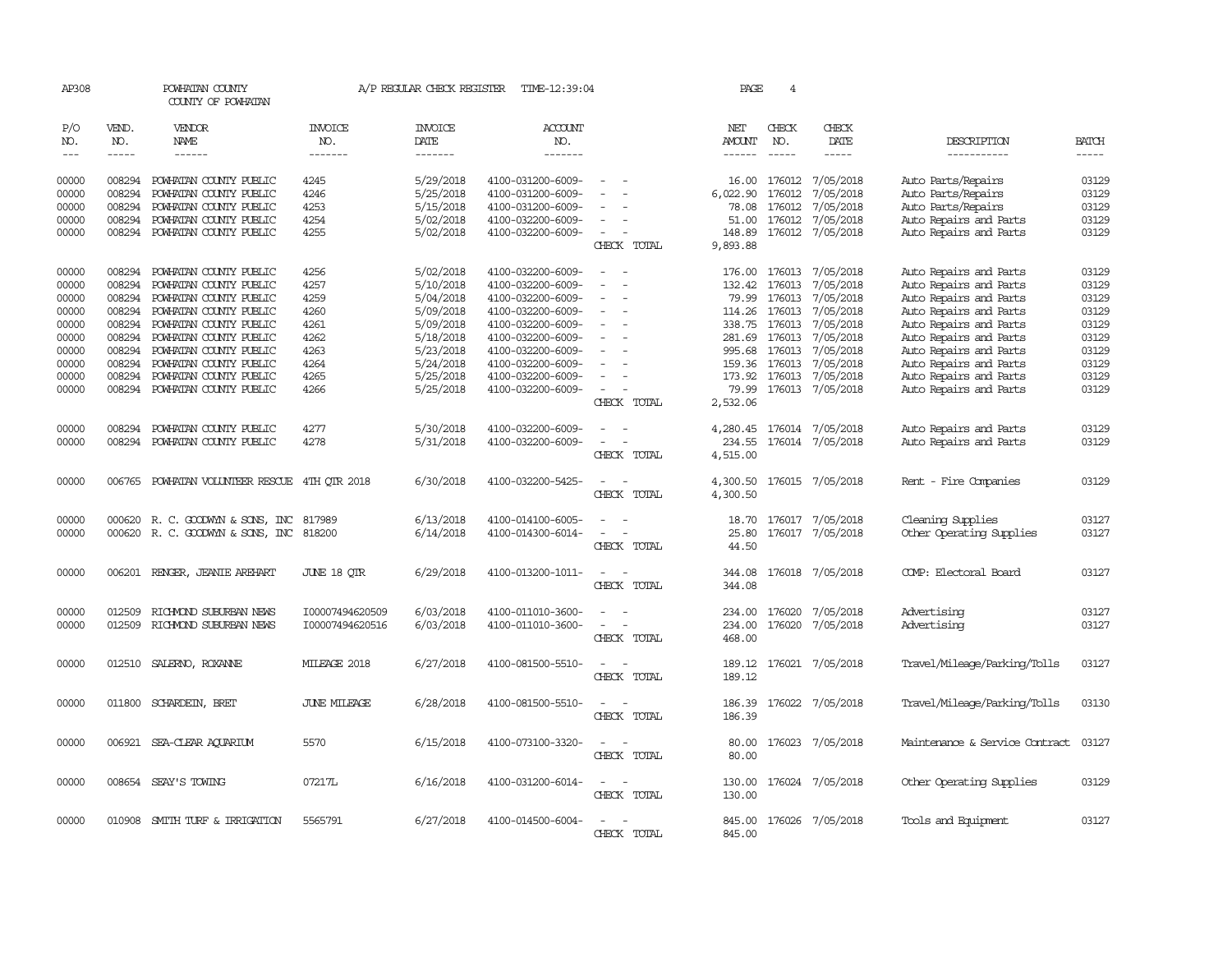| AP308      |              | POWHATAN COUNTY<br>COUNTY OF POWHATAN |                       | A/P REGULAR CHECK REGISTER | TIME-12:39:04         |                                                                                                              | PAGE                 | 5              |                         |                                      |              |
|------------|--------------|---------------------------------------|-----------------------|----------------------------|-----------------------|--------------------------------------------------------------------------------------------------------------|----------------------|----------------|-------------------------|--------------------------------------|--------------|
| P/O<br>NO. | VEND.<br>NO. | VENDOR<br>NAME                        | <b>INVOICE</b><br>NO. | <b>INVOICE</b><br>DATE     | <b>ACCOUNT</b><br>NO. |                                                                                                              | NET<br>AMOUNT        | CHECK<br>NO.   | CHECK<br>DATE           | DESCRIPTION                          | <b>BATCH</b> |
| $---$      | $- - - - -$  |                                       | -------               | -------                    | -------               |                                                                                                              | $- - - - - -$        | $\frac{1}{2}$  | $- - - - -$             | -----------                          | -----        |
| 00000      |              | 009765 STANLEY, HUNT, DUPREE          | 18COPAGM-01062        | 6/25/2018                  | 4100-012200-3140-     | $\equiv$<br>CHECK TOTAL                                                                                      | 1,656.63<br>1,656.63 | 176029         | 7/05/2018               | Professional Services                | 03129        |
| 00000      | 008578       | STAPLES BUSINESS AD-                  | 3380394884            | 6/06/2018                  | 4100-031200-6001-     | $\overline{\phantom{a}}$                                                                                     |                      | 284.80- 176030 | 7/05/2018               | Office Supplies                      | 03127        |
| 00000      | 008578       | STAPLES BUSINESS AD-                  | 3380461952            | 6/07/2018                  | 4100-031200-6001-     |                                                                                                              | 267.36               | 176030         | 7/05/2018               | Office Supplies                      | 03127        |
| 00000      | 008578       | STAPLES BUSINESS AD-                  | 3381094921            | 6/15/2018                  | 4100-012510-6001-     |                                                                                                              | 96.46                | 176030         | 7/05/2018               | Office Supplies                      | 03127        |
| 00000      | 008578       | STAPLES BUSINESS AD-                  | 3381285646            | 6/16/2018                  | 4100-012200-6001-     | $\overline{\phantom{a}}$                                                                                     |                      | 37.47 176030   | 7/05/2018               | Office Supplies                      | 03127        |
| 00000      | 008578       | STAPLES BUSINESS AD-                  | 3381807093            | 6/23/2018                  | 4100-012510-6001-     | $\overline{\phantom{a}}$                                                                                     | 56.89                | 176030         | 7/05/2018               | Office Supplies                      | 03130        |
|            |              |                                       |                       |                            |                       | CHECK TOTAL                                                                                                  | 173.38               |                |                         |                                      |              |
| 00000      | 009520       | STONE'S OFFICE EQUIPMENT              | 102398                | 6/19/2018                  | 4100-073100-3320-     | $\overline{\phantom{a}}$                                                                                     | 738.81               |                | 176031 7/05/2018        | Maintenance & Service Contract       | 03127        |
|            |              |                                       |                       |                            |                       | CHECK TOTAL                                                                                                  | 738.81               |                |                         |                                      |              |
| 00000      |              | 008371 STOWERS, DANIEL                | MILEAGE 6/18          | 6/25/2018                  | 4100-012510-5510-     |                                                                                                              | 59.46                |                | 176032 7/05/2018        | Travel/Mileage/Parking/Tolls         | 03127        |
|            |              |                                       |                       |                            |                       | CHECK TOTAL                                                                                                  | 59.46                |                |                         |                                      |              |
| 00000      |              | 007134 TOWN & COUNTRY MOBILE          | 19573                 | 6/22/2018                  | 4100-031200-6009-     | $\sim$                                                                                                       | 265.00               |                | 176034 7/05/2018        | Auto Parts/Repairs                   | 03127        |
|            |              |                                       |                       |                            |                       | CHECK TOTAL                                                                                                  | 265.00               |                |                         |                                      |              |
| 00000      | 011169       | VERIZON                               | 8045985671 6/18       | 6/11/2018                  | 4100-073100-5230-     |                                                                                                              | 47.94                | 176035         | 7/05/2018               | Telephone Services                   | 03127        |
| 00000      | 011169       | VERIZON                               | 1357471455Y6/18       | 6/28/2018                  | 100-000100-0006-      | $\sim$                                                                                                       | 112.53               | 176035         | 7/05/2018               | Due from Other Agencies              | 03130        |
| 00000      | 011169       | VERIZON                               | 1357471455Y6/18       | 6/28/2018                  | 4100-012310-5230-     | $\overline{\phantom{a}}$                                                                                     | 47.93                | 176035         | 7/05/2018               | Telephone Services                   | 03130        |
| 00000      | 011169       | VERIZON                               | 1357471455Y6/18       | 6/28/2018                  | 4100-012510-5230-     |                                                                                                              | 99.03                | 176035         | 7/05/2018               | Telephone Services                   | 03130        |
| 00000      |              | 011169 VERIZON                        | 1357471455Y6/18       | 6/28/2018                  | 4100-014100-5230-     | $\equiv$                                                                                                     | 198.48               | 176035         | 7/05/2018               | Telephone Services                   | 03130        |
| 00000      |              | 011169 VERIZON                        | 1357471455Y6/18       | 6/28/2018                  | 4100-014300-5230-     |                                                                                                              | 79.83                | 176035         | 7/05/2018               | Telephone Services                   | 03130        |
| 00000      | 011169       | VERIZON                               | 1357471455Y6/18       | 6/28/2018                  | 4100-021200-5230-     |                                                                                                              |                      | 42.15 176035   | 7/05/2018               | Telephone Services                   | 03130        |
| 00000      | 011169       | VERIZON                               | 1357471455Y6/18       | 6/28/2018                  | 4100-031200-5230-     |                                                                                                              | 161.71               | 176035         | 7/05/2018               | Telephone Services                   | 03130        |
| 00000      | 011169       | VERIZON                               | 1357471455Y6/18       | 6/28/2018                  | 4100-031710-5230-     | $\overline{\phantom{a}}$                                                                                     | 47.93                | 176035         | 7/05/2018               | Telephone Services                   | 03130        |
| 00000      | 011169       | VERIZON                               | 1357471455Y6/18       | 6/28/2018                  | 4100-021200-5230-     |                                                                                                              | 14.12                | 176035         | 7/05/2018               | Telephone Services                   | 03130        |
| 00000      | 011169       | VERIZON                               | 1357471455Y6/18       | 6/28/2018                  | 4100-031210-5230-     |                                                                                                              | 42.15                | 176035         | 7/05/2018               | Telephone Services                   | 03130        |
| 00000      |              | 011169 VERIZON                        | 1357471455Y6/18       | 6/28/2018                  | 4100-032200-5230-     | $\equiv$                                                                                                     |                      | 282.52 176035  | 7/05/2018               | Telephone Services                   | 03130        |
| 00000      |              | 011169 VERIZON                        | 1357471455Y6/18       | 6/28/2018                  | 4100-032200-5260-     |                                                                                                              | 184.20               | 176035         | 7/05/2018               | Internet                             | 03130        |
| 00000      | 011169       | VERIZON                               | 1357471455Y6/18       | 6/28/2018                  | 4100-032210-5230-     |                                                                                                              | 69.34                | 176035         | 7/05/2018               | Telephone Services                   | 03130        |
| 00000      | 011169       | VERIZON                               | 1357471455Y6/18       | 6/28/2018                  | 4100-035500-5230-     |                                                                                                              | 42.15                | 176035         | 7/05/2018               | Telephone Services                   | 03130        |
| 00000      | 011169       | VERIZON                               | 1357471455Y6/18       | 6/28/2018                  | 4100-071110-5230-     |                                                                                                              | 42.15                | 176035         | 7/05/2018               | Telephone Services                   | 03130        |
| 00000      | 011169       | VERIZON                               | 1357471455Y6/18       | 6/28/2018                  | 4100-073100-5230-     |                                                                                                              | 95.86                | 176035         | 7/05/2018               | Telephone Services                   | 03130        |
| 00000      | 011169       | VERIZON                               | 8043780915 6/18       | 6/25/2018                  | 4100-032220-5230-     |                                                                                                              | 90.09                | 176035         | 7/05/2018               | Telephone System                     | 03130        |
| 00000      | 011169       | VERIZON                               | 8045986057 6/18       | 6/28/2018                  | 4100-031200-5230-     |                                                                                                              |                      | 66.57 176035   | 7/05/2018               | Telephone Services                   | 03130        |
| 00000      | 011169       | VERIZON                               | 8045986057 6/18       | 6/28/2018                  | 4100-031210-5230-     |                                                                                                              | 396.34               | 176035         | 7/05/2018               | Telephone Services                   | 03130        |
| 00000      | 011169       | VERIZON                               | 8045987939 6/18       | 6/28/2018                  | 4100-022100-5230-     |                                                                                                              | 48.89                |                | 176035 7/05/2018        | Telephone Services                   | 03130        |
|            |              |                                       |                       |                            |                       | CHECK TOTAL                                                                                                  | 2,211.91             |                |                         |                                      |              |
| 00000      |              | 011811 VOORHEES, THEODORE             | VLGMA 6/18            | 6/26/2018                  | 4100-012100-5540-     |                                                                                                              | 675.18               | 176036         | 7/05/2018               | Conference & Training                | 03127        |
| 00000      |              | 011811 VOORHEES, THEODORE             | VLGMA 6/18            | 6/26/2018                  | 4100-012100-5510-     | $\sim$                                                                                                       | 168.95               |                | 176036 7/05/2018        | Travel/Mileage/Parking/Tolls         | 03127        |
|            |              |                                       |                       |                            |                       | CHECK TOTAL                                                                                                  | 844.13               |                |                         |                                      |              |
| 00000      |              | 009768 WAMPLER EANES APPRAISAL        | 062918 PERMITS        | 6/29/2018                  | 4100-012320-3160-     | $\frac{1}{2} \left( \frac{1}{2} \right) \left( \frac{1}{2} \right) = \frac{1}{2} \left( \frac{1}{2} \right)$ | 3,120.00             |                | 176037 7/05/2018        | Reassessment Services                | 03129        |
|            |              |                                       |                       |                            |                       | CHECK TOTAL                                                                                                  | 3,120.00             |                |                         |                                      |              |
| 00000      |              | 011181 WELLS FARGO FINANCIAL          | 5004909584            | 6/24/2018                  | 4100-012100-3320-     | $\sim$                                                                                                       |                      |                | 279.52 176038 7/05/2018 | Maintenance & Service Contract 03129 |              |
| 00000      | 011181       | WELLS FARGO FINANCIAL                 | 5004909584            | 6/24/2018                  | 4100-012200-3320-     |                                                                                                              | 124.02               |                | 176038 7/05/2018        | Maintenance & Service Contract       | 03129        |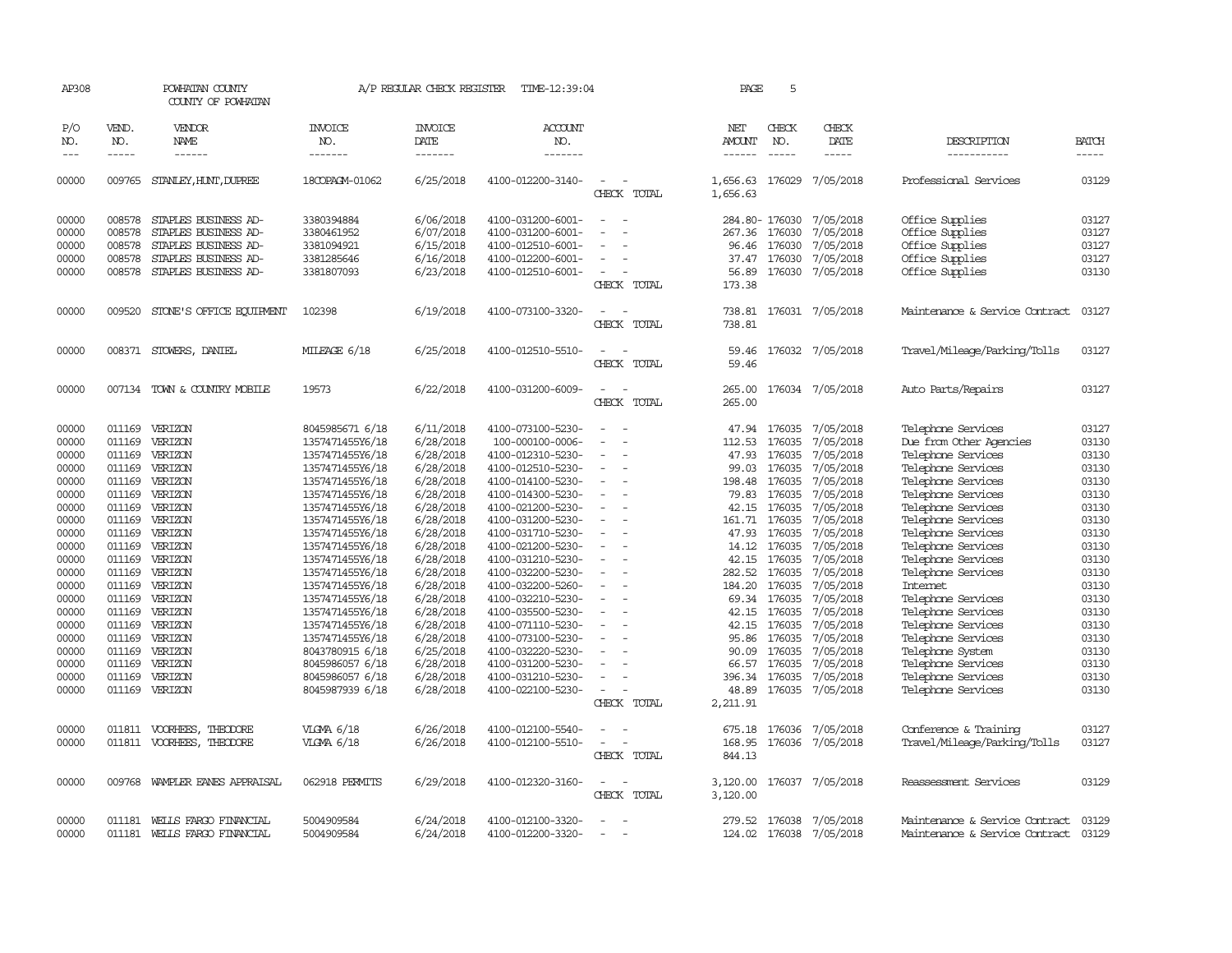| AP308               |                       | POWHATAN COUNTY<br>COUNTY OF POWHATAN |                           | A/P REGULAR CHECK REGISTER        | TIME-12:39:04                    |                          |             | PAGE                    | 6                           |                        |                                |                       |
|---------------------|-----------------------|---------------------------------------|---------------------------|-----------------------------------|----------------------------------|--------------------------|-------------|-------------------------|-----------------------------|------------------------|--------------------------------|-----------------------|
| P/O<br>NO.<br>$---$ | VEND.<br>NO.<br>----- | VENDOR<br>NAME<br>------              | INVOICE<br>NO.<br>------- | <b>INVOICE</b><br>DATE<br>------- | <b>ACCOUNT</b><br>NO.<br>------- |                          |             | NET<br>AMOUNT<br>------ | CHECK<br>NO.<br>$- - - - -$ | CHECK<br>DATE<br>----- | DESCRIPTION<br>-----------     | <b>BATCH</b><br>----- |
| 00000               | 011181                | WELLS FARGO FINANCIAL                 | 5004909584                | 6/24/2018                         | 4100-012310-3320-                |                          |             |                         | 17.11 176038                | 7/05/2018              | Maintenance & Service Contract | 03129                 |
| 00000               | 011181                | WELLS FARGO FINANCIAL                 | 5004909584                | 6/24/2018                         | 4100-012320-3500-                | $\equiv$                 |             | 11.56                   | 176038                      | 7/05/2018              | Printing & Binding             | 03129                 |
| 00000               | 011181                | WELLS FARGO FINANCIAL                 | 5004909584                | 6/24/2018                         | 4100-012410-3320-                |                          |             | 5.64                    | 176038                      | 7/05/2018              | Maintenance & Service Contract | 03129                 |
| 00000               | 011181                | WELLS FARGO FINANCIAL                 | 5004909584                | 6/24/2018                         | 4100-012210-3320-                |                          |             | .09                     | 176038                      | 7/05/2018              | Maintenance/Service Contracts  | 03129                 |
| 00000               | 011181                | WELLS FARGO FINANCIAL                 | 5004909584                | 6/24/2018                         | 4100-012510-3320-                | $\overline{\phantom{a}}$ |             | 28.56                   | 176038                      | 7/05/2018              | Maintenance & Service Contract | 03129                 |
| 00000               | 011181                | WELLS FARGO FINANCIAL                 | 5004909584                | 6/24/2018                         | 4100-013200-3320-                |                          |             | 143.19                  | 176038                      | 7/05/2018              | Maintenance & Service Contract | 03129                 |
| 00000               | 011181                | WELLS FARGO FINANCIAL                 | 5004909584                | 6/24/2018                         | 4100-021600-8002-                |                          |             | 186.70                  | 176038                      | 7/05/2018              | Copier Lease                   | 03129                 |
| 00000               | 011181                | WELLS FARGO FINANCIAL                 | 5004909584                | 6/24/2018                         | 4100-021600-8002-                | $\sim$                   |             | 105.24                  | 176038                      | 7/05/2018              | Copier Lease                   | 03129                 |
| 00000               | 011181                | WELLS FARGO FINANCIAL                 | 5004909584                | 6/24/2018                         | 4100-022100-3320-                |                          |             | 175.54                  | 176038                      | 7/05/2018              | Maintenance & Service Contract | 03129                 |
| 00000               | 011181                | WELLS FARGO FINANCIAL                 | 5004909584                | 6/24/2018                         | 4100-031200-3320-                |                          |             | 175.54                  | 176038                      | 7/05/2018              | Maintenance & Service Contract | 03129                 |
| 00000               | 011181                | WEILS FARGO FINANCIAL                 | 5004909584                | 6/24/2018                         | 4100-031200-3320-                |                          |             | 234.37                  | 176038                      | 7/05/2018              | Maintenance & Service Contract | 03129                 |
| 00000               | 011181                | WELLS FARGO FINANCIAL                 | 5004909584                | 6/24/2018                         | 4100-032200-3320-                | $\overline{\phantom{a}}$ |             | 1.27                    | 176038                      | 7/05/2018              | Maintenance & Service Contract | 03129                 |
| 00000               | 011181                | WELLS FARGO FINANCIAL                 | 5004909584                | 6/24/2018                         | 4100-034100-3320-                |                          |             | 89.68                   | 176038                      | 7/05/2018              | Maintenance & Service Contract | 03129                 |
| 00000               | 011181                | WELLS FARGO FINANCIAL                 | 5004909584                | 6/24/2018                         | 4100-035100-3320-                |                          |             | 92.69                   | 176038                      | 7/05/2018              | Landscaping - Animal Control   | 03129                 |
| 00000               | 011181                | WELLS FARGO FINANCIAL                 | 5004909584                | 6/24/2018                         | 4100-081100-3320-                |                          |             | 144.13                  | 176038                      | 7/05/2018              | Maintenance & Service Contract | 03129                 |
| 00000               | 011181                | WELLS FARGO FINANCIAL                 | 5004909584                | 6/24/2018                         | 4100-021200-8002-                |                          |             | 225.93                  | 176038                      | 7/05/2018              | Copier Lease Agreement         | 03129                 |
|                     |                       |                                       |                           |                                   |                                  |                          | CHECK TOTAL | 2,040.78                |                             |                        |                                |                       |
| 00000               |                       | 012063 WINDSTREAM                     | 104400639006/18           | 6/27/2018                         | 4100-012510-5230-                |                          | CHECK TOTAL | 757.50<br>757.50        |                             | 176039 7/05/2018       | Telephone Services             | 03129                 |
|                     |                       |                                       |                           |                                   |                                  |                          |             |                         |                             |                        |                                |                       |
| 00000               |                       | 006551 YARD WORKS, LLC                | 3570B-IN                  | 6/28/2018                         | 4100-032220-3190-                |                          |             | 2,000.00                |                             | 176040 7/05/2018       | Grounds Maintenance            | 03127                 |
|                     |                       |                                       |                           |                                   |                                  |                          | CHECK TOTAL | 2,000.00                |                             |                        |                                |                       |
| 00000               | 000020                | ALEXANDER, NANCY N.                   | 0000201807                | 7/06/2018                         | 4100-031200-2310-                |                          |             | 108.00                  |                             | 176042 7/06/2018       | Medical Insurance              | 03132                 |
|                     |                       |                                       |                           |                                   |                                  |                          | CHECK TOTAL | 108.00                  |                             |                        |                                |                       |
| 00000               | 011319                | BAI COR USERS GROUP                   | FY19 DUES                 | 7/01/2018                         | 4100-012310-5810-                |                          | CHECK TOTAL | 400.00<br>400.00        |                             | 176043 7/06/2018       | Dues/Association Memberships   | 03128                 |
| 00000               | 009454                | BANKERS INSURANCE, LLC                | 47392 FY19                | 6/06/2018                         | 4100-012100-2310-                |                          |             | 144.00                  | 176044                      | 7/06/2018              | Medical Insurance              | 03128                 |
| 00000               | 009454                | BANKERS INSURANCE, LLC                | 47392 FY19                | 6/06/2018                         | 4100-012200-2310-                |                          |             | 144.00                  | 176044                      | 7/06/2018              | Medical Insurance              | 03128                 |
| 00000               | 009454                | BANKERS INSURANCE, LLC                | 47392 FY19                | 6/06/2018                         | 4100-012220-2310-                |                          |             | 72.00                   | 176044                      | 7/06/2018              | Medical Insurance              | 03128                 |
| 00000               | 009454                | BANKERS INSURANCE, LLC                | 47392 FY19                | 6/06/2018                         | 4100-012310-2310-                | $\equiv$                 |             | 360.00                  | 176044                      | 7/06/2018              | Medical Insurance              | 03128                 |
| 00000               | 009454                | BANKERS INSURANCE, LLC                | 47392 FY19                | 6/06/2018                         | 4100-012410-2310-                |                          |             | 288.00                  | 176044                      | 7/06/2018              | Medical Insurance              | 03128                 |
| 00000               | 009454                | BANKERS INSURANCE, LLC                | 47392 FY19                | 6/06/2018                         | 4100-012510-2310-                |                          |             | 216.00                  | 176044                      | 7/06/2018              | Medical Insurance              | 03128                 |
| 00000               | 009454                | BANKERS INSURANCE, LLC                | 47392 FY19                | 6/06/2018                         | 4100-013200-2310-                |                          |             | 72.00                   | 176044                      | 7/06/2018              | Medical Insurance              | 03128                 |
| 00000               | 009454                | BANKERS INSURANCE, LLC                | 47392 FY19                | 6/06/2018                         | 4100-014100-2310-                |                          |             | 288.00                  | 176044                      | 7/06/2018              | Medical Insurance              | 03128                 |
| 00000               | 009454                | BANKERS INSURANCE, LLC                | 47392 FY19                | 6/06/2018                         | 4100-014500-2310-                |                          |             | 288.00                  | 176044                      | 7/06/2018              | Medical Insurance              | 03128                 |
| 00000               | 009454                | BANKERS INSURANCE, LLC                | 47392 FY19                | 6/06/2018                         | 4100-014400-2310-                |                          |             | 216.00                  | 176044                      | 7/06/2018              | Medical Insurance              | 03128                 |
| 00000               | 009454                | BANKERS INSURANCE, LLC                | 47392 FY19                | 6/06/2018                         | 4100-014300-2310-                | $\sim$                   |             | 144.00                  | 176044                      | 7/06/2018              | Medical Insurance              | 03128                 |
| 00000               | 009454                | BANKERS INSURANCE, LLC                | 47392 FY19                | 6/06/2018                         | 4100-021600-2310-                |                          |             | 360.00                  | 176044                      | 7/06/2018              | Medical Insurance              | 03128                 |
| 00000               | 009454                | BANKERS INSURANCE, LLC                | 47392 FY19                | 6/06/2018                         | 4100-022100-2310-                |                          |             | 216.00                  | 176044                      | 7/06/2018              | Medical Insurance              | 03128                 |
| 00000               | 009454                | BANKERS INSURANCE, LLC                | 47392 FY19                | 6/06/2018                         | 4100-031200-2310-                |                          |             | 2,376.00                | 176044                      | 7/06/2018              | Medical Insurance              | 03128                 |
| 00000               | 009454                | BANKERS INSURANCE, LLC                | 47392 FY19                | 6/06/2018                         | 4100-032200-2310-                | $\equiv$                 |             | 504.00                  | 176044                      | 7/06/2018              | Medical Insurance              | 03128                 |
| 00000               | 009454                | BANKERS INSURANCE, LLC                | 47392 FY19                | 6/06/2018                         | 4100-031210-2310-                |                          |             | 864.00                  | 176044                      | 7/06/2018              | Medical Insurance              | 03128                 |
| 00000               | 009454                | BANKERS INSURANCE, LLC                | 47392 FY19                | 6/06/2018                         | 4100-034100-2310-                |                          |             | 144.00                  | 176044                      | 7/06/2018              | Medical Insurance              | 03128                 |
| 00000               | 009454                | BANKERS INSURANCE, LLC                | 47392 FY19                | 6/06/2018                         | 4100-035100-2310-                |                          |             | 288.00                  | 176044                      | 7/06/2018              | Medical Insurance              | 03128                 |
| 00000               | 009454                | BANKERS INSURANCE, LLC                | 47392 FY19                | 6/06/2018                         | 4100-071110-2310-                |                          |             | 72.00                   | 176044                      | 7/06/2018              | Medical Insurance              | 03128                 |
| 00000               | 009454                | BANKERS INSURANCE, LLC                | 47392 FY19                | 6/06/2018                         | 4100-073100-2310-                |                          |             | 72.00                   | 176044                      | 7/06/2018              | Medical Insurance              | 03128                 |
| 00000               | 009454                | BANKERS INSURANCE, LLC                | 47392 FY19                | 6/06/2018                         | 4100-081100-2310-                | $\overline{\phantom{a}}$ |             |                         | 288.00 176044               | 7/06/2018              | Medical Insurance              | 03128                 |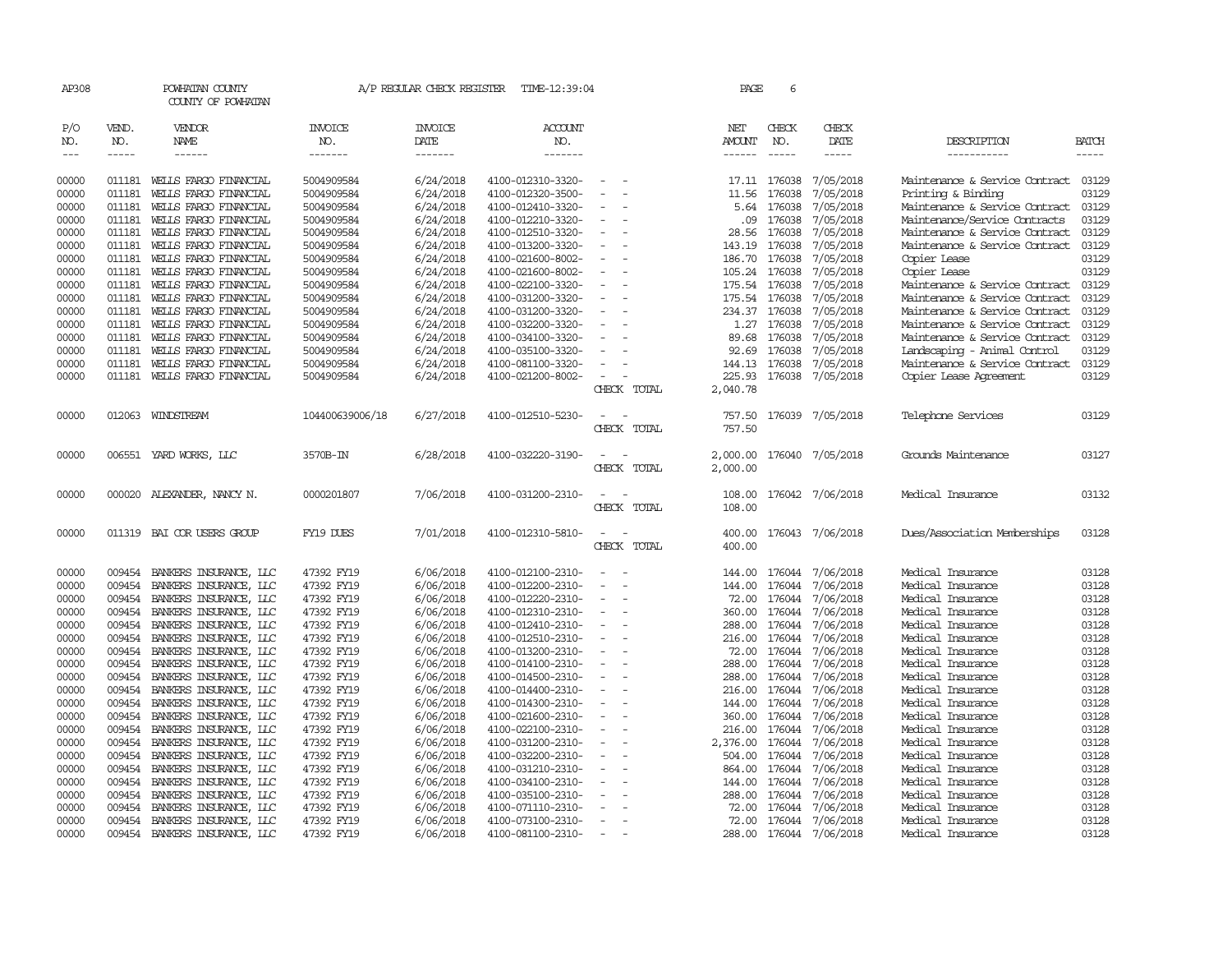| AP308                   |                               | POWHATAN COUNTY<br>COUNTY OF POWHATAN                                            |                                        |                                     | A/P REGULAR CHECK REGISTER TIME-12:39:04                    |                                                                                                                             | PAGE                                                | $7\phantom{.0}$               |                                                                               |                                                                                                 |                             |
|-------------------------|-------------------------------|----------------------------------------------------------------------------------|----------------------------------------|-------------------------------------|-------------------------------------------------------------|-----------------------------------------------------------------------------------------------------------------------------|-----------------------------------------------------|-------------------------------|-------------------------------------------------------------------------------|-------------------------------------------------------------------------------------------------|-----------------------------|
| P/O<br>NO.<br>$ -$      | VEND.<br>NO.<br>$\frac{1}{2}$ | <b>VENDOR</b><br>NAME                                                            | <b>INVOICE</b><br>NO.<br>-------       | <b>INVOICE</b><br>DATE<br>--------  | ACCOUNT<br>NO.<br>$- - - - - - -$                           |                                                                                                                             | NET<br>AMOUNT                                       | CHECK<br>NO.<br>$\frac{1}{2}$ | CHECK<br>DATE<br>$\frac{1}{2}$                                                | DESCRIPTION<br>-----------                                                                      | <b>BATCH</b><br>$- - - - -$ |
| 00000                   |                               | 009454 BANKERS INSURANCE, LLC                                                    | 47392 FY19                             | 6/06/2018                           | 4100-081500-2310-                                           | $\sim$ $ -$<br>CHECK TOTAL                                                                                                  | 7,488,00                                            |                               | 72.00 176044 7/06/2018                                                        | Medical Insurance                                                                               | 03128                       |
| 00000<br>00000          | 009953<br>009953              | BB&T GOVERNMENTAL FINANCE DEBT SVC FT<br>BB&T GOVERNMENTAL FINANCE               | DEBT SVC FT                            | 6/25/2018<br>6/25/2018              | 4100-095101-9400-<br>4100-095101-9401-                      | $\omega_{\rm{max}}$ and $\omega_{\rm{max}}$<br>$\omega_{\rm{max}}$ and $\omega_{\rm{max}}$<br>CHECK TOTAL                   | 32,695.50 176045 7/06/2018<br>6,069.58<br>38,765.08 |                               | 176045 7/06/2018                                                              | Fire Truck Lease - Principal<br>Fire Truck Lease - Interest                                     | 03131<br>03131              |
| 00000                   | 011590                        | BERRIMAN, WHITNEY                                                                | 0115201807                             | 7/06/2018                           | 4100-073100-5250-                                           | $\frac{1}{2} \left( \frac{1}{2} \right) \left( \frac{1}{2} \right) = \frac{1}{2} \left( \frac{1}{2} \right)$<br>CHECK TOTAL | 30.00<br>30.00                                      |                               | 176046 7/06/2018                                                              | Cell Phones                                                                                     | 03132                       |
| 00000                   |                               | 000045 BLANKENSHIP, SUSAN M.                                                     | 0000201807                             | 7/06/2018                           | 4100-012310-2310-                                           | $\sim$ 100 $\sim$<br>CHECK TOTAL                                                                                            | 104.00                                              |                               | 104.00 176047 7/06/2018                                                       | Medical Insurance                                                                               | 03132                       |
| 00000                   |                               | 007838 BROUGHTON, THOMAS B. JR.                                                  | 0078201807                             | 7/06/2018                           | 4100-031200-2310-                                           | $\omega_{\rm{max}}$ , $\omega_{\rm{max}}$<br>CHECK TOTAL                                                                    | 92.00<br>92.00                                      |                               | 176048 7/06/2018                                                              | Medical Insurance                                                                               | 03132                       |
| 00000                   |                               | 010665 BROWN, EDWARDS & COMPANY                                                  | 1205110                                | 5/22/2018                           | 4100-012200-3120-                                           | $\sim$ 100 $\sim$ 100 $\sim$<br>CHECK TOTAL                                                                                 | 12,000.00 176049 7/06/2018<br>12,000.00             |                               |                                                                               | External Audit                                                                                  | 03128                       |
| 00000                   | 000540                        | CENTRAL VIRGINIA WASTE                                                           | 23349                                  | 6/01/2018                           | 4100-081200-0022-                                           | CHECK TOTAL                                                                                                                 | 13,774.08 176050 7/06/2018<br>13,774.08             |                               |                                                                               | Contribution: (Dues) - CWMA                                                                     | 03131                       |
| 00000                   |                               | 010808 CERULLO, ROBERT                                                           | 0108201807                             | 7/06/2018                           | 4100-022100-5250-                                           | $\sim$ $ -$<br>CHECK TOTAL                                                                                                  | 30.00<br>30.00                                      |                               | 176051 7/06/2018                                                              | Cell Phones                                                                                     | 03132                       |
| 00000<br>00000<br>00000 | 000860<br>000860<br>000860    | DOMINION ENERGY VIRGINIA<br>DOMINION ENERGY VIRGINIA<br>DOMINION ENERGY VIRGINIA | 0168863744<br>0236282703<br>1318516497 | 6/25/2018<br>6/27/2018<br>6/25/2018 | 4100-053910-5643-<br>4100-053910-5643-<br>4100-053910-5643- | $\omega_{\rm{max}}$ and $\omega_{\rm{max}}$<br>CHECK TOTAL                                                                  | 1,012.93                                            |                               | 540.27 176052 7/06/2018<br>186.28 176052 7/06/2018<br>286.38 176052 7/06/2018 | PCCAA Services - Federal CSBG<br>PCCAA Services - Federal CSBG<br>PCCAA Services - Federal CSBG | 03128<br>03128<br>03128     |
| 00000                   |                               | 008235 ELECTION SERVICES ONLINE,                                                 | 1684                                   | 6/14/2018                           | 4100-013200-3320-                                           | $\sim$ 100 $\sim$ 100 $\sim$<br>CHECK TOTAL                                                                                 | 7,370.00                                            |                               | 7,370.00 176053 7/06/2018                                                     | Maintenance & Service Contract                                                                  | 03131                       |
| 00000                   |                               | 001380 FORD, SUSAN P.                                                            | 0013201807                             | 7/06/2018                           | 4100-012310-2310-                                           | $\frac{1}{2} \left( \frac{1}{2} \right) \left( \frac{1}{2} \right) = \frac{1}{2} \left( \frac{1}{2} \right)$<br>CHECK TOTAL | 104.00<br>104.00                                    |                               | 176054 7/06/2018                                                              | Medical Insurance                                                                               | 03132                       |
| 00000<br>00000          |                               | 010487 IBM CORPORATION<br>010487 IBM CORPORATION                                 | 05633G3<br>05633G3                     | 7/01/2018<br>7/01/2018              | 4100-095101-9300-<br>4100-095101-9301-                      | $\omega_{\rm{max}}$ and $\omega_{\rm{max}}$<br>$\sim$ $ -$<br>CHECK TOTAL                                                   | 854.57                                              |                               | 825.98 176055 7/06/2018<br>28.59 176055 7/06/2018                             | AS400 Lease - Principal<br>AS400 Lease - Interest                                               | 03128<br>03128              |
| 00000                   |                               | 011973 KURNOS, JULIANNE N.                                                       | 0119201807                             | 7/06/2018                           | 4100-081100-5250-                                           | $\sim$ $ \sim$<br>CHECK TOTAL                                                                                               | 30.00<br>30.00                                      |                               | 176056 7/06/2018                                                              | Cell Phones                                                                                     | 03132                       |
| 00000                   |                               | 011268 MAILFINANCE                                                               | N7188969                               | 6/10/2018                           | 100-000100-0017-                                            | $\sim$ $ \sim$<br>CHECK TOTAL                                                                                               | 516.27<br>516.27                                    |                               | 176057 7/06/2018                                                              | Postage Lease                                                                                   | 03128                       |
| 00000                   |                               | 010086 MEDPRO US                                                                 | MC34212                                | 7/01/2018                           | 4100-032200-3320-                                           | $\omega_{\rm{max}}$ and $\omega_{\rm{max}}$<br>CHECK TOTAL                                                                  | 395.83                                              |                               | 395.83 176058 7/06/2018                                                       | Maintenance & Service Contract 03131                                                            |                             |
| 00000                   |                               | 009638 POE, INEZ L                                                               | 0096201807                             | 7/06/2018                           | 4100-013200-2310-                                           | $\sim$ $ \sim$<br>CHECK TOTAL                                                                                               | 120.00                                              |                               | 120.00 176059 7/06/2018                                                       | Medical Insurance                                                                               | 03132                       |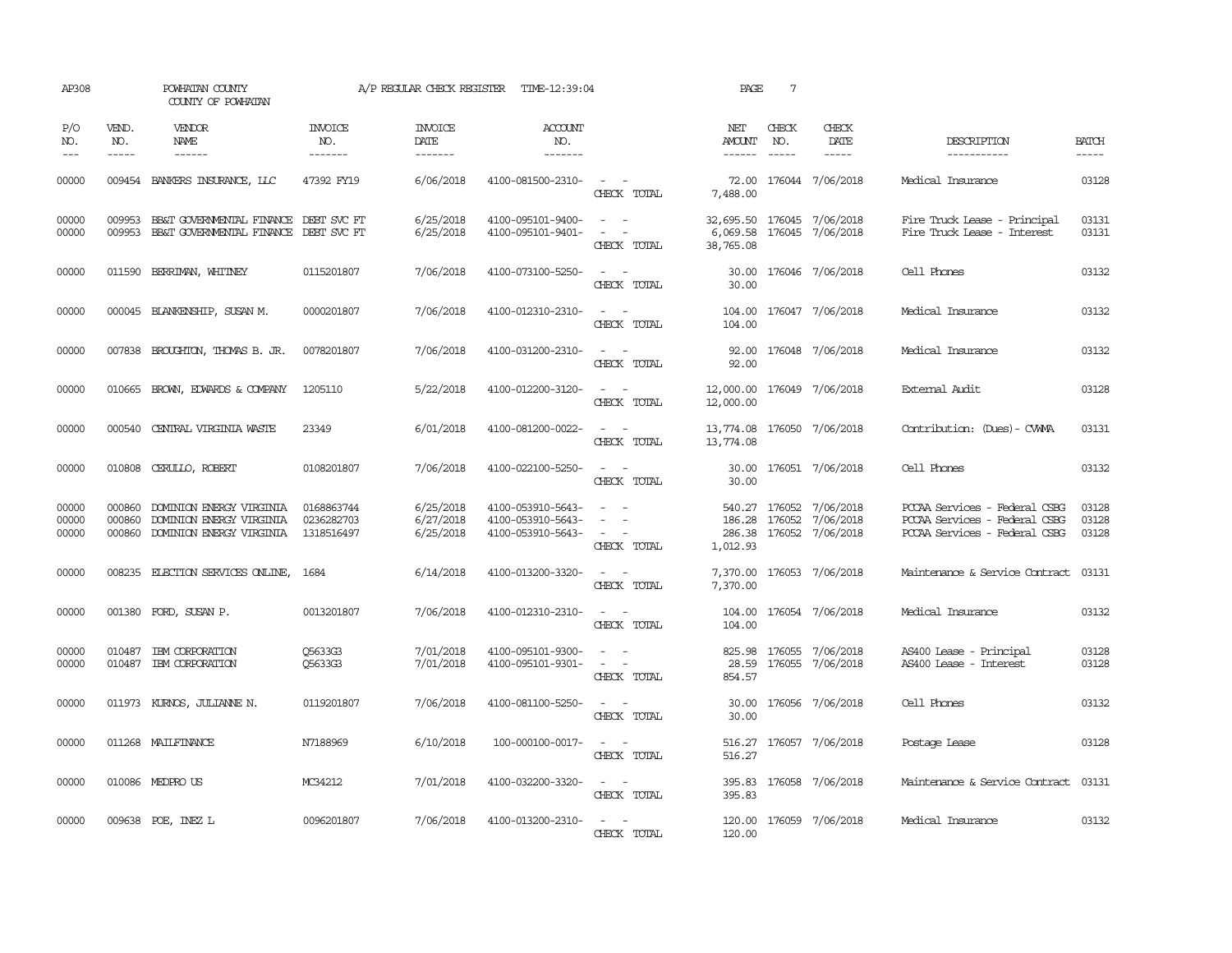| AP308                   |                  | POWHATAN COUNTY<br>COUNTY OF POWHATAN                                          |                                               | A/P REGULAR CHECK REGISTER               | TIME-12:39:04                                               |                                         | PAGE                               | 8                           |                                                                                                                                                                                                                                                                                                                                                                                                                                                                                                      |                                                                                              |                         |
|-------------------------|------------------|--------------------------------------------------------------------------------|-----------------------------------------------|------------------------------------------|-------------------------------------------------------------|-----------------------------------------|------------------------------------|-----------------------------|------------------------------------------------------------------------------------------------------------------------------------------------------------------------------------------------------------------------------------------------------------------------------------------------------------------------------------------------------------------------------------------------------------------------------------------------------------------------------------------------------|----------------------------------------------------------------------------------------------|-------------------------|
| P/O<br>NO.<br>$---$     | VEND.<br>NO.     | VENDOR<br>NAME<br>$- - - - - -$                                                | <b>INVOICE</b><br>NO.<br>-------              | <b>INVOICE</b><br><b>DATE</b><br>------- | <b>ACCOUNT</b><br>NO.<br>-------                            |                                         | NET<br>AMOUNT                      | CHECK<br>NO.<br>$- - - - -$ | CHECK<br>DATE<br>$\begin{tabular}{ccccc} \multicolumn{2}{c}{} & \multicolumn{2}{c}{} & \multicolumn{2}{c}{} & \multicolumn{2}{c}{} & \multicolumn{2}{c}{} & \multicolumn{2}{c}{} & \multicolumn{2}{c}{} & \multicolumn{2}{c}{} & \multicolumn{2}{c}{} & \multicolumn{2}{c}{} & \multicolumn{2}{c}{} & \multicolumn{2}{c}{} & \multicolumn{2}{c}{} & \multicolumn{2}{c}{} & \multicolumn{2}{c}{} & \multicolumn{2}{c}{} & \multicolumn{2}{c}{} & \multicolumn{2}{c}{} & \multicolumn{2}{c}{} & \mult$ | DESCRIPTION<br>-----------                                                                   | <b>BATCH</b><br>-----   |
| 00000                   | 011929           | POMPEI, ANDREW                                                                 | 0119201807                                    | 7/06/2018                                | 4100-081100-5250-                                           | CHECK TOTAL                             | 30.00<br>30.00                     |                             | 176060 7/06/2018                                                                                                                                                                                                                                                                                                                                                                                                                                                                                     | Cell Phones                                                                                  | 03132                   |
| 00000                   | 001980           | POORE, FRANCES                                                                 | 0019201807                                    | 7/06/2018                                | 4100-012100-2310-                                           | $\overline{\phantom{a}}$<br>CHECK TOTAL | 88.00<br>88.00                     |                             | 176061 7/06/2018                                                                                                                                                                                                                                                                                                                                                                                                                                                                                     | Medical Insurance                                                                            | 03132                   |
| 00000                   | 006043           | POWERS, KATHRYN C.                                                             | 0060201807                                    | 7/06/2018                                | 4100-021600-2310-                                           | $\overline{\phantom{a}}$<br>CHECK TOTAL | 120.00<br>120.00                   |                             | 176062 7/06/2018                                                                                                                                                                                                                                                                                                                                                                                                                                                                                     | Medical Insurance                                                                            | 03132                   |
| 00000                   | 008294           | POWHATAN COUNTY PUBLIC                                                         | 0082201807                                    | 7/06/2018                                | 4100-031200-2310-                                           | $\overline{\phantom{a}}$<br>CHECK TOTAL | 706.50<br>706.50                   |                             | 176064 7/06/2018                                                                                                                                                                                                                                                                                                                                                                                                                                                                                     | Medical Insurance                                                                            | 03132                   |
| 00000                   |                  | 010938 POWHATAN YMCA                                                           | FY19 YMCA                                     | 7/01/2018                                | 4100-081200-0017-                                           | $\sim$<br>$\sim$<br>CHECK TOTAL         | 10,000.00<br>10,000.00             |                             | 176065 7/06/2018                                                                                                                                                                                                                                                                                                                                                                                                                                                                                     | <b>YMCA Services</b>                                                                         | 03128                   |
| 00000                   |                  | 006466 RADIO COMMUNICATION OF VA 571 CMAINT FY19                               |                                               | 6/01/2018                                | 4100-031210-3320-                                           | $\sim$<br>CHECK TOTAL                   | 32,640.00<br>32,640.00             |                             | 176066 7/06/2018                                                                                                                                                                                                                                                                                                                                                                                                                                                                                     | Maintenance and Service Contra 03131                                                         |                         |
| 00000                   |                  | 011222 RESPONSIBLE FAIHERS AND                                                 | 1ST OTR FY19                                  | 6/27/2018                                | 4100-053910-5643-                                           | $\sim$<br>$\sim$<br>CHECK TOTAL         | 2,940.00<br>2,940.00               |                             | 176067 7/06/2018                                                                                                                                                                                                                                                                                                                                                                                                                                                                                     | PCCAA Services - Federal CSBG                                                                | 03128                   |
| 00000                   |                  | 009077 REYNOLDS, SHIRLEY                                                       | 0090201807                                    | 7/06/2018                                | 4100-031200-2310-                                           | $\sim$ $\sim$<br>CHECK TOTAL            | 96.00<br>96.00                     |                             | 176068 7/06/2018                                                                                                                                                                                                                                                                                                                                                                                                                                                                                     | Medical Insurance                                                                            | 03132                   |
| 00000<br>00000          | 008190<br>008190 | RICHMOND REGIONAL PLAN-<br>RICHMOND REGIONAL PLAN-                             | 436<br>436                                    | 7/01/2018<br>7/01/2018                   | 4100-081200-0020-<br>4100-081200-0033-                      | $\equiv$<br>CHECK TOTAL                 | 16,942.00<br>1,348.00<br>18,290.00 | 176069                      | 7/06/2018<br>176069 7/06/2018                                                                                                                                                                                                                                                                                                                                                                                                                                                                        | RRPDC-Dues<br>Contribution: CRC                                                              | 03131<br>03131          |
| 00000                   | 011800           | SCHARDEIN, BRET                                                                | 0118201807                                    | 7/06/2018                                | 4100-081100-5250-                                           | $\overline{\phantom{a}}$<br>CHECK TOTAL | 30.00<br>30.00                     |                             | 176070 7/06/2018                                                                                                                                                                                                                                                                                                                                                                                                                                                                                     | Cell Phones                                                                                  | 03132                   |
| 00000                   |                  | 010282 SCHUBERT, CHARLA                                                        | 0102201807                                    | 7/06/2018                                | 4100-012200-5250-                                           | CHECK TOTAL                             | 30.00<br>30.00                     |                             | 176071 7/06/2018                                                                                                                                                                                                                                                                                                                                                                                                                                                                                     | Cell Phones                                                                                  | 03132                   |
| 00000                   | 006569           | STICKELS, RANDAL LEE                                                           | 0065201807                                    | 7/06/2018                                | 4100-031200-2310-                                           | CHECK TOTAL                             | 72.00<br>72.00                     |                             | 176073 7/06/2018                                                                                                                                                                                                                                                                                                                                                                                                                                                                                     | Medical Insurance                                                                            | 03132                   |
| 00000                   |                  | 007115 STOKES, GARLAND KENNETH                                                 | 0071201807                                    | 7/06/2018                                | 4100-031200-2310-                                           | CHECK TOTAL                             | 68.00<br>68.00                     |                             | 176074 7/06/2018                                                                                                                                                                                                                                                                                                                                                                                                                                                                                     | Medical Insurance                                                                            | 03132                   |
| 00000                   | 011429           | THE HARTFORD                                                                   | 14VP905174 FY19                               | 6/08/2018                                | 4100-032200-5308-                                           | CHECK TOTAL                             | 35,722.00<br>35,722.00             |                             | 176076 7/06/2018                                                                                                                                                                                                                                                                                                                                                                                                                                                                                     | Insurance                                                                                    | 03131                   |
| 00000<br>00000<br>00000 | 009058<br>009058 | TREASURER OF VIRGINIA<br>TREASURER OF VIRGINIA<br>009058 TREASURER OF VIRGINIA | <b>GBROWN</b><br><b>RCERULLO</b><br>RCOX DUES | 7/01/2018<br>7/01/2018<br>7/01/2018      | 4100-022100-5810-<br>4100-022100-5810-<br>4100-022100-5810- | $\sim$<br>CHECK TOTAL                   | 260.00<br>260.00<br>800.00         |                             | 176077 7/06/2018<br>176077 7/06/2018<br>280.00 176077 7/06/2018                                                                                                                                                                                                                                                                                                                                                                                                                                      | Dues/Association Memberships<br>Dues/Association Memberships<br>Dues/Association Memberships | 03128<br>03128<br>03128 |
| 00000                   |                  | 008125 U.S. BANK                                                               | 5036131                                       | 6/25/2018                                | 4100-095101-9150-                                           | CHECK TOTAL                             | 650.00<br>650.00                   |                             | 176078 7/06/2018                                                                                                                                                                                                                                                                                                                                                                                                                                                                                     | Bond Trustee Fees/Arbitrage                                                                  | 03131                   |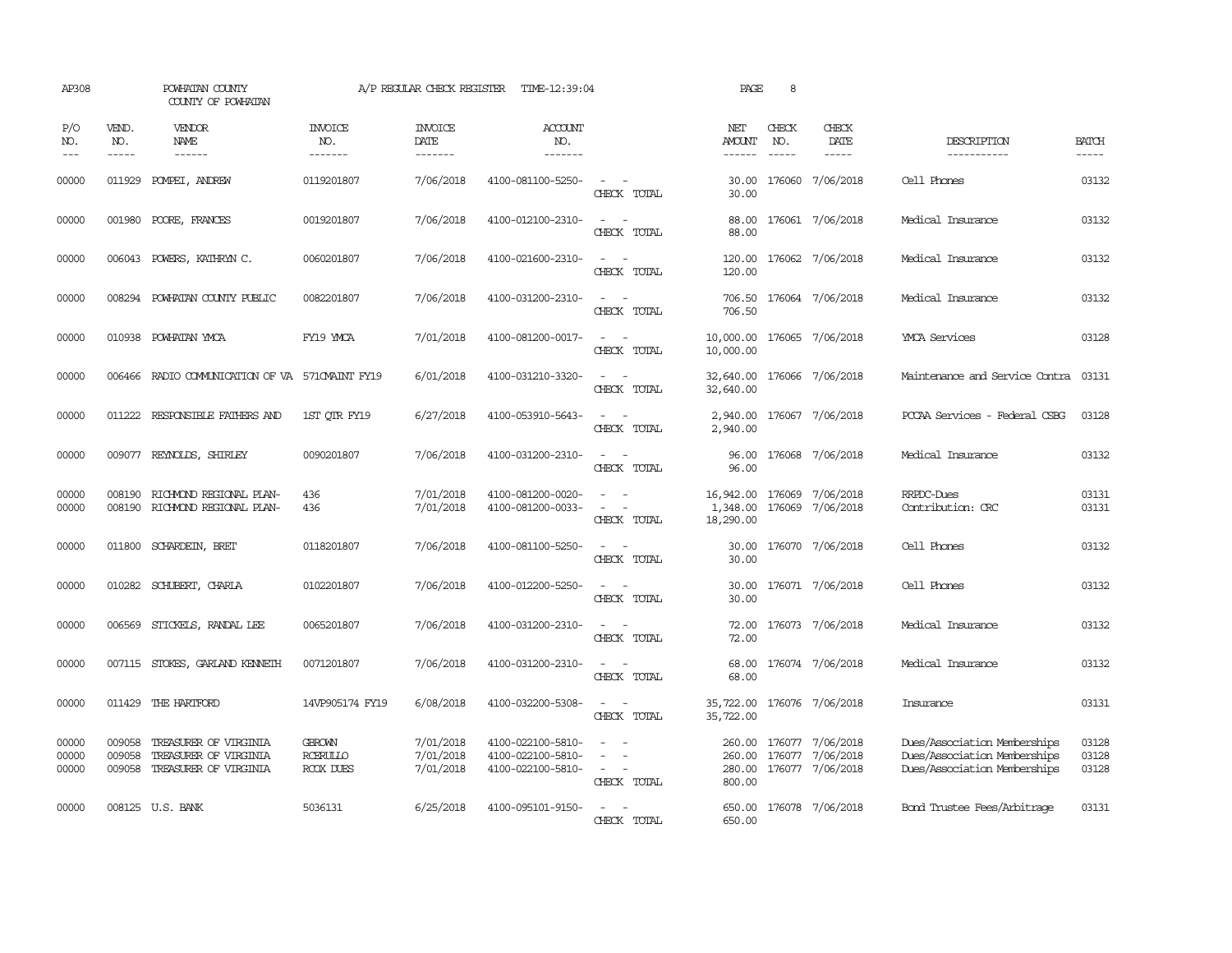| AP308                                                                                                                                                                   |                                                                                                                                                                        | POWHATAN COUNTY<br>COUNTY OF POWHATAN                                                                                                                                                                                                                                                                                                                                                                                                                                                                                                                                |                                                                                                                                                                                                                                                     | A/P REGULAR CHECK REGISTER                                                                                                                                                                                                                          | TIME-12:39:04                                                                                                                                                                                                                                                                                                                                                                                               |                                   | PAGE                                                                                                                                                                         | 9                                                                                                                                                                                              |                                                                                                                                                                                                                                                     |                                                                                                                                                                                                                                                                                                                                                                                                                                                                                                                                                                                                                                                                       |                                                                                                                                                       |
|-------------------------------------------------------------------------------------------------------------------------------------------------------------------------|------------------------------------------------------------------------------------------------------------------------------------------------------------------------|----------------------------------------------------------------------------------------------------------------------------------------------------------------------------------------------------------------------------------------------------------------------------------------------------------------------------------------------------------------------------------------------------------------------------------------------------------------------------------------------------------------------------------------------------------------------|-----------------------------------------------------------------------------------------------------------------------------------------------------------------------------------------------------------------------------------------------------|-----------------------------------------------------------------------------------------------------------------------------------------------------------------------------------------------------------------------------------------------------|-------------------------------------------------------------------------------------------------------------------------------------------------------------------------------------------------------------------------------------------------------------------------------------------------------------------------------------------------------------------------------------------------------------|-----------------------------------|------------------------------------------------------------------------------------------------------------------------------------------------------------------------------|------------------------------------------------------------------------------------------------------------------------------------------------------------------------------------------------|-----------------------------------------------------------------------------------------------------------------------------------------------------------------------------------------------------------------------------------------------------|-----------------------------------------------------------------------------------------------------------------------------------------------------------------------------------------------------------------------------------------------------------------------------------------------------------------------------------------------------------------------------------------------------------------------------------------------------------------------------------------------------------------------------------------------------------------------------------------------------------------------------------------------------------------------|-------------------------------------------------------------------------------------------------------------------------------------------------------|
| P/O<br>NO.<br>$- - -$                                                                                                                                                   | VEND.<br>NO.<br>$\frac{1}{2}$                                                                                                                                          | VENDOR<br>NAME                                                                                                                                                                                                                                                                                                                                                                                                                                                                                                                                                       | <b>INVOICE</b><br>NO.<br>--------                                                                                                                                                                                                                   | <b>INVOICE</b><br>DATE<br>-------                                                                                                                                                                                                                   | ACCOUNT<br>NO.<br>-------                                                                                                                                                                                                                                                                                                                                                                                   |                                   | NET<br>AMOUNT<br>$- - - - - -$                                                                                                                                               | CHECK<br>NO.<br>$\frac{1}{2}$                                                                                                                                                                  | CHECK<br>DATE<br>$\frac{1}{2}$                                                                                                                                                                                                                      | DESCRIPTION<br>-----------                                                                                                                                                                                                                                                                                                                                                                                                                                                                                                                                                                                                                                            | <b>BATCH</b><br>-----                                                                                                                                 |
| 00000                                                                                                                                                                   | 006007                                                                                                                                                                 | UNIVERSITY OF VIRGINIA                                                                                                                                                                                                                                                                                                                                                                                                                                                                                                                                               | 36187                                                                                                                                                                                                                                               | 6/25/2018                                                                                                                                                                                                                                           | 4100-081200-0053-                                                                                                                                                                                                                                                                                                                                                                                           | CHECK TOTAL                       | 1,000.00<br>1,000.00                                                                                                                                                         | 176079                                                                                                                                                                                         | 7/06/2018                                                                                                                                                                                                                                           | VAC <sub>b</sub> /VIG                                                                                                                                                                                                                                                                                                                                                                                                                                                                                                                                                                                                                                                 | 03131                                                                                                                                                 |
| 00000                                                                                                                                                                   |                                                                                                                                                                        | 006978 VA ASSOCIATION OF                                                                                                                                                                                                                                                                                                                                                                                                                                                                                                                                             | IVC0605017                                                                                                                                                                                                                                          | 6/01/2018                                                                                                                                                                                                                                           | 4100-081200-0053-                                                                                                                                                                                                                                                                                                                                                                                           | CHECK<br>TOTAL                    | 6,125.00<br>6,125.00                                                                                                                                                         |                                                                                                                                                                                                | 176081 7/06/2018                                                                                                                                                                                                                                    | VAC <sub>b</sub> /VIG                                                                                                                                                                                                                                                                                                                                                                                                                                                                                                                                                                                                                                                 | 03128                                                                                                                                                 |
| 00000                                                                                                                                                                   |                                                                                                                                                                        | 008313 VIRGINIA NAVIGATOR                                                                                                                                                                                                                                                                                                                                                                                                                                                                                                                                            | POWFY19                                                                                                                                                                                                                                             | 7/02/2018                                                                                                                                                                                                                                           | 4100-081200-0032-                                                                                                                                                                                                                                                                                                                                                                                           | CHECK TOTAL                       | 2,500.00<br>2,500.00                                                                                                                                                         |                                                                                                                                                                                                | 176082 7/06/2018                                                                                                                                                                                                                                    | Contribution: Senior Navigator                                                                                                                                                                                                                                                                                                                                                                                                                                                                                                                                                                                                                                        | 03131                                                                                                                                                 |
| 00000                                                                                                                                                                   |                                                                                                                                                                        | 009785 VRAV ANNUAL MEETING                                                                                                                                                                                                                                                                                                                                                                                                                                                                                                                                           | 2018 MTG                                                                                                                                                                                                                                            | 7/01/2018                                                                                                                                                                                                                                           | 4100-013200-5540-                                                                                                                                                                                                                                                                                                                                                                                           | CHECK TOTAL                       | 150.00<br>150.00                                                                                                                                                             |                                                                                                                                                                                                | 176083 7/06/2018                                                                                                                                                                                                                                    | Conferences & Training                                                                                                                                                                                                                                                                                                                                                                                                                                                                                                                                                                                                                                                | 03131                                                                                                                                                 |
| 00000                                                                                                                                                                   |                                                                                                                                                                        | 012408 WOOD, JOHN                                                                                                                                                                                                                                                                                                                                                                                                                                                                                                                                                    | 0124201807                                                                                                                                                                                                                                          | 7/06/2018                                                                                                                                                                                                                                           | 4100-012510-5250-                                                                                                                                                                                                                                                                                                                                                                                           | CHECK TOTAL                       | 30.00<br>30.00                                                                                                                                                               |                                                                                                                                                                                                | 176084 7/06/2018                                                                                                                                                                                                                                    | Cell Phones                                                                                                                                                                                                                                                                                                                                                                                                                                                                                                                                                                                                                                                           | 03132                                                                                                                                                 |
| 00000                                                                                                                                                                   | 002080                                                                                                                                                                 | WOODCOCK, LYNN T.                                                                                                                                                                                                                                                                                                                                                                                                                                                                                                                                                    | 0020201807                                                                                                                                                                                                                                          | 7/06/2018                                                                                                                                                                                                                                           | 4100-031200-2310-                                                                                                                                                                                                                                                                                                                                                                                           | CHECK TOTAL                       | 108.00<br>108.00                                                                                                                                                             |                                                                                                                                                                                                | 176085 7/06/2018                                                                                                                                                                                                                                    | Medical Insurance                                                                                                                                                                                                                                                                                                                                                                                                                                                                                                                                                                                                                                                     | 03132                                                                                                                                                 |
| 00000<br>00000<br>00000<br>00000                                                                                                                                        | 006175<br>006175<br>006175<br>006175                                                                                                                                   | ADAMS OIL COMPANY, INC.<br>ADAMS OIL COMPANY, INC.<br>ADAMS OIL COMPANY, INC.<br>ADAMS OIL COMPANY, INC.                                                                                                                                                                                                                                                                                                                                                                                                                                                             | 17705<br>22682<br>22686<br>22712                                                                                                                                                                                                                    | 6/27/2018<br>6/28/2018<br>6/05/2018<br>6/08/2018                                                                                                                                                                                                    | 4100-032200-5120-<br>4100-031210-5120-<br>4100-031210-5120-<br>4100-032200-5120-                                                                                                                                                                                                                                                                                                                            | CHECK TOTAL                       | 162.36<br>25.00<br>25.00<br>334.88<br>547.24                                                                                                                                 | 176086<br>176086<br>176086<br>176086                                                                                                                                                           | 7/10/2018<br>7/10/2018<br>7/10/2018<br>7/10/2018                                                                                                                                                                                                    | Apparatus Fuel<br>Fuel - Towers<br>Fuel - Towers<br>Apparatus Fuel                                                                                                                                                                                                                                                                                                                                                                                                                                                                                                                                                                                                    | 03134<br>03134<br>03134<br>03134                                                                                                                      |
| 00000<br>00000                                                                                                                                                          | 007294<br>007294                                                                                                                                                       | CUMBERLAND FARM & AUTO<br>CUMBERLAND FARM & AUTO                                                                                                                                                                                                                                                                                                                                                                                                                                                                                                                     | 974990<br>976479                                                                                                                                                                                                                                    | 5/29/2018<br>6/12/2018                                                                                                                                                                                                                              | 4100-032200-6009-<br>4100-032200-6009-                                                                                                                                                                                                                                                                                                                                                                      | CHECK TOTAL                       | 9.49<br>76.92<br>86.41                                                                                                                                                       | 176087<br>176087                                                                                                                                                                               | 7/10/2018<br>7/10/2018                                                                                                                                                                                                                              | Auto Repairs and Parts<br>Auto Repairs and Parts                                                                                                                                                                                                                                                                                                                                                                                                                                                                                                                                                                                                                      | 03134<br>03134                                                                                                                                        |
| 00000<br>00000<br>00000<br>00000<br>00000<br>00000<br>00000<br>00000<br>00000<br>00000<br>00000<br>00000<br>00000<br>00000<br>00000<br>00000<br>00000<br>00000<br>00000 | 011224<br>011224<br>011224<br>011224<br>011224<br>011224<br>011224<br>011224<br>011224<br>011224<br>011224<br>011224<br>011224<br>011224<br>011224<br>011224<br>011224 | ELECTRONIC SYSTEMS,<br>INC.<br>ELECTRONIC SYSTEMS, INC.<br>ELECTRONIC SYSTEMS, INC.<br>ELECTRONIC SYSTEMS, INC.<br>ELECTRONIC SYSTEMS, INC.<br>ELECTRONIC SYSTEMS, INC.<br>011224 ELECTRONIC SYSTEMS, INC.<br>ELECTRONIC SYSTEMS, INC.<br>ELECTRONIC SYSTEMS, INC.<br>ELECTRONIC SYSTEMS, INC.<br>ELECTRONIC SYSTEMS, INC.<br>ELECTRONIC SYSTEMS, INC.<br>ELECTRONIC SYSTEMS, INC.<br>ELECTRONIC SYSTEMS, INC.<br>ELECTRONIC SYSTEMS, INC.<br>ELECTRONIC SYSTEMS, INC.<br>ELECTRONIC SYSTEMS, INC.<br>ELECTRONIC SYSTEMS,<br>INC.<br>011224 ELECTRONIC SYSTEMS, INC. | IN1003334<br>IN1003334<br>IN1003334<br>IN1003334<br>IN1003334<br>IN1003334<br>IN1003334<br>IN1003334<br>IN1003334<br>IN1003334<br>IN1003334<br>IN1003557<br>IN1003557<br>IN1003557<br>IN1003557<br>IN1003557<br>IN1003557<br>IN1003557<br>IN1003557 | 6/29/2018<br>6/29/2018<br>6/29/2018<br>6/29/2018<br>6/29/2018<br>6/29/2018<br>6/29/2018<br>6/29/2018<br>6/29/2018<br>6/29/2018<br>6/29/2018<br>6/29/2018<br>6/29/2018<br>6/29/2018<br>6/29/2018<br>6/29/2018<br>6/29/2018<br>6/29/2018<br>6/29/2018 | 4100-081100-3320-<br>4100-012410-3320-<br>4100-012310-3320-<br>4100-012210-3320-<br>4100-012320-6014-<br>4100-034100-3320-<br>4100-012100-3320-<br>4100-032200-3320-<br>4100-012200-3320-<br>4100-012510-3320-<br>4100-013200-3320-<br>4100-012100-3320-<br>4100-035100-3320-<br>4100-012310-3320-<br>4100-012200-3320-<br>4100-031210-3320-<br>4100-031200-3320-<br>4100-012410-3320-<br>4100-012510-3320- | $\sim$<br>$\equiv$<br>CHECK TOTAL | 393.87<br>.08<br>21.81<br>124.42<br>11.54<br>104.30<br>400.92<br>94.44<br>23.01<br>454.36<br>8.07<br>1.00<br>120.67<br>49.41<br>38.65<br>50.83<br>75.88<br>16.99<br>1,990.41 | 176088<br>176088<br>176088<br>176088<br>176088<br>176088<br>176088<br>.16 176088<br>176088<br>176088<br>176088<br>176088<br>176088<br>176088<br>176088<br>176088<br>176088<br>176088<br>176088 | 7/10/2018<br>7/10/2018<br>7/10/2018<br>7/10/2018<br>7/10/2018<br>7/10/2018<br>7/10/2018<br>7/10/2018<br>7/10/2018<br>7/10/2018<br>7/10/2018<br>7/10/2018<br>7/10/2018<br>7/10/2018<br>7/10/2018<br>7/10/2018<br>7/10/2018<br>7/10/2018<br>7/10/2018 | Maintenance & Service Contract<br>Maintenance & Service Contract<br>Maintenance & Service Contract<br>Maintenance/Service Contracts<br>Other Operating Supplies<br>Maintenance & Service Contract<br>Maintenance & Service Contract<br>Maintenance & Service Contract<br>Maintenance & Service Contract<br>Maintenance & Service Contract<br>Maintenance & Service Contract<br>Maintenance & Service Contract 03134<br>Landscaping - Animal Control<br>Maintenance & Service Contract 03134<br>Maintenance & Service Contract<br>Maintenance and Service Contra<br>Maintenance & Service Contract<br>Maintenance & Service Contract<br>Maintenance & Service Contract | 03134<br>03134<br>03134<br>03134<br>03134<br>03134<br>03134<br>03134<br>03134<br>03134<br>03134<br>03134<br>03134<br>03134<br>03134<br>03134<br>03134 |
| 00000                                                                                                                                                                   |                                                                                                                                                                        | 000338 FIRE PROTECTION EQUIP. CO 00070705                                                                                                                                                                                                                                                                                                                                                                                                                                                                                                                            |                                                                                                                                                                                                                                                     | 6/20/2018                                                                                                                                                                                                                                           | 4100-032200-3310-                                                                                                                                                                                                                                                                                                                                                                                           | CHECK TOTAL                       | 231.90<br>231.90                                                                                                                                                             |                                                                                                                                                                                                | 176089 7/10/2018                                                                                                                                                                                                                                    | Equipment Repair                                                                                                                                                                                                                                                                                                                                                                                                                                                                                                                                                                                                                                                      | 03134                                                                                                                                                 |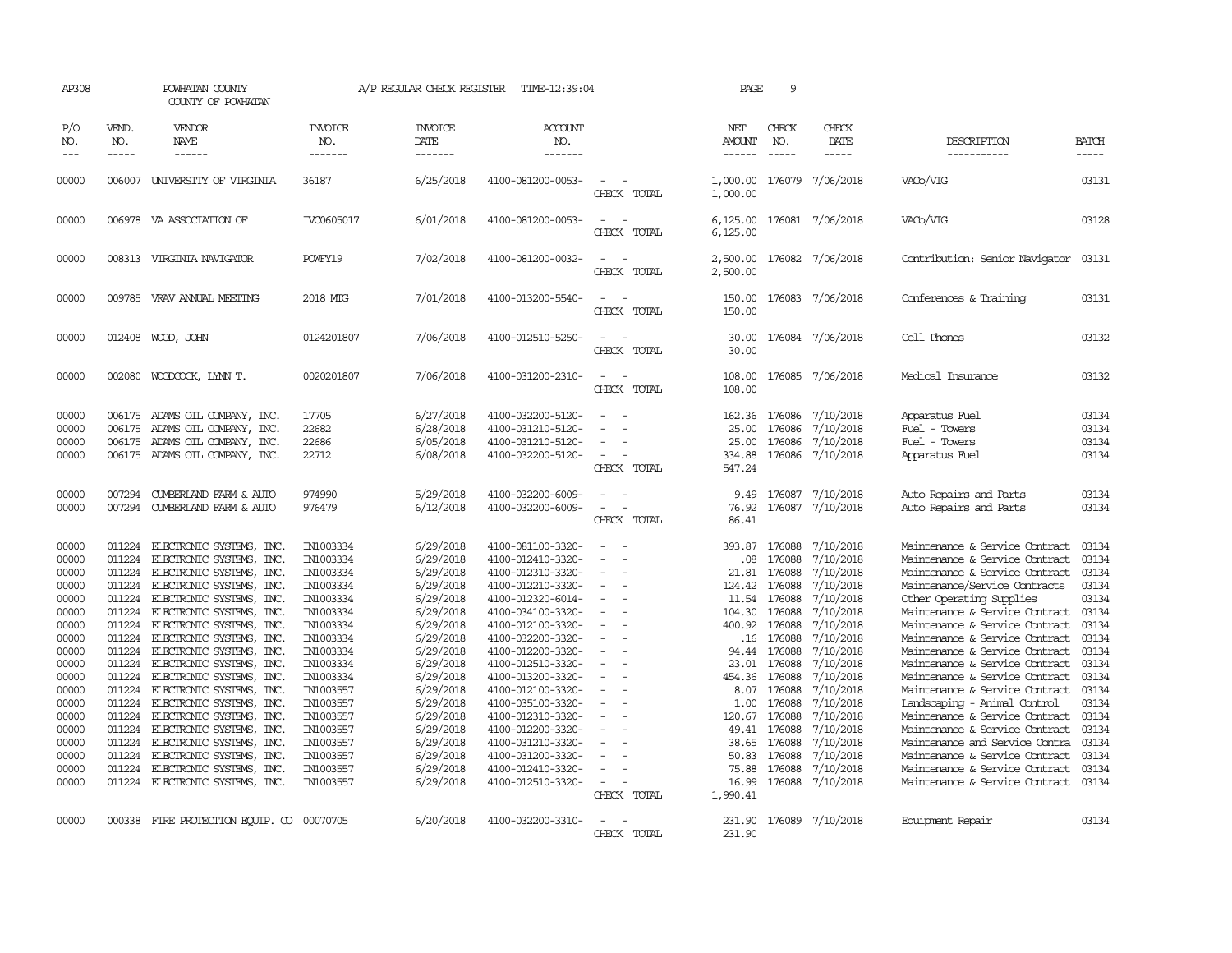| AP308      |              | POWHATAN COUNTY<br>COUNTY OF POWHATAN |                 | A/P REGULAR CHECK REGISTER | TIME-12:39:04         |                          | PAGE                 | 10            |                  |                          |              |
|------------|--------------|---------------------------------------|-----------------|----------------------------|-----------------------|--------------------------|----------------------|---------------|------------------|--------------------------|--------------|
| P/O<br>NO. | VEND.<br>NO. | VENDOR<br>NAME                        | INVOICE<br>NO.  | <b>INVOICE</b><br>DATE     | <b>ACCOUNT</b><br>NO. |                          | NET<br><b>AMOUNT</b> | CHECK<br>NO.  | CHECK<br>DATE    | DESCRIPTION              | <b>BATCH</b> |
| $---$      | $- - - - -$  | ------                                | -------         | -------                    | -------               |                          | $- - - - - -$        | $\frac{1}{2}$ | -----            | -----------              | -----        |
| 00000      | 008381       | JAMES RIVER PETROLEUM                 | 113             | 7/01/2018                  | 4100-035100-6008-     |                          |                      | 351.20 176090 | 7/10/2018        | Gas/Grease/Oil           | 03134        |
| 00000      | 008381       | JAMES RIVER PETROLEUM                 | 113             | 7/01/2018                  | 4100-031200-6008-     | $\overline{\phantom{a}}$ | 9,708.70             | 176090        | 7/10/2018        | Gas/Grease/Oil           | 03134        |
| 00000      | 008381       | JAMES RIVER PETROLEUM                 | 113             | 7/01/2018                  | 4100-032200-5120-     |                          | 231.25               | 176090        | 7/10/2018        | Apparatus Fuel           | 03134        |
| 00000      | 008381       | JAMES RIVER PETROLEUM                 | 113             | 7/01/2018                  | 4100-032200-6008-     | $\sim$                   | 15.04                | 176090        | 7/10/2018        | Gas/Grease/Oil           | 03134        |
| 00000      | 008381       | JAMES RIVER PETROLEUM                 | 113             | 7/01/2018                  | 4100-032200-5120-     | $\sim$                   | 4,099.57             | 176090        | 7/10/2018        | Apparatus Fuel           | 03134        |
| 00000      | 008381       | JAMES RIVER PETROLEUM                 | 113             | 7/01/2018                  | 4100-032200-5120-     |                          | 80.29                | 176090        | 7/10/2018        | Apparatus Fuel           | 03134        |
| 00000      | 008381       | JAMES RIVER PETROLEUM                 | 113             | 7/01/2018                  | 4100-032200-5120-     |                          | 166.45               | 176090        | 7/10/2018        | Apparatus Fuel           | 03134        |
| 00000      | 008381       | JAMES RIVER PETROLEUM                 | 113             | 7/01/2018                  | 4100-014100-6008-     | $\sim$                   | 1,174.21             | 176090        | 7/10/2018        | Gas/Grease/Oil           | 03134        |
| 00000      | 008381       | JAMES RIVER PETROLEUM                 | 113             | 7/01/2018                  | 4100-034100-6008-     |                          | 209.63               | 176090        | 7/10/2018        | Gas/Grease/Oil           | 03134        |
| 00000      |              | 008381 JAMES RIVER PETROLEUM          | 113             | 7/01/2018                  | 4100-081100-6008-     | $\sim$                   | 100.39               | 176090        | 7/10/2018        | Gas/Grease/Oil           | 03134        |
|            |              |                                       |                 |                            |                       | CHECK TOTAL              | 16, 136.73           |               |                  |                          |              |
| 00000      |              | 009552 MANSFIELD OIL COMPANY          | SOLCD-425909    | 7/03/2018                  | 4100-032200-5120-     |                          | 141.89               |               | 176091 7/10/2018 | Apparatus Fuel           | 03135        |
|            |              |                                       |                 |                            |                       | CHECK TOTAL              | 141.89               |               |                  |                          |              |
| 00000      |              | 010765 MATTHEW BENDER & CO, INC.      | 03234886        | 6/25/2018                  | 4100-073100-6012-     |                          | 596.61               |               | 176092 7/10/2018 | Books & Subscriptions    | 03135        |
|            |              |                                       |                 |                            |                       | CHECK TOTAL              | 596.61               |               |                  |                          |              |
| 00000      | 009281       | OVERDRIVE, INC.                       | MR0136918079065 | 4/30/2018                  | 4100-073100-6012-     | $\sim$                   | 4.00                 | 176093        | 7/10/2018        | Books & Subscriptions    | 03135        |
|            |              |                                       |                 |                            |                       | CHECK TOTAL              | 4.00                 |               |                  |                          |              |
| 00000      | 001250       | POWHATAN AUTO & TRACTOR               | 504606          | 6/21/2018                  | 4100-031200-6009-     |                          | 33.98                | 176095        | 7/10/2018        | Auto Parts/Repairs       | 03135        |
|            |              |                                       |                 |                            |                       | CHECK TOTAL              | 33.98                |               |                  |                          |              |
| 00000      | 008294       | POWHATAN COUNTY PUBLIC                | 4188            | 6/12/2018                  | 4100-031200-6009-     | $\sim$                   |                      | 203.47 176096 | 7/10/2018        | Auto Parts/Repairs       | 03135        |
| 00000      | 008294       | POWHATAN COUNTY PUBLIC                | 4192            | 6/12/2018                  | 4100-032200-6009-     |                          | 359.95               | 176096        | 7/10/2018        | Auto Repairs and Parts   | 03135        |
| 00000      | 008294       | POWHATAN COUNTY PUBLIC                | 4195            | 6/12/2018                  | 4100-031200-6009-     |                          | 734.57               | 176096        | 7/10/2018        | Auto Parts/Repairs       | 03135        |
| 00000      | 008294       | POWHATAN COUNTY PUBLIC                | 4196            | 6/13/2018                  | 4100-032200-6009-     | $\overline{\phantom{a}}$ | 243.21               | 176096        | 7/10/2018        | Auto Repairs and Parts   | 03135        |
| 00000      | 008294       | POWHATAN COUNTY PUBLIC                | 4218            | 6/14/2018                  | 4100-031200-6009-     |                          | 130.46               | 176096        | 7/10/2018        | Auto Parts/Repairs       | 03135        |
| 00000      | 008294       | POWHATAN COUNTY PUBLIC                | 4275            | 6/15/2018                  | 4100-012510-6009-     |                          | 129.64               | 176096        | 7/10/2018        | Auto Parts / Auto Repair | 03135        |
| 00000      | 008294       | POWHATAN COUNTY PUBLIC                | 4276            | 6/18/2018                  | 4100-032200-6009-     |                          | 46.00                | 176096        | 7/10/2018        | Auto Repairs and Parts   | 03135        |
| 00000      | 008294       | POWHATAN COUNTY PUBLIC                | 4289            | 6/04/2018                  | 4100-032200-6009-     |                          | 56.50                | 176096        | 7/10/2018        | Auto Repairs and Parts   | 03135        |
| 00000      | 008294       | POWHATAN COUNTY PUBLIC                | 4290            | 6/04/2018                  | 4100-032200-6009-     |                          | 96.08                | 176096        | 7/10/2018        | Auto Repairs and Parts   | 03135        |
| 00000      | 008294       | POWHATAN COUNTY PUBLIC                | 4291            | 6/06/2018                  | 4100-032200-6009-     |                          | 398.54               | 176096        | 7/10/2018        | Auto Repairs and Parts   | 03135        |
|            |              |                                       |                 |                            |                       | CHECK TOTAL              | 2,398.42             |               |                  |                          |              |
| 00000      | 008294       | POWHATAN COUNTY PUBLIC                | 4292            | 6/07/2018                  | 4100-032200-6009-     |                          | 307.05               | 176097        | 7/10/2018        | Auto Repairs and Parts   | 03135        |
| 00000      | 008294       | POWHATAN COUNTY PUBLIC                | 4293            | 6/08/2018                  | 4100-032200-6009-     | $\sim$                   | 239.98               | 176097        | 7/10/2018        | Auto Repairs and Parts   | 03135        |
| 00000      | 008294       | POWHATAN COUNTY PUBLIC                | 4295            | 6/18/2018                  | 4100-032200-6009-     |                          | 45.00                | 176097        | 7/10/2018        | Auto Repairs and Parts   | 03135        |
| 00000      | 008294       | POWHATAN COUNTY PUBLIC                | 4296            | 6/18/2018                  | 4100-032200-6009-     |                          | 712.95               | 176097        | 7/10/2018        | Auto Repairs and Parts   | 03135        |
| 00000      | 008294       | POWHATAN COUNTY PUBLIC                | 4297            | 6/19/2018                  | 4100-032200-6009-     |                          |                      | 109.57 176097 | 7/10/2018        | Auto Repairs and Parts   | 03135        |
| 00000      | 008294       | POWHATAN COUNTY PUBLIC                | 4298            | 6/20/2018                  | 4100-032200-6009-     | $\sim$                   |                      | 122.85 176097 | 7/10/2018        | Auto Repairs and Parts   | 03135        |
| 00000      | 008294       | POWHATAN COUNTY PUBLIC                | 4299            | 6/25/2018                  | 4100-032200-6009-     |                          | 662.30               | 176097        | 7/10/2018        | Auto Repairs and Parts   | 03135        |
| 00000      | 008294       | POWHATAN COUNTY PUBLIC                | 4300            | 6/26/2018                  | 4100-032200-6009-     |                          | 33.75                | 176097        | 7/10/2018        | Auto Repairs and Parts   | 03135        |
| 00000      | 008294       | POWHATAN COUNTY PUBLIC                | 4301            | 6/01/2018                  | 4100-031200-6009-     | $\equiv$                 | 379.98               | 176097        | 7/10/2018        | Auto Parts/Repairs       | 03135        |
| 00000      | 008294       | POWHATAN COUNTY PUBLIC                | 4302            | 6/01/2018                  | 4100-031200-6008-     | $\sim$                   | 123.37               | 176097        | 7/10/2018        | Gas/Grease/Oil           | 03135        |
|            |              |                                       |                 |                            |                       | CHECK TOTAL              | 2,736.80             |               |                  |                          |              |
| 00000      | 008294       | POWHATAN COUNTY PUBLIC                | 4303            | 6/01/2018                  | 4100-031200-6008-     |                          | 119.26               | 176098        | 7/10/2018        | Gas/Grease/Oil           | 03135        |
| 00000      | 008294       | POWHATAN COUNTY PUBLIC                | 4304            | 6/04/2018                  | 4100-031200-6009-     |                          | 105.42               | 176098        | 7/10/2018        | Auto Parts/Repairs       | 03135        |
| 00000      | 008294       | POWHATAN COUNTY PUBLIC                | 4305            | 6/04/2018                  | 4100-031200-6009-     |                          | 1,043.71 176098      |               | 7/10/2018        | Auto Parts/Repairs       | 03135        |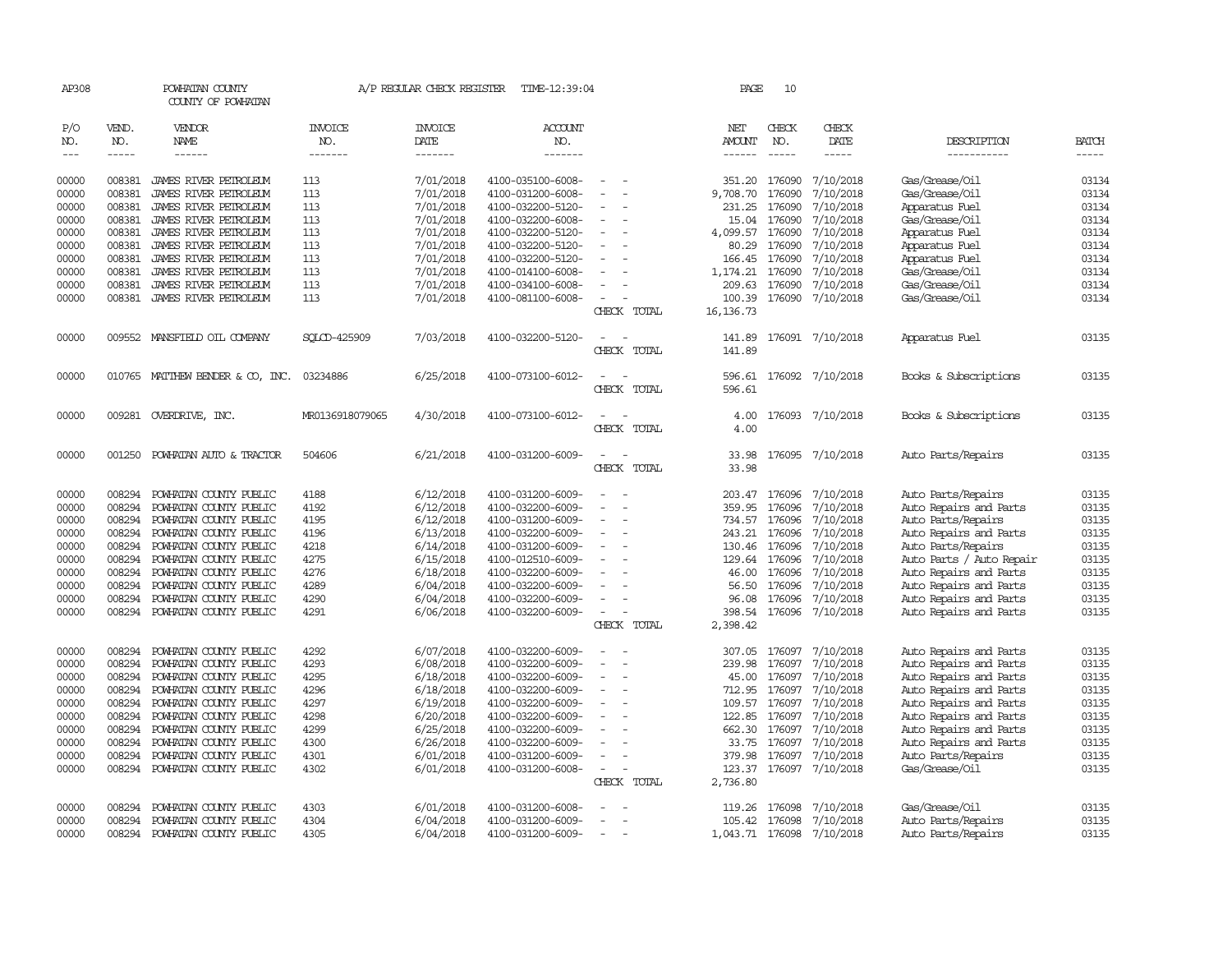| AP308      |                        | POWHATAN COUNTY<br>COUNTY OF POWHATAN |                       | A/P REGULAR CHECK REGISTER | TIME-12:39:04         |                                                      | PAGE            | -11           |                         |                                      |              |
|------------|------------------------|---------------------------------------|-----------------------|----------------------------|-----------------------|------------------------------------------------------|-----------------|---------------|-------------------------|--------------------------------------|--------------|
| P/O<br>NO. | VEND.<br>NO.           | VENDOR<br>NAME                        | <b>INVOICE</b><br>NO. | <b>INVOICE</b><br>DATE     | <b>ACCOUNT</b><br>NO. |                                                      | NET<br>AMOUNT   | CHECK<br>NO.  | CHECK<br>DATE           | DESCRIPTION                          | <b>BATCH</b> |
| $---$      | $\cdots \cdots \cdots$ | $- - - - - -$                         | -------               | -------                    | -------               |                                                      | $- - - - - -$   | $\frac{1}{2}$ | $- - - - -$             | -----------                          | $- - - - -$  |
| 00000      |                        | 008294 POWHATAN COUNTY PUBLIC         | 4306                  | 6/05/2018                  | 4100-031200-6008-     |                                                      |                 | 110.39 176098 | 7/10/2018               | Gas/Grease/Oil                       | 03135        |
| 00000      | 008294                 | POWHATAN COUNTY PUBLIC                | 4308                  | 6/05/2018                  | 4100-031200-6009-     |                                                      | 523.09          | 176098        | 7/10/2018               | Auto Parts/Repairs                   | 03135        |
| 00000      | 008294                 | POWHATAN COUNTY PUBLIC                | 4309                  | 6/06/2018                  | 4100-031200-6009-     | $\overline{\phantom{a}}$                             | 141.76          | 176098        | 7/10/2018               | Auto Parts/Repairs                   | 03135        |
| 00000      | 008294                 | POWHATAN COUNTY PUBLIC                | 4310                  | 6/07/2018                  | 4100-031200-6009-     | $\sim$                                               | 940.98          | 176098        | 7/10/2018               | Auto Parts/Repairs                   | 03135        |
| 00000      | 008294                 | POWHATAN COUNTY PUBLIC                | 4311                  | 6/19/2018                  | 4100-031200-6009-     |                                                      | 159.64          | 176098        | 7/10/2018               | Auto Parts/Repairs                   | 03135        |
| 00000      | 008294                 | POWHATAN COUNTY PUBLIC                | 4312                  | 6/21/2018                  | 4100-031200-6009-     | $\equiv$                                             | 1,415.12 176098 |               | 7/10/2018               | Auto Parts/Repairs                   | 03135        |
| 00000      |                        | 008294 POWHATAN COUNTY PUBLIC         | 4313                  | 6/21/2018                  | 4100-031200-6009-     | $\overline{\phantom{a}}$                             | 864.38          | 176098        | 7/10/2018               | Auto Parts/Repairs                   | 03135        |
|            |                        |                                       |                       |                            |                       | CHECK TOTAL                                          | 5,423.75        |               |                         |                                      |              |
| 00000      | 008294                 | POWHATAN COUNTY PUBLIC                | 4314                  | 6/21/2018                  | 4100-031200-6009-     | $\overline{a}$<br>$\sim$                             |                 | 79.99 176099  | 7/10/2018               | Auto Parts/Repairs                   | 03135        |
| 00000      | 008294                 | POWHATAN COUNTY PUBLIC                | 4315                  | 6/25/2018                  | 4100-031200-6009-     |                                                      | 146.28          | 176099        | 7/10/2018               | Auto Parts/Repairs                   | 03135        |
| 00000      | 008294                 | POWHATAN COUNTY PUBLIC                | 4319                  | 6/13/2018                  | 4100-034100-6009-     |                                                      | 569.68          | 176099        | 7/10/2018               | Auto Parts/Repairs                   | 03135        |
| 00000      |                        | 008294 POWHATAN COUNTY PUBLIC         | 4322                  | 6/01/2018                  | 4100-083500-6009-     | $\sim$                                               |                 | 151.12 176099 | 7/10/2018               | Auto Parts and Repairs               | 03135        |
|            |                        |                                       |                       |                            |                       | CHECK TOTAL                                          | 947.07          |               |                         |                                      |              |
| 00000      |                        | 010883 PRICE, PAUL AARON              | $6/18$ TERM           | 6/21/2018                  | 4100-013200-1015-     |                                                      |                 |               | 150.00 176100 7/10/2018 | COMP: Election Officials             | 03135        |
|            |                        |                                       |                       |                            |                       | CHECK TOTAL                                          | 150.00          |               |                         |                                      |              |
| 00000      |                        | 010951 PRO PRINTING                   | 79545                 | 6/19/2018                  | 4100-022100-6001-     | $\sim$<br>$\overline{\phantom{a}}$                   |                 |               | 245.41 176101 7/10/2018 | Office Supplies                      | 03135        |
|            |                        |                                       |                       |                            |                       | CHECK TOTAL                                          | 245.41          |               |                         |                                      |              |
| 00000      |                        | 009518 CUARLES PETROLEUM, INC.        | CT-1002139            | 6/30/2018                  | 4100-031200-6008-     | $\sim$<br>$\overline{\phantom{a}}$                   | 501.95          |               | 176102 7/10/2018        | Gas/Grease/Oil                       | 03135        |
|            |                        |                                       |                       |                            |                       | CHECK TOTAL                                          | 501.95          |               |                         |                                      |              |
| 00000      | 000780                 | <b>CUILL CORPORATION</b>              | 7952887               | 6/19/2018                  | 4100-031710-6001-     | $\overline{\phantom{a}}$<br>$\overline{\phantom{a}}$ |                 | 65.44 176103  | 7/10/2018               | Office Supplies                      | 03135        |
| 00000      | 000780                 | <b>CUILL CORPORATION</b>              | 7957521               | 6/19/2019                  | 4100-031710-6001-     | $\overline{\phantom{a}}$<br>$\sim$                   | 236.31          | 176103        | 7/10/2018               | Office Supplies                      | 03135        |
| 00000      | 000780                 | <b>CUILL CORPORATION</b>              | 7983659               | 6/20/2018                  | 4100-031710-6001-     |                                                      | 19.99           | 176103        | 7/10/2018               | Office Supplies                      | 03135        |
| 00000      | 000780                 | <b>QUILL CORPORATION</b>              | 8040838               | 6/21/2018                  | 4100-031710-6001-     | $\sim$                                               |                 |               | 110.48 176103 7/10/2018 | Office Supplies                      | 03135        |
|            |                        |                                       |                       |                            |                       | CHECK TOTAL                                          | 432.22          |               |                         |                                      |              |
| 00000      |                        | 007975 REMOVAL SERVICES OF VA         | <b>JUNE 2018</b>      | 6/30/2018                  | 4100-035300-3110-     | $\sim$<br>$\sim$                                     | 79.00           |               | 176104 7/10/2018        | Professional Health Services         | 03135        |
|            |                        |                                       |                       |                            |                       | CHECK TOTAL                                          | 79.00           |               |                         |                                      |              |
| 00000      |                        | 007325 RICHMOND OXYGEN CO.            | 3100 6/18             | 6/30/2018                  | 4100-032200-3320-     |                                                      | 255.00          |               | 176105 7/10/2018        | Maintenance & Service Contract 03135 |              |
|            |                        |                                       |                       |                            |                       | CHECK TOTAL                                          | 255.00          |               |                         |                                      |              |
| 00000      |                        | 007942 RICHMOND SUBURBAN              | I00007766670627       | 7/01/2018                  | 4100-081100-3600-     | $\sim$                                               | 292.50          |               | 176106 7/10/2018        | Advertising                          | 03135        |
|            |                        |                                       |                       |                            |                       | CHECK TOTAL                                          | 292.50          |               |                         |                                      |              |
| 00000      |                        | 001320 SOUTHERN POLICE                | 195795                | 6/28/2018                  | 4100-031200-6011-     | $\sim$<br>$\sim$                                     | 130.00          |               | 176107 7/10/2018        | Uniforms                             | 03135        |
|            |                        |                                       |                       |                            |                       | CHECK TOTAL                                          | 130.00          |               |                         |                                      |              |
| 00000      |                        | 006594 SOUTHSIDE ELECTRIC COOP        | 63504005 7/18         | 7/06/2018                  | 4100-031210-5110-     | $\overline{a}$<br>$\sim$                             | 124.29          |               | 176108 7/10/2018        | Electricity - Comunications H 03135  |              |
|            |                        |                                       |                       |                            |                       | CHECK TOTAL                                          | 124.29          |               |                         |                                      |              |
| 00000      |                        | 008578 STAPLES BUSINESS AD-           | 3380921698            | 6/13/2018                  | 4100-034100-6001-     |                                                      |                 | 53.49 176109  | 7/10/2018               | Office Supplies                      | 03135        |
| 00000      | 008578                 | STAPLES BUSINESS AD-                  | 3381660480            | 6/22/2018                  | 4100-073100-6001-     |                                                      | 128.25          | 176109        | 7/10/2018               | Office Supplies                      | 03135        |
| 00000      | 008578                 | STAPLES BUSINESS AD-                  | 3381807095            | 6/22/2018                  | 4100-022100-6001-     |                                                      | 60.06           | 176109        | 7/10/2018               | Office Supplies                      | 03135        |
| 00000      |                        | 008578 STAPLES BUSINESS AD-           | 3382028765            | 6/26/2018                  | 4100-034100-6001-     |                                                      |                 | 128.44 176109 | 7/10/2018               | Office Supplies                      | 03135        |
|            |                        |                                       |                       |                            |                       | CHECK TOTAL                                          | 370.24          |               |                         |                                      |              |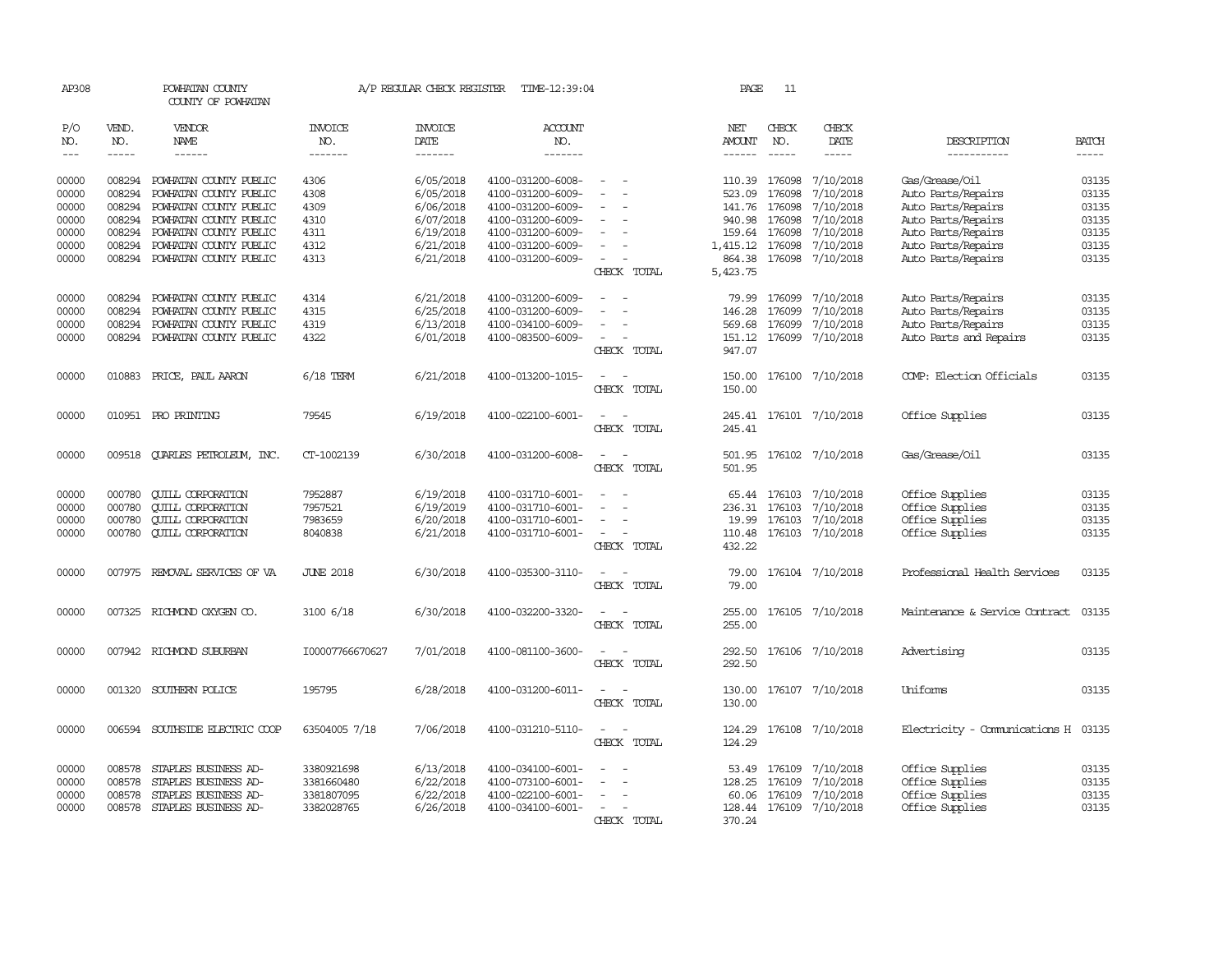| AP308                                                                                                    |                                      | POWHATAN COUNTY<br>COUNTY OF POWHATAN                                                                                                                                                                                                                                                                                                                                                                       |                                                                                                                                                                      | A/P REGULAR CHECK REGISTER                                                                                                                               | TIME-12:39:04                                                                                                                                                                                                                                            |                                                                                                                           | PAGE                                                                                           | 12                                                                                                        |                                                                                                                                                                       |                                                                                                                                                                                                                                                                                                                                                                                                                     |                                                                                        |
|----------------------------------------------------------------------------------------------------------|--------------------------------------|-------------------------------------------------------------------------------------------------------------------------------------------------------------------------------------------------------------------------------------------------------------------------------------------------------------------------------------------------------------------------------------------------------------|----------------------------------------------------------------------------------------------------------------------------------------------------------------------|----------------------------------------------------------------------------------------------------------------------------------------------------------|----------------------------------------------------------------------------------------------------------------------------------------------------------------------------------------------------------------------------------------------------------|---------------------------------------------------------------------------------------------------------------------------|------------------------------------------------------------------------------------------------|-----------------------------------------------------------------------------------------------------------|-----------------------------------------------------------------------------------------------------------------------------------------------------------------------|---------------------------------------------------------------------------------------------------------------------------------------------------------------------------------------------------------------------------------------------------------------------------------------------------------------------------------------------------------------------------------------------------------------------|----------------------------------------------------------------------------------------|
| P/O<br>NO.<br>$---$                                                                                      | VEND.<br>NO.<br>$- - - - -$          | VENDOR<br>NAME<br>------                                                                                                                                                                                                                                                                                                                                                                                    | <b>INVOICE</b><br>NO.<br>-------                                                                                                                                     | <b>INVOICE</b><br>DATE<br>-------                                                                                                                        | <b>ACCOUNT</b><br>NO.<br>-------                                                                                                                                                                                                                         |                                                                                                                           | NET<br><b>AMOUNT</b><br>------                                                                 | CHECK<br>NO.<br>$\frac{1}{2}$                                                                             | CHECK<br>DATE<br>$- - - - -$                                                                                                                                          | DESCRIPTION<br>-----------                                                                                                                                                                                                                                                                                                                                                                                          | <b>BATCH</b><br>-----                                                                  |
| 00000                                                                                                    | 007640                               | SWEMBA, JAMIE                                                                                                                                                                                                                                                                                                                                                                                               | <b>JUNE MILEAGE</b>                                                                                                                                                  | 7/06/2018                                                                                                                                                | 4100-013200-5510-                                                                                                                                                                                                                                        | $\sim$<br>CHECK TOTAL                                                                                                     | 40.98<br>40.98                                                                                 |                                                                                                           | 176110 7/10/2018                                                                                                                                                      | Travel/Mileage/Parking/Tolls                                                                                                                                                                                                                                                                                                                                                                                        | 03135                                                                                  |
| 00000                                                                                                    |                                      | 009519 TREASURER                                                                                                                                                                                                                                                                                                                                                                                            | 3RD OTR                                                                                                                                                              | 7/05/2018                                                                                                                                                | 4100-021100-5840-                                                                                                                                                                                                                                        | $\overline{\phantom{a}}$<br>$\overline{\phantom{a}}$<br>CHECK TOTAL                                                       | 1,986.83                                                                                       |                                                                                                           | 1,986.83 176111 7/10/2018                                                                                                                                             | Court Administrator-Shared                                                                                                                                                                                                                                                                                                                                                                                          | 03135                                                                                  |
| 00000<br>00000                                                                                           | 007779<br>007779                     | TREASURER OF VIRGINIA<br>TREASURER OF VIRGINIA                                                                                                                                                                                                                                                                                                                                                              | 5198<br>5199                                                                                                                                                         | 7/03/2018<br>7/03/2018                                                                                                                                   | 4100-032200-5815-<br>4100-032200-5815-                                                                                                                                                                                                                   | $\equiv$<br>$\sim$<br>CHECK TOTAL                                                                                         | 4,223.81                                                                                       |                                                                                                           | 2,314.84 176112 7/10/2018<br>1,908.97 176112 7/10/2018                                                                                                                | Training/Seminars<br>Training/Seminars                                                                                                                                                                                                                                                                                                                                                                              | 03135<br>03135                                                                         |
| 00000<br>00000                                                                                           | 011169<br>011169                     | VERIZON<br>VERIZON                                                                                                                                                                                                                                                                                                                                                                                          | 8045983715 6/18<br>8047061627 6/18                                                                                                                                   | 6/28/2018<br>6/01/2018                                                                                                                                   | 4100-031210-5232-<br>4100-031210-5232-                                                                                                                                                                                                                   | CHECK TOTAL                                                                                                               | 1,412.44<br>1,540.68                                                                           |                                                                                                           | 128.24 176114 7/10/2018<br>176114 7/10/2018                                                                                                                           | Wireline 911<br>Wireline 911                                                                                                                                                                                                                                                                                                                                                                                        | 03135<br>03135                                                                         |
| 00000                                                                                                    |                                      | 008785 VERIZON CABS                                                                                                                                                                                                                                                                                                                                                                                         | M550491706 6/18                                                                                                                                                      | 6/25/2018                                                                                                                                                | 4100-031210-5232-                                                                                                                                                                                                                                        | CHECK TOTAL                                                                                                               | 481.47<br>481.47                                                                               |                                                                                                           | 176115 7/10/2018                                                                                                                                                      | Wireline 911                                                                                                                                                                                                                                                                                                                                                                                                        | 03135                                                                                  |
| 00000                                                                                                    |                                      | 007755 WITMER PUBLIC SAFETY                                                                                                                                                                                                                                                                                                                                                                                 | 1842656.002                                                                                                                                                          | 7/02/2018                                                                                                                                                | 4100-031200-6011-                                                                                                                                                                                                                                        | CHECK TOTAL                                                                                                               | 135.00<br>135.00                                                                               |                                                                                                           | 176116 7/10/2018                                                                                                                                                      | Uniforms                                                                                                                                                                                                                                                                                                                                                                                                            | 03135                                                                                  |
| 00000                                                                                                    |                                      | 010859 WRIGHT, ANDREA                                                                                                                                                                                                                                                                                                                                                                                       | 20180703                                                                                                                                                             | 6/28/2018                                                                                                                                                | 4100-031200-3310-                                                                                                                                                                                                                                        | $\sim$<br>CHECK TOTAL                                                                                                     | 112.78                                                                                         |                                                                                                           | 112.78 176117 7/10/2018                                                                                                                                               | Repairs & Maintenance                                                                                                                                                                                                                                                                                                                                                                                               | 03135                                                                                  |
| 00000                                                                                                    |                                      | 010904 DEPARIMENT OF TREASURY                                                                                                                                                                                                                                                                                                                                                                               | FY18 FEES                                                                                                                                                            | 7/09/2018                                                                                                                                                | 4100-012220-2312-                                                                                                                                                                                                                                        | $\equiv$<br>$\sim$<br>CHECK TOTAL                                                                                         | 614.72                                                                                         |                                                                                                           | 614.72 176119 7/11/2018                                                                                                                                               | PCORI Fees                                                                                                                                                                                                                                                                                                                                                                                                          | 03133                                                                                  |
| 00000<br>00000<br>00000<br>00000<br>00000<br>00000<br>00000<br>00000<br>00000<br>00000<br>00000<br>00000 | 011224<br>011224<br>011224           | 011224 ELECTRONIC SYSTEMS, INC.<br>011224 ELECTRONIC SYSTEMS, INC.<br>ELECTRONIC SYSTEMS, INC.<br>011224 ELECTRONIC SYSTEMS, INC.<br>011224 ELECTRONIC SYSTEMS, INC.<br>011224 ELECTRONIC SYSTEMS, INC.<br>011224 ELECTRONIC SYSTEMS, INC.<br>011224 ELECTRONIC SYSTEMS, INC.<br>011224 ELECTRONIC SYSTEMS, INC.<br>ELECTRONIC SYSTEMS, INC.<br>ELECTRONIC SYSTEMS, INC.<br>011224 ELECTRONIC SYSTEMS, INC. | IN1003557A<br>IN1003557A<br>IN1003557A<br>IN1003557A<br>IN1003557A<br>IN1003557A<br>IN1003557A<br>IN1003557A<br>IN1003557A<br>IN1003557A<br>IN1003557A<br>IN1003557A | 6/29/2018<br>6/29/2018<br>6/29/2018<br>6/29/2018<br>6/29/2018<br>6/29/2018<br>6/29/2018<br>6/29/2018<br>6/29/2018<br>6/29/2018<br>6/29/2018<br>6/29/2018 | 4100-035100-3320-<br>4100-012200-3320-<br>4100-012100-3320-<br>4100-012310-3320-<br>4100-031210-3320-<br>4100-031200-3320-<br>4100-012410-3320-<br>4100-012510-3320-<br>4100-014300-3320-<br>4100-012220-3320-<br>4100-071110-3320-<br>4100-014100-3320- | $\sim$<br>$\sim$<br>$\overline{\phantom{a}}$<br>$\equiv$<br>$\sim$<br>$\overline{\phantom{a}}$<br>$\equiv$<br>CHECK TOTAL | 25.83<br>25.83<br>14.00<br>179.32 176120<br>203.49 176120<br>25.80<br>25.83<br>14.00<br>713.25 | 176120<br>176120<br>176120<br>105.49 176120<br>65.66 176120<br>176120<br>14.00 176120<br>176120<br>176120 | 7/11/2018<br>7/11/2018<br>7/11/2018<br>7/11/2018<br>7/11/2018<br>7/11/2018<br>7/11/2018<br>7/11/2018<br>7/11/2018<br>7/11/2018<br>7/11/2018<br>14.00 176120 7/11/2018 | Landscaping - Animal Control<br>Maintenance & Service Contract 03133<br>Maintenance & Service Contract<br>Maintenance & Service Contract<br>Maintenance and Service Contra<br>Maintenance & Service Contract<br>Maintenance & Service Contract 03133<br>Maintenance & Service Contract<br>Maintenance and Service Contra<br>Maintenance and service contra<br>General Maintenance<br>Maintenance & Service Contract | 03133<br>03133<br>03133<br>03133<br>03133<br>03133<br>03133<br>03133<br>03133<br>03133 |
| 00000                                                                                                    |                                      | 008732 FEEDMORE                                                                                                                                                                                                                                                                                                                                                                                             | 193                                                                                                                                                                  | 7/01/2018                                                                                                                                                | 4100-081200-0016-                                                                                                                                                                                                                                        | $\sim$<br>CHECK TOTAL                                                                                                     | 8,000.00                                                                                       |                                                                                                           | 8,000.00 176121 7/11/2018                                                                                                                                             | Meals on Wheels                                                                                                                                                                                                                                                                                                                                                                                                     | 03133                                                                                  |
| 00000                                                                                                    |                                      | 005075 GREENE, FLOYD, JR.                                                                                                                                                                                                                                                                                                                                                                                   | 1                                                                                                                                                                    | 7/03/2018                                                                                                                                                | 4100-031210-3320-                                                                                                                                                                                                                                        | CHECK TOTAL                                                                                                               | 120.00<br>120.00                                                                               |                                                                                                           | 176122 7/11/2018                                                                                                                                                      | Maintenance and Service Contra                                                                                                                                                                                                                                                                                                                                                                                      | 03133                                                                                  |
| 00000<br>00000<br>00000<br>00000<br>00000                                                                | 012508<br>012508<br>012508<br>012508 | 012508 HEALTH EQUITY INC<br>HEALTH EQUITY INC<br>HEALTH EQUITY INC<br>HEALTH ECUTTY INC<br>HEALTH EQUITY INC                                                                                                                                                                                                                                                                                                | 220SNOP<br>BA93SCC<br>BA93SCC<br>BA93SCC<br>2RESPM6                                                                                                                  | 7/09/2018<br>7/05/2018<br>7/05/2018<br>7/05/2018<br>7/06/2018                                                                                            | 100-000200-0012-<br>4100-014500-2310-<br>4100-032200-2310-<br>4100-035100-2310-<br>4100-012220-2313-                                                                                                                                                     | $\sim$                                                                                                                    | 1,020.00<br>1,020.00<br>1,020.00 176123                                                        | 176123<br>176123                                                                                          | 447.52 176123 7/11/2018<br>7/11/2018<br>7/11/2018<br>7/11/2018<br>201.30 176123 7/11/2018                                                                             | Payroll Clearing - FSA<br>Medical Insurance<br>Medical Insurance<br>Medical Insurance<br>HSA and FSA Admin Fees                                                                                                                                                                                                                                                                                                     | 03133<br>03133<br>03133<br>03133<br>03133                                              |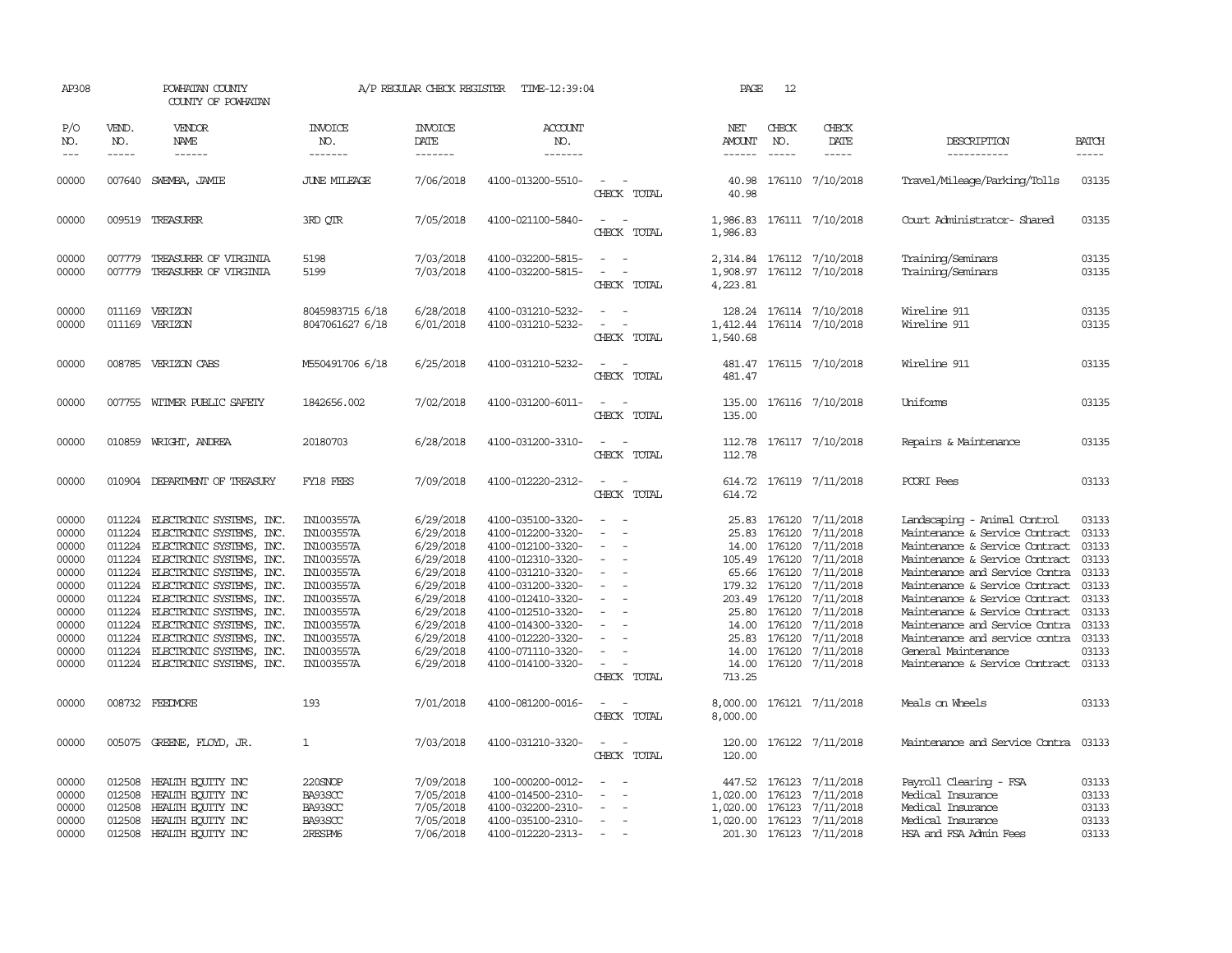| AP308                                                                                                                                        |                                                                                                                                          | POWHATAN COUNTY<br>COUNTY OF POWHATAN                                                                                                                                      |                                                                                                                                              | A/P REGULAR CHECK REGISTER                                                                                                                                                                                   | TIME-12:39:04                                                                                                                                                                                                                                                                                                                                |                                                                                                                                               | PAGE                                                                                                                                                                                     | 13                                                                           |                                                                                                                                                                                                                                                                               |                                                                                                                                                                                                                                                                                                                                                                                                                                                                    |                                                                                                                                              |
|----------------------------------------------------------------------------------------------------------------------------------------------|------------------------------------------------------------------------------------------------------------------------------------------|----------------------------------------------------------------------------------------------------------------------------------------------------------------------------|----------------------------------------------------------------------------------------------------------------------------------------------|--------------------------------------------------------------------------------------------------------------------------------------------------------------------------------------------------------------|----------------------------------------------------------------------------------------------------------------------------------------------------------------------------------------------------------------------------------------------------------------------------------------------------------------------------------------------|-----------------------------------------------------------------------------------------------------------------------------------------------|------------------------------------------------------------------------------------------------------------------------------------------------------------------------------------------|------------------------------------------------------------------------------|-------------------------------------------------------------------------------------------------------------------------------------------------------------------------------------------------------------------------------------------------------------------------------|--------------------------------------------------------------------------------------------------------------------------------------------------------------------------------------------------------------------------------------------------------------------------------------------------------------------------------------------------------------------------------------------------------------------------------------------------------------------|----------------------------------------------------------------------------------------------------------------------------------------------|
| P/O<br>NO.<br>$---$                                                                                                                          | VEND.<br>NO.<br>$- - - - -$                                                                                                              | VENDOR<br><b>NAME</b><br>$- - - - - -$                                                                                                                                     | <b>INVOICE</b><br>NO.<br>-------                                                                                                             | <b>INVOICE</b><br><b>DATE</b><br>-------                                                                                                                                                                     | <b>ACCOUNT</b><br>NO.<br>-------                                                                                                                                                                                                                                                                                                             |                                                                                                                                               | NET<br>AMOUNT<br>------                                                                                                                                                                  | CHECK<br>NO.<br>$\frac{1}{2}$                                                | CHECK<br>DATE<br>$- - - - -$                                                                                                                                                                                                                                                  | DESCRIPTION<br>-----------                                                                                                                                                                                                                                                                                                                                                                                                                                         | <b>BATCH</b><br>-----                                                                                                                        |
| 00000                                                                                                                                        | 012508                                                                                                                                   | HEALTH EQUITY INC                                                                                                                                                          | 7POSFSG                                                                                                                                      | 7/05/2018                                                                                                                                                                                                    | 4100-031200-2310-                                                                                                                                                                                                                                                                                                                            | $\overline{\phantom{a}}$<br>CHECK TOTAL                                                                                                       | 1,020.00<br>4,728.82                                                                                                                                                                     |                                                                              | 176123 7/11/2018                                                                                                                                                                                                                                                              | Medical Insurance                                                                                                                                                                                                                                                                                                                                                                                                                                                  | 03133                                                                                                                                        |
| 00000                                                                                                                                        |                                                                                                                                          | 000770 POWHATAN HEALTH DEPT                                                                                                                                                | 1ST OTR FY19                                                                                                                                 | 7/03/2018                                                                                                                                                                                                    | 4100-051200-5699-                                                                                                                                                                                                                                                                                                                            | $\overline{\phantom{a}}$<br>CHECK TOTAL                                                                                                       | 52,743.50                                                                                                                                                                                |                                                                              | 52,743.50 176124 7/11/2018                                                                                                                                                                                                                                                    | State Health Department                                                                                                                                                                                                                                                                                                                                                                                                                                            | 03133                                                                                                                                        |
| 00000                                                                                                                                        |                                                                                                                                          | 006840 POWHATAN LION'S CLUB                                                                                                                                                | 2018 LABOR DAY                                                                                                                               | 7/06/2018                                                                                                                                                                                                    | 4100-013200-3600-                                                                                                                                                                                                                                                                                                                            | CHECK TOTAL                                                                                                                                   | 20.00<br>20.00                                                                                                                                                                           |                                                                              | 176125 7/11/2018                                                                                                                                                                                                                                                              | Advertising                                                                                                                                                                                                                                                                                                                                                                                                                                                        | 03133                                                                                                                                        |
| 00000                                                                                                                                        |                                                                                                                                          | 006466 RADIO COMMUNICATION OF VA 43275                                                                                                                                     |                                                                                                                                              | 7/02/2018                                                                                                                                                                                                    | 4100-031210-3320-                                                                                                                                                                                                                                                                                                                            | $\equiv$<br>CHECK TOTAL                                                                                                                       | 38,931.00                                                                                                                                                                                |                                                                              | 38,931.00 176126 7/11/2018                                                                                                                                                                                                                                                    | Maintenance and Service Contra 03133                                                                                                                                                                                                                                                                                                                                                                                                                               |                                                                                                                                              |
| 00000                                                                                                                                        |                                                                                                                                          | 006611 SENIOR CONNECTIONS                                                                                                                                                  | 19-SCAAA-RO                                                                                                                                  | 7/03/2018                                                                                                                                                                                                    | 4100-081200-0003-                                                                                                                                                                                                                                                                                                                            | CHECK TOTAL                                                                                                                                   | 10,000.00<br>10,000.00                                                                                                                                                                   |                                                                              | 176127 7/11/2018                                                                                                                                                                                                                                                              | Contribution: Senior Connectio                                                                                                                                                                                                                                                                                                                                                                                                                                     | 03133                                                                                                                                        |
| 00000                                                                                                                                        |                                                                                                                                          | 001320 SOUTHERN POLICE                                                                                                                                                     | 195794                                                                                                                                       | 6/28/2018                                                                                                                                                                                                    | 4100-031200-6011-                                                                                                                                                                                                                                                                                                                            | $\sim$<br>$\sim$<br>CHECK TOTAL                                                                                                               | 345.66                                                                                                                                                                                   |                                                                              | 345.66 176128 7/11/2018                                                                                                                                                                                                                                                       | Uniforms                                                                                                                                                                                                                                                                                                                                                                                                                                                           | 03133                                                                                                                                        |
| 00000                                                                                                                                        | 006007                                                                                                                                   | UNIVERSITY OF VIRGINIA                                                                                                                                                     | 36363                                                                                                                                        | 7/02/2018                                                                                                                                                                                                    | 4100-012220-5810-                                                                                                                                                                                                                                                                                                                            | $\equiv$<br>CHECK TOTAL                                                                                                                       | 360.00<br>360,00                                                                                                                                                                         |                                                                              | 176129 7/11/2018                                                                                                                                                                                                                                                              | Dues/Association Membership                                                                                                                                                                                                                                                                                                                                                                                                                                        | 03133                                                                                                                                        |
| 00000<br>00000<br>00000<br>00000<br>00000<br>00000<br>00000<br>00000<br>00000<br>00000<br>00000<br>00000<br>00000<br>00000<br>00000<br>00000 | 008351<br>008351<br>008351<br>008351<br>008351<br>008351<br>008351<br>008351<br>008351<br>008351<br>008351<br>008351<br>008351<br>008351 | VACORP<br>VACORP<br>VACORP<br>008351 VACORP<br>VACORP<br>VACORP<br>VACORP<br>VACORP<br>VACORP<br>VACORP<br>VACORP<br>VACORP<br>VACORP<br>VACORP<br>VACORP<br>008351 VACORP | 31793<br>31793<br>31793<br>31793<br>31793<br>31793<br>31793<br>31793<br>31794<br>31794<br>31794<br>41818<br>41818<br>41818<br>41818<br>41818 | 6/26/2018<br>6/26/2018<br>6/26/2018<br>6/26/2018<br>6/26/2018<br>6/26/2018<br>6/26/2018<br>6/26/2018<br>6/26/2018<br>6/26/2018<br>6/26/2018<br>6/26/2018<br>6/26/2018<br>6/26/2018<br>6/26/2018<br>6/26/2018 | 4100-035100-5305-<br>4100-031200-5305-<br>4100-012550-5305-<br>4100-012550-5306-<br>4100-012550-5308-<br>4100-012550-5308-<br>4100-012550-5303-<br>4100-012550-5307-<br>4100-031200-2410-<br>4100-032200-2410-<br>4100-012550-2710-<br>4100-081500-5305-<br>4100-081500-5306-<br>4100-081500-5309-<br>4100-081500-5308-<br>4100-081500-5307- | $\overline{\phantom{a}}$<br>$\equiv$<br>$\equiv$<br>$\sim$<br>$\overline{\phantom{a}}$<br>$\overline{\phantom{a}}$<br>$\equiv$<br>CHECK TOTAL | 1,486.00<br>25,751.00<br>12,380.00<br>1,075.00<br>26,981.00<br>9,054.00<br>6,281.00<br>33,504.00<br>21,231.00<br>96, 913.00 176130<br>150.00<br>675.00<br>577.00<br>550.00<br>240,661.00 | 176130<br>176130<br>176130<br>176130<br>176130<br>176130<br>176130<br>176130 | 176130 7/11/2018<br>7/11/2018<br>7/11/2018<br>7/11/2018<br>7/11/2018<br>176130 7/11/2018<br>3,635.00 176130 7/11/2018<br>7/11/2018<br>7/11/2018<br>7/11/2018<br>7/11/2018<br>7/11/2018<br>176130 7/11/2018<br>418.00 176130 7/11/2018<br>176130 7/11/2018<br>176130 7/11/2018 | Auto Insurance Premium<br>Auto Insurance Premium<br>Auto Insurance Premium<br>Surety Bond<br>General Liability Insurance Pr<br>General Liability Insurance Pr<br>Inland Marine Insurance<br>Public Officials Liability Ins<br>Line of Duty Act<br>Line of Duty Act<br>Worker's Compensation<br>EDA-Auto Insurance Premium<br>EDA-Surety Bond (Crime Exposur<br><b>EDA - Property Insurance</b><br>EDA-General Liability Insuranc<br>EDA-Public Officials Liability | 03133<br>03133<br>03133<br>03133<br>03133<br>03133<br>03133<br>03133<br>03133<br>03133<br>03133<br>03133<br>03133<br>03133<br>03133<br>03133 |
| 00000                                                                                                                                        |                                                                                                                                          | 011169 VERIZON                                                                                                                                                             | 8047061627 7/18                                                                                                                              | 7/01/2018                                                                                                                                                                                                    | 4100-031210-5232-                                                                                                                                                                                                                                                                                                                            | CHECK TOTAL                                                                                                                                   | 1,412.44                                                                                                                                                                                 |                                                                              | 1,412.44 176131 7/11/2018                                                                                                                                                                                                                                                     | Wireline 911                                                                                                                                                                                                                                                                                                                                                                                                                                                       | 03136                                                                                                                                        |
| 00000<br>00000                                                                                                                               | 012412 VFIS<br>012412 VFIS                                                                                                               |                                                                                                                                                                            | 114167115<br>114169115                                                                                                                       | 6/26/2018<br>6/26/2018                                                                                                                                                                                       | 4100-032200-5305-<br>4100-032200-5305-                                                                                                                                                                                                                                                                                                       | $\overline{\phantom{a}}$<br>$\sim$<br>$\overline{\phantom{a}}$<br>CHECK TOTAL                                                                 | 21,888.00<br>37,177.00<br>59,065.00                                                                                                                                                      |                                                                              | 176132 7/11/2018<br>176132 7/11/2018                                                                                                                                                                                                                                          | Auto Insurance Premium<br>Auto Insurance Premium                                                                                                                                                                                                                                                                                                                                                                                                                   | 03133<br>03133                                                                                                                               |
| 00000                                                                                                                                        |                                                                                                                                          | 011434 AGA JANITORIAL SOLUTIONS,                                                                                                                                           | 2636                                                                                                                                         | 7/02/2018                                                                                                                                                                                                    | 4100-014100-3180-                                                                                                                                                                                                                                                                                                                            | $\sim$<br>CHECK TOTAL                                                                                                                         | 1,690.00<br>1,690.00                                                                                                                                                                     |                                                                              | 176133 7/23/2018                                                                                                                                                                                                                                                              | Cleaning Service                                                                                                                                                                                                                                                                                                                                                                                                                                                   | 03137                                                                                                                                        |
| 00000                                                                                                                                        |                                                                                                                                          | 007139 AIRECO SUPPLY INC.                                                                                                                                                  | 7009237-00                                                                                                                                   | 6/27/2018                                                                                                                                                                                                    | 4100-032220-3310-                                                                                                                                                                                                                                                                                                                            | $\overline{\phantom{a}}$<br>CHECK TOTAL                                                                                                       | 1,504.40<br>1,504.40                                                                                                                                                                     |                                                                              | 176135 7/23/2018                                                                                                                                                                                                                                                              | Repairs & Maintenance                                                                                                                                                                                                                                                                                                                                                                                                                                              | 03137                                                                                                                                        |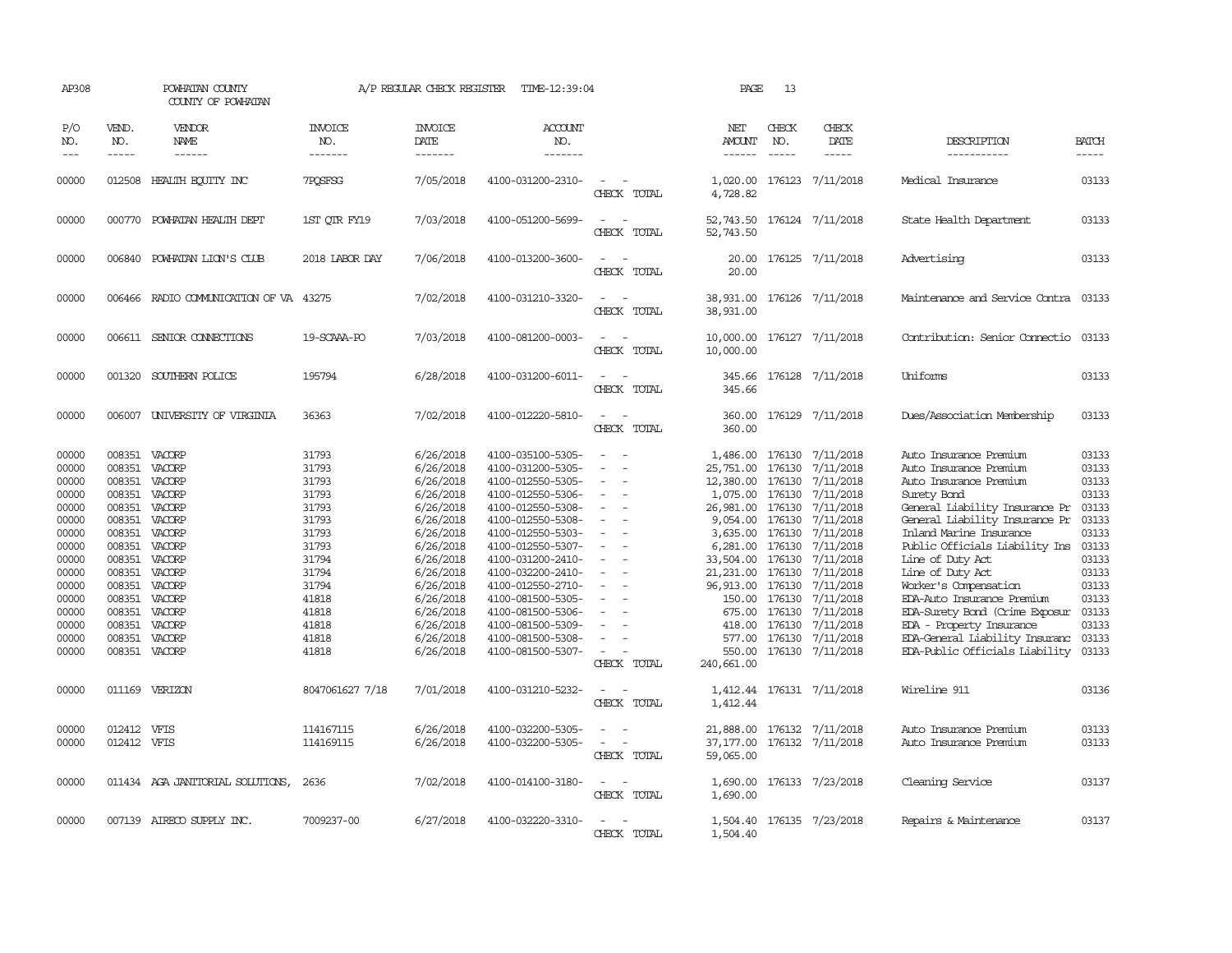|            |                       | COUNTY OF POWHATAN                          |                                  |                                   |                                  |                          |                                |                             |                              |                                               |                       |
|------------|-----------------------|---------------------------------------------|----------------------------------|-----------------------------------|----------------------------------|--------------------------|--------------------------------|-----------------------------|------------------------------|-----------------------------------------------|-----------------------|
| P/O<br>NO. | VEND.<br>NO.<br>----- | <b>VENDOR</b><br>NAME<br>$- - - - - -$      | <b>INVOICE</b><br>NO.<br>------- | <b>INVOICE</b><br>DATE<br>------- | <b>ACCOUNT</b><br>NO.<br>------- |                          | NET<br>AMOUNT<br>$- - - - - -$ | CHECK<br>NO.<br>$- - - - -$ | CHECK<br>DATE<br>$- - - - -$ | DESCRIPTION<br>-----------                    | <b>BATCH</b><br>----- |
| 00000      |                       | 009661 ARCHITECTURAL PRODUCTS OF 8671400-IN |                                  | 6/04/2018                         | 4100-014100-3310-                | CHECK TOTAL              | 369.59<br>369.59               |                             | 176137 7/23/2018             | Repairs & Maintenance                         | 03137                 |
| 00000      | 008668                | BANK OF AMERICA                             | 07/02/2018                       | 7/02/2018                         | 4100-081500-5540-                |                          | .00                            | 176139                      | 7/23/2018                    | Conferences & Training                        | 03140                 |
| 00000      | 008668                | BANK OF AMERICA                             | 07/02/2018                       | 7/02/2018                         | 4100-081500-5540-                |                          | 12.00                          | 176139                      | 7/23/2018                    | Conferences & Training                        | 03140                 |
| 00000      | 008668                | BANK OF AMERICA                             | 07/02/2018                       | 7/02/2018                         | 4100-014300-3310-                |                          | 95.94                          | 176139                      | 7/23/2018                    | Repairs & Maintenance                         | 03140                 |
| 00000      | 008668                | BANK OF AMERICA                             | 07/02/2018                       | 7/02/2018                         | 4100-032200-5120-                |                          | 168.27                         | 176139                      | 7/23/2018                    | Apparatus Fuel                                | 03140                 |
| 00000      | 008668                | BANK OF AMERICA                             | 07/02/2018                       | 7/02/2018                         | 4100-012310-5510-                | $\overline{\phantom{a}}$ | 123.44                         | 176139                      | 7/23/2018                    | Travel/Mileage/Parking/Tolls                  | 03140                 |
| 00000      | 008668                | BANK OF AMERICA                             | 07/02/2018                       | 7/02/2018                         | 4100-012410-3321-                |                          | 19.95                          | 176139                      | 7/23/2018                    | BAI.NET Credit Card Fees                      | 03140                 |
| 00000      | 008668                | BANK OF AMERICA                             | 07/02/2018                       | 7/02/2018                         | 4100-012200-5210-                |                          | 24.90                          | 176139                      | 7/23/2018                    | Postage                                       | 03140                 |
| 00000      | 008668                | BANK OF AMERICA                             | 07/02/2018                       | 7/02/2018                         | 4100-012200-5810-                |                          |                                | .02- 176139                 | 7/23/2018                    | Dues/Association Memberships                  | 03140                 |
| 00000      | 008668                | BANK OF AMERICA                             | 07/02/2018                       | 7/02/2018                         | 4100-013200-5210-                |                          | 100.00                         | 176139                      | 7/23/2018                    | Postage                                       | 03140                 |
| 00000      | 008668                | BANK OF AMERICA                             | 07/02/2018                       | 7/02/2018                         | 4100-013200-5210-                |                          | 9.32                           | 176139                      | 7/23/2018                    | Postage                                       | 03140                 |
| 00000      | 008668                | BANK OF AMERICA                             | 07/02/2018                       | 7/02/2018                         | 4100-073100-5210-                |                          | 58.07                          | 176139                      | 7/23/2018                    | Postage                                       | 03140                 |
| 00000      | 008668                | BANK OF AMERICA                             | 07/02/2018                       | 7/02/2018                         | 4100-073100-5210-                |                          | 7.59                           | 176139                      | 7/23/2018                    | Postage                                       | 03140                 |
| 00000      | 008668                | BANK OF AMERICA                             | 07/02/2018                       | 7/02/2018                         | 4100-073100-5210-                |                          | 3.01                           | 176139                      | 7/23/2018                    | Postage                                       | 03140                 |
| 00000      | 008668                | BANK OF AMERICA                             | 07/02/2018                       | 7/02/2018                         | 4100-073100-5210-                |                          | 8.55                           | 176139                      | 7/23/2018                    | Postage                                       | 03140                 |
| 00000      | 008668                | BANK OF AMERICA                             | 07/02/2018                       | 7/02/2018                         | 4100-073100-5210-                | $\overline{\phantom{a}}$ | 8.55                           | 176139                      | 7/23/2018                    | Postage                                       | 03140                 |
| 00000      | 008668                | BANK OF AMERICA                             | 07/02/2018                       | 7/02/2018                         | 4100-083500-5210-                |                          | 7.25                           | 176139                      | 7/23/2018                    | Postage                                       | 03140                 |
| 00000      | 008668                | BANK OF AMERICA                             | 07/02/2018                       | 7/02/2018                         | 4100-013200-6001-                |                          | 18.70                          | 176139                      | 7/23/2018                    | Office Supplies                               | 03140                 |
| 00000      | 008668                | BANK OF AMERICA                             | 07/02/2018                       | 7/02/2018                         | 4100-014300-3310-                | $\equiv$                 | 174.00                         | 176139                      | 7/23/2018                    | Repairs & Maintenance                         | 03140                 |
| 00000      | 008668                | BANK OF AMERICA                             | 07/02/2018                       | 7/02/2018                         | 4100-032200-5815-                |                          | 24.48                          | 176139                      | 7/23/2018                    | Training/Seminars                             | 03140                 |
| 00000      | 008668                | BANK OF AMERICA                             | 07/02/2018                       | 7/02/2018                         | 4100-032200-5840-                |                          | 31.28                          | 176139                      | 7/23/2018                    | Miscellaneous                                 | 03140                 |
| 00000      | 008668                | BANK OF AMERICA                             | 07/02/2018                       | 7/02/2018                         | 4100-032200-5840-                |                          | 55.14                          | 176139                      | 7/23/2018                    | Miscellaneous                                 | 03140                 |
| 00000      | 008668                |                                             |                                  |                                   |                                  |                          | 62.03                          |                             |                              |                                               | 03140                 |
|            |                       | BANK OF AMERICA                             | 07/02/2018                       | 7/02/2018                         | 4100-035500-6023-                |                          |                                | 176139                      | 7/23/2018                    | Mobile Command Post                           |                       |
| 00000      | 008668<br>008668      | BANK OF AMERICA                             | 07/02/2018                       | 7/02/2018<br>7/02/2018            | 4100-083500-6014-                |                          | 19.81                          | 176139                      | 7/23/2018<br>7/23/2018       | Other Operating Supplies<br>Training/Seminars | 03140<br>03140        |
| 00000      |                       | BANK OF AMERICA                             | 07/02/2018                       |                                   | 4100-032200-5815-                |                          | 10.00                          | 176139                      |                              |                                               |                       |
| 00000      | 008668                | BANK OF AMERICA                             | 07/02/2018                       | 7/02/2018                         | 4100-073100-5840-                |                          | 53.28                          | 176139                      | 7/23/2018                    | Miscellaneous                                 | 03140                 |
| 00000      | 008668                | BANK OF AMERICA                             | 07/02/2018                       | 7/02/2018                         | 4100-012510-6001-                |                          | 201.64                         | 176139                      | 7/23/2018                    | Office Supplies                               | 03140                 |
| 00000      | 008668                | BANK OF AMERICA                             | 07/02/2018                       | 7/02/2018                         | 4100-012510-6001-                |                          | 16.74                          | 176139                      | 7/23/2018                    | Office Supplies                               | 03140                 |
| 00000      | 008668                | BANK OF AMERICA                             | 07/02/2018                       | 7/02/2018                         | 4100-012510-6002-                |                          | 349.90                         | 176139                      | 7/23/2018                    | Computer Equipment-non-capital                | 03140                 |
| 00000      | 008668                | BANK OF AMERICA                             | 07/02/2018                       | 7/02/2018                         | 4100-014300-3310-                |                          |                                | 28.34-176139                | 7/23/2018                    | Repairs & Maintenance                         | 03140                 |
| 00000      | 008668                | BANK OF AMERICA                             | 07/02/2018                       | 7/02/2018                         | 4100-021600-6001-                |                          | 12.99                          | 176139                      | 7/23/2018                    | Office Supplies                               | 03140                 |
| 00000      | 008668                | BANK OF AMERICA                             | 07/02/2018                       | 7/02/2018                         | 4100-032200-3310-                | $\sim$                   | 35.96                          | 176139                      | 7/23/2018                    | Equipment Repair                              | 03140                 |
| 00000      | 008668                | BANK OF AMERICA                             | 07/02/2018                       | 7/02/2018                         | 4100-032200-3310-                |                          | 46.90                          | 176139                      | 7/23/2018                    | Equipment Repair                              | 03140                 |
| 00000      | 008668                | BANK OF AMERICA                             | 07/02/2018                       | 7/02/2018                         | 4100-035500-6023-                |                          | 108.82                         | 176139                      | 7/23/2018                    | Mobile Command Post                           | 03140                 |
| 00000      | 008668                | BANK OF AMERICA                             | 07/02/2018                       | 7/02/2018                         | 4100-081100-6011-                | $\overline{\phantom{a}}$ | 115.78                         | 176139                      | 7/23/2018                    | Uniforms                                      | 03140                 |
| 00000      | 008668                | BANK OF AMERICA                             | 07/02/2018                       | 7/02/2018                         | 4100-073100-6012-                |                          | 15.00                          | 176139                      | 7/23/2018                    | Books & Subscriptions                         | 03140                 |
| 00000      | 008668                | BANK OF AMERICA                             | 07/02/2018                       | 7/02/2018                         | 4100-073100-6012-                |                          | 15.00                          | 176139                      | 7/23/2018                    | Books & Subscriptions                         | 03140                 |
| 00000      | 008668                | BANK OF AMERICA                             | 07/02/2018                       | 7/02/2018                         | 4100-012200-5130-                |                          | 14.98                          | 176139                      | 7/23/2018                    | Water                                         | 03140                 |
| 00000      | 008668                | BANK OF AMERICA                             | 07/02/2018                       | 7/02/2018                         | 4100-012510-6001-                |                          | 222.59                         | 176139                      | 7/23/2018                    | Office Supplies                               | 03140                 |
| 00000      | 008668                | BANK OF AMERICA                             | 07/02/2018                       | 7/02/2018                         | 4100-012510-6001-                |                          |                                | 222.59-176139               | 7/23/2018                    | Office Supplies                               | 03140                 |
| 00000      | 008668                | BANK OF AMERICA                             | 07/02/2018                       | 7/02/2018                         | 4100-012510-6001-                |                          | 211.99                         | 176139                      | 7/23/2018                    | Office Supplies                               | 03140                 |
| 00000      | 008668                | BANK OF AMERICA                             | 07/02/2018                       | 7/02/2018                         | 4100-013200-6001-                |                          | 23.77                          | 176139                      | 7/23/2018                    | Office Supplies                               | 03140                 |
| 00000      | 008668                | BANK OF AMERICA                             | 07/02/2018                       | 7/02/2018                         | 4100-014600-3310-                |                          | 20.90                          | 176139                      | 7/23/2018                    | Repairs and Maintenance                       | 03140                 |
| 00000      | 008668                | BANK OF AMERICA                             | 07/02/2018                       | 7/02/2018                         | 4100-032200-6014-                |                          | 7.36                           | 176139                      | 7/23/2018                    | Dry Hydrants                                  | 03140                 |
| 00000      | 008668                | BANK OF AMERICA                             | 07/02/2018                       | 7/02/2018                         | 4100-013200-6001-                | $\sim$                   | 30.44                          | 176139                      | 7/23/2018                    | Office Supplies                               | 03140                 |
| 00000      | 008668                | BANK OF AMERICA                             | 07/02/2018                       | 7/02/2018                         | 4100-081500-5540-                |                          | 40.00                          | 176139                      | 7/23/2018                    | Conferences & Training                        | 03140                 |
| 00000      | 008668                | BANK OF AMERICA                             | 07/02/2018                       | 7/02/2018                         | 4100-081500-5540-                |                          | .00                            | 176139                      | 7/23/2018                    | Conferences & Training                        | 03140                 |
| 00000      | 008668                | BANK OF AMERICA                             | 07/02/2018                       | 7/02/2018                         | 4100-012510-8205-                | $\equiv$                 | 17.49                          | 176139                      | 7/23/2018                    | Hosting Fees                                  | 03140                 |
| 00000      | 008668                | BANK OF AMERICA                             | 07/02/2018                       | 7/02/2018                         | 4100-081100-5810-                | $\overline{\phantom{a}}$ | 50.00                          | 176139                      | 7/23/2018                    | Dues/Association Memberships                  | 03140                 |
|            |                       |                                             |                                  |                                   |                                  |                          |                                |                             |                              |                                               |                       |

AP308 POWHATAN COUNTY A/P REGULAR CHECK REGISTER TIME-12:39:04 PAGE 14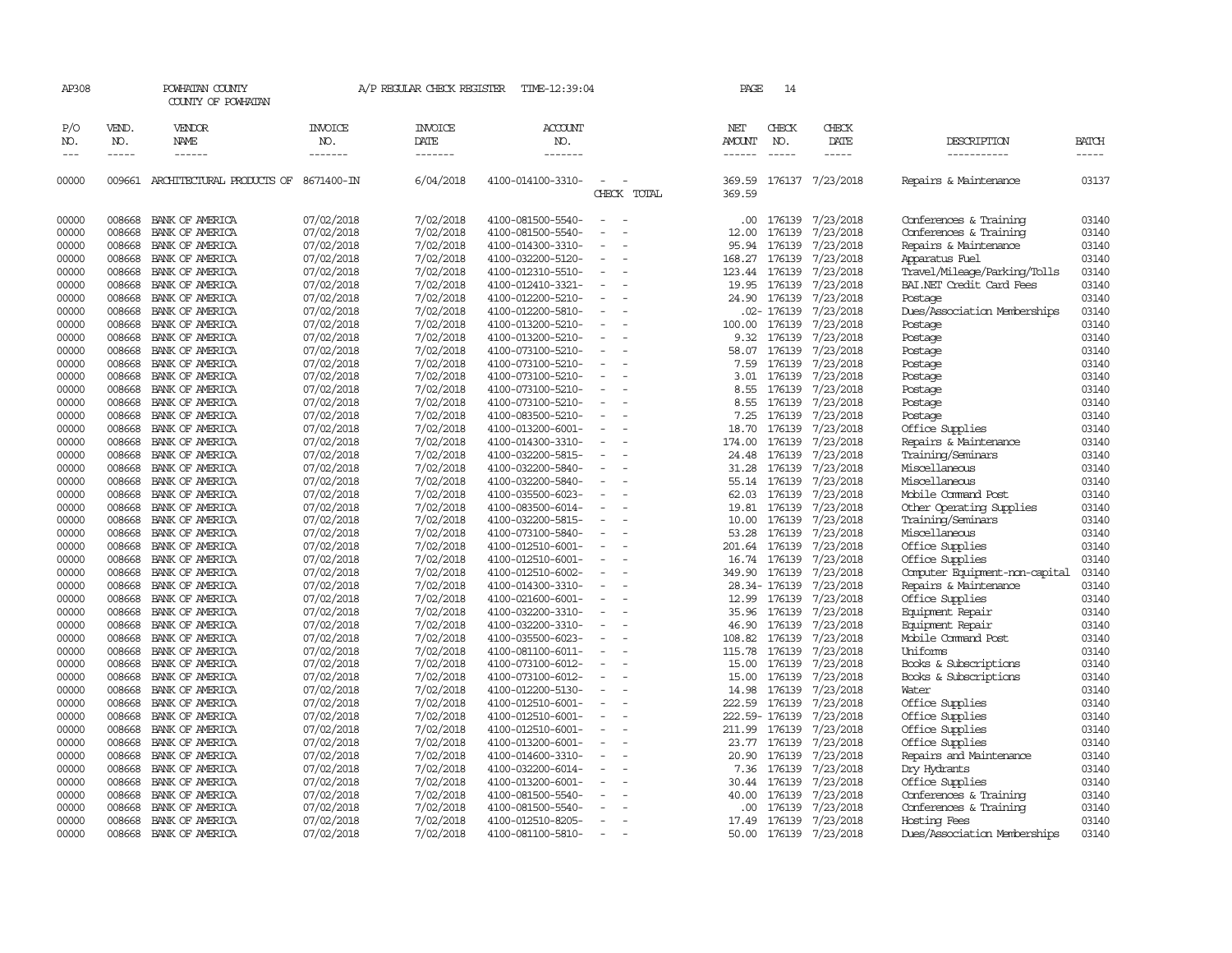| AP308                       |                             | POWHATAN COUNTY<br>COUNTY OF POWHATAN |                                  | A/P REGULAR CHECK REGISTER        | TIME-12:39:04                          |                                                      |             | PAGE                    | 15                            |                              |                                        |                       |
|-----------------------------|-----------------------------|---------------------------------------|----------------------------------|-----------------------------------|----------------------------------------|------------------------------------------------------|-------------|-------------------------|-------------------------------|------------------------------|----------------------------------------|-----------------------|
| P/O<br>NO.<br>$\frac{1}{2}$ | VEND.<br>NO.<br>$- - - - -$ | VENDOR<br><b>NAME</b>                 | <b>INVOICE</b><br>NO.<br>------- | <b>INVOICE</b><br>DATE<br>------- | <b>ACCOUNT</b><br>NO.<br>-------       |                                                      |             | NET<br>AMOUNT<br>------ | CHECK<br>NO.<br>$\frac{1}{2}$ | CHECK<br>DATE<br>$- - - - -$ | DESCRIPTION<br>-----------             | <b>BATCH</b><br>----- |
| 00000                       | 008668                      | BANK OF AMERICA                       | 07/02/2018                       | 7/02/2018                         | 4100-081100-6001-                      |                                                      |             | 20.38                   | 176139                        | 7/23/2018                    | Office Supplies                        | 03140                 |
| 00000                       | 008668                      | BANK OF AMERICA                       | 07/02/2018                       | 7/02/2018                         | 4100-012100-5530-                      |                                                      |             | 14.85                   | 176139                        | 7/23/2018                    | <b>Business Meetings</b>               | 03140                 |
| 00000                       | 008668                      | BANK OF AMERICA                       | 07/02/2018                       | 7/02/2018                         | 4100-012200-5810-                      | $\sim$                                               |             | 275.00                  | 176139                        | 7/23/2018                    | Dues/Association Memberships           | 03140                 |
| 00000                       | 008668                      | BANK OF AMERICA                       | 07/02/2018                       | 7/02/2018                         | 4100-012310-5540-                      | $\overline{\phantom{a}}$                             |             | 160.00                  | 176139                        | 7/23/2018                    | Conferences & Training                 | 03140                 |
| 00000                       | 008668                      | BANK OF AMERICA                       | 07/02/2018                       | 7/02/2018                         | 4100-012100-5540-                      | $\equiv$                                             |             | 375.00                  | 176139                        | 7/23/2018                    | Conference & Training                  | 03140                 |
| 00000                       | 008668                      | BANK OF AMERICA                       | 07/02/2018                       | 7/02/2018                         | 4100-012310-5510-                      | $\overline{\phantom{a}}$                             |             | 11.30                   | 176139                        | 7/23/2018                    | Travel/Mileage/Parking/Tolls           | 03140                 |
| 00000                       | 008668                      | BANK OF AMERICA                       | 07/02/2018                       | 7/02/2018                         | 4100-071110-6013-                      | $\sim$                                               |             | 200.00                  | 176139                        | 7/23/2018                    | Dues and Memberships                   | 03140                 |
| 00000                       | 008668                      | BANK OF AMERICA                       | 07/02/2018                       | 7/02/2018                         | 4100-034100-3320-                      | $\equiv$                                             |             | 99.00                   | 176139                        | 7/23/2018                    | Maintenance & Service Contract         | 03140                 |
| 00000                       | 008668                      | BANK OF AMERICA                       | 07/02/2018                       | 7/02/2018                         | 4100-035500-6008-                      |                                                      |             | 18.47                   | 176139                        | 7/23/2018                    | Gas/Grease/0il                         | 03140                 |
| 00000                       | 008668                      | BANK OF AMERICA                       | 07/02/2018                       | 7/02/2018                         | 4100-012510-5260-                      | $\equiv$                                             |             | 55.00                   | 176139                        | 7/23/2018                    | Internet Usage                         | 03140                 |
| 00000                       | 008668                      | BANK OF AMERICA                       | 07/02/2018                       | 7/02/2018                         | 4100-071110-6013-                      | $\sim$                                               |             | 800.00                  | 176139                        | 7/23/2018                    | Dues and Memberships                   | 03140                 |
| 00000                       | 008668                      | BANK OF AMERICA                       | 07/02/2018                       | 7/02/2018                         | 4100-071110-6013-                      | $\overline{\phantom{a}}$                             |             | 170.00                  | 176139                        | 7/23/2018                    | Dues and Memberships                   | 03140                 |
| 00000                       | 008668                      | BANK OF AMERICA                       | 07/02/2018                       | 7/02/2018                         | 4100-012510-3320-                      | $\equiv$                                             |             | 9.99                    | 176139                        | 7/23/2018                    | Maintenance & Service Contract         | 03140                 |
| 00000                       | 008668                      | BANK OF AMERICA                       | 07/02/2018                       | 7/02/2018                         | 4100-073100-3320-                      | $\overline{\phantom{a}}$                             |             | 30.32                   | 176139                        | 7/23/2018                    | Maintenance & Service Contract         | 03140                 |
| 00000                       | 008668                      | BANK OF AMERICA                       | 07/02/2018                       | 7/02/2018                         | 4100-071110-6011-                      | $\overline{\phantom{a}}$                             |             | 98.00                   | 176139                        | 7/23/2018                    | Uniforms                               | 03140                 |
| 00000                       | 008668                      | BANK OF AMERICA                       | 07/02/2018                       | 7/02/2018                         | 4100-012510-6008-                      |                                                      |             | 31.43                   | 176139                        | 7/23/2018                    | Gas/Grease/Oil                         | 03140                 |
| 00000                       | 008668                      | BANK OF AMERICA                       | 07/02/2018                       | 7/02/2018                         | 4100-032200-5815-                      | $\sim$                                               |             | 263.00                  | 176139                        | 7/23/2018                    | Training/Seminars                      | 03140                 |
| 00000                       | 008668                      | BANK OF AMERICA                       | 07/02/2018                       | 7/02/2018                         | 4100-012100-5540-                      | $\overline{\phantom{a}}$                             |             | 200.00                  | 176139                        | 7/23/2018                    | Conference & Training                  | 03140                 |
| 00000                       | 008668                      | BANK OF AMERICA                       | 07/02/2018                       | 7/02/2018                         | 4100-035500-6008-                      | $\overline{\phantom{a}}$                             |             | 348.00                  | 176139                        | 7/23/2018                    | Gas/Grease/Oil                         | 03140                 |
| 00000                       | 008668                      | BANK OF AMERICA                       | 07/02/2018                       | 7/02/2018                         | 4100-012510-3320-                      | $\overline{\phantom{a}}$                             |             | 130.00                  | 176139                        | 7/23/2018                    | Maintenance & Service Contract         | 03140                 |
| 00000                       | 008668                      | BANK OF AMERICA                       | 07/02/2018                       | 7/02/2018                         | 4100-013200-3310-                      | $\overline{\phantom{a}}$                             |             | 212.80                  | 176139                        | 7/23/2018                    | Labor - Voting Machines                | 03140                 |
| 00000                       | 008668                      | BANK OF AMERICA                       | 07/02/2018                       | 7/02/2018                         | 4100-012220-7002-                      | $\sim$                                               |             | 120.00                  | 176139                        | 7/23/2018                    | Criminal Background Checks             | 03140                 |
| 00000                       | 008668                      | BANK OF AMERICA                       | 07/02/2018                       | 7/02/2018                         | 4100-034100-3600-                      | $\overline{\phantom{a}}$                             |             | 68.20                   | 176139                        | 7/23/2018                    | Advertising                            | 03140                 |
| 00000                       | 008668                      | BANK OF AMERICA                       | 07/02/2018                       | 7/02/2018                         | 4100-081500-5540-                      | $\equiv$                                             |             | 100.00                  | 176139                        | 7/23/2018                    | Conferences & Training                 | 03140                 |
| 00000                       | 008668                      | BANK OF AMERICA                       | 07/02/2018                       | 7/02/2018                         | 4100-081500-5540-                      | $\overline{\phantom{a}}$                             |             | 437.25                  | 176139                        | 7/23/2018                    | Conferences & Training                 | 03140                 |
| 00000                       | 008668                      | BANK OF AMERICA                       | 07/02/2018                       | 7/02/2018                         | 4100-081500-6001-                      | $\equiv$<br>$\overline{\phantom{a}}$                 |             | 108.86                  | 176139                        | 7/23/2018                    | Office Supplies                        | 03140                 |
| 00000                       | 008668                      | BANK OF AMERICA                       | 07/02/2018                       | 7/02/2018                         | 4100-081500-5540-                      |                                                      |             | 414.40                  | 176139                        | 7/23/2018                    | Conferences & Training                 | 03140                 |
| 00000<br>00000              | 008668<br>008668            | BANK OF AMERICA                       | 07/02/2018                       | 7/02/2018                         | 4100-081500-5540-                      | $\overline{\phantom{a}}$<br>$\overline{\phantom{a}}$ |             | .00.                    | 176139                        | 7/23/2018                    | Conferences & Training                 | 03140<br>03140        |
| 00000                       | 008668                      | BANK OF AMERICA<br>BANK OF AMERICA    | 07/02/2018                       | 7/02/2018<br>7/02/2018            | 4100-012510-6003-<br>4100-012510-6003- |                                                      |             | 900.00                  | 176139<br>176139              | 7/23/2018<br>7/23/2018       | Computer Software<br>Computer Software | 03140                 |
| 00000                       | 008668                      | BANK OF AMERICA                       | 07/02/2018<br>07/02/2018         | 7/02/2018                         |                                        | $\sim$                                               |             | 900.00                  | 176139                        | 7/23/2018                    | Tools and Equipment                    | 03140                 |
| 00000                       | 008668                      | BANK OF AMERICA                       | 07/02/2018                       | 7/02/2018                         | 4100-014100-6004-<br>4100-032200-3310- | $\sim$                                               |             | 445.75<br>29.99         | 176139                        | 7/23/2018                    | Equipment Repair                       | 03140                 |
| 00000                       | 008668                      | BANK OF AMERICA                       | 07/02/2018                       | 7/02/2018                         | 4100-021600-6014-                      | $\overline{\phantom{a}}$                             |             | 146.87                  | 176139                        | 7/23/2018                    | Other Operating Expenses               | 03140                 |
| 00000                       | 008668                      | BANK OF AMERICA                       | 07/02/2018                       | 7/02/2018                         | 4100-081100-5810-                      | $\equiv$                                             |             | 543.00                  | 176139                        | 7/23/2018                    | Dues/Association Memberships           | 03140                 |
| 00000                       | 008668                      | BANK OF AMERICA                       | 07/02/2018                       | 7/02/2018                         | 4100-081100-5540-                      | $\overline{\phantom{a}}$                             |             | 192.91                  |                               | 176139 7/23/2018             | Conferences & Training                 | 03140                 |
|                             |                             |                                       |                                  |                                   |                                        |                                                      | CHECK TOTAL | 10,332.63               |                               |                              |                                        |                       |
|                             |                             |                                       |                                  |                                   |                                        |                                                      |             |                         |                               |                              |                                        |                       |
| 00000                       |                             | 008713 BLUE RIDGE RESCUE              | 44241                            | 6/28/2018                         | 4100-032200-6011-                      | $\overline{\phantom{a}}$<br>CHECK                    | TOTAL       | 1,810.00<br>1,810.00    |                               | 176140 7/23/2018             | Protective Gear/Uniforms               | 03137                 |
| 00000                       | 009984                      | BRAME SPECIALITY CO., INC.            | 7316058                          | 6/26/2018                         | 4100-032220-6005-                      | $\overline{\phantom{a}}$                             | CHECK TOTAL | 125.89<br>125.89        |                               | 176142 7/23/2018             | Cleaning Supplies                      | 03137                 |
| 00000                       | 001340                      | <b>BUSINESS CARD</b>                  | 06/27/2018                       | 6/27/2018                         | 4100-031200-5210-                      |                                                      |             | .00                     | 176143                        | 7/23/2018                    | Postage                                | 03141                 |
| 00000                       | 001340                      | <b>BUSINESS CARD</b>                  | 06/27/2018                       | 6/27/2018                         | 4100-031200-5210-                      | $\overline{\phantom{a}}$                             |             | 100.00                  | 176143                        | 7/23/2018                    | Postage                                | 03141                 |
| 00000                       | 001340                      | <b>BUSINESS CARD</b>                  | 06/27/2018                       | 6/27/2018                         | 4100-031200-5210-                      |                                                      |             | 38.00                   | 176143                        | 7/23/2018                    | Postage                                | 03141                 |
| 00000                       | 001340                      | BUSINESS CARD                         | 06/27/2018                       | 6/27/2018                         | 4100-031200-5210-                      |                                                      |             | 15.99                   | 176143                        | 7/23/2018                    | Postage                                | 03141                 |
| 00000                       | 001340                      | <b>BUSINESS CARD</b>                  | 06/27/2018                       | 6/27/2018                         | 4100-031710-5210-                      | $\equiv$                                             |             | 15.99                   | 176143                        | 7/23/2018                    | Postage                                | 03141                 |
| 00000                       | 001340                      | <b>BUSINESS CARD</b>                  | 06/27/2018                       | 6/27/2018                         | 4100-031200-6001-                      |                                                      |             | 23.96                   | 176143                        | 7/23/2018                    | Office Supplies                        | 03141                 |
| 00000                       | 001340                      | BUSINESS CARD                         | 06/27/2018                       | 6/27/2018                         | 4100-031200-5540-                      | $\overline{\phantom{a}}$                             |             | 750.00                  | 176143                        | 7/23/2018                    | Conferences & Training                 | 03141                 |
| 00000                       | 001340                      | <b>BUSINESS CARD</b>                  | 06/27/2018                       | 6/27/2018                         | 4100-031200-6014-                      | $\sim$                                               |             |                         |                               | 964.60-176143 7/23/2018      | Other Operating Supplies               | 03141                 |
|                             |                             |                                       |                                  |                                   |                                        |                                                      |             |                         |                               |                              |                                        |                       |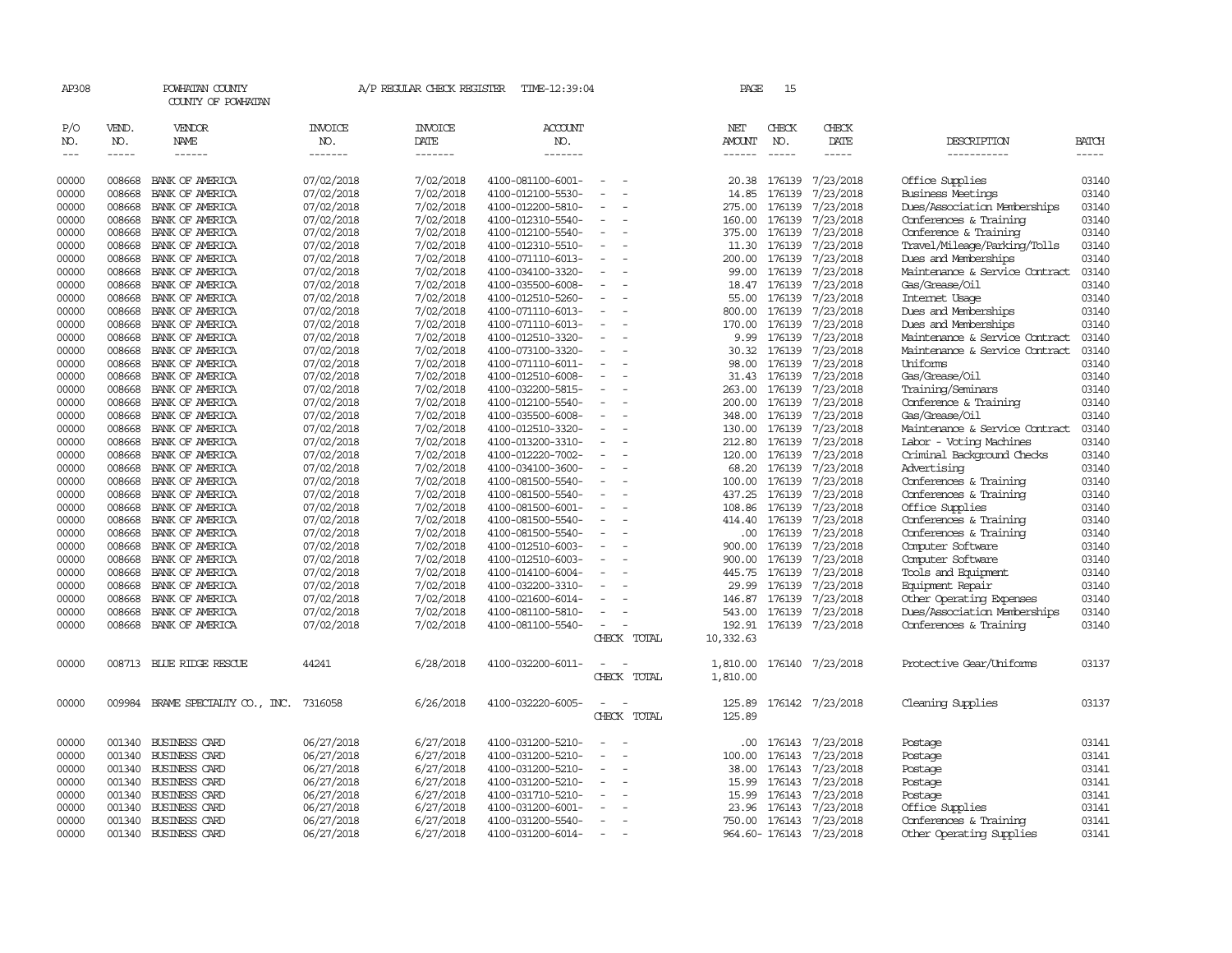| AP308      |              | POWHATAN COUNTY<br>COUNTY OF POWHATAN |                       | A/P REGULAR CHECK REGISTER | TIME-12:39:04         |                                                      | PAGE                 | 16            |                         |                                      |              |
|------------|--------------|---------------------------------------|-----------------------|----------------------------|-----------------------|------------------------------------------------------|----------------------|---------------|-------------------------|--------------------------------------|--------------|
| P/O<br>NO. | VEND.<br>NO. | <b>VENDOR</b><br>NAME                 | <b>INVOICE</b><br>NO. | <b>INVOICE</b><br>DATE     | <b>ACCOUNT</b><br>NO. |                                                      | NET<br>AMOUNT        | CHECK<br>NO.  | CHECK<br>DATE           | DESCRIPTION                          | <b>BATCH</b> |
| $---$      | $- - - - -$  | $- - - - - -$                         | -------               | $- - - - - - -$            | -------               |                                                      | $- - - - - -$        | $- - - - -$   | $- - - - -$             | -----------                          | $- - - - -$  |
| 00000      |              | 001340 BUSINESS CARD                  | 06/27/2018            | 6/27/2018                  | 4100-031200-6014-     | $\overline{\phantom{0}}$                             |                      |               | 30.00 176143 7/23/2018  | Other Operating Supplies             | 03141        |
| 00000      | 001340       | <b>BUSINESS CARD</b>                  | 06/27/2018            | 6/27/2018                  | 4100-031200-6011-     | $\sim$                                               | 164.27               | 176143        | 7/23/2018               | Uniforms                             | 03141        |
| 00000      | 001340       | BUSINESS CARD                         | 06/27/2018            | 6/27/2018                  | 4100-031200-6001-     |                                                      |                      | 59.99 176143  | 7/23/2018               | Office Supplies                      | 03141        |
| 00000      |              | 001340 BUSINESS CARD                  | 06/27/2018            | 6/27/2018                  | 4100-031200-6001-     | $\overline{\phantom{a}}$<br>$\overline{\phantom{a}}$ |                      | 4.95 176143   | 7/23/2018               | Office Supplies                      | 03141        |
| 00000      |              | 001340 BUSINESS CARD                  | 06/27/2018            | 6/27/2018                  | 4100-031200-5540-     | $\sim$                                               |                      | 375.00 176143 | 7/23/2018               | Conferences & Training               | 03141        |
| 00000      |              | 001340 BUSINESS CARD                  | 06/27/2018            | 6/27/2018                  | 4100-031200-6014-     | $\hspace{0.1mm}-\hspace{0.1mm}$                      |                      | 1.80 176143   | 7/23/2018               | Other Operating Supplies             | 03141        |
| 00000      |              | 001340 BUSINESS CARD                  | 06/27/2018            | 6/27/2018                  | 4100-031200-6014-     | $\sim$<br>$\overline{\phantom{a}}$                   |                      |               | .15 176143 7/23/2018    | Other Operating Supplies             | 03141        |
|            |              |                                       |                       |                            |                       | CHECK TOTAL                                          | 615.50               |               |                         |                                      |              |
| 00000      |              | 011610 BUSINESS CARD                  | 06/27/2018            | 6/27/2018                  | 4100-031200-6014-     |                                                      |                      |               | .00 176144 7/23/2018    | Other Operating Supplies             | 03142        |
| 00000      |              | 011610 BUSINESS CARD                  | 06/27/2018            | 6/27/2018                  | 4100-031200-6014-     | $\sim$<br>$\sim$                                     | 15.00                |               | 176144 7/23/2018        | Other Operating Supplies             | 03142        |
| 00000      |              | 011610 BUSINESS CARD                  | 06/27/2018            | 6/27/2018                  | 4100-031200-6014-     | $\sim$                                               | 7.69                 |               | 176144 7/23/2018        | Other Operating Supplies             | 03142        |
|            |              |                                       |                       |                            |                       | CHECK TOTAL                                          | 22.69                |               |                         |                                      |              |
| 00000      |              | 011611 BUSINESS CARD                  | 06/27/2018            | 6/27/2018                  | 4100-031200-6014-     | $\equiv$<br>$\sim$                                   | $.00 \,$             | 176145        | 7/23/2018               | Other Operating Supplies             | 03144        |
| 00000      |              | 011611 BUSINESS CARD                  | 06/27/2018            | 6/27/2018                  | 4100-031200-6014-     | $\sim$<br>$\sim$                                     | 15.00                |               | 176145 7/23/2018        | Other Operating Supplies             | 03144        |
|            |              |                                       |                       |                            |                       | CHECK TOTAL                                          | 15.00                |               |                         |                                      |              |
| 00000      | 011661       | <b>BUSINESS CARD</b>                  | 06/27/2018            | 6/27/2018                  | 4100-031200-6014-     | $\overline{\phantom{a}}$                             | .00.                 | 176146        | 7/23/2018               | Other Operating Supplies             | 03143        |
| 00000      |              | 011661 BUSINESS CARD                  | 06/27/2018            | 6/27/2018                  | 4100-031200-6014-     | $\sim$<br>$\overline{\phantom{a}}$                   | 15.00                |               | 176146 7/23/2018        | Other Operating Supplies             | 03143        |
|            |              |                                       |                       |                            |                       | CHECK TOTAL                                          | 15.00                |               |                         |                                      |              |
| 00000      | 000540       | CENTRAL VIRGINIA WASTE                | 23503                 | 6/30/2018                  | 4100-014600-3185-     |                                                      |                      | 328.13 176148 | 7/23/2018               | Trash Removal                        | 03137        |
| 00000      | 000540       | CENTRAL VIRGINIA WASTE                | 23503                 | 6/30/2018                  | 4100-014100-3185-     |                                                      |                      | 166.36 176148 | 7/23/2018               | Trash Removal                        | 03137        |
| 00000      |              | 000540 CENTRAL VIRGINIA WASTE         | 23503                 | 6/30/2018                  | 4100-035100-3185-     | $\sim$                                               |                      | 16.64 176148  | 7/23/2018               | Trash Removal                        | 03137        |
| 00000      | 000540       | CENTRAL VIRGINIA WASTE                | 23503                 | 6/30/2018                  | 4100-073100-3185-     |                                                      |                      | 33.27 176148  | 7/23/2018               | Trash Removal                        | 03137        |
| 00000      | 000540       | CENTRAL VIRGINIA WASTE                | 23503                 | 6/30/2018                  | 4100-032210-3185-     |                                                      |                      | 16.64 176148  | 7/23/2018               | Trash Removal                        | 03137        |
| 00000      | 000540       | CENTRAL VIRGINIA WASTE                | 23503                 | 6/30/2018                  | 4100-032220-3185-     | $\sim$                                               |                      |               | 16.64 176148 7/23/2018  | Trash Removal                        | 03137        |
| 00000      | 000540       | CENTRAL VIRGINIA WASTE                | 23526                 | 6/30/2018                  | 4100-014300-3175-     | $\sim$<br>CHECK TOTAL                                | 3,234.39<br>3,812.07 | 176148        | 7/23/2018               | Waste Disposal                       | 03137        |
| 00000      |              | 009178 COMCAST                        | 0120097415 6/16       | 6/18/2018                  | 4100-073100-5260-     | $\overline{\phantom{a}}$                             | 219.90               | 176149        | 7/23/2018               | <b>Internet</b>                      | 03137        |
|            |              |                                       |                       |                            |                       | CHECK TOTAL                                          | 219.90               |               |                         |                                      |              |
| 00000      |              | 011751 COMPASS MD                     | PAT#44951 6/18        | 6/01/2018                  | 4100-032200-3110-     | $\sim$                                               |                      |               | 658.50 176150 7/23/2018 | Health/Vaccinations/Inoculatio 03137 |              |
|            |              |                                       |                       |                            |                       | CHECK TOTAL                                          | 658.50               |               |                         |                                      |              |
| 00000      | 000860       | DOMINION ENERGY VIRGINIA              | 1221667833 7/18       | 7/02/2018                  | 4100-031210-5110-     | $\sim$                                               |                      |               | 208.96 176153 7/23/2018 | Electricity - Comunications H 03137  |              |
| 00000      | 000860       | DOMINION ENERGY VIRGINIA              | 1223507334 7/18       | 7/02/2018                  | 4100-014300-5110-     | $\sim$<br>$\overline{\phantom{a}}$                   |                      | 216.46 176153 | 7/23/2018               | Electricity                          | 03137        |
| 00000      | 000860       | DOMINION ENERGY VIRGINIA              | 4062035391 7/18       | 7/02/2018                  | 4100-031210-5110-     | $\sim$                                               |                      | 83.79 176153  | 7/23/2018               | Electricity - Comunications H 03137  |              |
| 00000      |              | 000860 DOMINION ENERGY VIRGINIA       | 6211789810 7/18       | 7/02/2018                  | 4100-031210-5110-     | $\sim$<br>$\overline{\phantom{a}}$                   |                      |               | 110.65 176153 7/23/2018 | Electricity - Comunications H 03137  |              |
|            |              |                                       |                       |                            |                       | CHECK TOTAL                                          | 619.86               |               |                         |                                      |              |
| 00000      |              | 000860 DOMINION ENERGY VIRGINIA       | 8971069334 7/18       | 7/02/2018                  | 4100-014300-5110-     | $\sim$ $\sim$                                        |                      |               | 54.29 176154 7/23/2018  | Electricity                          | 03137        |
|            |              |                                       |                       |                            |                       | CHECK TOTAL                                          | 54.29                |               |                         |                                      |              |
| 00000      |              | 006585 ELECTRICAL CONNECTION          | 4129                  | 6/25/2018                  | 4100-032210-3310-     | $\sim$<br>$\sim$                                     |                      |               | 382.78 176156 7/23/2018 | Repairs & Maintenance                | 03137        |
|            |              |                                       |                       |                            |                       | CHECK TOTAL                                          | 382.78               |               |                         |                                      |              |
| 00000      |              | 009093 FARMVILLE WHOLESALE            | 640706                | 6/05/2018                  | 4100-014100-3310-     |                                                      |                      | 26.97 176159  | 7/23/2018               | Repairs & Maintenance                | 03137        |
| 00000      | 009093       | FARMVILLE WHOLESALE                   | 641214                | 6/12/2018                  | 4100-035100-3310-     | $\sim$                                               |                      |               | 69.03 176159 7/23/2018  | Repairs & Maintenance                | 03137        |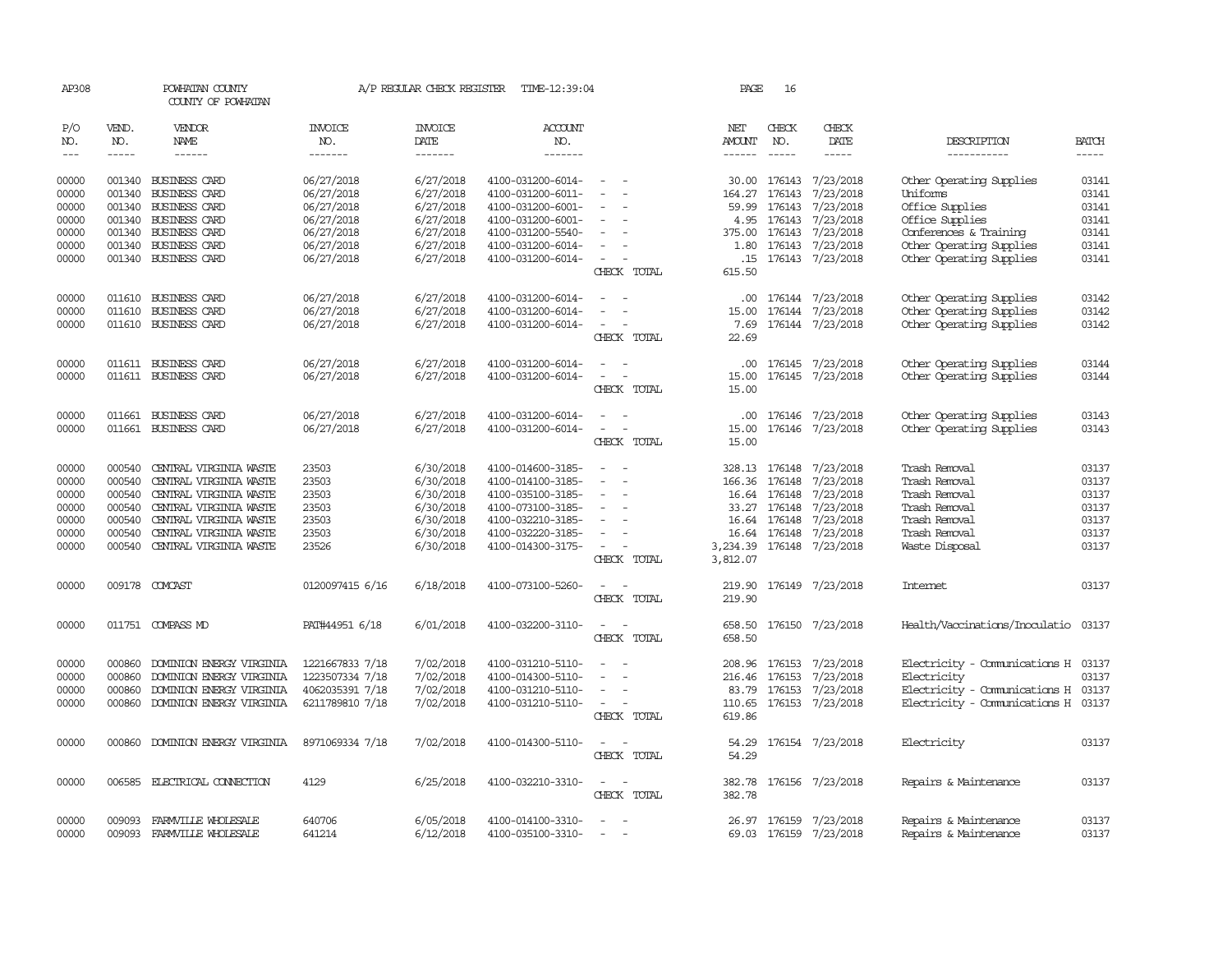| AP308          |                  | POWHATAN COUNTY<br>COUNTY OF POWHATAN     |                       | A/P REGULAR CHECK REGISTER | TIME-12:39:04                          |                                                      | PAGE             | 17               |                         |                                                |                |
|----------------|------------------|-------------------------------------------|-----------------------|----------------------------|----------------------------------------|------------------------------------------------------|------------------|------------------|-------------------------|------------------------------------------------|----------------|
| P/O<br>NO.     | VEND.<br>NO.     | VENDOR<br>NAME                            | <b>INVOICE</b><br>NO. | <b>INVOICE</b><br>DATE     | <b>ACCOUNT</b><br>NO.                  |                                                      | NET<br>AMOUNT    | CHECK<br>NO.     | CHECK<br>DATE           | DESCRIPTION                                    | <b>BATCH</b>   |
| $\frac{1}{2}$  | $- - - - -$      | ------                                    | -------               | -------                    | -------                                |                                                      |                  | $\frac{1}{2}$    | $\cdots\cdots\cdots$    | -----------                                    | $- - - - -$    |
| 00000          | 009093           | FARMVILLE WHOLESALE                       | 641220                | 6/12/2018                  | 4100-014100-3310-                      | $\overline{\phantom{a}}$                             |                  | 181.60 176159    | 7/23/2018               | Repairs & Maintenance                          | 03137          |
| 00000<br>00000 | 009093<br>009093 | FARMILLE WHOLESALE<br>FARMVILLE WHOLESALE | 641213<br>641426      | 6/12/2018                  | 4100-032210-3310-                      |                                                      | 173.88           | 176159<br>176159 | 7/23/2018               | Repairs & Maintenance                          | 03138          |
| 00000          | 009093           | FARMILLE WHOLESALE                        | 641450                | 6/14/2018<br>6/14/2018     | 4100-014100-3310-<br>4100-014100-3310- | $\equiv$<br>$\overline{\phantom{a}}$                 | 56.91<br>17.44   | 176159           | 7/23/2018<br>7/23/2018  | Repairs & Maintenance<br>Repairs & Maintenance | 03138<br>03138 |
| 00000          | 009093           | FARMVILLE WHOLESALE                       | 641712                | 6/19/2018                  | 4100-032220-3310-                      |                                                      | 41.72            | 176159           | 7/23/2018               | Repairs & Maintenance                          | 03138          |
| 00000          | 009093           | FARMVILLE WHOLESALE                       | 642380                | 6/28/2018                  | 4100-014100-3310-                      |                                                      | 1,696.20         | 176159           | 7/23/2018               | Repairs & Maintenance                          | 03138          |
|                |                  |                                           |                       |                            |                                        | CHECK TOTAL                                          | 2,263.75         |                  |                         |                                                |                |
| 00000          |                  | 007052 GARRIS SIGNS                       | 623168                | 6/18/2018                  | 4100-014100-3310-                      | CHECK TOTAL                                          | 320.00<br>320.00 | 176160           | 7/23/2018               | Repairs & Maintenance                          | 03138          |
| 00000          |                  | 000570 GOOCHLAND-POWHATAN                 | CING 4TH OTR'18       | 7/02/2018                  | 4100-014100-3180-                      | CHECK TOTAL                                          | 825.00<br>825.00 |                  | 176161 7/23/2018        | Cleaning Service                               | 03138          |
| 00000          |                  | 006013 GRAINGER                           | 9822806254            | 6/19/2018                  | 4100-014100-3310-                      | $\sim$<br>$\sim$                                     | 11.18            | 176162           | 7/23/2018               | Repairs & Maintenance                          | 03138          |
| 00000          |                  | 006013 GRAINGER                           | 9830673001            | 6/27/2018                  | 4100-032220-3310-                      | $\sim$<br>$\overline{\phantom{a}}$                   | 15.02            | 176162           | 7/23/2018               | Repairs & Maintenance                          | 03138          |
|                |                  |                                           |                       |                            |                                        | CHECK TOTAL                                          | 26.20            |                  |                         |                                                |                |
| 00000          |                  | 006763 GREENBERG & ASSOCIATES             | 3084                  | 7/02/2018                  | 4100-031200-3110-                      | $\overline{\phantom{a}}$<br>$\sim$<br>CHECK TOTAL    | 360.00<br>360.00 | 176163           | 7/23/2018               | Professional Health Services                   | 03138          |
| 00000          | 000120           | <b>JAMES RIVER AIR</b>                    | S95302                | 6/21/2018                  | 4100-031210-3310-                      |                                                      | 702.00           | 176164           | 7/23/2018               | Repairs and Maintenance                        | 03138          |
| 00000          | 000120           | JAMES RIVER AIR                           | S95319                | 6/21/2018                  | 4100-031210-3310-                      |                                                      | 431.38           | 176164           | 7/23/2018               | Repairs and Maintenance                        | 03138          |
| 00000          | 000120           | <b>JAMES RIVER AIR</b>                    | S95456                | 6/21/2018                  | 4100-031210-3310-                      |                                                      | 405.00           | 176164           | 7/23/2018               | Repairs and Maintenance                        | 03138          |
| 00000          | 000120           | JAMES RIVER AIR                           | S95678                | 6/26/2018                  | 4100-014100-3308-                      |                                                      | 301.35           | 176164           | 7/23/2018               | HVAC Service and Repairs                       | 03138          |
| 00000          | 000120           | JAMES RIVER AIR                           | S95679                | 6/26/2018                  | 4100-031210-3310-                      |                                                      | 193.50           | 176164           | 7/23/2018               | Repairs and Maintenance                        | 03138          |
| 00000          | 000120           | JAMES RIVER AIR                           | S95680                | 6/26/2018                  | 4100-014100-3308-                      |                                                      |                  |                  | 493.34 176164 7/23/2018 | HVAC Service and Repairs                       | 03138          |
|                |                  |                                           |                       |                            |                                        | CHECK TOTAL                                          | 2,526.57         |                  |                         |                                                |                |
| 00000          |                  | 007981 LANGUAGE LINE SERVICES             | 4357164               | 6/30/2018                  | 4100-031200-5230-                      | $\overline{\phantom{a}}$<br>$\overline{\phantom{a}}$ | 17.60            | 176165           | 7/23/2018               | Telephone Services                             | 03138          |
|                |                  |                                           |                       |                            |                                        | CHECK TOTAL                                          | 17.60            |                  |                         |                                                |                |
| 00000          | 011354           | MATTHEW BENDER & CO, INC.                 | 0325626X              | 6/26/2018                  | 4100-031200-5810-                      |                                                      |                  | 596.61 176166    | 7/23/2018               | Dues/Association Memberships                   | 03138          |
| 00000          | 011354           | MATTHEW BENDER & CO, INC.                 | 23247270              | 12/19/2017                 | 4100-031200-5810-                      |                                                      |                  | 22.94-176166     | 7/23/2018               | Dues/Association Memberships                   | 03138          |
| 00000          |                  | 011354 MATTHEW BENDER & CO, INC.          | 42143/03              | 6/06/2018                  | 4100-031200-5810-                      | $\sim$                                               |                  | 68.43-176166     | 7/23/2018               | Dues/Association Memberships                   | 03138          |
|                |                  |                                           |                       |                            |                                        | CHECK TOTAL                                          | 505.24           |                  |                         |                                                |                |
| 00000          |                  | 010924 MITCHELL PEST                      | 111712                | 6/12/2018                  | 4100-035100-3320-                      |                                                      | 65.00            |                  | 176167 7/23/2018        | Landscaping - Animal Control                   | 03138          |
| 00000          |                  | 010924 MITCHELL PEST                      | 111722                | 6/12/2018                  | 4100-014100-3320-                      | $\overline{\phantom{a}}$<br>CHECK TOTAL              | 150.00<br>215.00 | 176167           | 7/23/2018               | Maintenance & Service Contract                 | 03138          |
| 00000          | 012274           | MITEL CLOUD SERVICES, INC                 | 29407534              | 7/05/2018                  | 4100-021100-5230-                      | $\overline{a}$                                       | 5.50             | 176168           | 7/23/2018               | Telephone Services                             | 03138          |
| 00000          | 012274           | MITEL CLOUD SERVICES, INC                 | 29407534              | 7/05/2018                  | 4100-031200-5230-                      | $\sim$                                               | 5.50             | 176168           | 7/23/2018               | Telephone Services                             | 03138          |
| 00000          | 012274           | MITEL CLOUD SERVICES, INC                 | 29407534              | 7/05/2018                  | 4100-012410-5230-                      |                                                      | 5.50             | 176168           | 7/23/2018               | Telephone Services                             | 03138          |
| 00000          | 012274           | MITEL CLOUD SERVICES, INC                 | 29407534              | 7/05/2018                  | 4100-012520-5230-                      | $\equiv$                                             | 5.50             | 176168           | 7/23/2018               | Telephone Services                             | 03138          |
| 00000          | 012274           | MITEL CLOUD SERVICES, INC                 | 29407534              | 7/05/2018                  | 4100-021100-5230-                      |                                                      | 5.50             | 176168           | 7/23/2018               | Telephone Services                             | 03138          |
| 00000          | 012274           | MITEL CLOUD SERVICES, INC                 | 29407534              | 7/05/2018                  | 4100-034100-5230-                      |                                                      | 5.51             | 176168           | 7/23/2018               | Telephone Services                             | 03138          |
| 00000          |                  | 012274 MITEL CLOUD SERVICES, INC 29407534 |                       | 7/05/2018                  | 4100-031200-5230-                      | $\overline{\phantom{a}}$                             | 5.51             | 176168           | 7/23/2018               | Telephone Services                             | 03138          |
|                |                  |                                           |                       |                            |                                        | CHECK TOTAL                                          | 38.52            |                  |                         |                                                |                |
| 00000          |                  | 006610 MO-JOHNS SANITATION                | 110888                | 7/02/2018                  | 4100-014600-3311-                      |                                                      |                  | 103.00 176169    | 7/23/2018               | Portable Bathrooms                             | 03138          |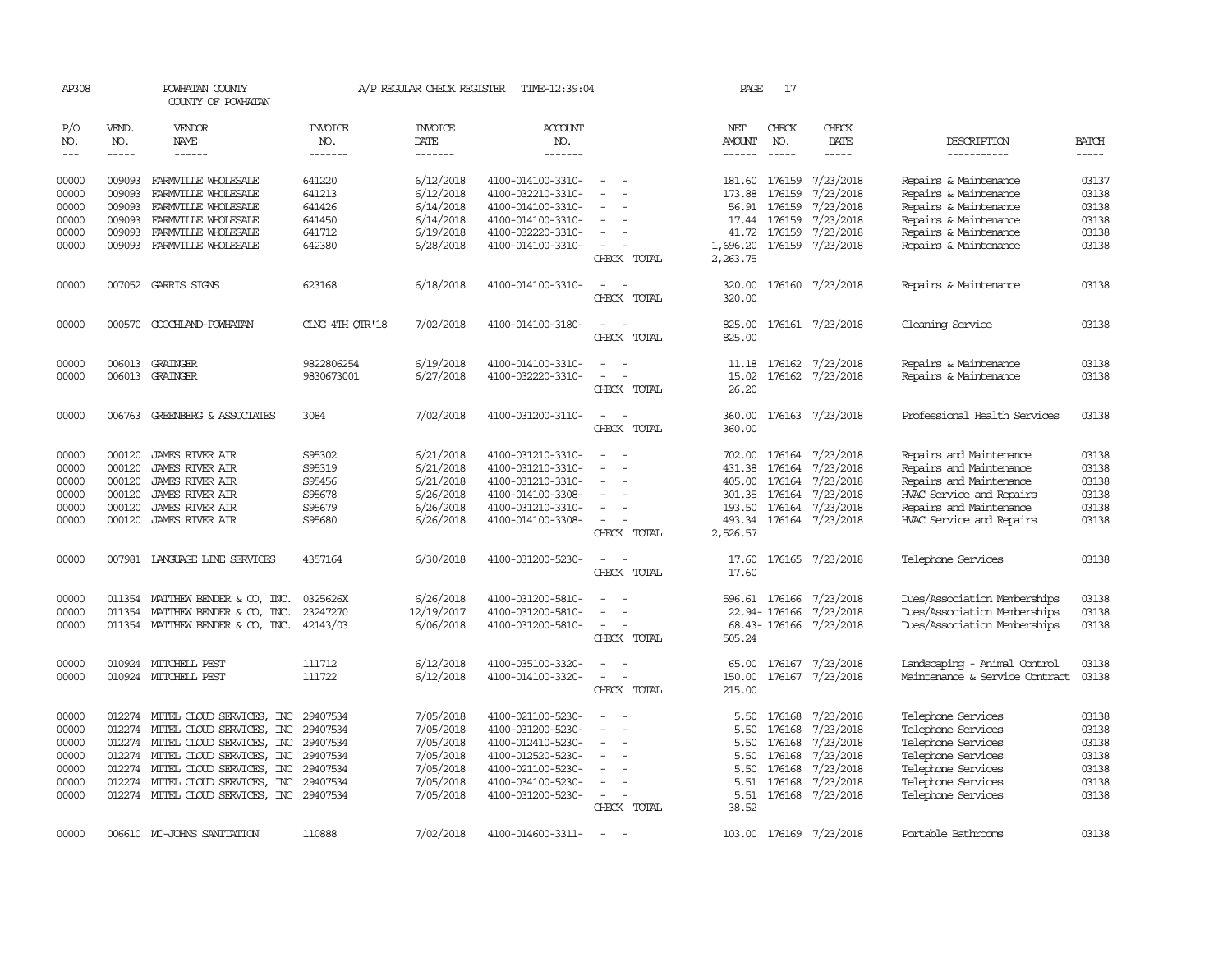| AP308         |              | POWHATAN COUNTY<br>COUNTY OF POWHATAN    |                | A/P REGULAR CHECK REGISTER | TIME-12:39:04         |                          |             | PAGE          |               | 18 |                         |                                |              |
|---------------|--------------|------------------------------------------|----------------|----------------------------|-----------------------|--------------------------|-------------|---------------|---------------|----|-------------------------|--------------------------------|--------------|
| P/O<br>NO.    | VEND.<br>NO. | VENDOR<br>NAME                           | INVOICE<br>NO. | <b>INVOICE</b><br>DATE     | <b>ACCOUNT</b><br>NO. |                          |             | NET<br>AMOUNT | CHECK<br>NO.  |    | CHECK<br>DATE           | DESCRIPTION                    | <b>BATCH</b> |
| $\frac{1}{2}$ | $- - - - -$  | ------                                   | -------        | -------                    | -------               |                          |             | ------        | $- - - - -$   |    | -----                   | -----------                    | -----        |
| 00000         | 006610       | MO-JOHNS SANITATION                      | 110889         | 7/02/2018                  | 4100-014600-3311-     | $\equiv$                 |             | 206.00        | 176169        |    | 7/23/2018               | Portable Bathrooms             | 03138        |
| 00000         | 006610       | MO-JOHNS SANITATION                      | 110890         | 7/02/2018                  | 4100-014600-3311-     |                          |             | 220.83        | 176169        |    | 7/23/2018               | Portable Bathrooms             | 03138        |
| 00000         | 006610       | MO-JOHNS SANITATION                      | 110891         | 7/02/2018                  | 4100-014600-3311-     |                          |             | 103.00        | 176169        |    | 7/23/2018               | Portable Bathrooms             | 03138        |
| 00000         | 006610       | MO-JOHNS SANITATION                      | 110892         | 7/02/2018                  | 4100-014600-3311-     | $\equiv$                 |             | 128.00        | 176169        |    | 7/23/2018               | Portable Bathrooms             | 03138        |
| 00000         | 006610       | MO-JOHNS SANITATION                      | 110893         | 7/02/2018                  | 4100-014600-3311-     |                          |             | 103.00        | 176169        |    | 7/23/2018               | Portable Bathrooms             | 03138        |
| 00000         | 006610       | MO-JOHNS SANITATION                      | 110894         | 7/02/2018                  | 4100-014600-3311-     |                          |             | 103.00        | 176169        |    | 7/23/2018               | Portable Bathrooms             | 03138        |
| 00000         |              | 006610 MO-JOHNS SANITATION               | 110895         | 7/02/2018                  | 4100-014600-3311-     | $\sim$                   |             | 103.00        | 176169        |    | 7/23/2018               | Portable Bathrooms             | 03138        |
| 00000         | 006610       | MO-JOHNS SANITATION                      | 110896         | 7/02/2018                  | 4100-014600-3311-     |                          |             | 103.00        | 176169        |    | 7/23/2018               | Portable Bathrooms             | 03138        |
| 00000         |              | 006610 MO-JOHNS SANITATION               | 110897         | 7/02/2018                  | 4100-014600-3311-     | $\sim$                   |             | 334.00        | 176169        |    | 7/23/2018               | Portable Bathrooms             | 03138        |
|               |              |                                          |                |                            |                       |                          | CHECK TOTAL | 1,506.83      |               |    |                         |                                |              |
| 00000         | 006610       | MO-JOHNS SANITATION                      | 110898         | 7/02/2018                  | 4100-014600-3311-     |                          |             | 103.00        |               |    | 176170 7/23/2018        | Portable Bathrooms             | 03138        |
| 00000         | 006610       | MO-JOHNS SANITATION                      | 110899         | 7/02/2018                  | 4100-014600-3311-     |                          |             | 103.00        | 176170        |    | 7/23/2018               | Portable Bathrooms             | 03138        |
| 00000         |              | 006610 MO-JOHNS SANITATION               | 110900         | 7/02/2018                  | 4100-014600-3311-     | $\equiv$                 |             | 103.00        |               |    | 176170 7/23/2018        | Portable Bathrooms             | 03138        |
|               |              |                                          |                |                            |                       |                          | CHECK TOTAL | 309.00        |               |    |                         |                                |              |
| 00000         | 001250       | POWHATAN AUTO & TRACTOR                  | 502282         | 6/06/2018                  | 4100-014300-6014-     |                          |             | 37.16         |               |    | 176172 7/23/2018        | Other Operating Supplies       | 03139        |
| 00000         | 001250       | POWHATAN AUTO & TRACTOR                  | 504270         | 6/19/2018                  | 4100-031200-6009-     | $\overline{\phantom{a}}$ |             | 3.69          |               |    | 176172 7/23/2018        | Auto Parts/Repairs             | 03139        |
|               |              |                                          |                |                            |                       |                          | CHECK TOTAL | 40.85         |               |    |                         |                                |              |
| 00000         | 008294       | POWHATAN COUNTY PUBLIC                   | 4087           | 4/10/2018                  | 4100-032200-6009-     | $\sim$                   |             | 657.59        |               |    | 176173 7/23/2018        | Auto Repairs and Parts         | 03139        |
| 00000         | 008294       | POWHATAN COUNTY PUBLIC                   | 4088           | 4/12/2018                  | 4100-032200-6009-     |                          |             | 51.00         | 176173        |    | 7/23/2018               | Auto Repairs and Parts         | 03139        |
| 00000         | 008294       | POWHATAN COUNTY PUBLIC                   | 4089           | 4/12/2018                  | 4100-032200-6009-     |                          |             | 399.25        | 176173        |    | 7/23/2018               | Auto Repairs and Parts         | 03139        |
| 00000         | 008294       | POWHATAN COUNTY PUBLIC                   | 4090           | 4/09/2018                  | 4100-032200-6009-     |                          |             | 480.07        | 176173        |    | 7/23/2018               | Auto Repairs and Parts         | 03139        |
| 00000         | 008294       | POWHATAN COUNTY PUBLIC                   | 4091           | 4/16/2018                  | 4100-032200-6009-     | $\overline{\phantom{a}}$ |             |               | 519.74 176173 |    | 7/23/2018               | Auto Repairs and Parts         | 03139        |
| 00000         | 008294       | POWHATAN COUNTY PUBLIC                   | 4092           | 4/27/2018                  | 4100-032200-6009-     |                          |             | 119.79        | 176173        |    | 7/23/2018               | Auto Repairs and Parts         | 03139        |
| 00000         | 008294       | POWHATAN COUNTY PUBLIC                   | 4093           | 4/27/2018                  | 4100-032200-6009-     |                          |             | 352.50        | 176173        |    | 7/23/2018               | Auto Repairs and Parts         | 03139        |
| 00000         | 008294       | POWHATAN COUNTY PUBLIC                   | 4094           | 4/17/2018                  | 4100-032200-6009-     | $\sim$                   |             | 384.58        | 176173        |    | 7/23/2018               | Auto Repairs and Parts         | 03139        |
| 00000         | 008294       | POWHATAN COUNTY PUBLIC                   | 4095           | 4/17/2018                  | 4100-032200-6009-     | $\sim$                   |             | 400.73        | 176173        |    | 7/23/2018               | Auto Repairs and Parts         | 03139        |
| 00000         | 008294       | POWHATAN COUNTY PUBLIC                   | 4096           | 4/24/2018                  | 4100-032200-6009-     | $\overline{\phantom{a}}$ |             |               |               |    | 15.75 176173 7/23/2018  | Auto Repairs and Parts         | 03139        |
|               |              |                                          |                |                            |                       |                          | CHECK TOTAL | 3,381.00      |               |    |                         |                                |              |
| 00000         | 008294       | POWHATAN COUNTY PUBLIC                   | 4097           | 4/18/2018                  | 4100-032200-6009-     |                          |             | 488.75        | 176174        |    | 7/23/2018               | Auto Repairs and Parts         | 03139        |
| 00000         | 008294       | POWHATAN COUNTY PUBLIC                   | 4098           | 4/19/2018                  | 4100-032200-6009-     |                          |             | 530.53        | 176174        |    | 7/23/2018               | Auto Repairs and Parts         | 03139        |
| 00000         | 008294       | POWHATAN COUNTY PUBLIC                   | 4099           | 4/20/2018                  | 4100-032200-6009-     |                          |             |               |               |    | 130.46 176174 7/23/2018 | Auto Repairs and Parts         | 03139        |
| 00000         | 008294       | POWHATAN COUNTY PUBLIC                   | 4100           | 4/20/2018                  | 4100-032200-6009-     |                          |             |               |               |    | 342.44 176174 7/23/2018 | Auto Repairs and Parts         | 03139        |
| 00000         | 008294       | POWHATAN COUNTY PUBLIC                   | 4102           | 4/25/2018                  | 4100-032200-6009-     |                          |             | 515.04        |               |    | 176174 7/23/2018        | Auto Repairs and Parts         | 03139        |
| 00000         | 008294       | POWHATAN COUNTY PUBLIC                   | 4104           | 4/26/2018                  | 4100-032200-6009-     |                          |             | 463.70        |               |    | 176174 7/23/2018        | Auto Repairs and Parts         | 03139        |
| 00000         | 008294       | POWHATAN COUNTY PUBLIC                   | 4105           | 4/30/2018                  | 4100-032200-6009-     | $\sim$                   |             | 236.35        |               |    | 176174 7/23/2018        | Auto Repairs and Parts         | 03139        |
|               |              |                                          |                |                            |                       |                          | CHECK TOTAL | 2,707.27      |               |    |                         |                                |              |
| 00000         | 012340       | PRICE SUPPLY COMPANY, INC                | 1806-024265    | 6/05/2018                  | 4100-014100-3310-     |                          |             | 26.80         | 176175        |    | 7/23/2018               | Repairs & Maintenance          | 03139        |
| 00000         | 012340       | PRICE SUPPLY COMPANY, INC                | 1806-024957    | 6/13/2018                  | 4100-032210-3310-     | $\sim$                   |             | 270.49        | 176175        |    | 7/23/2018               | Repairs & Maintenance          | 03139        |
| 00000         |              | 012340 PRICE SUPPLY COMPANY, INC         | 1806-025296    | 6/18/2018                  | 4100-014100-6004-     | $\equiv$                 |             | 359.92        |               |    | 176175 7/23/2018        | Tools and Equipment            | 03139        |
|               |              |                                          |                |                            |                       |                          | CHECK TOTAL | 657.21        |               |    |                         |                                |              |
| 00000         | 010905       | PRIORITY FIRE PROTECTION                 | 21242          | 6/25/2018                  | 4100-014100-3320-     |                          |             | 750.00        | 176176        |    | 7/23/2018               | Maintenance & Service Contract | 03139        |
| 00000         | 010905       | PRIORITY FIRE PROTECTION                 | 21242          | 6/25/2018                  | 4100-032220-3320-     |                          |             | 250.00        |               |    | 176176 7/23/2018        | Maintenance & Service Contract | 03139        |
|               |              |                                          |                |                            |                       |                          | CHECK TOTAL | 1,000.00      |               |    |                         |                                |              |
| 00000         |              | 000620 R. C. GOODWYN & SONS, INC 0819039 |                | 6/20/2018                  | 4100-014100-3310-     | $\equiv$                 |             |               |               |    | 4.25 176177 7/23/2018   | Repairs & Maintenance          | 03139        |
|               |              |                                          |                |                            |                       |                          |             |               |               |    |                         |                                |              |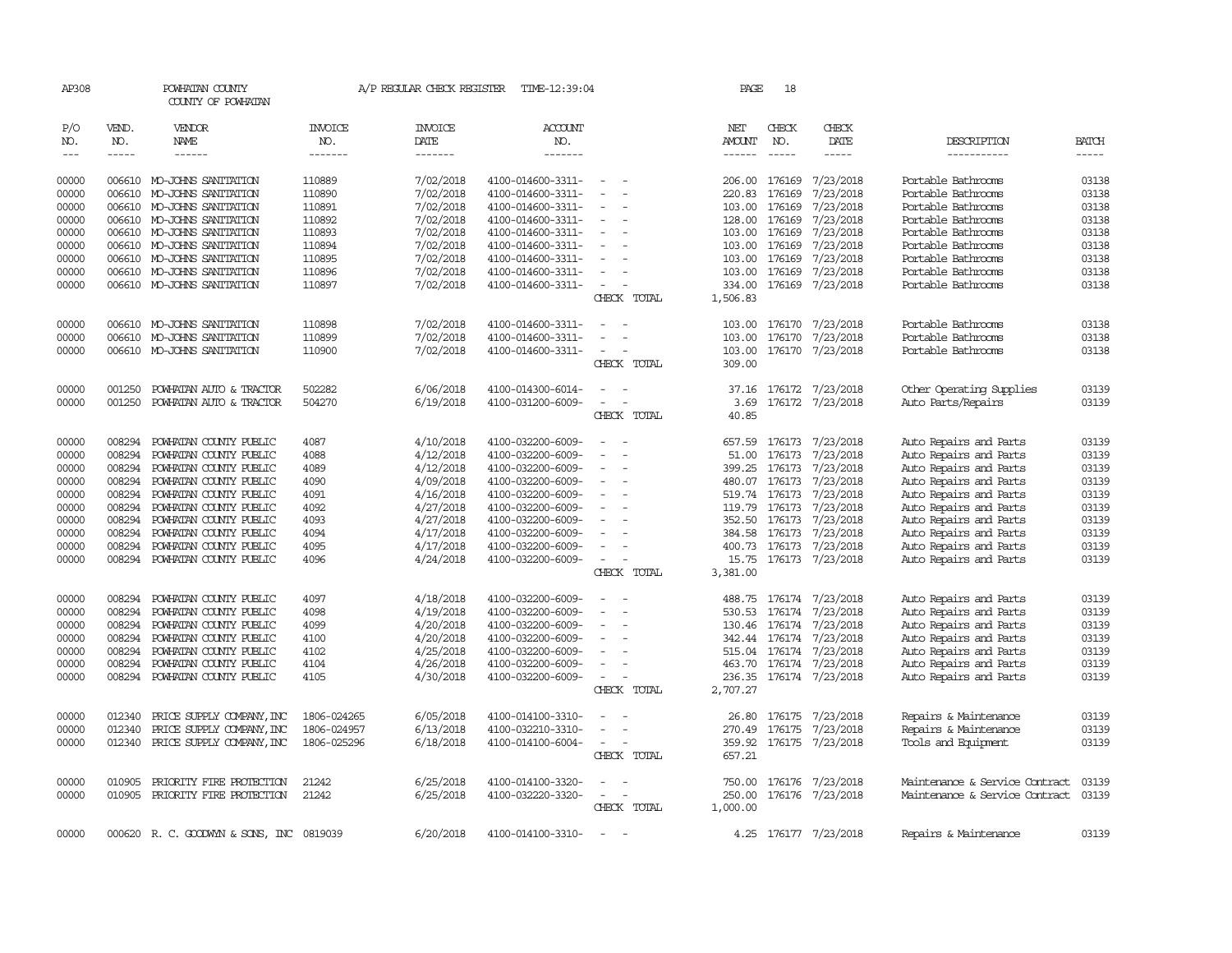| AP308      |              | POWHATAN COUNTY<br>COUNTY OF POWHATAN        |                 | A/P REGULAR CHECK REGISTER | TIME-12:39:04         |                                            | PAGE             | 19            |                         |                                |              |
|------------|--------------|----------------------------------------------|-----------------|----------------------------|-----------------------|--------------------------------------------|------------------|---------------|-------------------------|--------------------------------|--------------|
| P/O<br>NO. | VEND.<br>NO. | VENDOR<br>NAME                               | INVOICE<br>NO.  | <b>INVOICE</b><br>DATE     | <b>ACCOUNT</b><br>NO. |                                            | NET<br>AMOUNT    | CHECK<br>NO.  | CHECK<br>DATE           | DESCRIPTION                    | <b>BATCH</b> |
| $---$      | $- - - - -$  | $- - - - - -$                                | -------         | -------                    | -------               |                                            | ------           | $\frac{1}{2}$ | -----                   | -----------                    | $\cdots$     |
| 00000      |              | 000620 R. C. GOODWYN & SONS, INC             | 0819182         | 6/21/2018                  | 4100-014100-6004-     | $\sim$                                     |                  |               | 2.99 176177 7/23/2018   | Tools and Equipment            | 03139        |
| 00000      | 000620       | R. C. GOODWYN & SONS, INC                    | 0819461         | 6/22/2018                  | 4100-014100-3310-     | $\sim$                                     | 9.48             | 176177        | 7/23/2018               | Repairs & Maintenance          | 03139        |
| 00000      | 000620       | R. C. GOODWYN & SONS, INC                    | 0819544         | 6/25/2018                  | 4100-014100-3310-     |                                            | 3.39             | 176177        | 7/23/2018               | Repairs & Maintenance          | 03139        |
| 00000      | 000620       | R. C. GOODWYN & SONS, INC                    | 0819747         | 6/26/2018                  | 4100-014100-3310-     | $\sim$                                     |                  |               | 11.97 176177 7/23/2018  | Repairs & Maintenance          | 03139        |
| 00000      | 000620       | R. C. GOODWYN & SONS, INC                    | 0819908         | 6/27/2018                  | 4100-032220-3310-     |                                            | 8.99             |               | 176177 7/23/2018        | Repairs & Maintenance          | 03139        |
| 00000      |              | 000620 R.C. GOODWYN & SONS, INC              | 0820086         | 6/27/2018                  | 4100-014300-3310-     |                                            |                  | 17.99 176177  | 7/23/2018               | Repairs & Maintenance          | 03139        |
| 00000      | 000620       | R. C. GOODWYN & SONS, INC                    | 0820293         | 6/29/2018                  | 4100-032220-3310-     |                                            |                  |               | 6.53 176177 7/23/2018   | Repairs & Maintenance          | 03139        |
| 00000      | 000620       | R. C. GOODWYN & SONS, INC                    | 0820314         | 6/29/2018                  | 4100-032220-3310-     | $\equiv$                                   | 9.98             |               | 176177 7/23/2018        | Repairs & Maintenance          | 03139        |
| 00000      |              | 000620 R.C. GOODWYN & SONS, INC              | 0820415         | 6/29/2018                  | 4100-032210-3310-     | $\overline{\phantom{0}}$                   | 6.16             |               | 176177 7/23/2018        | Repairs & Maintenance          | 03139        |
|            |              |                                              |                 |                            |                       | CHECK TOTAL                                | 81.73            |               |                         |                                |              |
| 00000      |              | 006466 RADIO COMMUNICATION OF VA 702010000-1 |                 | 7/05/2018                  | 4100-031200-3310-     | $\overline{a}$<br>$\sim$<br>CHECK TOTAL    | 395.00<br>395.00 |               | 176178 7/23/2018        | Repairs & Maintenance          | 03139        |
| 00000      |              | 009047 RED WING SHOES                        | 484135645       | 7/02/2018                  | 4100-014300-6100-     | $\sim$<br>$\sim$                           |                  |               |                         |                                | 03139        |
|            |              |                                              |                 |                            |                       | CHECK TOTAL                                | 106.24<br>106.24 |               | 176179 7/23/2018        | Personal Protective Equipment  |              |
|            |              |                                              |                 |                            |                       |                                            |                  |               |                         |                                |              |
| 00000      | 009037       | REYNOLDS LIGHTING SUPPLY                     | 128980          | 6/13/2018                  | 4100-032210-3310-     | $\overline{a}$<br>$\overline{\phantom{a}}$ |                  | 101.40 176180 | 7/23/2018               | Repairs & Maintenance          | 03139        |
| 00000      | 009037       | REYNOLDS LIGHTING SUPPLY                     | 128981          | 6/13/2018                  | 4100-032220-3310-     | $\sim$<br>$\overline{\phantom{a}}$         | 101.40           | 176180        | 7/23/2018               | Repairs & Maintenance          | 03139        |
|            |              |                                              |                 |                            |                       | CHECK TOTAL                                | 202.80           |               |                         |                                |              |
| 00000      |              | 007062 RUIHERFORD JANITOR SUPPLY 1034672     |                 | 4/30/2018                  | 4100-014100-3310-     | $\sim$<br>$\sim$                           | 45.00            |               | 176181 7/23/2018        | Repairs & Maintenance          | 03139        |
|            |              |                                              |                 |                            |                       | CHECK TOTAL                                | 45.00            |               |                         |                                |              |
| 00000      | 001940       | STANDBY SYSTEMS, INC.                        | 06181315        | 6/28/2018                  | 4100-032220-3320-     |                                            | 170.00           | 176183        | 7/23/2018               | Maintenance & Service Contract | 03139        |
| 00000      | 001940       | STANDBY SYSTEMS, INC.                        | 06181351        | 6/29/2018                  | 4100-032210-3320-     |                                            | 160.00           | 176183        | 7/23/2018               | Maintenance & Service Contract | 03139        |
|            |              |                                              |                 |                            |                       | CHECK TOTAL                                | 330.00           |               |                         |                                |              |
| 00000      | 008565       | TRACTOR SUPPLY CREDIT                        | 200647988       | 6/13/2018                  | 4100-031200-6022-     |                                            | 97.95            |               | 176185 7/23/2018        | Dog Food & Supplies K9         | 03139        |
|            |              |                                              |                 |                            |                       | CHECK TOTAL                                | 97.95            |               |                         |                                |              |
| 00000      |              | 012072 VIPRE SECURITY                        | INV00303406     | 6/20/2018                  | 4100-012510-6003-     |                                            | 248.00           |               | 176186 7/23/2018        | Computer Software              | 03139        |
|            |              |                                              |                 |                            |                       | CHECK TOTAL                                | 248.00           |               |                         |                                |              |
|            |              |                                              |                 |                            |                       |                                            |                  |               |                         |                                |              |
| 00000      |              | 006302 VIRGINIA INFORMATION                  | T416370         | 7/11/2018                  | 4100-012510-5260-     |                                            |                  |               | 299.05 176187 7/23/2018 | Internet Usage                 | 03139        |
|            |              |                                              |                 |                            |                       | CHECK TOTAL                                | 299.05           |               |                         |                                |              |
| 00000      |              | 001680 WASTE MANAGEMENT OF                   | 3287032-2424-1  | 7/03/2018                  | 4100-014300-3175-     | $\equiv$<br>$\sim$                         |                  |               | 299.63 176189 7/23/2018 | Waste Disposal                 | 03139        |
|            |              |                                              |                 |                            |                       | CHECK TOTAL                                | 299.63           |               |                         |                                |              |
| 00000      |              | 011698 WESTWOOD PHARMACY                     | 20532           | 7/05/2018                  | 4100-033400-3845-     | $\sim$<br>$\sim$                           | 892.21           |               | 176190 7/23/2018        | Detention of Adults - Health C | 03139        |
|            |              |                                              |                 |                            |                       | CHECK TOTAL                                | 892.21           |               |                         |                                |              |
| 00000      |              | 006175 ADAMS OIL COMPANY, INC.               | ACCT#102940 1   | 6/14/2018                  | 4100-014500-6008-     |                                            |                  | 97.85 176191  | 7/26/2018               | Gas/Grease/Oil                 | 03145        |
| 00000      |              | 006175 ADAMS OIL COMPANY, INC.               | ACCT#102940 BAL | 6/30/2018                  | 4100-014500-6008-     | $\equiv$<br>$\overline{\phantom{a}}$       |                  | 18.96 176191  | 7/26/2018               | Gas/Grease/Oil                 | 03145        |
| 00000      | 006175       | ADAMS OIL COMPANY, INC.                      | ACCT#102940 596 | 6/08/2018                  | 4100-014500-6008-     | $\overline{\phantom{a}}$                   | 12.36            | 176191        | 7/26/2018               | Gas/Grease/Oil                 | 03145        |
| 00000      |              | 006175 ADAMS OIL COMPANY, INC.               | 22685           | 6/12/2018                  | 4100-014100-5120-     | $\sim$<br>$\sim$                           |                  |               | 368.26 176191 7/26/2018 | Fuel                           | 03145        |
|            |              |                                              |                 |                            |                       | CHECK TOTAL                                | 497.43           |               |                         |                                |              |
| 00000      |              | 012098 AMERICAN FAMILY CARE-                 | 1841            | 7/11/2018                  | 4100-012220-3141-     | $\sim$                                     |                  |               | 991.00 176192 7/26/2018 | Drug Testing                   | 03145        |
|            |              |                                              |                 |                            |                       | CHECK TOTAL                                | 991.00           |               |                         |                                |              |
|            |              |                                              |                 |                            |                       |                                            |                  |               |                         |                                |              |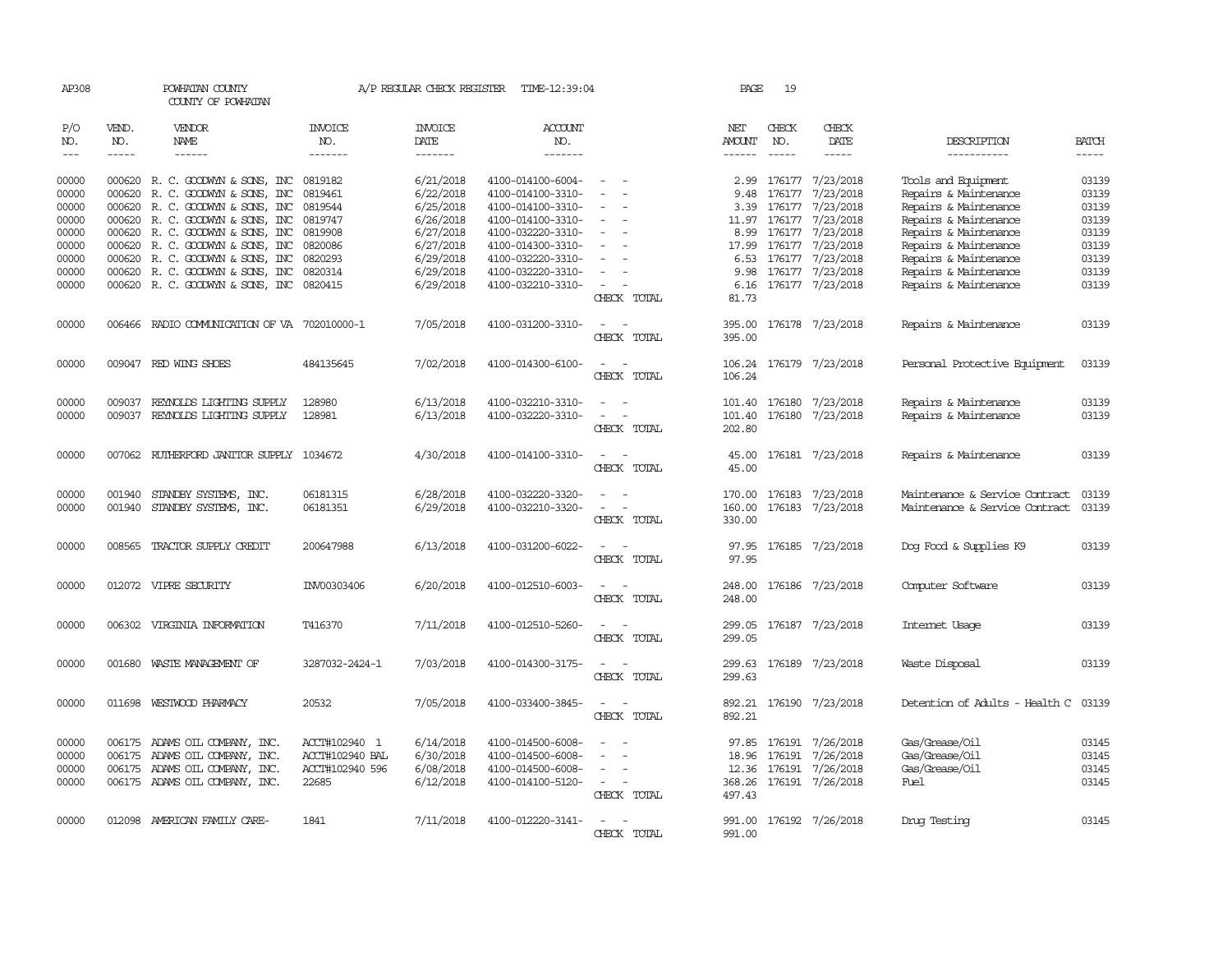| AP308                       |              | POWHATAN COUNTY<br>COUNTY OF POWHATAN       |                                  | A/P REGULAR CHECK REGISTER | TIME-12:39:04                    |                                             | PAGE                       | 20                          |                                                                                                                                                                                                                                                                                                                                                                                                                                                                           |                                      |                                                                                                                                                                                                                                                                                                                                                                                                                                                                         |
|-----------------------------|--------------|---------------------------------------------|----------------------------------|----------------------------|----------------------------------|---------------------------------------------|----------------------------|-----------------------------|---------------------------------------------------------------------------------------------------------------------------------------------------------------------------------------------------------------------------------------------------------------------------------------------------------------------------------------------------------------------------------------------------------------------------------------------------------------------------|--------------------------------------|-------------------------------------------------------------------------------------------------------------------------------------------------------------------------------------------------------------------------------------------------------------------------------------------------------------------------------------------------------------------------------------------------------------------------------------------------------------------------|
| P/O<br>NO.<br>$\frac{1}{2}$ | VEND.<br>NO. | <b>VENDOR</b><br>NAME                       | <b>INVOICE</b><br>NO.<br>------- | <b>INVOICE</b><br>DATE     | <b>ACCOUNT</b><br>NO.<br>------- |                                             | NET<br>AMOUNT              | CHECK<br>NO.<br>$- - - - -$ | CHECK<br>DATE<br>$\begin{tabular}{ccccc} \multicolumn{2}{c }{\multicolumn{2}{c }{\multicolumn{2}{c }{\multicolumn{2}{c}}{\hspace{-2.2cm}}}} \multicolumn{2}{c }{\multicolumn{2}{c }{\hspace{-2.2cm}}\hline \multicolumn{2}{c }{\hspace{-2.2cm}}}} \multicolumn{2}{c }{\hspace{-2.2cm}}\hline \multicolumn{2}{c }{\hspace{-2.2cm}}\hline \multicolumn{2}{c }{\hspace{-2.2cm}}\hline \multicolumn{2}{c }{\hspace{-2.2cm}}\hline \multicolumn{2}{c }{\hspace{-2.2cm}}\hline$ | DESCRIPTION<br>-----------           | <b>BATCH</b><br>$\begin{tabular}{ccccc} \multicolumn{2}{c }{\multicolumn{2}{c }{\multicolumn{2}{c }{\multicolumn{2}{c}}{\hspace{-2.2cm}}}} \multicolumn{2}{c }{\multicolumn{2}{c }{\hspace{-2.2cm}}\hline} \multicolumn{2}{c }{\hspace{-2.2cm}}\hline \multicolumn{2}{c }{\hspace{-2.2cm}}\hline \multicolumn{2}{c }{\hspace{-2.2cm}}\hline \multicolumn{2}{c }{\hspace{-2.2cm}}\hline \multicolumn{2}{c }{\hspace{-2.2cm}}\hline \multicolumn{2}{c }{\hspace{-2.2cm}}$ |
| 00000                       |              | 010978 ANIMAL MEDICAL CENTER                | 186312                           | 7/12/2018                  | 4100-035100-3110-                | $\sim$ $ \sim$                              |                            |                             | 534.72 176193 7/26/2018                                                                                                                                                                                                                                                                                                                                                                                                                                                   | Professional Health Services         | 03145                                                                                                                                                                                                                                                                                                                                                                                                                                                                   |
|                             |              |                                             |                                  |                            |                                  | CHECK TOTAL                                 | 534.72                     |                             |                                                                                                                                                                                                                                                                                                                                                                                                                                                                           |                                      |                                                                                                                                                                                                                                                                                                                                                                                                                                                                         |
| 00000                       |              | 012275 ANTHEM HEALTH PLANS OF               | 888841329761                     | 7/13/2018                  | 4100-033400-3845-                | $\sim$ $\sim$<br>CHECK TOTAL                | 599.95                     |                             | 599.95 176194 7/26/2018                                                                                                                                                                                                                                                                                                                                                                                                                                                   | Detention of Adults - Health C 03145 |                                                                                                                                                                                                                                                                                                                                                                                                                                                                         |
| 00000                       |              | 007436 AQUA VIRGINIA, INC.                  | 0559913 6/5-7/5                  | 7/09/2018                  | 4100-014100-5130-                | $\overline{a}$<br>$\overline{\phantom{a}}$  |                            |                             | 19.49 176195 7/26/2018                                                                                                                                                                                                                                                                                                                                                                                                                                                    | Water                                | 03145                                                                                                                                                                                                                                                                                                                                                                                                                                                                   |
| 00000                       |              | 007436 AQUA VIRGINIA, INC.                  | 0575072 6/5-7/5                  | 7/09/2018                  | 4100-014100-5130-                | $\sim$<br>$\sim$                            |                            |                             | 29.30 176195 7/26/2018                                                                                                                                                                                                                                                                                                                                                                                                                                                    | Water                                | 03145                                                                                                                                                                                                                                                                                                                                                                                                                                                                   |
| 00000                       |              | 007436 AQUA VIRGINIA, INC.                  | 0621132 6/5-7/5                  | 7/09/2018                  | 4100-014600-5130-                | $\sim$ $ \sim$                              |                            |                             | 4, 161. 15 176195 7/26/2018                                                                                                                                                                                                                                                                                                                                                                                                                                               | Water - Field Irrigation             | 03145                                                                                                                                                                                                                                                                                                                                                                                                                                                                   |
| 00000                       |              | 007436 AQUA VIRGINIA, INC.                  | 0621730 6/5-7/5                  | 7/09/2018                  | 4100-014100-5130-                | $\sim$ $-$                                  |                            |                             | 69.15 176195 7/26/2018                                                                                                                                                                                                                                                                                                                                                                                                                                                    | Water                                | 03145                                                                                                                                                                                                                                                                                                                                                                                                                                                                   |
| 00000                       |              | 007436 AQUA VIRGINIA, INC.                  | 0621781 6/5-7/5                  | 7/09/2018                  | 4100-014100-5130-                | $\sim$ $ \sim$<br>$\overline{\phantom{a}}$  |                            | 18.20 176195                | 7/26/2018                                                                                                                                                                                                                                                                                                                                                                                                                                                                 | Water                                | 03145                                                                                                                                                                                                                                                                                                                                                                                                                                                                   |
| 00000                       |              | 007436 AQUA VIRGINIA, INC.                  | 0621880 6/5-7/5                  | 7/09/2018                  | 4100-014600-5130-                | $\sim$                                      |                            | 17.26 176195                | 7/26/2018                                                                                                                                                                                                                                                                                                                                                                                                                                                                 | Water - Field Irrigation             | 03145                                                                                                                                                                                                                                                                                                                                                                                                                                                                   |
| 00000                       |              | 007436 AQUA VIRGINIA, INC.                  | 1100656 6/5-7/5                  | 7/09/2018                  | 4100-014600-5130-                | $\sim$                                      |                            |                             | 718.19 176195 7/26/2018                                                                                                                                                                                                                                                                                                                                                                                                                                                   | Water - Field Irrigation             | 03145                                                                                                                                                                                                                                                                                                                                                                                                                                                                   |
| 00000                       |              | 007436 AQUA VIRGINIA, INC.                  | 1401897 6/5-7/5                  | 7/09/2018                  | 4100-014600-5130-                | $\alpha = 1$ , $\alpha = 1$                 |                            |                             | 20.66 176195 7/26/2018                                                                                                                                                                                                                                                                                                                                                                                                                                                    | Water - Field Irrigation             | 03145                                                                                                                                                                                                                                                                                                                                                                                                                                                                   |
|                             |              |                                             |                                  |                            |                                  | CHECK TOTAL                                 | 5,053.40                   |                             |                                                                                                                                                                                                                                                                                                                                                                                                                                                                           |                                      |                                                                                                                                                                                                                                                                                                                                                                                                                                                                         |
| 00000                       |              | 007436 AQUA VIRGINIA, INC.                  | 574622 /5-7/5                    | 7/09/2018                  | 4100-014100-5130-                | $\sim$                                      |                            |                             | 25.02 176196 7/26/2018                                                                                                                                                                                                                                                                                                                                                                                                                                                    | Water                                | 03145                                                                                                                                                                                                                                                                                                                                                                                                                                                                   |
| 00000                       |              | 007436 AQUA VIRGINIA, INC.                  | 620830 6/5-7/5                   | 7/09/2018                  | 4100-014100-5130-                | $\sim$<br>$\overline{\phantom{a}}$          |                            | 29.36 176196                | 7/26/2018                                                                                                                                                                                                                                                                                                                                                                                                                                                                 | Water                                | 03145                                                                                                                                                                                                                                                                                                                                                                                                                                                                   |
| 00000                       |              | 007436 AQUA VIRGINIA, INC.                  | 620830 6/5-7/5                   | 7/09/2018                  | 4100-031200-5130-                | $\sim$                                      |                            | 29.35 176196                | 7/26/2018                                                                                                                                                                                                                                                                                                                                                                                                                                                                 | Water                                | 03145                                                                                                                                                                                                                                                                                                                                                                                                                                                                   |
| 00000                       |              | 007436 AQUA VIRGINIA, INC.                  | 621784 6/5-7/5                   | 7/05/2018                  | 4100-014100-5130-                | $\omega_{\rm{max}}$ and $\omega_{\rm{max}}$ |                            |                             | 36.33 176196 7/26/2018                                                                                                                                                                                                                                                                                                                                                                                                                                                    | Water                                | 03145                                                                                                                                                                                                                                                                                                                                                                                                                                                                   |
| 00000                       |              | 007436 AQUA VIRGINIA, INC.                  | 865687 6/5-7/5                   | 7/09/2018                  | 4100-014100-5130-                | $\sim$ $ -$                                 |                            |                             | 59.71 176196 7/26/2018                                                                                                                                                                                                                                                                                                                                                                                                                                                    | Water                                | 03145                                                                                                                                                                                                                                                                                                                                                                                                                                                                   |
|                             |              |                                             |                                  |                            |                                  | CHECK TOTAL                                 | 179.77                     |                             |                                                                                                                                                                                                                                                                                                                                                                                                                                                                           |                                      |                                                                                                                                                                                                                                                                                                                                                                                                                                                                         |
| 00000                       |              | 012539 BLUEPEARL VETERINARY                 | 124219                           | 4/21/2018                  | 4100-031200-3111-                | $\sim$<br>$\sim$                            |                            |                             | 79.81 176198 7/26/2018                                                                                                                                                                                                                                                                                                                                                                                                                                                    | Professional Health Services K 03145 |                                                                                                                                                                                                                                                                                                                                                                                                                                                                         |
|                             |              |                                             |                                  |                            |                                  | CHECK TOTAL                                 | 79.81                      |                             |                                                                                                                                                                                                                                                                                                                                                                                                                                                                           |                                      |                                                                                                                                                                                                                                                                                                                                                                                                                                                                         |
| 00000                       |              | 033130 COUNTY OF HENRICO                    | 143124                           | 7/01/2018                  | 4100-033400-3840-                | $\sim$ $ \sim$                              | 19,399.80 176200 7/26/2018 |                             |                                                                                                                                                                                                                                                                                                                                                                                                                                                                           | Detention of Juveniles               | 03146                                                                                                                                                                                                                                                                                                                                                                                                                                                                   |
|                             |              |                                             |                                  |                            |                                  | CHECK TOTAL                                 | 19,399.80                  |                             |                                                                                                                                                                                                                                                                                                                                                                                                                                                                           |                                      |                                                                                                                                                                                                                                                                                                                                                                                                                                                                         |
| 00000                       |              | 006240 DIAMOND SPRINGS WATER, INC 3120371   |                                  | 7/06/2018                  | 4100-014300-5130-                | $\overline{\phantom{a}}$<br>$\sim$          |                            |                             | 11.95 176203 7/26/2018                                                                                                                                                                                                                                                                                                                                                                                                                                                    | Water                                | 03145                                                                                                                                                                                                                                                                                                                                                                                                                                                                   |
| 00000                       |              | 006240 DIAMOND SPRINGS WATER, INC 3120691   |                                  | 7/06/2018                  | 4100-014100-5130-                | $\sim$<br>$\sim$                            | 11.95                      | 176203                      | 7/26/2018                                                                                                                                                                                                                                                                                                                                                                                                                                                                 | Water                                | 03145                                                                                                                                                                                                                                                                                                                                                                                                                                                                   |
| 00000                       |              | 006240 DIAMOND SPRINGS WATER, INC 3120700   |                                  | 7/06/2018                  | 4100-014100-5130-                | <b>Service</b>                              |                            | 9.95 176203                 | 7/26/2018                                                                                                                                                                                                                                                                                                                                                                                                                                                                 | Water                                | 03145                                                                                                                                                                                                                                                                                                                                                                                                                                                                   |
| 00000                       |              | 006240 DIAMOND SPRINGS WATER, INC 3120712   |                                  | 7/06/2018                  | 4100-031200-5130-                | and the contract of                         |                            | 11.95 176203                | 7/26/2018                                                                                                                                                                                                                                                                                                                                                                                                                                                                 | Water                                | 03145                                                                                                                                                                                                                                                                                                                                                                                                                                                                   |
| 00000                       |              | 006240 DIAMOND SPRINGS WATER, INC 604074500 |                                  | 6/04/2018                  | 4100-031200-5130-                | $\sim$<br>$\sim$                            |                            | 27.96 176203                | 7/26/2018                                                                                                                                                                                                                                                                                                                                                                                                                                                                 | Water                                | 03145                                                                                                                                                                                                                                                                                                                                                                                                                                                                   |
| 00000                       |              | 006240 DIAMOND SPRINGS WATER, INC 611079650 |                                  | 6/11/2018                  | 4100-014100-5130-                | $\sim$ $ \sim$<br>$\sim$                    |                            | 13.25 176203                | 7/26/2018                                                                                                                                                                                                                                                                                                                                                                                                                                                                 | Water                                | 03145                                                                                                                                                                                                                                                                                                                                                                                                                                                                   |
| 00000                       |              | 006240 DIAMOND SPRINGS WATER, INC           | 611079710                        | 6/11/2018                  | 4100-031200-5130-                | $\sim$ $-$                                  |                            | 20.97 176203                | 7/26/2018                                                                                                                                                                                                                                                                                                                                                                                                                                                                 | Water                                | 03145                                                                                                                                                                                                                                                                                                                                                                                                                                                                   |
| 00000                       |              | 006240 DIAMOND SPRINGS WATER, INC 618074500 |                                  | 6/18/2018                  | 4100-031200-5130-                |                                             |                            | 27.96 176203                | 7/26/2018                                                                                                                                                                                                                                                                                                                                                                                                                                                                 | Water                                | 03145                                                                                                                                                                                                                                                                                                                                                                                                                                                                   |
| 00000                       |              | 006240 DIAMOND SPRINGS WATER, INC 619075480 |                                  | 6/20/2018                  | 4100-014300-5130-                | $\sim$ $-$<br>$\sim$                        |                            | 49.50 176203                | 7/26/2018                                                                                                                                                                                                                                                                                                                                                                                                                                                                 | Water                                | 03145                                                                                                                                                                                                                                                                                                                                                                                                                                                                   |
| 00000                       |              | 006240 DIAMOND SPRINGS WATER, INC 625079610 |                                  | 6/26/2018                  | 4100-014100-5130-                | $\alpha = 1$ , $\alpha = 1$                 |                            |                             | 21.75 176203 7/26/2018                                                                                                                                                                                                                                                                                                                                                                                                                                                    | Water                                | 03145                                                                                                                                                                                                                                                                                                                                                                                                                                                                   |
|                             |              |                                             |                                  |                            |                                  | CHECK TOTAL                                 | 207.19                     |                             |                                                                                                                                                                                                                                                                                                                                                                                                                                                                           |                                      |                                                                                                                                                                                                                                                                                                                                                                                                                                                                         |
| 00000                       | 006240       | DIAMOND SPRINGS WATER, INC 625079690        |                                  | 6/26/2018                  | 4100-031200-5130-                | $\overline{\phantom{a}}$                    |                            |                             | 27.96 176204 7/26/2018                                                                                                                                                                                                                                                                                                                                                                                                                                                    | Water                                | 03145                                                                                                                                                                                                                                                                                                                                                                                                                                                                   |
| 00000                       |              | 006240 DIAMOND SPRINGS WATER, INC 702074510 |                                  | 7/02/2018                  | 4100-031200-5130-                | $\sim$<br>$\sim$                            |                            |                             | 27.96 176204 7/26/2018                                                                                                                                                                                                                                                                                                                                                                                                                                                    | Water                                | 03145                                                                                                                                                                                                                                                                                                                                                                                                                                                                   |
|                             |              |                                             |                                  |                            |                                  | CHECK TOTAL                                 | 55.92                      |                             |                                                                                                                                                                                                                                                                                                                                                                                                                                                                           |                                      |                                                                                                                                                                                                                                                                                                                                                                                                                                                                         |
| 00000                       | 008787 DMV   |                                             | <b>JUNE2018</b>                  | 7/16/2018                  | 4100-012410-3320-                | $\overline{\phantom{a}}$                    | 1,000.00                   |                             | 176205 7/26/2018                                                                                                                                                                                                                                                                                                                                                                                                                                                          | Maintenance & Service Contract       | 03146                                                                                                                                                                                                                                                                                                                                                                                                                                                                   |
|                             |              |                                             |                                  |                            |                                  | CHECK TOTAL                                 | 1,000.00                   |                             |                                                                                                                                                                                                                                                                                                                                                                                                                                                                           |                                      |                                                                                                                                                                                                                                                                                                                                                                                                                                                                         |
| 00000                       | 000860       | DOMINION ENERGY VIRGINIA                    | 0432180008 7/18                  | 7/02/2018                  | 4100-014600-5110-                |                                             |                            |                             | 362.61 176206 7/26/2018                                                                                                                                                                                                                                                                                                                                                                                                                                                   | Electricity                          | 03145                                                                                                                                                                                                                                                                                                                                                                                                                                                                   |
| 00000                       |              | 000860 DOMINION ENERGY VIRGINIA             | 0863807277 7/18                  | 7/02/2018                  | 4100-014600-5110-                | $\sim$                                      |                            |                             | 6.59 176206 7/26/2018                                                                                                                                                                                                                                                                                                                                                                                                                                                     | Electricity                          | 03145                                                                                                                                                                                                                                                                                                                                                                                                                                                                   |
| 00000                       |              | 000860 DOMINION ENERGY VIRGINIA             | 0962041034 6/18                  | 6/01/2018                  | 4100-032210-5110-                | $\sim$                                      |                            |                             | 967.77 176206 7/26/2018                                                                                                                                                                                                                                                                                                                                                                                                                                                   | Electricity                          | 03145                                                                                                                                                                                                                                                                                                                                                                                                                                                                   |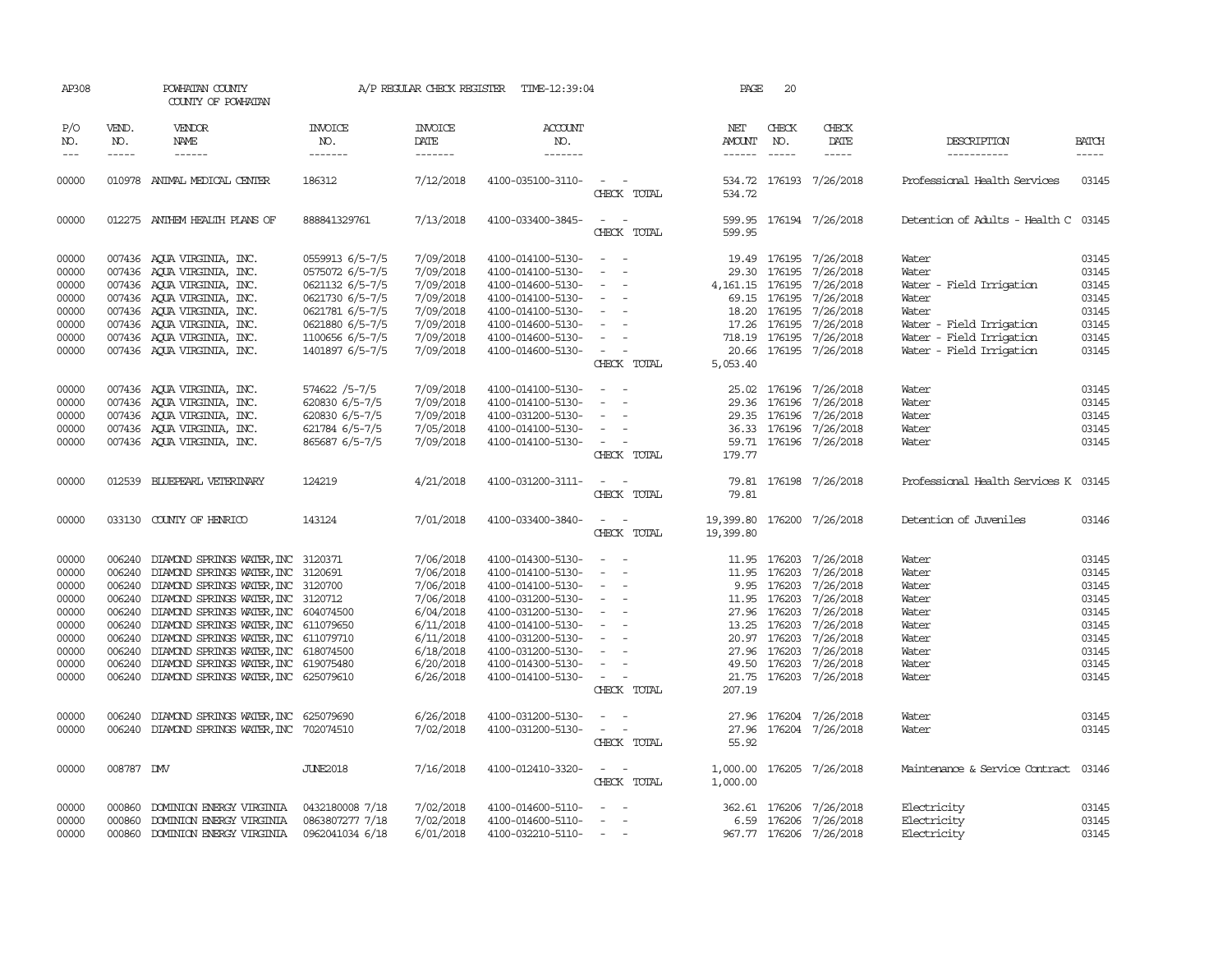| VEND.<br><b>INVOICE</b><br><b>INVOICE</b><br>CHECK<br>CHECK<br>P/O<br>VENDOR<br>ACCOUNT<br>NET<br>NO.<br><b>NAME</b><br>NO.<br>DATE<br>NO.<br>NO.<br>DATE<br>DESCRIPTION<br><b>BATCH</b><br>NO.<br>AMOUNT<br>$\cdots$<br>$- - - - - -$<br>-------<br>-------<br>-------<br>$\frac{1}{2}$<br>-----<br>$- - - - -$<br>$\frac{1}{2}$<br>-----------<br>7/02/2018<br>DOMINION ENERGY VIRGINIA<br>1498464559 7/18<br>4100-014600-5110-<br>61.03 176206<br>7/26/2018<br>Electricity<br>03145<br>00000<br>000860<br>$\overline{\phantom{a}}$<br>1982170001 7/18<br>7/02/2018<br>Electricity<br>03145<br>00000<br>000860<br>DOMINION ENERGY VIRGINIA<br>4100-014100-5110-<br>52.30<br>176206<br>7/26/2018<br>$\overline{\phantom{a}}$<br>2142337506 7/18<br>7/02/2018<br>7/26/2018<br>Electricity<br>03145<br>00000<br>000860<br>DOMINION ENERGY VIRGINIA<br>4100-014600-5110-<br>90.14 176206<br>2312285006 7/18<br>7/02/2018<br>7/26/2018<br>Electricity<br>03145<br>00000<br>000860<br>DOMINION ENERGY VIRGINIA<br>4100-014100-5110-<br>82.07<br>176206<br>$\sim$<br>7/02/2018<br>03145<br>00000<br>2346327501 7/18<br>176206<br>7/26/2018<br>Electricity<br>000860<br>DOMINION ENERGY VIRGINIA<br>4100-014100-5110-<br>1,686.38<br>$\overline{\phantom{a}}$<br>2346327501 7/18<br>00000<br>000860<br>DOMINION ENERGY VIRGINIA<br>7/02/2018<br>4100-031200-5110-<br>1,686.38<br>176206<br>7/26/2018<br>Electricity<br>03145<br>2352270009 7/18<br>7/02/2018<br>7/26/2018<br>Electricity<br>03145<br>00000<br>000860<br>DOMINION ENERGY VIRGINIA<br>4100-014100-5110-<br>$\sim$<br>107.24<br>176206<br>7/02/2018<br>03145<br>00000<br>000860<br>DOMINION ENERGY VIRGINIA<br>2442170003 7/18<br>1,301.50<br>176206<br>7/26/2018<br>Electricity<br>4100-014100-5110-<br>$\overline{\phantom{a}}$<br>CHECK TOTAL<br>6,404.01<br>7/02/2018<br>00000<br>000860<br>DOMINION ENERGY VIRGINIA<br>2462222502 7/18<br>4100-014100-5110-<br>7/26/2018<br>Electricity<br>03145<br>3,510.18 176207<br>2476067034 7/18<br>7/02/2018<br>7/26/2018<br>Electricity<br>00000<br>000860<br>DOMINION ENERGY VIRGINIA<br>4100-014100-5110-<br>154.22<br>03145<br>176207<br>$\sim$<br>7/02/2018<br>03145<br>2912605595 7/18<br>7/26/2018<br>Electricity<br>00000<br>000860<br>DOMINION ENERGY VIRGINIA<br>4100-014100-5110-<br>109.43<br>176207<br>$\sim$<br>00000<br>000860<br>DOMINION ENERGY VIRGINIA<br>2972120006 7/18<br>7/02/2018<br>4100-014100-5110-<br>1,378.01<br>7/26/2018<br>Electricity<br>03145<br>$\sim$<br>176207<br>3451094936 7/18<br>7/02/2018<br>7/26/2018<br>Electricity<br>03145<br>00000<br>000860<br>DOMINION ENERGY VIRGINIA<br>4100-014600-5110-<br>200.61 176207<br>$\overline{\phantom{a}}$<br>7/02/2018<br>7/26/2018<br>03145<br>3496131156 7/18<br>176207<br>Electricity<br>00000<br>000860<br>DOMINION ENERGY VIRGINIA<br>4100-014100-5110-<br>6.59<br>$\overline{\phantom{a}}$<br>000860<br>DOMINION ENERGY VIRGINIA<br>3507951824 7/18<br>7/02/2018<br>176207<br>7/26/2018<br>Electricity<br>03145<br>00000<br>4100-014600-5110-<br>$\sim$<br>6.59<br>00000<br>4691491015 7/18<br>7/02/2018<br>176207<br>7/26/2018<br>Electricity<br>03145<br>000860<br>DOMINION ENERGY VIRGINIA<br>4100-014600-5110-<br>54.80<br>$\sim$<br>7/02/2018<br>03145<br>00000<br>000860<br>DOMINION ENERGY VIRGINIA<br>4732217502 7/18<br>4100-014600-5110-<br>183.14<br>176207<br>7/26/2018<br>Electricity<br>$\equiv$<br>7/02/2018<br>7/26/2018<br>00000<br>2932352368 7/18<br>4100-032220-5110-<br>19.37<br>176207<br>Electricity<br>03146<br>000860<br>DOMINION ENERGY VIRGINIA<br>$\overline{\phantom{a}}$<br>CHECK TOTAL<br>5,622.94<br>5652237503 7/18<br>7/02/2018<br>7/26/2018<br>03145<br>00000<br>000860<br>DOMINION ENERGY VIRGINIA<br>4100-014600-5110-<br>176208<br>Electricity<br>125.12<br>7/03/2018<br>7/26/2018<br>03145<br>6024003557 7/18<br>176208<br>Electricity<br>00000<br>000860<br>DOMINION ENERGY VIRGINIA<br>4100-014100-5110-<br>17.13<br>$\sim$<br>7765134072 6/18<br>6/27/2018<br>7/26/2018<br>Electricity<br>03145<br>00000<br>000860<br>DOMINION ENERGY VIRGINIA<br>4100-014100-5110-<br>640.35<br>176208<br>9750120975 7/18<br>7/02/2018<br>4100-032220-5110-<br>1,950.26<br>176208<br>7/26/2018<br>Electricity<br>03145<br>00000<br>000860<br>DOMINION ENERGY VIRGINIA<br>$\sim$<br>CHECK TOTAL<br>2,732.86<br>6/25/2018<br>Outside Counsel<br>03146<br>00000<br>009763<br>ENGLISBY, MARK E. PC<br>8290755<br>4100-021200-3150-<br>120.00<br>176212<br>7/26/2018<br>00000<br>ENGLISBY, MARK E. PC<br>8317605<br>6/25/2018<br>4100-021200-3150-<br>120.00<br>176212<br>7/26/2018<br>Outside Counsel<br>03146<br>009763<br>$\overline{\phantom{a}}$<br>$\overline{\phantom{a}}$<br>CHECK TOTAL<br>240.00<br>GORDON, DODSON, GORDON AND<br>6994206<br>7/16/2018<br>4100-021200-3150-<br>176214 7/26/2018<br>Outside Counsel<br>03146<br>007554<br>120.00<br>6/22/2018<br>Outside Counsel<br>00000<br>007554 GORDON, DODSON, GORDON AND<br>8638796<br>4100-021200-3150-<br>120.00<br>176214 7/26/2018<br>03146<br>$\equiv$<br>CHECK TOTAL<br>240.00<br>6/30/2018<br>03146<br>00000<br>000120<br><b>JAMES RIVER AIR</b><br>S93479<br>4100-032210-3310-<br>868.63<br>176221<br>7/26/2018<br>Repairs & Maintenance<br>6/30/2018<br>7/26/2018<br>03146<br>00000<br>000120<br><b>JAMES RIVER AIR</b><br>S93864<br>4100-014100-3308-<br>578.50<br>176221<br>HVAC Service and Repairs<br>6/30/2018<br>7/26/2018<br>03146<br>000120<br>4100-014100-3308-<br>1,618.68<br>HVAC Service and Repairs<br>00000<br><b>JAMES RIVER AIR</b><br>S94343<br>$\overline{\phantom{a}}$<br>176221<br>000120<br>6/30/2018<br>176221<br>7/26/2018<br>03146<br>00000<br><b>JAMES RIVER AIR</b><br>S94345<br>4100-014100-3308-<br>3,250.79<br>HVAC Service and Repairs<br>$\overline{\phantom{a}}$<br>000120<br><b>JAMES RIVER AIR</b><br>S95320<br>6/30/2018<br>4100-031210-3310-<br>394.50<br>176221<br>7/26/2018<br>Repairs and Maintenance<br>03146<br>00000<br>6/26/2018<br>7/26/2018<br>HVAC Service and Repairs<br>03146<br>00000<br>000120<br><b>JAMES RIVER AIR</b><br>S95680 6/18<br>4100-014100-3308-<br>493.34 176221<br>$\sim$<br>$\overline{\phantom{a}}$<br>6/30/2018<br>7/26/2018<br>03146<br>00000<br>000120<br><b>JAMES RIVER AIR</b><br>S95821<br>176221<br>HVAC Service and Repairs<br>4100-014100-3308-<br>267.00<br>$\sim$<br>000120<br>6/30/2018<br>578.50<br>176221<br>7/26/2018<br>HVAC Service and Repairs<br>03146<br>00000<br><b>JAMES RIVER AIR</b><br>S95993<br>4100-014100-3308-<br>03146<br>00000<br>000120<br><b>JAMES RIVER AIR</b><br>S95994<br>6/30/2018<br>4100-014100-3308-<br>$\sim$<br>656.01 176221 7/26/2018<br>HVAC Service and Repairs<br>CHECK TOTAL<br>8,705.95<br>6/25/2018<br>03146<br>00000<br>MATTHEW BENDER & CO, INC.<br>03230821<br>4100-011010-3002-<br>596.61 176226<br>7/26/2018<br>County Code<br>011354<br>00000<br>6/25/2018<br>4100-011010-3002-<br>03146<br>011354 MATTHEW BENDER & CO, INC.<br>03254275<br>596.61<br>176226<br>7/26/2018<br>County Code<br>$\equiv$<br>$\overline{\phantom{a}}$<br>CHECK TOTAL<br>1,193.22 | AP308 | POWHATAN COUNTY<br>COUNTY OF POWHATAN | A/P REGULAR CHECK REGISTER | TIME-12:39:04 | PAGE | 21 |  |  |
|-------------------------------------------------------------------------------------------------------------------------------------------------------------------------------------------------------------------------------------------------------------------------------------------------------------------------------------------------------------------------------------------------------------------------------------------------------------------------------------------------------------------------------------------------------------------------------------------------------------------------------------------------------------------------------------------------------------------------------------------------------------------------------------------------------------------------------------------------------------------------------------------------------------------------------------------------------------------------------------------------------------------------------------------------------------------------------------------------------------------------------------------------------------------------------------------------------------------------------------------------------------------------------------------------------------------------------------------------------------------------------------------------------------------------------------------------------------------------------------------------------------------------------------------------------------------------------------------------------------------------------------------------------------------------------------------------------------------------------------------------------------------------------------------------------------------------------------------------------------------------------------------------------------------------------------------------------------------------------------------------------------------------------------------------------------------------------------------------------------------------------------------------------------------------------------------------------------------------------------------------------------------------------------------------------------------------------------------------------------------------------------------------------------------------------------------------------------------------------------------------------------------------------------------------------------------------------------------------------------------------------------------------------------------------------------------------------------------------------------------------------------------------------------------------------------------------------------------------------------------------------------------------------------------------------------------------------------------------------------------------------------------------------------------------------------------------------------------------------------------------------------------------------------------------------------------------------------------------------------------------------------------------------------------------------------------------------------------------------------------------------------------------------------------------------------------------------------------------------------------------------------------------------------------------------------------------------------------------------------------------------------------------------------------------------------------------------------------------------------------------------------------------------------------------------------------------------------------------------------------------------------------------------------------------------------------------------------------------------------------------------------------------------------------------------------------------------------------------------------------------------------------------------------------------------------------------------------------------------------------------------------------------------------------------------------------------------------------------------------------------------------------------------------------------------------------------------------------------------------------------------------------------------------------------------------------------------------------------------------------------------------------------------------------------------------------------------------------------------------------------------------------------------------------------------------------------------------------------------------------------------------------------------------------------------------------------------------------------------------------------------------------------------------------------------------------------------------------------------------------------------------------------------------------------------------------------------------------------------------------------------------------------------------------------------------------------------------------------------------------------------------------------------------------------------------------------------------------------------------------------------------------------------------------------------------------------------------------------------------------------------------------------------------------------------------------------------------------------------------------------------------------------------------------------------------------------------------------------------------------------------------------------------------------------------------------------------------------------------------------------------------------------------------------------------------------------------------------------------------------------------------------------------------------------------------------------------------------------------------------------------------------------------------------------------------------------------------------------------------------------------------------------------------------------------------------------------------------------------------------------------------------------------------------------------------------------------------------------------------------------------------------------------------------------------------------------------------------------------------------------------------------------------------------------------------------------------------------------------------------------------------------------------------------------------------------------------------------------------------------------------------------------------------------------------------------------------|-------|---------------------------------------|----------------------------|---------------|------|----|--|--|
|                                                                                                                                                                                                                                                                                                                                                                                                                                                                                                                                                                                                                                                                                                                                                                                                                                                                                                                                                                                                                                                                                                                                                                                                                                                                                                                                                                                                                                                                                                                                                                                                                                                                                                                                                                                                                                                                                                                                                                                                                                                                                                                                                                                                                                                                                                                                                                                                                                                                                                                                                                                                                                                                                                                                                                                                                                                                                                                                                                                                                                                                                                                                                                                                                                                                                                                                                                                                                                                                                                                                                                                                                                                                                                                                                                                                                                                                                                                                                                                                                                                                                                                                                                                                                                                                                                                                                                                                                                                                                                                                                                                                                                                                                                                                                                                                                                                                                                                                                                                                                                                                                                                                                                                                                                                                                                                                                                                                                                                                                                                                                                                                                                                                                                                                                                                                                                                                                                                                                                                                                                                                                                                                                                                                                                                                                                                                                                                                                                                                                                                                                                                                                                                                                                                                                                                                                                                                                                                                                                                                                                                                               |       |                                       |                            |               |      |    |  |  |
|                                                                                                                                                                                                                                                                                                                                                                                                                                                                                                                                                                                                                                                                                                                                                                                                                                                                                                                                                                                                                                                                                                                                                                                                                                                                                                                                                                                                                                                                                                                                                                                                                                                                                                                                                                                                                                                                                                                                                                                                                                                                                                                                                                                                                                                                                                                                                                                                                                                                                                                                                                                                                                                                                                                                                                                                                                                                                                                                                                                                                                                                                                                                                                                                                                                                                                                                                                                                                                                                                                                                                                                                                                                                                                                                                                                                                                                                                                                                                                                                                                                                                                                                                                                                                                                                                                                                                                                                                                                                                                                                                                                                                                                                                                                                                                                                                                                                                                                                                                                                                                                                                                                                                                                                                                                                                                                                                                                                                                                                                                                                                                                                                                                                                                                                                                                                                                                                                                                                                                                                                                                                                                                                                                                                                                                                                                                                                                                                                                                                                                                                                                                                                                                                                                                                                                                                                                                                                                                                                                                                                                                                               |       |                                       |                            |               |      |    |  |  |
|                                                                                                                                                                                                                                                                                                                                                                                                                                                                                                                                                                                                                                                                                                                                                                                                                                                                                                                                                                                                                                                                                                                                                                                                                                                                                                                                                                                                                                                                                                                                                                                                                                                                                                                                                                                                                                                                                                                                                                                                                                                                                                                                                                                                                                                                                                                                                                                                                                                                                                                                                                                                                                                                                                                                                                                                                                                                                                                                                                                                                                                                                                                                                                                                                                                                                                                                                                                                                                                                                                                                                                                                                                                                                                                                                                                                                                                                                                                                                                                                                                                                                                                                                                                                                                                                                                                                                                                                                                                                                                                                                                                                                                                                                                                                                                                                                                                                                                                                                                                                                                                                                                                                                                                                                                                                                                                                                                                                                                                                                                                                                                                                                                                                                                                                                                                                                                                                                                                                                                                                                                                                                                                                                                                                                                                                                                                                                                                                                                                                                                                                                                                                                                                                                                                                                                                                                                                                                                                                                                                                                                                                               |       |                                       |                            |               |      |    |  |  |
|                                                                                                                                                                                                                                                                                                                                                                                                                                                                                                                                                                                                                                                                                                                                                                                                                                                                                                                                                                                                                                                                                                                                                                                                                                                                                                                                                                                                                                                                                                                                                                                                                                                                                                                                                                                                                                                                                                                                                                                                                                                                                                                                                                                                                                                                                                                                                                                                                                                                                                                                                                                                                                                                                                                                                                                                                                                                                                                                                                                                                                                                                                                                                                                                                                                                                                                                                                                                                                                                                                                                                                                                                                                                                                                                                                                                                                                                                                                                                                                                                                                                                                                                                                                                                                                                                                                                                                                                                                                                                                                                                                                                                                                                                                                                                                                                                                                                                                                                                                                                                                                                                                                                                                                                                                                                                                                                                                                                                                                                                                                                                                                                                                                                                                                                                                                                                                                                                                                                                                                                                                                                                                                                                                                                                                                                                                                                                                                                                                                                                                                                                                                                                                                                                                                                                                                                                                                                                                                                                                                                                                                                               |       |                                       |                            |               |      |    |  |  |
|                                                                                                                                                                                                                                                                                                                                                                                                                                                                                                                                                                                                                                                                                                                                                                                                                                                                                                                                                                                                                                                                                                                                                                                                                                                                                                                                                                                                                                                                                                                                                                                                                                                                                                                                                                                                                                                                                                                                                                                                                                                                                                                                                                                                                                                                                                                                                                                                                                                                                                                                                                                                                                                                                                                                                                                                                                                                                                                                                                                                                                                                                                                                                                                                                                                                                                                                                                                                                                                                                                                                                                                                                                                                                                                                                                                                                                                                                                                                                                                                                                                                                                                                                                                                                                                                                                                                                                                                                                                                                                                                                                                                                                                                                                                                                                                                                                                                                                                                                                                                                                                                                                                                                                                                                                                                                                                                                                                                                                                                                                                                                                                                                                                                                                                                                                                                                                                                                                                                                                                                                                                                                                                                                                                                                                                                                                                                                                                                                                                                                                                                                                                                                                                                                                                                                                                                                                                                                                                                                                                                                                                                               |       |                                       |                            |               |      |    |  |  |
|                                                                                                                                                                                                                                                                                                                                                                                                                                                                                                                                                                                                                                                                                                                                                                                                                                                                                                                                                                                                                                                                                                                                                                                                                                                                                                                                                                                                                                                                                                                                                                                                                                                                                                                                                                                                                                                                                                                                                                                                                                                                                                                                                                                                                                                                                                                                                                                                                                                                                                                                                                                                                                                                                                                                                                                                                                                                                                                                                                                                                                                                                                                                                                                                                                                                                                                                                                                                                                                                                                                                                                                                                                                                                                                                                                                                                                                                                                                                                                                                                                                                                                                                                                                                                                                                                                                                                                                                                                                                                                                                                                                                                                                                                                                                                                                                                                                                                                                                                                                                                                                                                                                                                                                                                                                                                                                                                                                                                                                                                                                                                                                                                                                                                                                                                                                                                                                                                                                                                                                                                                                                                                                                                                                                                                                                                                                                                                                                                                                                                                                                                                                                                                                                                                                                                                                                                                                                                                                                                                                                                                                                               |       |                                       |                            |               |      |    |  |  |
|                                                                                                                                                                                                                                                                                                                                                                                                                                                                                                                                                                                                                                                                                                                                                                                                                                                                                                                                                                                                                                                                                                                                                                                                                                                                                                                                                                                                                                                                                                                                                                                                                                                                                                                                                                                                                                                                                                                                                                                                                                                                                                                                                                                                                                                                                                                                                                                                                                                                                                                                                                                                                                                                                                                                                                                                                                                                                                                                                                                                                                                                                                                                                                                                                                                                                                                                                                                                                                                                                                                                                                                                                                                                                                                                                                                                                                                                                                                                                                                                                                                                                                                                                                                                                                                                                                                                                                                                                                                                                                                                                                                                                                                                                                                                                                                                                                                                                                                                                                                                                                                                                                                                                                                                                                                                                                                                                                                                                                                                                                                                                                                                                                                                                                                                                                                                                                                                                                                                                                                                                                                                                                                                                                                                                                                                                                                                                                                                                                                                                                                                                                                                                                                                                                                                                                                                                                                                                                                                                                                                                                                                               |       |                                       |                            |               |      |    |  |  |
|                                                                                                                                                                                                                                                                                                                                                                                                                                                                                                                                                                                                                                                                                                                                                                                                                                                                                                                                                                                                                                                                                                                                                                                                                                                                                                                                                                                                                                                                                                                                                                                                                                                                                                                                                                                                                                                                                                                                                                                                                                                                                                                                                                                                                                                                                                                                                                                                                                                                                                                                                                                                                                                                                                                                                                                                                                                                                                                                                                                                                                                                                                                                                                                                                                                                                                                                                                                                                                                                                                                                                                                                                                                                                                                                                                                                                                                                                                                                                                                                                                                                                                                                                                                                                                                                                                                                                                                                                                                                                                                                                                                                                                                                                                                                                                                                                                                                                                                                                                                                                                                                                                                                                                                                                                                                                                                                                                                                                                                                                                                                                                                                                                                                                                                                                                                                                                                                                                                                                                                                                                                                                                                                                                                                                                                                                                                                                                                                                                                                                                                                                                                                                                                                                                                                                                                                                                                                                                                                                                                                                                                                               |       |                                       |                            |               |      |    |  |  |
|                                                                                                                                                                                                                                                                                                                                                                                                                                                                                                                                                                                                                                                                                                                                                                                                                                                                                                                                                                                                                                                                                                                                                                                                                                                                                                                                                                                                                                                                                                                                                                                                                                                                                                                                                                                                                                                                                                                                                                                                                                                                                                                                                                                                                                                                                                                                                                                                                                                                                                                                                                                                                                                                                                                                                                                                                                                                                                                                                                                                                                                                                                                                                                                                                                                                                                                                                                                                                                                                                                                                                                                                                                                                                                                                                                                                                                                                                                                                                                                                                                                                                                                                                                                                                                                                                                                                                                                                                                                                                                                                                                                                                                                                                                                                                                                                                                                                                                                                                                                                                                                                                                                                                                                                                                                                                                                                                                                                                                                                                                                                                                                                                                                                                                                                                                                                                                                                                                                                                                                                                                                                                                                                                                                                                                                                                                                                                                                                                                                                                                                                                                                                                                                                                                                                                                                                                                                                                                                                                                                                                                                                               |       |                                       |                            |               |      |    |  |  |
|                                                                                                                                                                                                                                                                                                                                                                                                                                                                                                                                                                                                                                                                                                                                                                                                                                                                                                                                                                                                                                                                                                                                                                                                                                                                                                                                                                                                                                                                                                                                                                                                                                                                                                                                                                                                                                                                                                                                                                                                                                                                                                                                                                                                                                                                                                                                                                                                                                                                                                                                                                                                                                                                                                                                                                                                                                                                                                                                                                                                                                                                                                                                                                                                                                                                                                                                                                                                                                                                                                                                                                                                                                                                                                                                                                                                                                                                                                                                                                                                                                                                                                                                                                                                                                                                                                                                                                                                                                                                                                                                                                                                                                                                                                                                                                                                                                                                                                                                                                                                                                                                                                                                                                                                                                                                                                                                                                                                                                                                                                                                                                                                                                                                                                                                                                                                                                                                                                                                                                                                                                                                                                                                                                                                                                                                                                                                                                                                                                                                                                                                                                                                                                                                                                                                                                                                                                                                                                                                                                                                                                                                               |       |                                       |                            |               |      |    |  |  |
|                                                                                                                                                                                                                                                                                                                                                                                                                                                                                                                                                                                                                                                                                                                                                                                                                                                                                                                                                                                                                                                                                                                                                                                                                                                                                                                                                                                                                                                                                                                                                                                                                                                                                                                                                                                                                                                                                                                                                                                                                                                                                                                                                                                                                                                                                                                                                                                                                                                                                                                                                                                                                                                                                                                                                                                                                                                                                                                                                                                                                                                                                                                                                                                                                                                                                                                                                                                                                                                                                                                                                                                                                                                                                                                                                                                                                                                                                                                                                                                                                                                                                                                                                                                                                                                                                                                                                                                                                                                                                                                                                                                                                                                                                                                                                                                                                                                                                                                                                                                                                                                                                                                                                                                                                                                                                                                                                                                                                                                                                                                                                                                                                                                                                                                                                                                                                                                                                                                                                                                                                                                                                                                                                                                                                                                                                                                                                                                                                                                                                                                                                                                                                                                                                                                                                                                                                                                                                                                                                                                                                                                                               |       |                                       |                            |               |      |    |  |  |
|                                                                                                                                                                                                                                                                                                                                                                                                                                                                                                                                                                                                                                                                                                                                                                                                                                                                                                                                                                                                                                                                                                                                                                                                                                                                                                                                                                                                                                                                                                                                                                                                                                                                                                                                                                                                                                                                                                                                                                                                                                                                                                                                                                                                                                                                                                                                                                                                                                                                                                                                                                                                                                                                                                                                                                                                                                                                                                                                                                                                                                                                                                                                                                                                                                                                                                                                                                                                                                                                                                                                                                                                                                                                                                                                                                                                                                                                                                                                                                                                                                                                                                                                                                                                                                                                                                                                                                                                                                                                                                                                                                                                                                                                                                                                                                                                                                                                                                                                                                                                                                                                                                                                                                                                                                                                                                                                                                                                                                                                                                                                                                                                                                                                                                                                                                                                                                                                                                                                                                                                                                                                                                                                                                                                                                                                                                                                                                                                                                                                                                                                                                                                                                                                                                                                                                                                                                                                                                                                                                                                                                                                               |       |                                       |                            |               |      |    |  |  |
|                                                                                                                                                                                                                                                                                                                                                                                                                                                                                                                                                                                                                                                                                                                                                                                                                                                                                                                                                                                                                                                                                                                                                                                                                                                                                                                                                                                                                                                                                                                                                                                                                                                                                                                                                                                                                                                                                                                                                                                                                                                                                                                                                                                                                                                                                                                                                                                                                                                                                                                                                                                                                                                                                                                                                                                                                                                                                                                                                                                                                                                                                                                                                                                                                                                                                                                                                                                                                                                                                                                                                                                                                                                                                                                                                                                                                                                                                                                                                                                                                                                                                                                                                                                                                                                                                                                                                                                                                                                                                                                                                                                                                                                                                                                                                                                                                                                                                                                                                                                                                                                                                                                                                                                                                                                                                                                                                                                                                                                                                                                                                                                                                                                                                                                                                                                                                                                                                                                                                                                                                                                                                                                                                                                                                                                                                                                                                                                                                                                                                                                                                                                                                                                                                                                                                                                                                                                                                                                                                                                                                                                                               |       |                                       |                            |               |      |    |  |  |
|                                                                                                                                                                                                                                                                                                                                                                                                                                                                                                                                                                                                                                                                                                                                                                                                                                                                                                                                                                                                                                                                                                                                                                                                                                                                                                                                                                                                                                                                                                                                                                                                                                                                                                                                                                                                                                                                                                                                                                                                                                                                                                                                                                                                                                                                                                                                                                                                                                                                                                                                                                                                                                                                                                                                                                                                                                                                                                                                                                                                                                                                                                                                                                                                                                                                                                                                                                                                                                                                                                                                                                                                                                                                                                                                                                                                                                                                                                                                                                                                                                                                                                                                                                                                                                                                                                                                                                                                                                                                                                                                                                                                                                                                                                                                                                                                                                                                                                                                                                                                                                                                                                                                                                                                                                                                                                                                                                                                                                                                                                                                                                                                                                                                                                                                                                                                                                                                                                                                                                                                                                                                                                                                                                                                                                                                                                                                                                                                                                                                                                                                                                                                                                                                                                                                                                                                                                                                                                                                                                                                                                                                               |       |                                       |                            |               |      |    |  |  |
|                                                                                                                                                                                                                                                                                                                                                                                                                                                                                                                                                                                                                                                                                                                                                                                                                                                                                                                                                                                                                                                                                                                                                                                                                                                                                                                                                                                                                                                                                                                                                                                                                                                                                                                                                                                                                                                                                                                                                                                                                                                                                                                                                                                                                                                                                                                                                                                                                                                                                                                                                                                                                                                                                                                                                                                                                                                                                                                                                                                                                                                                                                                                                                                                                                                                                                                                                                                                                                                                                                                                                                                                                                                                                                                                                                                                                                                                                                                                                                                                                                                                                                                                                                                                                                                                                                                                                                                                                                                                                                                                                                                                                                                                                                                                                                                                                                                                                                                                                                                                                                                                                                                                                                                                                                                                                                                                                                                                                                                                                                                                                                                                                                                                                                                                                                                                                                                                                                                                                                                                                                                                                                                                                                                                                                                                                                                                                                                                                                                                                                                                                                                                                                                                                                                                                                                                                                                                                                                                                                                                                                                                               |       |                                       |                            |               |      |    |  |  |
|                                                                                                                                                                                                                                                                                                                                                                                                                                                                                                                                                                                                                                                                                                                                                                                                                                                                                                                                                                                                                                                                                                                                                                                                                                                                                                                                                                                                                                                                                                                                                                                                                                                                                                                                                                                                                                                                                                                                                                                                                                                                                                                                                                                                                                                                                                                                                                                                                                                                                                                                                                                                                                                                                                                                                                                                                                                                                                                                                                                                                                                                                                                                                                                                                                                                                                                                                                                                                                                                                                                                                                                                                                                                                                                                                                                                                                                                                                                                                                                                                                                                                                                                                                                                                                                                                                                                                                                                                                                                                                                                                                                                                                                                                                                                                                                                                                                                                                                                                                                                                                                                                                                                                                                                                                                                                                                                                                                                                                                                                                                                                                                                                                                                                                                                                                                                                                                                                                                                                                                                                                                                                                                                                                                                                                                                                                                                                                                                                                                                                                                                                                                                                                                                                                                                                                                                                                                                                                                                                                                                                                                                               |       |                                       |                            |               |      |    |  |  |
|                                                                                                                                                                                                                                                                                                                                                                                                                                                                                                                                                                                                                                                                                                                                                                                                                                                                                                                                                                                                                                                                                                                                                                                                                                                                                                                                                                                                                                                                                                                                                                                                                                                                                                                                                                                                                                                                                                                                                                                                                                                                                                                                                                                                                                                                                                                                                                                                                                                                                                                                                                                                                                                                                                                                                                                                                                                                                                                                                                                                                                                                                                                                                                                                                                                                                                                                                                                                                                                                                                                                                                                                                                                                                                                                                                                                                                                                                                                                                                                                                                                                                                                                                                                                                                                                                                                                                                                                                                                                                                                                                                                                                                                                                                                                                                                                                                                                                                                                                                                                                                                                                                                                                                                                                                                                                                                                                                                                                                                                                                                                                                                                                                                                                                                                                                                                                                                                                                                                                                                                                                                                                                                                                                                                                                                                                                                                                                                                                                                                                                                                                                                                                                                                                                                                                                                                                                                                                                                                                                                                                                                                               |       |                                       |                            |               |      |    |  |  |
|                                                                                                                                                                                                                                                                                                                                                                                                                                                                                                                                                                                                                                                                                                                                                                                                                                                                                                                                                                                                                                                                                                                                                                                                                                                                                                                                                                                                                                                                                                                                                                                                                                                                                                                                                                                                                                                                                                                                                                                                                                                                                                                                                                                                                                                                                                                                                                                                                                                                                                                                                                                                                                                                                                                                                                                                                                                                                                                                                                                                                                                                                                                                                                                                                                                                                                                                                                                                                                                                                                                                                                                                                                                                                                                                                                                                                                                                                                                                                                                                                                                                                                                                                                                                                                                                                                                                                                                                                                                                                                                                                                                                                                                                                                                                                                                                                                                                                                                                                                                                                                                                                                                                                                                                                                                                                                                                                                                                                                                                                                                                                                                                                                                                                                                                                                                                                                                                                                                                                                                                                                                                                                                                                                                                                                                                                                                                                                                                                                                                                                                                                                                                                                                                                                                                                                                                                                                                                                                                                                                                                                                                               |       |                                       |                            |               |      |    |  |  |
|                                                                                                                                                                                                                                                                                                                                                                                                                                                                                                                                                                                                                                                                                                                                                                                                                                                                                                                                                                                                                                                                                                                                                                                                                                                                                                                                                                                                                                                                                                                                                                                                                                                                                                                                                                                                                                                                                                                                                                                                                                                                                                                                                                                                                                                                                                                                                                                                                                                                                                                                                                                                                                                                                                                                                                                                                                                                                                                                                                                                                                                                                                                                                                                                                                                                                                                                                                                                                                                                                                                                                                                                                                                                                                                                                                                                                                                                                                                                                                                                                                                                                                                                                                                                                                                                                                                                                                                                                                                                                                                                                                                                                                                                                                                                                                                                                                                                                                                                                                                                                                                                                                                                                                                                                                                                                                                                                                                                                                                                                                                                                                                                                                                                                                                                                                                                                                                                                                                                                                                                                                                                                                                                                                                                                                                                                                                                                                                                                                                                                                                                                                                                                                                                                                                                                                                                                                                                                                                                                                                                                                                                               |       |                                       |                            |               |      |    |  |  |
|                                                                                                                                                                                                                                                                                                                                                                                                                                                                                                                                                                                                                                                                                                                                                                                                                                                                                                                                                                                                                                                                                                                                                                                                                                                                                                                                                                                                                                                                                                                                                                                                                                                                                                                                                                                                                                                                                                                                                                                                                                                                                                                                                                                                                                                                                                                                                                                                                                                                                                                                                                                                                                                                                                                                                                                                                                                                                                                                                                                                                                                                                                                                                                                                                                                                                                                                                                                                                                                                                                                                                                                                                                                                                                                                                                                                                                                                                                                                                                                                                                                                                                                                                                                                                                                                                                                                                                                                                                                                                                                                                                                                                                                                                                                                                                                                                                                                                                                                                                                                                                                                                                                                                                                                                                                                                                                                                                                                                                                                                                                                                                                                                                                                                                                                                                                                                                                                                                                                                                                                                                                                                                                                                                                                                                                                                                                                                                                                                                                                                                                                                                                                                                                                                                                                                                                                                                                                                                                                                                                                                                                                               |       |                                       |                            |               |      |    |  |  |
|                                                                                                                                                                                                                                                                                                                                                                                                                                                                                                                                                                                                                                                                                                                                                                                                                                                                                                                                                                                                                                                                                                                                                                                                                                                                                                                                                                                                                                                                                                                                                                                                                                                                                                                                                                                                                                                                                                                                                                                                                                                                                                                                                                                                                                                                                                                                                                                                                                                                                                                                                                                                                                                                                                                                                                                                                                                                                                                                                                                                                                                                                                                                                                                                                                                                                                                                                                                                                                                                                                                                                                                                                                                                                                                                                                                                                                                                                                                                                                                                                                                                                                                                                                                                                                                                                                                                                                                                                                                                                                                                                                                                                                                                                                                                                                                                                                                                                                                                                                                                                                                                                                                                                                                                                                                                                                                                                                                                                                                                                                                                                                                                                                                                                                                                                                                                                                                                                                                                                                                                                                                                                                                                                                                                                                                                                                                                                                                                                                                                                                                                                                                                                                                                                                                                                                                                                                                                                                                                                                                                                                                                               |       |                                       |                            |               |      |    |  |  |
|                                                                                                                                                                                                                                                                                                                                                                                                                                                                                                                                                                                                                                                                                                                                                                                                                                                                                                                                                                                                                                                                                                                                                                                                                                                                                                                                                                                                                                                                                                                                                                                                                                                                                                                                                                                                                                                                                                                                                                                                                                                                                                                                                                                                                                                                                                                                                                                                                                                                                                                                                                                                                                                                                                                                                                                                                                                                                                                                                                                                                                                                                                                                                                                                                                                                                                                                                                                                                                                                                                                                                                                                                                                                                                                                                                                                                                                                                                                                                                                                                                                                                                                                                                                                                                                                                                                                                                                                                                                                                                                                                                                                                                                                                                                                                                                                                                                                                                                                                                                                                                                                                                                                                                                                                                                                                                                                                                                                                                                                                                                                                                                                                                                                                                                                                                                                                                                                                                                                                                                                                                                                                                                                                                                                                                                                                                                                                                                                                                                                                                                                                                                                                                                                                                                                                                                                                                                                                                                                                                                                                                                                               |       |                                       |                            |               |      |    |  |  |
|                                                                                                                                                                                                                                                                                                                                                                                                                                                                                                                                                                                                                                                                                                                                                                                                                                                                                                                                                                                                                                                                                                                                                                                                                                                                                                                                                                                                                                                                                                                                                                                                                                                                                                                                                                                                                                                                                                                                                                                                                                                                                                                                                                                                                                                                                                                                                                                                                                                                                                                                                                                                                                                                                                                                                                                                                                                                                                                                                                                                                                                                                                                                                                                                                                                                                                                                                                                                                                                                                                                                                                                                                                                                                                                                                                                                                                                                                                                                                                                                                                                                                                                                                                                                                                                                                                                                                                                                                                                                                                                                                                                                                                                                                                                                                                                                                                                                                                                                                                                                                                                                                                                                                                                                                                                                                                                                                                                                                                                                                                                                                                                                                                                                                                                                                                                                                                                                                                                                                                                                                                                                                                                                                                                                                                                                                                                                                                                                                                                                                                                                                                                                                                                                                                                                                                                                                                                                                                                                                                                                                                                                               |       |                                       |                            |               |      |    |  |  |
|                                                                                                                                                                                                                                                                                                                                                                                                                                                                                                                                                                                                                                                                                                                                                                                                                                                                                                                                                                                                                                                                                                                                                                                                                                                                                                                                                                                                                                                                                                                                                                                                                                                                                                                                                                                                                                                                                                                                                                                                                                                                                                                                                                                                                                                                                                                                                                                                                                                                                                                                                                                                                                                                                                                                                                                                                                                                                                                                                                                                                                                                                                                                                                                                                                                                                                                                                                                                                                                                                                                                                                                                                                                                                                                                                                                                                                                                                                                                                                                                                                                                                                                                                                                                                                                                                                                                                                                                                                                                                                                                                                                                                                                                                                                                                                                                                                                                                                                                                                                                                                                                                                                                                                                                                                                                                                                                                                                                                                                                                                                                                                                                                                                                                                                                                                                                                                                                                                                                                                                                                                                                                                                                                                                                                                                                                                                                                                                                                                                                                                                                                                                                                                                                                                                                                                                                                                                                                                                                                                                                                                                                               |       |                                       |                            |               |      |    |  |  |
|                                                                                                                                                                                                                                                                                                                                                                                                                                                                                                                                                                                                                                                                                                                                                                                                                                                                                                                                                                                                                                                                                                                                                                                                                                                                                                                                                                                                                                                                                                                                                                                                                                                                                                                                                                                                                                                                                                                                                                                                                                                                                                                                                                                                                                                                                                                                                                                                                                                                                                                                                                                                                                                                                                                                                                                                                                                                                                                                                                                                                                                                                                                                                                                                                                                                                                                                                                                                                                                                                                                                                                                                                                                                                                                                                                                                                                                                                                                                                                                                                                                                                                                                                                                                                                                                                                                                                                                                                                                                                                                                                                                                                                                                                                                                                                                                                                                                                                                                                                                                                                                                                                                                                                                                                                                                                                                                                                                                                                                                                                                                                                                                                                                                                                                                                                                                                                                                                                                                                                                                                                                                                                                                                                                                                                                                                                                                                                                                                                                                                                                                                                                                                                                                                                                                                                                                                                                                                                                                                                                                                                                                               |       |                                       |                            |               |      |    |  |  |
|                                                                                                                                                                                                                                                                                                                                                                                                                                                                                                                                                                                                                                                                                                                                                                                                                                                                                                                                                                                                                                                                                                                                                                                                                                                                                                                                                                                                                                                                                                                                                                                                                                                                                                                                                                                                                                                                                                                                                                                                                                                                                                                                                                                                                                                                                                                                                                                                                                                                                                                                                                                                                                                                                                                                                                                                                                                                                                                                                                                                                                                                                                                                                                                                                                                                                                                                                                                                                                                                                                                                                                                                                                                                                                                                                                                                                                                                                                                                                                                                                                                                                                                                                                                                                                                                                                                                                                                                                                                                                                                                                                                                                                                                                                                                                                                                                                                                                                                                                                                                                                                                                                                                                                                                                                                                                                                                                                                                                                                                                                                                                                                                                                                                                                                                                                                                                                                                                                                                                                                                                                                                                                                                                                                                                                                                                                                                                                                                                                                                                                                                                                                                                                                                                                                                                                                                                                                                                                                                                                                                                                                                               |       |                                       |                            |               |      |    |  |  |
|                                                                                                                                                                                                                                                                                                                                                                                                                                                                                                                                                                                                                                                                                                                                                                                                                                                                                                                                                                                                                                                                                                                                                                                                                                                                                                                                                                                                                                                                                                                                                                                                                                                                                                                                                                                                                                                                                                                                                                                                                                                                                                                                                                                                                                                                                                                                                                                                                                                                                                                                                                                                                                                                                                                                                                                                                                                                                                                                                                                                                                                                                                                                                                                                                                                                                                                                                                                                                                                                                                                                                                                                                                                                                                                                                                                                                                                                                                                                                                                                                                                                                                                                                                                                                                                                                                                                                                                                                                                                                                                                                                                                                                                                                                                                                                                                                                                                                                                                                                                                                                                                                                                                                                                                                                                                                                                                                                                                                                                                                                                                                                                                                                                                                                                                                                                                                                                                                                                                                                                                                                                                                                                                                                                                                                                                                                                                                                                                                                                                                                                                                                                                                                                                                                                                                                                                                                                                                                                                                                                                                                                                               |       |                                       |                            |               |      |    |  |  |
|                                                                                                                                                                                                                                                                                                                                                                                                                                                                                                                                                                                                                                                                                                                                                                                                                                                                                                                                                                                                                                                                                                                                                                                                                                                                                                                                                                                                                                                                                                                                                                                                                                                                                                                                                                                                                                                                                                                                                                                                                                                                                                                                                                                                                                                                                                                                                                                                                                                                                                                                                                                                                                                                                                                                                                                                                                                                                                                                                                                                                                                                                                                                                                                                                                                                                                                                                                                                                                                                                                                                                                                                                                                                                                                                                                                                                                                                                                                                                                                                                                                                                                                                                                                                                                                                                                                                                                                                                                                                                                                                                                                                                                                                                                                                                                                                                                                                                                                                                                                                                                                                                                                                                                                                                                                                                                                                                                                                                                                                                                                                                                                                                                                                                                                                                                                                                                                                                                                                                                                                                                                                                                                                                                                                                                                                                                                                                                                                                                                                                                                                                                                                                                                                                                                                                                                                                                                                                                                                                                                                                                                                               |       |                                       |                            |               |      |    |  |  |
|                                                                                                                                                                                                                                                                                                                                                                                                                                                                                                                                                                                                                                                                                                                                                                                                                                                                                                                                                                                                                                                                                                                                                                                                                                                                                                                                                                                                                                                                                                                                                                                                                                                                                                                                                                                                                                                                                                                                                                                                                                                                                                                                                                                                                                                                                                                                                                                                                                                                                                                                                                                                                                                                                                                                                                                                                                                                                                                                                                                                                                                                                                                                                                                                                                                                                                                                                                                                                                                                                                                                                                                                                                                                                                                                                                                                                                                                                                                                                                                                                                                                                                                                                                                                                                                                                                                                                                                                                                                                                                                                                                                                                                                                                                                                                                                                                                                                                                                                                                                                                                                                                                                                                                                                                                                                                                                                                                                                                                                                                                                                                                                                                                                                                                                                                                                                                                                                                                                                                                                                                                                                                                                                                                                                                                                                                                                                                                                                                                                                                                                                                                                                                                                                                                                                                                                                                                                                                                                                                                                                                                                                               |       |                                       |                            |               |      |    |  |  |
|                                                                                                                                                                                                                                                                                                                                                                                                                                                                                                                                                                                                                                                                                                                                                                                                                                                                                                                                                                                                                                                                                                                                                                                                                                                                                                                                                                                                                                                                                                                                                                                                                                                                                                                                                                                                                                                                                                                                                                                                                                                                                                                                                                                                                                                                                                                                                                                                                                                                                                                                                                                                                                                                                                                                                                                                                                                                                                                                                                                                                                                                                                                                                                                                                                                                                                                                                                                                                                                                                                                                                                                                                                                                                                                                                                                                                                                                                                                                                                                                                                                                                                                                                                                                                                                                                                                                                                                                                                                                                                                                                                                                                                                                                                                                                                                                                                                                                                                                                                                                                                                                                                                                                                                                                                                                                                                                                                                                                                                                                                                                                                                                                                                                                                                                                                                                                                                                                                                                                                                                                                                                                                                                                                                                                                                                                                                                                                                                                                                                                                                                                                                                                                                                                                                                                                                                                                                                                                                                                                                                                                                                               |       |                                       |                            |               |      |    |  |  |
|                                                                                                                                                                                                                                                                                                                                                                                                                                                                                                                                                                                                                                                                                                                                                                                                                                                                                                                                                                                                                                                                                                                                                                                                                                                                                                                                                                                                                                                                                                                                                                                                                                                                                                                                                                                                                                                                                                                                                                                                                                                                                                                                                                                                                                                                                                                                                                                                                                                                                                                                                                                                                                                                                                                                                                                                                                                                                                                                                                                                                                                                                                                                                                                                                                                                                                                                                                                                                                                                                                                                                                                                                                                                                                                                                                                                                                                                                                                                                                                                                                                                                                                                                                                                                                                                                                                                                                                                                                                                                                                                                                                                                                                                                                                                                                                                                                                                                                                                                                                                                                                                                                                                                                                                                                                                                                                                                                                                                                                                                                                                                                                                                                                                                                                                                                                                                                                                                                                                                                                                                                                                                                                                                                                                                                                                                                                                                                                                                                                                                                                                                                                                                                                                                                                                                                                                                                                                                                                                                                                                                                                                               |       |                                       |                            |               |      |    |  |  |
|                                                                                                                                                                                                                                                                                                                                                                                                                                                                                                                                                                                                                                                                                                                                                                                                                                                                                                                                                                                                                                                                                                                                                                                                                                                                                                                                                                                                                                                                                                                                                                                                                                                                                                                                                                                                                                                                                                                                                                                                                                                                                                                                                                                                                                                                                                                                                                                                                                                                                                                                                                                                                                                                                                                                                                                                                                                                                                                                                                                                                                                                                                                                                                                                                                                                                                                                                                                                                                                                                                                                                                                                                                                                                                                                                                                                                                                                                                                                                                                                                                                                                                                                                                                                                                                                                                                                                                                                                                                                                                                                                                                                                                                                                                                                                                                                                                                                                                                                                                                                                                                                                                                                                                                                                                                                                                                                                                                                                                                                                                                                                                                                                                                                                                                                                                                                                                                                                                                                                                                                                                                                                                                                                                                                                                                                                                                                                                                                                                                                                                                                                                                                                                                                                                                                                                                                                                                                                                                                                                                                                                                                               |       |                                       |                            |               |      |    |  |  |
|                                                                                                                                                                                                                                                                                                                                                                                                                                                                                                                                                                                                                                                                                                                                                                                                                                                                                                                                                                                                                                                                                                                                                                                                                                                                                                                                                                                                                                                                                                                                                                                                                                                                                                                                                                                                                                                                                                                                                                                                                                                                                                                                                                                                                                                                                                                                                                                                                                                                                                                                                                                                                                                                                                                                                                                                                                                                                                                                                                                                                                                                                                                                                                                                                                                                                                                                                                                                                                                                                                                                                                                                                                                                                                                                                                                                                                                                                                                                                                                                                                                                                                                                                                                                                                                                                                                                                                                                                                                                                                                                                                                                                                                                                                                                                                                                                                                                                                                                                                                                                                                                                                                                                                                                                                                                                                                                                                                                                                                                                                                                                                                                                                                                                                                                                                                                                                                                                                                                                                                                                                                                                                                                                                                                                                                                                                                                                                                                                                                                                                                                                                                                                                                                                                                                                                                                                                                                                                                                                                                                                                                                               |       |                                       |                            |               |      |    |  |  |
|                                                                                                                                                                                                                                                                                                                                                                                                                                                                                                                                                                                                                                                                                                                                                                                                                                                                                                                                                                                                                                                                                                                                                                                                                                                                                                                                                                                                                                                                                                                                                                                                                                                                                                                                                                                                                                                                                                                                                                                                                                                                                                                                                                                                                                                                                                                                                                                                                                                                                                                                                                                                                                                                                                                                                                                                                                                                                                                                                                                                                                                                                                                                                                                                                                                                                                                                                                                                                                                                                                                                                                                                                                                                                                                                                                                                                                                                                                                                                                                                                                                                                                                                                                                                                                                                                                                                                                                                                                                                                                                                                                                                                                                                                                                                                                                                                                                                                                                                                                                                                                                                                                                                                                                                                                                                                                                                                                                                                                                                                                                                                                                                                                                                                                                                                                                                                                                                                                                                                                                                                                                                                                                                                                                                                                                                                                                                                                                                                                                                                                                                                                                                                                                                                                                                                                                                                                                                                                                                                                                                                                                                               | 00000 |                                       |                            |               |      |    |  |  |
|                                                                                                                                                                                                                                                                                                                                                                                                                                                                                                                                                                                                                                                                                                                                                                                                                                                                                                                                                                                                                                                                                                                                                                                                                                                                                                                                                                                                                                                                                                                                                                                                                                                                                                                                                                                                                                                                                                                                                                                                                                                                                                                                                                                                                                                                                                                                                                                                                                                                                                                                                                                                                                                                                                                                                                                                                                                                                                                                                                                                                                                                                                                                                                                                                                                                                                                                                                                                                                                                                                                                                                                                                                                                                                                                                                                                                                                                                                                                                                                                                                                                                                                                                                                                                                                                                                                                                                                                                                                                                                                                                                                                                                                                                                                                                                                                                                                                                                                                                                                                                                                                                                                                                                                                                                                                                                                                                                                                                                                                                                                                                                                                                                                                                                                                                                                                                                                                                                                                                                                                                                                                                                                                                                                                                                                                                                                                                                                                                                                                                                                                                                                                                                                                                                                                                                                                                                                                                                                                                                                                                                                                               |       |                                       |                            |               |      |    |  |  |
|                                                                                                                                                                                                                                                                                                                                                                                                                                                                                                                                                                                                                                                                                                                                                                                                                                                                                                                                                                                                                                                                                                                                                                                                                                                                                                                                                                                                                                                                                                                                                                                                                                                                                                                                                                                                                                                                                                                                                                                                                                                                                                                                                                                                                                                                                                                                                                                                                                                                                                                                                                                                                                                                                                                                                                                                                                                                                                                                                                                                                                                                                                                                                                                                                                                                                                                                                                                                                                                                                                                                                                                                                                                                                                                                                                                                                                                                                                                                                                                                                                                                                                                                                                                                                                                                                                                                                                                                                                                                                                                                                                                                                                                                                                                                                                                                                                                                                                                                                                                                                                                                                                                                                                                                                                                                                                                                                                                                                                                                                                                                                                                                                                                                                                                                                                                                                                                                                                                                                                                                                                                                                                                                                                                                                                                                                                                                                                                                                                                                                                                                                                                                                                                                                                                                                                                                                                                                                                                                                                                                                                                                               |       |                                       |                            |               |      |    |  |  |
|                                                                                                                                                                                                                                                                                                                                                                                                                                                                                                                                                                                                                                                                                                                                                                                                                                                                                                                                                                                                                                                                                                                                                                                                                                                                                                                                                                                                                                                                                                                                                                                                                                                                                                                                                                                                                                                                                                                                                                                                                                                                                                                                                                                                                                                                                                                                                                                                                                                                                                                                                                                                                                                                                                                                                                                                                                                                                                                                                                                                                                                                                                                                                                                                                                                                                                                                                                                                                                                                                                                                                                                                                                                                                                                                                                                                                                                                                                                                                                                                                                                                                                                                                                                                                                                                                                                                                                                                                                                                                                                                                                                                                                                                                                                                                                                                                                                                                                                                                                                                                                                                                                                                                                                                                                                                                                                                                                                                                                                                                                                                                                                                                                                                                                                                                                                                                                                                                                                                                                                                                                                                                                                                                                                                                                                                                                                                                                                                                                                                                                                                                                                                                                                                                                                                                                                                                                                                                                                                                                                                                                                                               |       |                                       |                            |               |      |    |  |  |
|                                                                                                                                                                                                                                                                                                                                                                                                                                                                                                                                                                                                                                                                                                                                                                                                                                                                                                                                                                                                                                                                                                                                                                                                                                                                                                                                                                                                                                                                                                                                                                                                                                                                                                                                                                                                                                                                                                                                                                                                                                                                                                                                                                                                                                                                                                                                                                                                                                                                                                                                                                                                                                                                                                                                                                                                                                                                                                                                                                                                                                                                                                                                                                                                                                                                                                                                                                                                                                                                                                                                                                                                                                                                                                                                                                                                                                                                                                                                                                                                                                                                                                                                                                                                                                                                                                                                                                                                                                                                                                                                                                                                                                                                                                                                                                                                                                                                                                                                                                                                                                                                                                                                                                                                                                                                                                                                                                                                                                                                                                                                                                                                                                                                                                                                                                                                                                                                                                                                                                                                                                                                                                                                                                                                                                                                                                                                                                                                                                                                                                                                                                                                                                                                                                                                                                                                                                                                                                                                                                                                                                                                               |       |                                       |                            |               |      |    |  |  |
|                                                                                                                                                                                                                                                                                                                                                                                                                                                                                                                                                                                                                                                                                                                                                                                                                                                                                                                                                                                                                                                                                                                                                                                                                                                                                                                                                                                                                                                                                                                                                                                                                                                                                                                                                                                                                                                                                                                                                                                                                                                                                                                                                                                                                                                                                                                                                                                                                                                                                                                                                                                                                                                                                                                                                                                                                                                                                                                                                                                                                                                                                                                                                                                                                                                                                                                                                                                                                                                                                                                                                                                                                                                                                                                                                                                                                                                                                                                                                                                                                                                                                                                                                                                                                                                                                                                                                                                                                                                                                                                                                                                                                                                                                                                                                                                                                                                                                                                                                                                                                                                                                                                                                                                                                                                                                                                                                                                                                                                                                                                                                                                                                                                                                                                                                                                                                                                                                                                                                                                                                                                                                                                                                                                                                                                                                                                                                                                                                                                                                                                                                                                                                                                                                                                                                                                                                                                                                                                                                                                                                                                                               |       |                                       |                            |               |      |    |  |  |
|                                                                                                                                                                                                                                                                                                                                                                                                                                                                                                                                                                                                                                                                                                                                                                                                                                                                                                                                                                                                                                                                                                                                                                                                                                                                                                                                                                                                                                                                                                                                                                                                                                                                                                                                                                                                                                                                                                                                                                                                                                                                                                                                                                                                                                                                                                                                                                                                                                                                                                                                                                                                                                                                                                                                                                                                                                                                                                                                                                                                                                                                                                                                                                                                                                                                                                                                                                                                                                                                                                                                                                                                                                                                                                                                                                                                                                                                                                                                                                                                                                                                                                                                                                                                                                                                                                                                                                                                                                                                                                                                                                                                                                                                                                                                                                                                                                                                                                                                                                                                                                                                                                                                                                                                                                                                                                                                                                                                                                                                                                                                                                                                                                                                                                                                                                                                                                                                                                                                                                                                                                                                                                                                                                                                                                                                                                                                                                                                                                                                                                                                                                                                                                                                                                                                                                                                                                                                                                                                                                                                                                                                               |       |                                       |                            |               |      |    |  |  |
|                                                                                                                                                                                                                                                                                                                                                                                                                                                                                                                                                                                                                                                                                                                                                                                                                                                                                                                                                                                                                                                                                                                                                                                                                                                                                                                                                                                                                                                                                                                                                                                                                                                                                                                                                                                                                                                                                                                                                                                                                                                                                                                                                                                                                                                                                                                                                                                                                                                                                                                                                                                                                                                                                                                                                                                                                                                                                                                                                                                                                                                                                                                                                                                                                                                                                                                                                                                                                                                                                                                                                                                                                                                                                                                                                                                                                                                                                                                                                                                                                                                                                                                                                                                                                                                                                                                                                                                                                                                                                                                                                                                                                                                                                                                                                                                                                                                                                                                                                                                                                                                                                                                                                                                                                                                                                                                                                                                                                                                                                                                                                                                                                                                                                                                                                                                                                                                                                                                                                                                                                                                                                                                                                                                                                                                                                                                                                                                                                                                                                                                                                                                                                                                                                                                                                                                                                                                                                                                                                                                                                                                                               |       |                                       |                            |               |      |    |  |  |
|                                                                                                                                                                                                                                                                                                                                                                                                                                                                                                                                                                                                                                                                                                                                                                                                                                                                                                                                                                                                                                                                                                                                                                                                                                                                                                                                                                                                                                                                                                                                                                                                                                                                                                                                                                                                                                                                                                                                                                                                                                                                                                                                                                                                                                                                                                                                                                                                                                                                                                                                                                                                                                                                                                                                                                                                                                                                                                                                                                                                                                                                                                                                                                                                                                                                                                                                                                                                                                                                                                                                                                                                                                                                                                                                                                                                                                                                                                                                                                                                                                                                                                                                                                                                                                                                                                                                                                                                                                                                                                                                                                                                                                                                                                                                                                                                                                                                                                                                                                                                                                                                                                                                                                                                                                                                                                                                                                                                                                                                                                                                                                                                                                                                                                                                                                                                                                                                                                                                                                                                                                                                                                                                                                                                                                                                                                                                                                                                                                                                                                                                                                                                                                                                                                                                                                                                                                                                                                                                                                                                                                                                               |       |                                       |                            |               |      |    |  |  |
|                                                                                                                                                                                                                                                                                                                                                                                                                                                                                                                                                                                                                                                                                                                                                                                                                                                                                                                                                                                                                                                                                                                                                                                                                                                                                                                                                                                                                                                                                                                                                                                                                                                                                                                                                                                                                                                                                                                                                                                                                                                                                                                                                                                                                                                                                                                                                                                                                                                                                                                                                                                                                                                                                                                                                                                                                                                                                                                                                                                                                                                                                                                                                                                                                                                                                                                                                                                                                                                                                                                                                                                                                                                                                                                                                                                                                                                                                                                                                                                                                                                                                                                                                                                                                                                                                                                                                                                                                                                                                                                                                                                                                                                                                                                                                                                                                                                                                                                                                                                                                                                                                                                                                                                                                                                                                                                                                                                                                                                                                                                                                                                                                                                                                                                                                                                                                                                                                                                                                                                                                                                                                                                                                                                                                                                                                                                                                                                                                                                                                                                                                                                                                                                                                                                                                                                                                                                                                                                                                                                                                                                                               |       |                                       |                            |               |      |    |  |  |
|                                                                                                                                                                                                                                                                                                                                                                                                                                                                                                                                                                                                                                                                                                                                                                                                                                                                                                                                                                                                                                                                                                                                                                                                                                                                                                                                                                                                                                                                                                                                                                                                                                                                                                                                                                                                                                                                                                                                                                                                                                                                                                                                                                                                                                                                                                                                                                                                                                                                                                                                                                                                                                                                                                                                                                                                                                                                                                                                                                                                                                                                                                                                                                                                                                                                                                                                                                                                                                                                                                                                                                                                                                                                                                                                                                                                                                                                                                                                                                                                                                                                                                                                                                                                                                                                                                                                                                                                                                                                                                                                                                                                                                                                                                                                                                                                                                                                                                                                                                                                                                                                                                                                                                                                                                                                                                                                                                                                                                                                                                                                                                                                                                                                                                                                                                                                                                                                                                                                                                                                                                                                                                                                                                                                                                                                                                                                                                                                                                                                                                                                                                                                                                                                                                                                                                                                                                                                                                                                                                                                                                                                               |       |                                       |                            |               |      |    |  |  |
|                                                                                                                                                                                                                                                                                                                                                                                                                                                                                                                                                                                                                                                                                                                                                                                                                                                                                                                                                                                                                                                                                                                                                                                                                                                                                                                                                                                                                                                                                                                                                                                                                                                                                                                                                                                                                                                                                                                                                                                                                                                                                                                                                                                                                                                                                                                                                                                                                                                                                                                                                                                                                                                                                                                                                                                                                                                                                                                                                                                                                                                                                                                                                                                                                                                                                                                                                                                                                                                                                                                                                                                                                                                                                                                                                                                                                                                                                                                                                                                                                                                                                                                                                                                                                                                                                                                                                                                                                                                                                                                                                                                                                                                                                                                                                                                                                                                                                                                                                                                                                                                                                                                                                                                                                                                                                                                                                                                                                                                                                                                                                                                                                                                                                                                                                                                                                                                                                                                                                                                                                                                                                                                                                                                                                                                                                                                                                                                                                                                                                                                                                                                                                                                                                                                                                                                                                                                                                                                                                                                                                                                                               |       |                                       |                            |               |      |    |  |  |
|                                                                                                                                                                                                                                                                                                                                                                                                                                                                                                                                                                                                                                                                                                                                                                                                                                                                                                                                                                                                                                                                                                                                                                                                                                                                                                                                                                                                                                                                                                                                                                                                                                                                                                                                                                                                                                                                                                                                                                                                                                                                                                                                                                                                                                                                                                                                                                                                                                                                                                                                                                                                                                                                                                                                                                                                                                                                                                                                                                                                                                                                                                                                                                                                                                                                                                                                                                                                                                                                                                                                                                                                                                                                                                                                                                                                                                                                                                                                                                                                                                                                                                                                                                                                                                                                                                                                                                                                                                                                                                                                                                                                                                                                                                                                                                                                                                                                                                                                                                                                                                                                                                                                                                                                                                                                                                                                                                                                                                                                                                                                                                                                                                                                                                                                                                                                                                                                                                                                                                                                                                                                                                                                                                                                                                                                                                                                                                                                                                                                                                                                                                                                                                                                                                                                                                                                                                                                                                                                                                                                                                                                               |       |                                       |                            |               |      |    |  |  |
|                                                                                                                                                                                                                                                                                                                                                                                                                                                                                                                                                                                                                                                                                                                                                                                                                                                                                                                                                                                                                                                                                                                                                                                                                                                                                                                                                                                                                                                                                                                                                                                                                                                                                                                                                                                                                                                                                                                                                                                                                                                                                                                                                                                                                                                                                                                                                                                                                                                                                                                                                                                                                                                                                                                                                                                                                                                                                                                                                                                                                                                                                                                                                                                                                                                                                                                                                                                                                                                                                                                                                                                                                                                                                                                                                                                                                                                                                                                                                                                                                                                                                                                                                                                                                                                                                                                                                                                                                                                                                                                                                                                                                                                                                                                                                                                                                                                                                                                                                                                                                                                                                                                                                                                                                                                                                                                                                                                                                                                                                                                                                                                                                                                                                                                                                                                                                                                                                                                                                                                                                                                                                                                                                                                                                                                                                                                                                                                                                                                                                                                                                                                                                                                                                                                                                                                                                                                                                                                                                                                                                                                                               |       |                                       |                            |               |      |    |  |  |
|                                                                                                                                                                                                                                                                                                                                                                                                                                                                                                                                                                                                                                                                                                                                                                                                                                                                                                                                                                                                                                                                                                                                                                                                                                                                                                                                                                                                                                                                                                                                                                                                                                                                                                                                                                                                                                                                                                                                                                                                                                                                                                                                                                                                                                                                                                                                                                                                                                                                                                                                                                                                                                                                                                                                                                                                                                                                                                                                                                                                                                                                                                                                                                                                                                                                                                                                                                                                                                                                                                                                                                                                                                                                                                                                                                                                                                                                                                                                                                                                                                                                                                                                                                                                                                                                                                                                                                                                                                                                                                                                                                                                                                                                                                                                                                                                                                                                                                                                                                                                                                                                                                                                                                                                                                                                                                                                                                                                                                                                                                                                                                                                                                                                                                                                                                                                                                                                                                                                                                                                                                                                                                                                                                                                                                                                                                                                                                                                                                                                                                                                                                                                                                                                                                                                                                                                                                                                                                                                                                                                                                                                               |       |                                       |                            |               |      |    |  |  |
|                                                                                                                                                                                                                                                                                                                                                                                                                                                                                                                                                                                                                                                                                                                                                                                                                                                                                                                                                                                                                                                                                                                                                                                                                                                                                                                                                                                                                                                                                                                                                                                                                                                                                                                                                                                                                                                                                                                                                                                                                                                                                                                                                                                                                                                                                                                                                                                                                                                                                                                                                                                                                                                                                                                                                                                                                                                                                                                                                                                                                                                                                                                                                                                                                                                                                                                                                                                                                                                                                                                                                                                                                                                                                                                                                                                                                                                                                                                                                                                                                                                                                                                                                                                                                                                                                                                                                                                                                                                                                                                                                                                                                                                                                                                                                                                                                                                                                                                                                                                                                                                                                                                                                                                                                                                                                                                                                                                                                                                                                                                                                                                                                                                                                                                                                                                                                                                                                                                                                                                                                                                                                                                                                                                                                                                                                                                                                                                                                                                                                                                                                                                                                                                                                                                                                                                                                                                                                                                                                                                                                                                                               |       |                                       |                            |               |      |    |  |  |
|                                                                                                                                                                                                                                                                                                                                                                                                                                                                                                                                                                                                                                                                                                                                                                                                                                                                                                                                                                                                                                                                                                                                                                                                                                                                                                                                                                                                                                                                                                                                                                                                                                                                                                                                                                                                                                                                                                                                                                                                                                                                                                                                                                                                                                                                                                                                                                                                                                                                                                                                                                                                                                                                                                                                                                                                                                                                                                                                                                                                                                                                                                                                                                                                                                                                                                                                                                                                                                                                                                                                                                                                                                                                                                                                                                                                                                                                                                                                                                                                                                                                                                                                                                                                                                                                                                                                                                                                                                                                                                                                                                                                                                                                                                                                                                                                                                                                                                                                                                                                                                                                                                                                                                                                                                                                                                                                                                                                                                                                                                                                                                                                                                                                                                                                                                                                                                                                                                                                                                                                                                                                                                                                                                                                                                                                                                                                                                                                                                                                                                                                                                                                                                                                                                                                                                                                                                                                                                                                                                                                                                                                               |       |                                       |                            |               |      |    |  |  |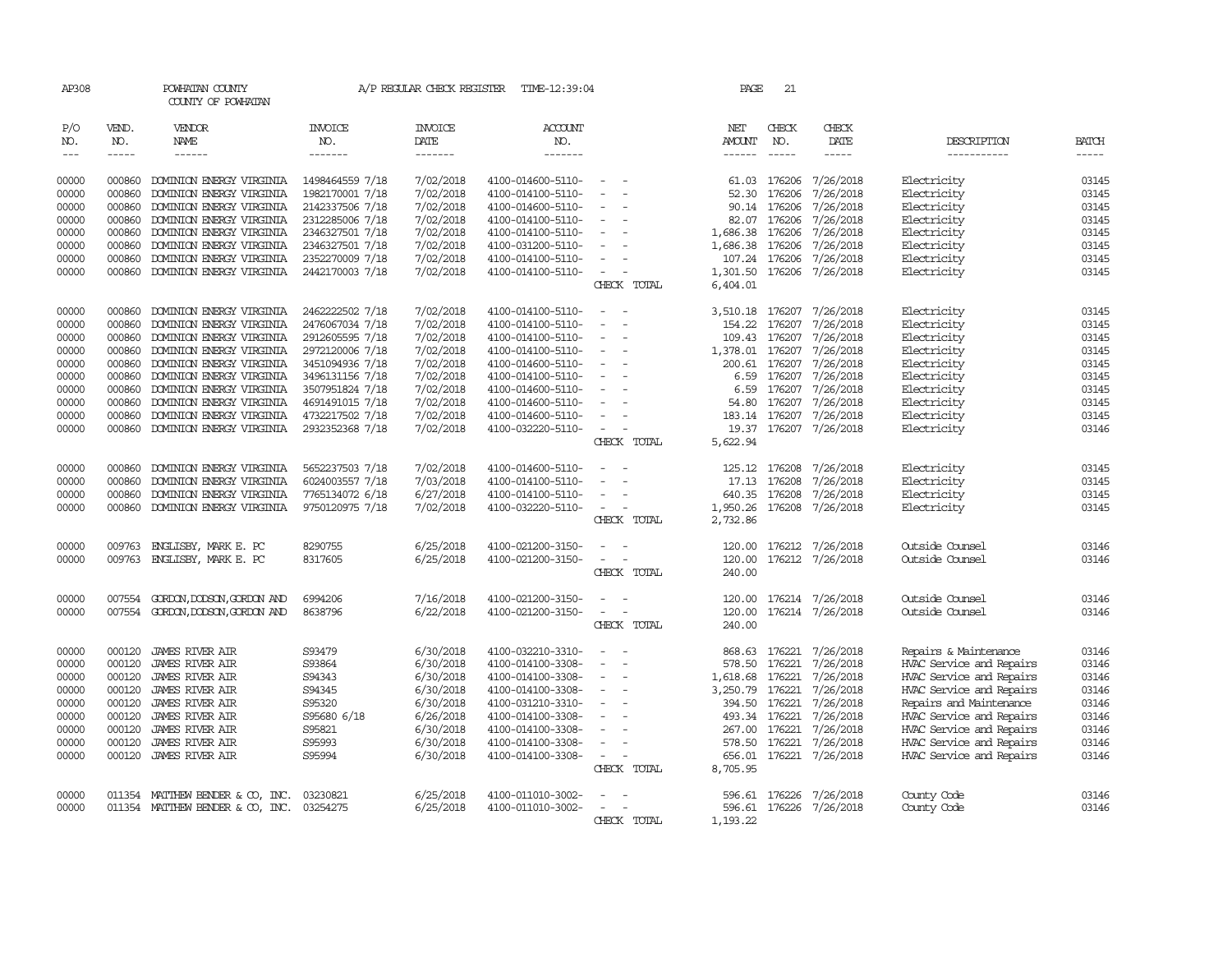| AP308                                     |                                                | POWHATAN COUNTY<br>COUNTY OF POWHATAN                                                                                               |                                                       | A/P REGULAR CHECK REGISTER                                    | TIME-12:39:04                                                                                         |                                                                       | PAGE                                              | 22                         |                                                                           |                                                                                                                                        |                                           |
|-------------------------------------------|------------------------------------------------|-------------------------------------------------------------------------------------------------------------------------------------|-------------------------------------------------------|---------------------------------------------------------------|-------------------------------------------------------------------------------------------------------|-----------------------------------------------------------------------|---------------------------------------------------|----------------------------|---------------------------------------------------------------------------|----------------------------------------------------------------------------------------------------------------------------------------|-------------------------------------------|
| P/O<br>NO.                                | VEND.<br>NO.                                   | VENDOR<br><b>NAME</b>                                                                                                               | INVOICE<br>NO.                                        | <b>INVOICE</b><br>DATE                                        | ACCOUNT<br>NO.                                                                                        |                                                                       | NET<br>AMOUNT                                     | CHECK<br>NO.               | CHECK<br>DATE                                                             | DESCRIPTION                                                                                                                            | <b>BATCH</b>                              |
| $---$                                     | $- - - - -$                                    | $- - - - - -$                                                                                                                       | -------                                               | -------                                                       | -------                                                                                               |                                                                       | $- - - - - -$                                     | $- - - - -$                | $- - - - -$                                                               | -----------                                                                                                                            | -----                                     |
| 00000                                     |                                                | 009276 MCCREIGHT, FRAN                                                                                                              | HOME DEPOT 5/18                                       | 5/20/2018                                                     | 4100-073100-8102-                                                                                     | $\overline{\phantom{a}}$<br>CHECK TOTAL                               | 199.44                                            |                            | 199.44 176227 7/26/2018                                                   | Fumiture                                                                                                                               | 03146                                     |
| 00000<br>00000<br>00000<br>00000<br>00000 | 001250<br>001250<br>001250<br>001250<br>001250 | POWHATAN AUTO & TRACTOR<br>POWHATAN AUTO & TRACTOR<br>POWHATAN AUTO & TRACTOR<br>POWHATAN AUTO & TRACTOR<br>POWHATAN AUTO & TRACTOR | 504387<br>504387<br>505680<br>505680<br>505684        | 6/20/2018<br>6/20/2018<br>6/29/2018<br>6/29/2018<br>6/29/2018 | 4100-014500-3319-<br>4100-014500-6008-<br>4100-014500-3319-<br>4100-014500-6008-<br>4100-014500-3319- | $\overline{\phantom{a}}$<br>$\overline{\phantom{a}}$<br>CHECK TOTAL   | 4.50<br>22.45<br>84.37<br>116.74 176229<br>234.60 | 176229<br>176229<br>176229 | 7/26/2018<br>7/26/2018<br>7/26/2018<br>7/26/2018<br>6.54 176229 7/26/2018 | Equipment Repairs and Maintena<br>Gas/Grease/Oil<br>Equipment Repairs and Maintena<br>Gas/Grease/Oil<br>Equipment Repairs and Maintena | 03146<br>03146<br>03146<br>03146<br>03146 |
| 00000                                     |                                                | 000620 R. C. GOODWYN & SONS, INC 0819281                                                                                            |                                                       | 6/21/2018                                                     | 4100-014600-3310-                                                                                     | $\overline{\phantom{a}}$<br>CHECK TOTAL                               | 143.23                                            |                            | 143.23 176231 7/26/2018                                                   | Repairs and Maintenance                                                                                                                | 03146                                     |
| 00000<br>00000<br>00000                   | 012509<br>012509<br>012509                     | RICHMOND SUBURBAN NEWS<br>RICHMOND SUBURBAN NEWS<br>RICHMOND SUBURBAN NEWS                                                          | I00007688130613<br>I00007688130620<br>I00007731470616 | 6/13/2018<br>6/20/2018<br>6/16/2018                           | 4100-011010-3600-<br>4100-011010-3600-<br>4100-011010-3600-                                           | CHECK TOTAL                                                           | 234.00<br>234.00<br>292.60<br>760.60              |                            | 176233 7/26/2018<br>176233 7/26/2018<br>176233 7/26/2018                  | Advertising<br>Advertising<br>Advertising                                                                                              | 03146<br>03146<br>03146                   |
| 00000                                     |                                                | 012104 SHELDON, GREGORY R.                                                                                                          | 6994211                                               | 6/25/2018                                                     | 4100-021200-3150-                                                                                     | $\sim$<br>CHECK TOTAL                                                 | 120.00<br>120.00                                  |                            | 176234 7/26/2018                                                          | Outside Counsel                                                                                                                        | 03146                                     |
| 00000<br>00000                            | 006594<br>006594                               | SOUTHSIDE ELECTRIC COOP<br>SOUTHSIDE ELECTRIC COOP                                                                                  | 63504001 7/18<br>63504004 7/18                        | 7/12/2018<br>7/12/2018                                        | 4100-073100-5110-<br>4100-035100-5110-                                                                | $\sim$<br>$\sim$ 100 $\mu$<br>$\overline{\phantom{a}}$<br>CHECK TOTAL | 520.88<br>2,952.01                                |                            | 2,431.13 176235 7/26/2018<br>176235 7/26/2018                             | Electricity<br>Electricity                                                                                                             | 03146<br>03146                            |
| 00000                                     | 001940                                         | STANDBY SYSTEMS, INC.                                                                                                               | 07181369                                              | 7/10/2018                                                     | 4100-035100-3320-                                                                                     | $\equiv$<br>CHECK TOTAL                                               | 140.00<br>140.00                                  |                            | 176237 7/26/2018                                                          | Landscaping - Animal Control                                                                                                           | 03146                                     |
| 00000                                     | 008578                                         | STAPLES BUSINESS AD-                                                                                                                | 3382171473                                            | 6/28/2018                                                     | 4100-032200-6001-                                                                                     | $\sim$<br>CHECK TOTAL                                                 | 409.09<br>409.09                                  |                            | 176238 7/26/2018                                                          | Stationery/Office Supplies                                                                                                             | 03146                                     |
| 00000                                     |                                                | 007450 THOMSON REUTERS -                                                                                                            | 838497865                                             | 7/01/2018                                                     | 4100-031200-3320-                                                                                     | $\equiv$<br>CHECK TOTAL                                               | 258.57                                            |                            | 258.57 176241 7/26/2018                                                   | Maintenance & Service Contract                                                                                                         | 03146                                     |
| 00000<br>00000<br>00000                   | 008126<br>008126                               | VERIZON<br>VERIZON<br>008126 VERIZON                                                                                                | 9810386057<br>9810386057<br>9810386057                | 7/06/2018<br>7/06/2018<br>7/06/2018                           | 100-000100-0006-<br>4100-012510-5260-<br>4100-035500-5260-                                            | $\equiv$<br>$\sim$<br>CHECK TOTAL                                     | 40.01<br>40.01<br>148.54                          | 176243                     | 68.52 176243 7/26/2018<br>7/26/2018<br>176243 7/26/2018                   | Due from Other Agencies<br>Internet Usage<br><b>Intemet</b>                                                                            | 03146<br>03146<br>03146                   |
| 00000                                     |                                                | 011169 VERIZON                                                                                                                      | 0401357783 7/18                                       | 7/01/2018                                                     | 4100-031210-5230-                                                                                     | $\sim$<br>CHECK TOTAL                                                 | 6.76                                              |                            | 6.76 176244 7/26/2018                                                     | Telephone Services                                                                                                                     | 03146                                     |
| 00000<br>00000                            | 011187                                         | VERIZON BUSINESS<br>011187 VERIZON BUSINESS                                                                                         | 67180124<br>67180124                                  | 7/10/2018<br>7/10/2018                                        | 100-000100-0006-<br>4100-012510-5240-                                                                 | $\sim$<br>CHECK TOTAL                                                 | 3.70<br>67.28<br>70.98                            |                            | 176245 7/26/2018<br>176245 7/26/2018                                      | Due from Other Agencies<br>Long Distance                                                                                               | 03146<br>03146                            |
| 00000                                     |                                                | 011960 VIRGINIA LOGOS                                                                                                               | 801431-2018                                           | 7/11/2018                                                     | 4100-014100-3320-                                                                                     | $\sim$ $\sim$<br>CHECK TOTAL                                          | 900.00<br>900.00                                  |                            | 176247 7/26/2018                                                          | Maintenance & Service Contract                                                                                                         | 03146                                     |
| 00000<br>00000                            | 010688                                         | A&B CLEANING SERVICE, INC.<br>010688 A&B CLEANING SERVICE, INC. 30074                                                               | 30074                                                 | 7/13/2018<br>7/13/2018                                        | 4100-014100-3180-<br>4100-032220-3180-                                                                | CHECK TOTAL                                                           | 246.15<br>5,687.53                                |                            | 5,441.38 176249 7/27/2018<br>176249 7/27/2018                             | Cleaning Service<br>Cleaning Service                                                                                                   | 03148<br>03148                            |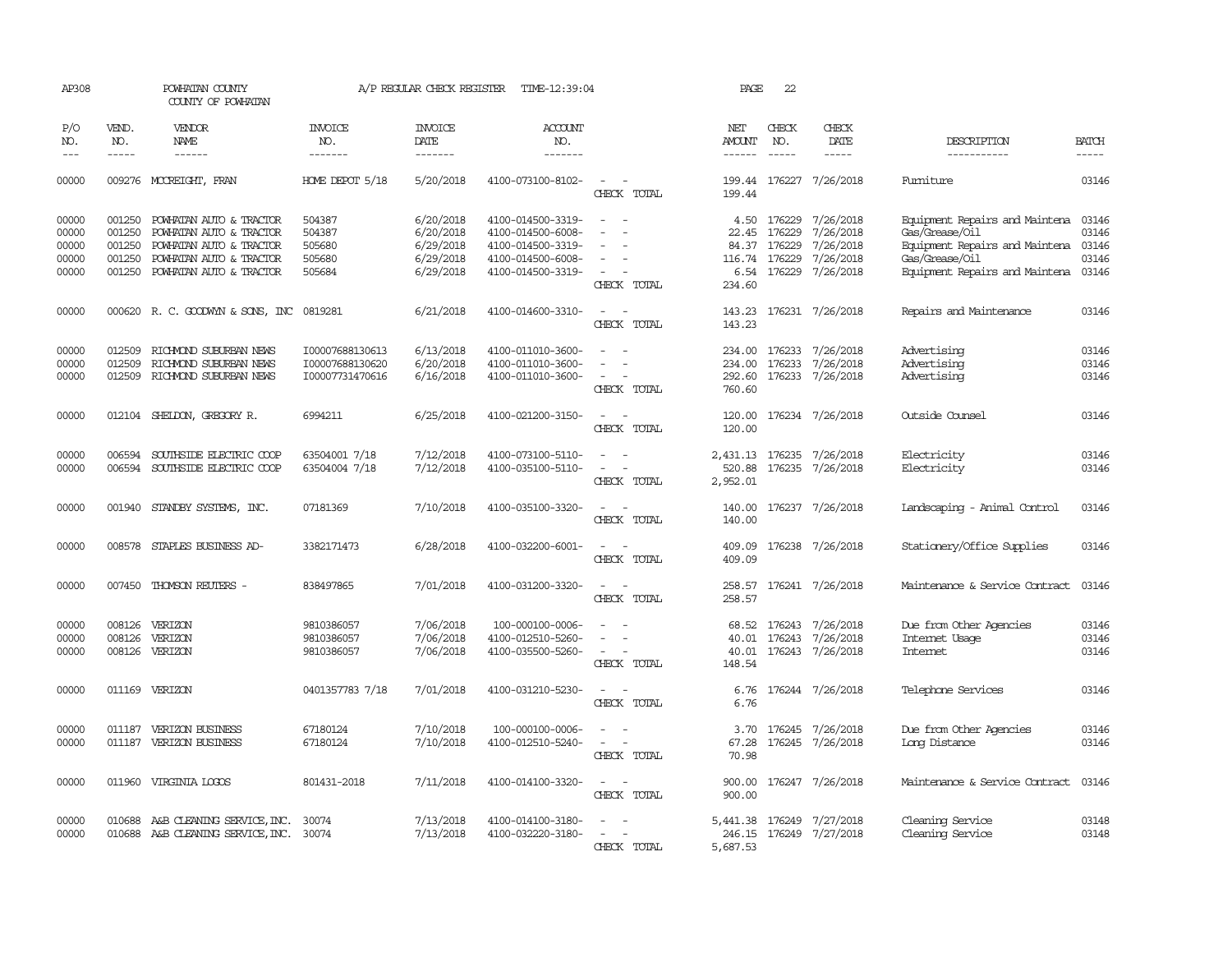| AP308                                              |                                                | POWHATAN COUNTY<br>COUNTY OF POWHATAN                                                                                                   |                                                                            | A/P REGULAR CHECK REGISTER                                                 | TIME-12:39:04                                                                                                              |                                                                                                                             | PAGE                        | 23                            |                                                                                                                                 |                                                                                                  |                                                    |
|----------------------------------------------------|------------------------------------------------|-----------------------------------------------------------------------------------------------------------------------------------------|----------------------------------------------------------------------------|----------------------------------------------------------------------------|----------------------------------------------------------------------------------------------------------------------------|-----------------------------------------------------------------------------------------------------------------------------|-----------------------------|-------------------------------|---------------------------------------------------------------------------------------------------------------------------------|--------------------------------------------------------------------------------------------------|----------------------------------------------------|
| P/O<br>NO.<br>$---$                                | VEND.<br>NO.<br>$\frac{1}{2}$                  | VENDOR<br>NAME<br>------                                                                                                                | <b>INVOICE</b><br>NO.<br>-------                                           | <b>INVOICE</b><br>DATE<br>-------                                          | <b>ACCOUNT</b><br>NO.<br>-------                                                                                           |                                                                                                                             | NET<br>AMOUNT<br>------     | CHECK<br>NO.<br>$\frac{1}{2}$ | CHECK<br>DATE<br>-----                                                                                                          | DESCRIPTION<br>-----------                                                                       | <b>BATCH</b><br>-----                              |
| 00000                                              |                                                | 008743 ALEXANDER, KAREN B.                                                                                                              | VRAV MIG 7/18                                                              | 7/18/2018                                                                  | 4100-013200-5510-                                                                                                          | $\overline{\phantom{a}}$<br>CHECK TOTAL                                                                                     | 43.06<br>43.06              |                               | 176252 7/27/2018                                                                                                                | Travel/Mileage/Parking/Tolls                                                                     | 03148                                              |
| 00000                                              |                                                | 010312 BAI TREASURERS USERS                                                                                                             | FY19 DEVELOPFEE                                                            | 5/22/2018                                                                  | 4100-012410-5810-                                                                                                          | $\sim$<br>$\sim$<br>CHECK TOTAL                                                                                             | 500.00                      |                               | 500.00 176253 7/27/2018                                                                                                         | Dues/Association Memberships                                                                     | 03148                                              |
| 00000<br>00000<br>00000<br>00000                   |                                                | 007941 BAKER & TAYLOR<br>007941 BAKER & TAYLOR<br>007941 BAKER & TAYLOR<br>007941 BAKER & TAYLOR                                        | Q27589600<br>Q27589601<br>5015078585<br>5015086511                         | 7/03/2018<br>7/03/2018<br>7/03/2018<br>7/11/2018                           | 4100-073100-6012-<br>4100-073100-6012-<br>4100-073100-6012-<br>4100-073100-6012-                                           | $\sim$<br>CHECK TOTAL                                                                                                       | 91.26<br>872.83<br>2,088.33 | 176254                        | 138.42 176254 7/27/2018<br>7/27/2018<br>176254 7/27/2018<br>985.82 176254 7/27/2018                                             | Books & Subscriptions<br>Books & Subscriptions<br>Books & Subscriptions<br>Books & Subscriptions | 03148<br>03148<br>03148<br>03148                   |
| 00000                                              |                                                | 007831 BOCZAR, CHRISTINE                                                                                                                | WALMART 07/14                                                              | 7/14/2018                                                                  | 4100-035100-6022-                                                                                                          | CHECK TOTAL                                                                                                                 | 11.81                       |                               | 11.81 176256 7/27/2018                                                                                                          | Dog Food/Supplies                                                                                | 03148                                              |
| 00000                                              | 007869                                         | BOULDIN, LATASHA                                                                                                                        | CODE OF VA 7/18                                                            | 7/10/2018                                                                  | 4100-012310-5540-                                                                                                          | CHECK TOTAL                                                                                                                 | 73.00<br>73.00              |                               | 176257 7/27/2018                                                                                                                | Conferences & Training                                                                           | 03148                                              |
| 00000                                              |                                                | 008686 C.W. WILLIAMS & CO., INC.                                                                                                        | 612526                                                                     | 7/11/2018                                                                  | 4100-032200-3310-                                                                                                          | $\frac{1}{2} \left( \frac{1}{2} \right) \left( \frac{1}{2} \right) = \frac{1}{2} \left( \frac{1}{2} \right)$<br>CHECK TOTAL | 1,100.15                    |                               | 1,100.15 176258 7/27/2018                                                                                                       | Equipment Repair                                                                                 | 03148                                              |
| 00000                                              |                                                | 000540 CENTRAL VIRGINIA WASTE                                                                                                           | 23480                                                                      | 7/05/2018                                                                  | 4100-014300-3176-                                                                                                          | $\frac{1}{2} \left( \frac{1}{2} \right) \left( \frac{1}{2} \right) = \frac{1}{2} \left( \frac{1}{2} \right)$<br>CHECK TOTAL | 188.87                      |                               | 188.87 176260 7/27/2018                                                                                                         | Recycling Pulls                                                                                  | 03148                                              |
| 00000<br>00000<br>00000<br>00000<br>00000<br>00000 | 006965<br>006965<br>006965<br>006965<br>006965 | CINIAS CORPORATION<br>CINIAS CORPORATION<br>CINTAS CORPORATION<br>CINIAS CORPORATION<br>CINIAS CORPORATION<br>006965 CINTAS CORPORATION | 143414935<br>143414935<br>143414936<br>143418908<br>143418908<br>143418909 | 7/04/2018<br>7/04/2018<br>7/04/2018<br>7/11/2018<br>7/11/2018<br>7/11/2018 | 4100-014100-6011-<br>4100-014500-6011-<br>4100-014300-6011-<br>4100-014100-6011-<br>4100-014500-6011-<br>4100-014300-6011- | $\equiv$<br>$\sim$<br>CHECK TOTAL                                                                                           | 82.02<br>605.36             | 176261<br>140.74 176261       | 81.67 176261 7/27/2018<br>7/27/2018<br>7/27/2018<br>78.17 176261 7/27/2018<br>82.02 176261 7/27/2018<br>140.74 176261 7/27/2018 | Uniforms<br>Uniforms<br>Uniforms<br>Uniforms<br>Uniforms<br>Uniforms                             | 03148<br>03148<br>03148<br>03148<br>03148<br>03148 |
| 00000                                              |                                                | 009178 COMCAST                                                                                                                          | 0120089859                                                                 | 7/07/2018                                                                  | 4100-014300-5260-                                                                                                          | CHECK TOTAL                                                                                                                 | 94.85<br>94.85              |                               | 176262 7/27/2018                                                                                                                | Internet                                                                                         | 03148                                              |
| 00000                                              |                                                | 010949 COMCAST                                                                                                                          | 66999755                                                                   | 7/01/2018                                                                  | 4100-012510-5260-                                                                                                          | CHECK TOTAL                                                                                                                 | 1,127.00<br>1,127.00        |                               | 176263 7/27/2018                                                                                                                | Internet Usage                                                                                   | 03148                                              |
| 00000                                              |                                                | 011485 CONNOR, BRETT                                                                                                                    | SRO SCHOOL 8/18                                                            | 7/18/2018                                                                  | 4100-031200-5540-                                                                                                          | CHECK TOTAL                                                                                                                 | 102.00<br>102.00            |                               | 176264 7/27/2018                                                                                                                | Conferences & Training                                                                           | 03148                                              |
| 00000                                              |                                                | 006240 DIAMOND SPRINGS WATER, INC 3120709                                                                                               |                                                                            | 7/06/2018                                                                  | 4100-014100-5130-                                                                                                          | CHECK TOTAL                                                                                                                 | 8.95<br>8.95                |                               | 176266 7/27/2018                                                                                                                | Water                                                                                            | 03148                                              |
| 00000                                              |                                                | 008750 DOMINION ENERGY                                                                                                                  | 9812316728 7/18                                                            | 7/03/2018                                                                  | 4100-053910-5643-                                                                                                          | CHECK TOTAL                                                                                                                 | 372.00<br>372.00            |                               | 176267 7/27/2018                                                                                                                | PCCAA Services - Federal CSBG                                                                    | 03148                                              |
| 00000                                              |                                                | 008223 ELDER, DARRELL                                                                                                                   | FAMILY DOLLAR                                                              | 7/11/2018                                                                  | 4100-021100-6001-                                                                                                          | $\overline{\phantom{a}}$<br>CHECK TOTAL                                                                                     | 10.00<br>10.00              |                               | 176268 7/27/2018                                                                                                                | Stationery & Office Supplies                                                                     | 03148                                              |
| 00000                                              |                                                | 006074 EVIDENT, INC.                                                                                                                    | 133934A                                                                    | 7/16/2018                                                                  | 4100-031200-6014-                                                                                                          | $\sim$<br>$\sim$<br>CHECK TOTAL                                                                                             | 807.35                      |                               | 807.35 176269 7/27/2018                                                                                                         | Other Operating Supplies                                                                         | 03148                                              |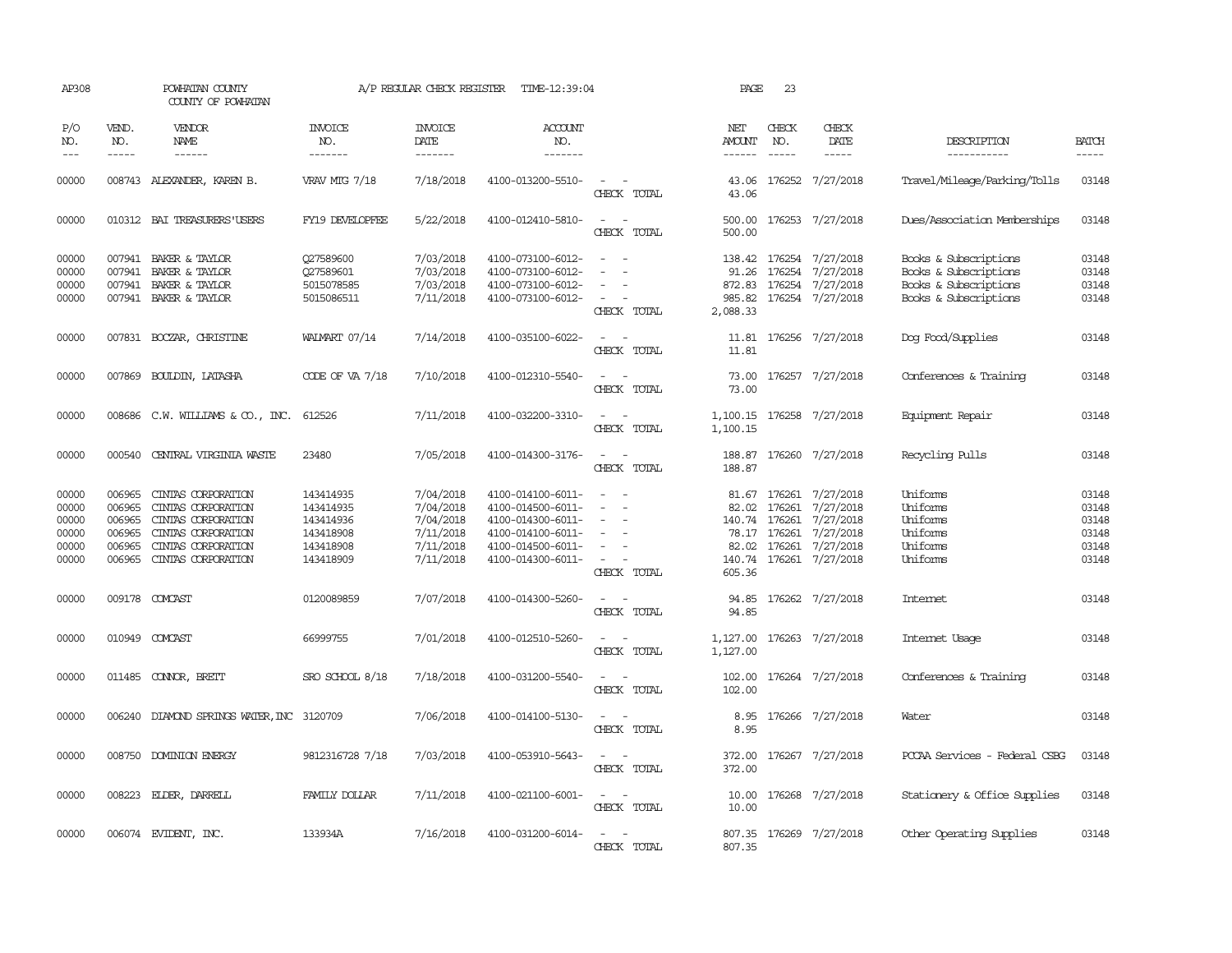| AP308                            |                                      | POWHATAN COUNTY<br>COUNTY OF POWHATAN                                           |                                          | A/P REGULAR CHECK REGISTER                       | TIME-12:39:04                                                                    |                                                                                                                             | PAGE                           | 24                            |                                                                                              |                                                                                                                                      |                                  |
|----------------------------------|--------------------------------------|---------------------------------------------------------------------------------|------------------------------------------|--------------------------------------------------|----------------------------------------------------------------------------------|-----------------------------------------------------------------------------------------------------------------------------|--------------------------------|-------------------------------|----------------------------------------------------------------------------------------------|--------------------------------------------------------------------------------------------------------------------------------------|----------------------------------|
| P/O<br>NO.<br>$---$              | VEND.<br>NO.<br>$\frac{1}{2}$        | <b>VENDOR</b><br>NAME<br>$- - - - - -$                                          | <b>INVOICE</b><br>NO.<br>-------         | <b>INVOICE</b><br>DATE<br>$- - - - - - -$        | <b>ACCOUNT</b><br>NO.<br>-------                                                 |                                                                                                                             | NET<br>AMOUNT<br>$- - - - - -$ | CHECK<br>NO.<br>$\frac{1}{2}$ | CHECK<br>DATE<br>$- - - - -$                                                                 | DESCRIPTION<br>-----------                                                                                                           | <b>BATCH</b><br>$- - - - -$      |
|                                  |                                      |                                                                                 |                                          |                                                  |                                                                                  |                                                                                                                             |                                |                               |                                                                                              |                                                                                                                                      |                                  |
| 00000                            |                                      | 011011 FACILITY DUDE.COM                                                        | INV-31795                                | 7/01/2018                                        | 4100-012510-3320-                                                                | $\sim$ $ \sim$<br>CHECK TOTAL                                                                                               | 2,070.00                       |                               | 2,070.00 176270 7/27/2018                                                                    | Maintenance & Service Contract 03148                                                                                                 |                                  |
| 00000                            |                                      | 000570 GOOCHLAND-POWHATAN                                                       | 1ST OIR FY19                             | 7/03/2018                                        | 4100-052100-5699-                                                                | $\sim$ 100 $\sim$<br>CHECK TOTAL                                                                                            | 68,407.50                      |                               | 68,407.50 176271 7/27/2018                                                                   | County Contribution-CSB                                                                                                              | 03148                            |
| 00000                            | 009280                               | GOODMAN SPECIALIZED                                                             | 15083G                                   | 7/11/2018                                        | 4100-032200-6009-                                                                | $\sim$ $ \sim$<br>CHECK TOTAL                                                                                               | 127.78                         |                               | 127.78 176272 7/27/2018                                                                      | Auto Repairs and Parts                                                                                                               | 03148                            |
| 00000                            |                                      | 006013 GRAINGER                                                                 | 9835771875                               | 7/03/2018                                        | 4100-014100-3310-                                                                | $ -$<br>CHECK TOTAL                                                                                                         | 26.88                          |                               | 26.88 176273 7/27/2018                                                                       | Repairs & Maintenance                                                                                                                | 03148                            |
| 00000                            |                                      | 010755 INNOVATIVE TURF                                                          | 3904                                     | 7/10/2018                                        | 4100-014600-3320-                                                                | $\sim$<br>$\sim$<br>CHECK TOTAL                                                                                             | 1,580.95<br>1,580.95           |                               | 176274 7/27/2018                                                                             | Maintenance/Service Contracts                                                                                                        | 03148                            |
| 00000<br>00000<br>00000<br>00000 | 000120<br>000120<br>000120<br>000120 | JAMES RIVER AIR<br>JAMES RIVER AIR<br>JAMES RIVER AIR<br><b>JAMES RIVER AIR</b> | C193688<br>C193718<br>C193718<br>C193718 | 7/01/2018<br>7/01/2018<br>7/01/2018<br>7/01/2018 | 4100-014100-3320-<br>4100-014100-3320-<br>4100-032210-3320-<br>4100-032220-3320- | $\overline{\phantom{a}}$<br>$\equiv$<br>$\overline{\phantom{a}}$<br>CHECK TOTAL                                             | 5,190.00<br>11,810.00          | 176275                        | 5,397.00 176275 7/27/2018<br>7/27/2018<br>452.00 176275 7/27/2018<br>771.00 176275 7/27/2018 | Maintenance & Service Contract<br>Maintenance & Service Contract<br>Maintenance & Service Contract<br>Maintenance & Service Contract | 03148<br>03148<br>03148<br>03148 |
| 00000                            |                                      | 011974 KELLEY, CORBIN                                                           | PER DIEM SROSCH                          | 7/18/2018                                        | 4100-031200-5540-                                                                | CHECK TOTAL                                                                                                                 | 102.00                         |                               | 102.00 176276 7/27/2018                                                                      | Conferences & Training                                                                                                               | 03148                            |
| 00000                            |                                      | 010771 LAND AND COATES, INC.                                                    | 3088149                                  | 7/11/2018                                        | 4100-014500-3319-                                                                | $\sim$ 100 $\sim$<br>CHECK TOTAL                                                                                            | 117.85                         |                               | 117.85 176277 7/27/2018                                                                      | Equipment Repairs and Maintena 03148                                                                                                 |                                  |
| 00000                            |                                      | 009552 MANSFIELD OIL COMPANY                                                    | SOLCD-427953                             | 7/17/2018                                        | 4100-032200-5120-                                                                | $\overline{\phantom{a}}$<br>CHECK TOTAL                                                                                     | 246.59<br>246.59               |                               | 176278 7/27/2018                                                                             | Apparatus Fuel                                                                                                                       | 03148                            |
| 00000<br>00000                   |                                      | 006146 MCCLELLAN, WENDY SUSAN<br>006146 MCCLELLAN, WENDY SUSAN                  | <b>COALTION DUES</b><br>01154            | 7/13/2018<br>7/10/2018                           | 4100-031710-5810-<br>4100-031710-5540-                                           | $\sim$ $ \sim$<br>$\sim$ $ -$<br>CHECK TOTAL                                                                                | 75.00<br>175.00                |                               | 100.00 176279 7/27/2018<br>176279 7/27/2018                                                  | Dues/Association Memberships<br>Travel - Convention & Educatio                                                                       | 03148<br>03148                   |
| 00000                            |                                      | 009543 NATIONAL SECURITY & DOOR                                                 | 113783                                   | 7/11/2018                                        | 4100-012510-6003-                                                                | $\sim$ $ -$<br>CHECK TOTAL                                                                                                  | 2,013.00<br>2,013.00           |                               | 176280 7/27/2018                                                                             | Computer Software                                                                                                                    | 03148                            |
| 00000                            | 005050                               | POWHATAN LOCK SERVICES                                                          | 1508                                     | 7/03/2018                                        | 4100-014100-3310-                                                                | $\sim$ $ \sim$<br>CHECK TOTAL                                                                                               | 684.40                         |                               | 684.40 176283 7/27/2018                                                                      | Repairs & Maintenance                                                                                                                | 03148                            |
| 00000                            |                                      | 012538 PROFORMA STAND OUT                                                       | SONO7010141-3                            | 7/12/2018                                        | 4100-081500-3600-                                                                | $\omega_{\rm{max}}$ and $\omega_{\rm{max}}$<br>CHECK TOTAL                                                                  | 294.84                         |                               | 294.84 176284 7/27/2018                                                                      | Advertising                                                                                                                          | 03148                            |
| 00000<br>00000                   | 011837                               | SCHMITT, KIMBERLY<br>011837 SCHMITT, KIMBERLY                                   | MILES 7/30-8/3<br>PD 7/30-8/3/18         | 7/18/2018<br>7/18/2018                           | 4100-031210-5510-<br>4100-031210-5540-                                           | $\equiv$<br>$\omega_{\rm{max}}$<br>CHECK TOTAL                                                                              | 301.93<br>480.43               |                               | 176285 7/27/2018<br>178.50 176285 7/27/2018                                                  | Travel - Mileage<br>Conferences and Training                                                                                         | 03148<br>03148                   |
| 00000                            |                                      | 007570 SMITH, DANNY LEE                                                         | PER DIEM 8/18                            | 7/16/2018                                        | 4100-031200-5540-                                                                | $\frac{1}{2} \left( \frac{1}{2} \right) \left( \frac{1}{2} \right) = \frac{1}{2} \left( \frac{1}{2} \right)$<br>CHECK TOTAL | 384.00<br>384.00               |                               | 176286 7/27/2018                                                                             | Conferences & Training                                                                                                               | 03148                            |
| 00000                            |                                      | 001320 SOUTHERN POLICE                                                          | 195897                                   | 7/06/2018                                        | 4100-031200-6011-                                                                | $\sim$ $ \sim$<br>CHECK TOTAL                                                                                               | 74.00                          |                               | 74.00 176288 7/27/2018                                                                       | Uniforms                                                                                                                             | 03148                            |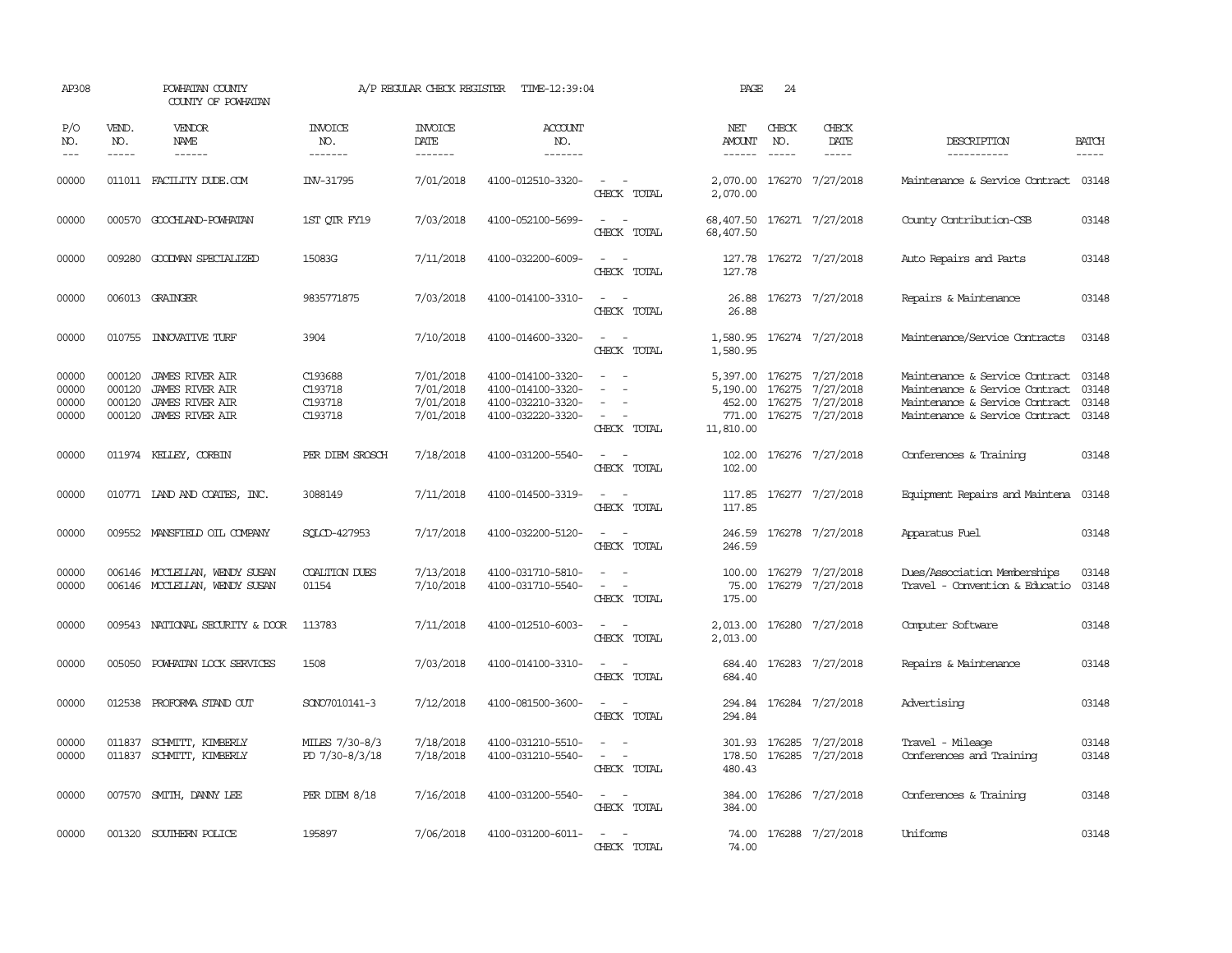| AP308                       |                       | POWHATAN COUNTY<br>COUNTY OF POWHATAN |                           | A/P REGULAR CHECK REGISTER                | TIME-12:39:04                            |                                                                                                                             | PAGE                           | 25                            |                           |                                |                             |
|-----------------------------|-----------------------|---------------------------------------|---------------------------|-------------------------------------------|------------------------------------------|-----------------------------------------------------------------------------------------------------------------------------|--------------------------------|-------------------------------|---------------------------|--------------------------------|-----------------------------|
| P/O<br>NO.<br>$\frac{1}{2}$ | VEND.<br>NO.<br>----- | VENDOR<br>NAME<br>------              | INVOICE<br>NO.<br>------- | <b>INVOICE</b><br>DATE<br>$- - - - - - -$ | <b>ACCOUNT</b><br>NO.<br>$- - - - - - -$ |                                                                                                                             | NET<br><b>AMOUNT</b><br>------ | CHECK<br>NO.<br>$\frac{1}{2}$ | CHECK<br>DATE<br>-----    | DESCRIPTION<br>-----------     | <b>BATCH</b><br>$- - - - -$ |
| 00000                       | 008578                | STAPLES BUSINESS AD-                  | 3382876726                | 7/03/2018                                 | 4100-012100-6001-                        |                                                                                                                             | 5.95                           | 176289                        | 7/27/2018                 | Office Supplies                | 03148                       |
| 00000                       | 008578                | STAPLES BUSINESS AD-                  | 3382876727                | 7/03/2018                                 | 4100-012100-6001-                        |                                                                                                                             | .83                            | 176289                        | 7/27/2018                 | Office Supplies                | 03148                       |
| 00000                       | 008578                | STAPLES BUSINESS AD-                  | 3382876728                | 7/03/2018                                 | 4100-022100-6001-                        | $\sim$                                                                                                                      | 51.27                          | 176289                        | 7/27/2018                 | Office Supplies                | 03148                       |
| 00000                       | 008578                | STAPLES BUSINESS AD-                  | 3382876729                | 7/03/2018                                 | 4100-073100-6001-                        |                                                                                                                             | 213.29                         | 176289                        | 7/27/2018                 | Office Supplies                | 03148                       |
| 00000                       | 008578                | STAPLES BUSINESS AD-                  | 3383280527                | 7/07/2018                                 | 4100-013200-6001-                        | CHECK TOTAL                                                                                                                 | 330.61                         |                               | 59.27 176289 7/27/2018    | Office Supplies                | 03148                       |
| 00000                       |                       | 008882 THE LIBRARY OF VIRGINIA        | 1027862                   | 7/12/2018                                 | 4100-073100-3140-                        | $\sim$<br>CHECK TOTAL                                                                                                       | 95.66                          |                               | 95.66 176290 7/27/2018    | Professional Services          | 03148                       |
| 00000                       | 006506                | THYSSENKRUPP ELEVATOR                 | 3003958273                | 7/01/2018                                 | 4100-014100-3320-                        | $\sim$<br>CHECK TOTAL                                                                                                       | 1,545.34                       |                               | 1,545.34 176291 7/27/2018 | Maintenance & Service Contract | 03148                       |
| 00000                       |                       | 008670 TREASURERS' ASSOCIATION        | FY19 DUES                 | 7/01/2018                                 | 4100-012410-5810-                        | $\sim$<br>CHECK TOTAL                                                                                                       | 450.00                         |                               | 450.00 176293 7/27/2018   | Dues/Association Memberships   | 03148                       |
| 00000                       |                       | 007625 TURNER, LATOYA C.              | CODE CLASS 7/18           | 7/23/2018                                 | 4100-012310-5540-                        |                                                                                                                             | 73.00                          |                               | 176294 7/27/2018          | Conferences & Training         | 03148                       |
|                             |                       |                                       |                           |                                           |                                          | CHECK TOTAL                                                                                                                 | 73.00                          |                               |                           |                                |                             |
| 00000                       |                       | 009574 UNIQUE MANAGEMENT              | 464556                    | 7/01/2018                                 | 4100-073100-6012-                        | CHECK TOTAL                                                                                                                 | 50.00<br>50.00                 | 176295                        | 7/27/2018                 | Books & Subscriptions          | 03148                       |
| 00000                       | 010305 VACA           |                                       | 8509                      | 3/12/2018                                 | 4100-022100-5810-                        | CHECK TOTAL                                                                                                                 | 1,050.00<br>1,050.00           | 176296                        | 7/27/2018                 | Dues/Association Memberships   | 03148                       |
| 00000                       | 008126                | VERIZON                               | 9810081643                | 7/20/2018                                 | 4100-012100-5250-                        |                                                                                                                             | 99.64                          | 176298                        | 7/27/2018                 | Cell Phones                    | 03148                       |
| 00000                       | 008126                | VERIZON                               | 9810081643                | 7/20/2018                                 | 4100-012510-5270-                        |                                                                                                                             | 100.01                         | 176298                        | 7/27/2018                 | Network Service Connection     | 03148                       |
| 00000                       | 008126                | VERIZON                               | 9810081643                | 7/20/2018                                 | 4100-014100-5250-                        | $\overline{\phantom{a}}$                                                                                                    |                                | 496.10 176298                 | 7/27/2018                 | Cell Phones                    | 03148                       |
| 00000                       |                       | 008126 VERIZON                        | 9810081643                | 7/20/2018                                 | 4100-031210-5250-                        |                                                                                                                             | 296.98                         | 176298                        | 7/27/2018                 | CELL PHONES                    | 03148                       |
| 00000<br>00000              | 008126                | VERIZON<br>008126 VERIZON             | 9810081643                | 7/20/2018                                 | 4100-032200-5250-                        |                                                                                                                             | 855.16                         | 176298<br>176298              | 7/27/2018                 | Cell Phones<br>Cell Phones     | 03148<br>03148              |
| 00000                       |                       | 008126 VERIZON                        | 9810081643<br>9810081643  | 7/20/2018<br>7/20/2018                    | 4100-031200-5250-<br>4100-033300-5250-   |                                                                                                                             | 1,165.06<br>15.95              | 176298                        | 7/27/2018<br>7/27/2018    | Cell Phones                    | 03148                       |
| 00000                       | 008126                | VERIZON                               | 9810081643                | 7/20/2018                                 | 4100-034100-5250-                        |                                                                                                                             | 149.46                         | 176298                        | 7/27/2018                 | Cell Phones                    | 03148                       |
| 00000                       | 008126                | VERIZON                               | 9810081643                | 7/20/2018                                 | 4100-035500-5250-                        |                                                                                                                             | 209.86                         | 176298                        | 7/27/2018                 | Cell Phones                    | 03148                       |
| 00000                       | 008126                | VERIZON                               | 9810081643                | 7/20/2018                                 | 4100-071110-5250-                        |                                                                                                                             | 35.16                          | 176298                        | 7/27/2018                 | Cell Phones                    | 03148                       |
| 00000                       | 008126                | VERIZON                               | 9810081643                | 7/20/2018                                 | 4100-073100-5250-                        | $\sim$                                                                                                                      |                                | 35.16 176298                  | 7/27/2018                 | Cell Phones                    | 03148                       |
| 00000                       |                       | 008126 VERIZON                        | 9810081643                | 7/20/2018                                 | 4100-081100-5250-                        |                                                                                                                             | 40.01                          |                               | 176298 7/27/2018          | Cell Phones                    | 03148                       |
|                             |                       |                                       |                           |                                           |                                          | CHECK TOTAL                                                                                                                 | 3,498.55                       |                               |                           |                                |                             |
| 00000                       |                       | 011169 VERIZON                        | 8045981340 7/18           | 7/01/2018                                 | 4100-021100-5230-                        | $\frac{1}{2} \left( \frac{1}{2} \right) \left( \frac{1}{2} \right) = \frac{1}{2} \left( \frac{1}{2} \right)$<br>CHECK TOTAL | 52.21<br>52.21                 |                               | 176299 7/27/2018          | Telephone Services             | 03148                       |
| 00000                       | 009332                | WITMER PUBLIC SAFETY                  | 1857609                   | 7/10/2018                                 | 4100-031200-6011-                        |                                                                                                                             | 135.00                         | 176300                        | 7/27/2018                 | Uniforms                       | 03148                       |
| 00000                       | 009332                | WITMER PUBLIC SAFETY                  | 1857616                   | 7/10/2018                                 | 4100-031200-6011-                        |                                                                                                                             | 270.00                         | 176300                        | 7/27/2018                 | Uniforms                       | 03148                       |
| 00000                       | 009332                | WITMER PUBLIC SAFETY                  | 1873735                   | 7/13/2018                                 | 4100-031200-6011-                        |                                                                                                                             | 129.00                         | 176300                        | 7/27/2018                 | Uniforms                       | 03148                       |
| 00000                       |                       | 009332 WITMER PUBLIC SAFETY           | 1873907                   | 7/18/2018                                 | 4100-031200-6011-                        | CHECK TOTAL                                                                                                                 | 38.00<br>572.00                |                               | 176300 7/27/2018          | Uniforms                       | 03148                       |
| 00000                       |                       | 007889 WRIGHT, WILLIAM T.             | SRO SCHOOL 8/18           | 7/17/2018                                 | 4100-031200-5540-                        | CHECK TOTAL                                                                                                                 | 102.00                         |                               | 102.00 176301 7/27/2018   | Conferences & Training         | 03148                       |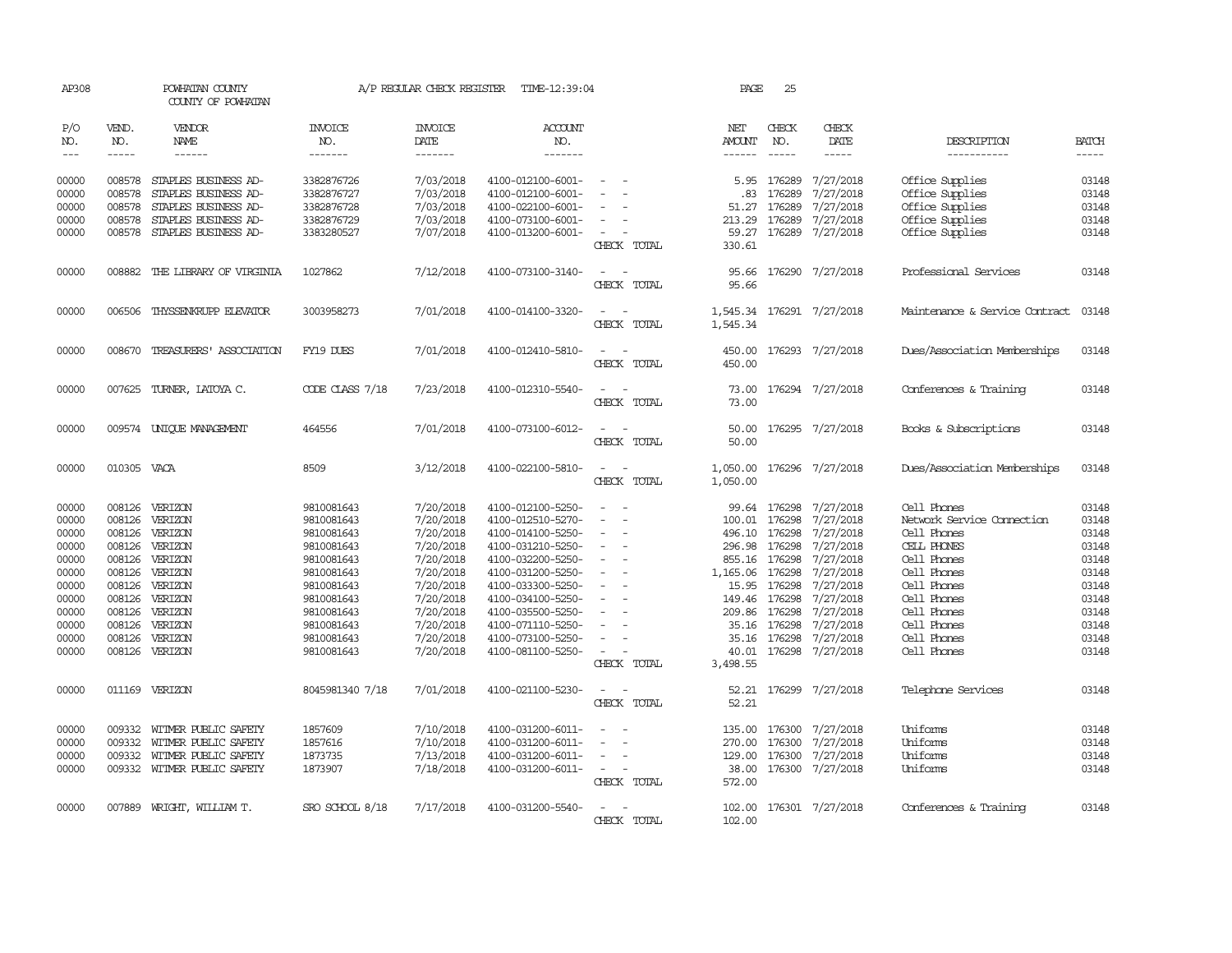| AP308                       |                             | POWHATAN COUNTY<br>COUNTY OF POWHATAN |                                   | A/P REGULAR CHECK REGISTER         | TIME-12:39:04                            |                          | PAGE                           | 26                          |                              |                                |                       |
|-----------------------------|-----------------------------|---------------------------------------|-----------------------------------|------------------------------------|------------------------------------------|--------------------------|--------------------------------|-----------------------------|------------------------------|--------------------------------|-----------------------|
| P/O<br>NO.<br>$\frac{1}{2}$ | VEND.<br>NO.<br>$- - - - -$ | VENDOR<br>NAME<br>------              | INVOICE<br>NO.<br>$- - - - - - -$ | <b>INVOICE</b><br>DATE<br>-------- | <b>ACCOUNT</b><br>NO.<br>$- - - - - - -$ |                          | NET<br>AMOUNT<br>$- - - - - -$ | CHECK<br>NO.<br>$- - - - -$ | CHECK<br>DATE<br>$- - - - -$ | DESCRIPTION<br>-----------     | <b>BATCH</b><br>----- |
|                             |                             |                                       |                                   |                                    |                                          |                          |                                |                             |                              |                                |                       |
| 00000                       |                             | 001890 X-ZACT                         | 3993                              | 7/02/2018                          | 4100-031200-6001-                        | CHECK TOTAL              | 495.00                         |                             | 495.00 176302 7/27/2018      | Office Supplies                | 03148                 |
| 00000                       | 008723                      | CAS SEVERN                            | 3004531                           | 7/06/2018                          | 4100-012510-3320-                        | CHECK TOTAL              | 9,565.10<br>9,565.10           |                             | 176325 7/31/2018             | Maintenance & Service Contract | 03152                 |
| 00000                       | 000540                      | CENTRAL VIRGINIA WASTE                | 23545                             | 6/30/2018                          | 4100-014300-3176-                        |                          | 513.99                         | 176326                      | 7/31/2018                    | Recycling Pulls                | 03152                 |
| 00000                       | 000540                      | CENTRAL VIRGINIA WASTE                | 23545                             | 6/30/2018                          | 4100-014300-3176-                        | $\equiv$                 | 6,967.42 176326                |                             | 7/31/2018                    | Recycling Pulls                | 03152                 |
| 00000                       | 000540                      | CENTRAL VIRGINIA WASTE                | 23545                             | 6/30/2018                          | 4100-014300-3176-                        | $\overline{\phantom{a}}$ |                                | 463.50-176326               | 7/31/2018                    | Recycling Pulls                | 03152                 |
|                             |                             |                                       |                                   |                                    |                                          | CHECK TOTAL              | 7,017.91                       |                             |                              |                                |                       |
| 00000                       |                             | 007341 CLAWS & PAWS ANIMAL CARE       | 89446                             | 6/01/2018                          | 4100-035100-3110-                        | $\overline{\phantom{a}}$ |                                | 15.00 176327                | 7/31/2018                    | Professional Health Services   | 03152                 |
| 00000                       | 007341                      | CLAWS & PAWS ANIMAL CARE              | 89592                             | 6/11/2018                          | 4100-035100-3110-                        |                          | 42.70                          | 176327                      | 7/31/2018                    | Professional Health Services   | 03152                 |
| 00000                       | 007341                      | CLAWS & PAWS ANIMAL CARE              | 89625                             | 6/11/2018                          | 4100-035100-3110-                        |                          | 16.45                          | 176327                      | 7/31/2018                    | Professional Health Services   | 03152                 |
| 00000                       | 007341                      | CLAWS & PAWS ANIMAL CARE              | 89714                             | 6/14/2018                          | 4100-035100-3110-                        |                          |                                | 42.70 176327                | 7/31/2018                    | Professional Health Services   | 03152                 |
| 00000                       | 007341                      | CLAWS & PAWS ANIMAL CARE              | 89733                             | 6/15/2018                          | 4100-035100-5614-                        |                          |                                | 23.00 176327                | 7/31/2018                    | Initial shots/visit costs      | 03152                 |
| 00000                       | 007341                      | CLAWS & PAWS ANIMAL CARE              | 89778                             | 6/18/2018                          | 4100-035100-5614-                        |                          | 23.00                          | 176327                      | 7/31/2018                    | Initial shots/visit costs      | 03152                 |
| 00000                       |                             | 007341 CLAWS & PAWS ANIMAL CARE       | 89803                             | 6/19/2018                          | 4100-035100-3110-                        |                          | 42.70                          | 176327                      | 7/31/2018                    | Professional Health Services   | 03152                 |
| 00000                       |                             | 007341 CLAWS & PAWS ANIMAL CARE       | 89972                             | 6/27/2018                          | 4100-035100-3110-                        | $\equiv$                 | 183.50                         |                             | 176327 7/31/2018             | Professional Health Services   | 03152                 |
|                             |                             |                                       |                                   |                                    |                                          | CHECK TOTAL              | 389.05                         |                             |                              |                                |                       |
| 00000                       | 012487                      | DEANE, LAYTON                         | <b>AMLS CLASS</b>                 | 8/09/2018                          | 4100-032200-5815-                        | CHECK TOTAL              | 168.05<br>168.05               |                             | 176329 7/31/2018             | Training/Seminars              | 03152                 |
| 00000                       |                             | 000860 DOMINION ENERGY VIRGINIA       | 2322252509 7/18                   | 7/02/2018                          | 4100-031200-5110-                        |                          |                                |                             | 112.75 176330 7/31/2018      | Electricity                    | 03152                 |
|                             |                             |                                       |                                   |                                    |                                          | CHECK TOTAL              | 112.75                         |                             |                              |                                |                       |
| 00000                       | 001250                      | POWHATAN AUTO & TRACTOR               | SVC 6/30/18                       | 6/30/2018                          | 4100-032200-6009-                        |                          |                                |                             | 4.02 176337 7/31/2018        | Auto Repairs and Parts         | 03152                 |
| 00000                       | 001250                      | POWHATAN AUTO & TRACTOR               | 497620                            | 5/04/2018                          | 4100-032200-6009-                        |                          | 39.99                          | 176337                      | 7/31/2018                    | Auto Repairs and Parts         | 03152                 |
| 00000                       | 001250                      | POWHATAN AUTO & TRACTOR               | 499066                            | 5/14/2018                          | 4100-032200-6009-                        |                          | 71.65                          | 176337                      | 7/31/2018                    | Auto Repairs and Parts         | 03152                 |
| 00000                       | 001250                      | POWHATAN AUTO & TRACTOR               | 500381                            | 5/23/2018                          | 4100-032200-6009-                        |                          | 12.58                          | 176337                      | 7/31/2018                    | Auto Repairs and Parts         | 03152                 |
| 00000                       | 001250                      | POWHATAN AUTO & TRACTOR               | 500429                            | 5/24/2018                          | 4100-032200-6009-                        |                          | 46.45                          | 176337                      | 7/31/2018                    | Auto Repairs and Parts         | 03152                 |
| 00000                       | 001250                      | POWHATAN AUTO & TRACTOR               | 501085                            | 5/29/2018                          | 4100-032200-6009-                        |                          | 30.28                          |                             | 176337 7/31/2018             | Auto Repairs and Parts         | 03152                 |
| 00000                       | 001250                      | POWHATAN AUTO & TRACTOR               | 505617                            | 6/28/2018                          | 4100-032200-6009-                        |                          | 8.25                           |                             | 176337 7/31/2018             | Auto Repairs and Parts         | 03152                 |
|                             |                             |                                       |                                   |                                    |                                          | CHECK TOTAL              | 213.22                         |                             |                              |                                |                       |
| 00000                       | 012064                      | POWHATAN COUNTY TREASURER 192 6/18    |                                   | 7/13/2018                          | 4100-035100-5140-                        |                          | 324.04                         |                             | 176339 7/31/2018             | Sewer                          | 03152                 |
|                             |                             |                                       |                                   |                                    |                                          | CHECK TOTAL              | 324.04                         |                             |                              |                                |                       |
| 00000                       | 007975                      | REMOVAL SERVICES OF VA                | 2017-021037                       | 11/14/2017                         | 4100-035300-3110-                        |                          | 79.00                          |                             | 176341 7/31/2018             | Professional Health Services   | 03152                 |
|                             |                             |                                       |                                   |                                    |                                          | CHECK TOTAL              | 79.00                          |                             |                              |                                |                       |
| 00000                       | 008126                      | VERIZON                               | 9809692163                        | 6/23/2018                          | 4100-032200-5260-                        |                          | 50.20                          |                             | 176343 7/31/2018             | Internet                       | 03152                 |
| 00000                       | 008126                      | VERIZON                               | 9809703278                        | 6/23/2018                          | 4100-032200-5260-                        |                          | 80.02                          | 176343                      | 7/31/2018                    | Internet                       | 03152                 |
| 00000                       | 008126                      | VERIZON                               | 9810017726                        | 7/01/2018                          | 4100-032200-5250-                        |                          |                                | 238.08 176343               | 7/31/2018                    | Cell Phones                    | 03152                 |
| 00000                       |                             | 008126 VERIZON                        | 9810110072                        | 7/01/2018                          | 4100-031200-5250-                        |                          |                                |                             | 3,686.54 176343 7/31/2018    | Cell Phones                    | 03152                 |
|                             |                             |                                       |                                   |                                    |                                          | CHECK TOTAL              | 4,054.84                       |                             |                              |                                |                       |
| 00000                       |                             | 007983 VIRGINIA EMPLOYMENT            | 0001889770 6/18                   | 6/30/2018                          | 4100-012220-2703-                        |                          | 1,480.00                       |                             | 176344 7/31/2018             | Unemployment Claims            | 03152                 |
|                             |                             |                                       |                                   |                                    |                                          | CHECK TOTAL              | 1,480.00                       |                             |                              |                                |                       |
|                             |                             |                                       |                                   |                                    |                                          | CHECK TYPE TOTAL         | 994, 513.47                    |                             |                              |                                |                       |
|                             |                             |                                       |                                   |                                    |                                          | FINAL TOTAL              | 994, 513.47                    |                             |                              |                                |                       |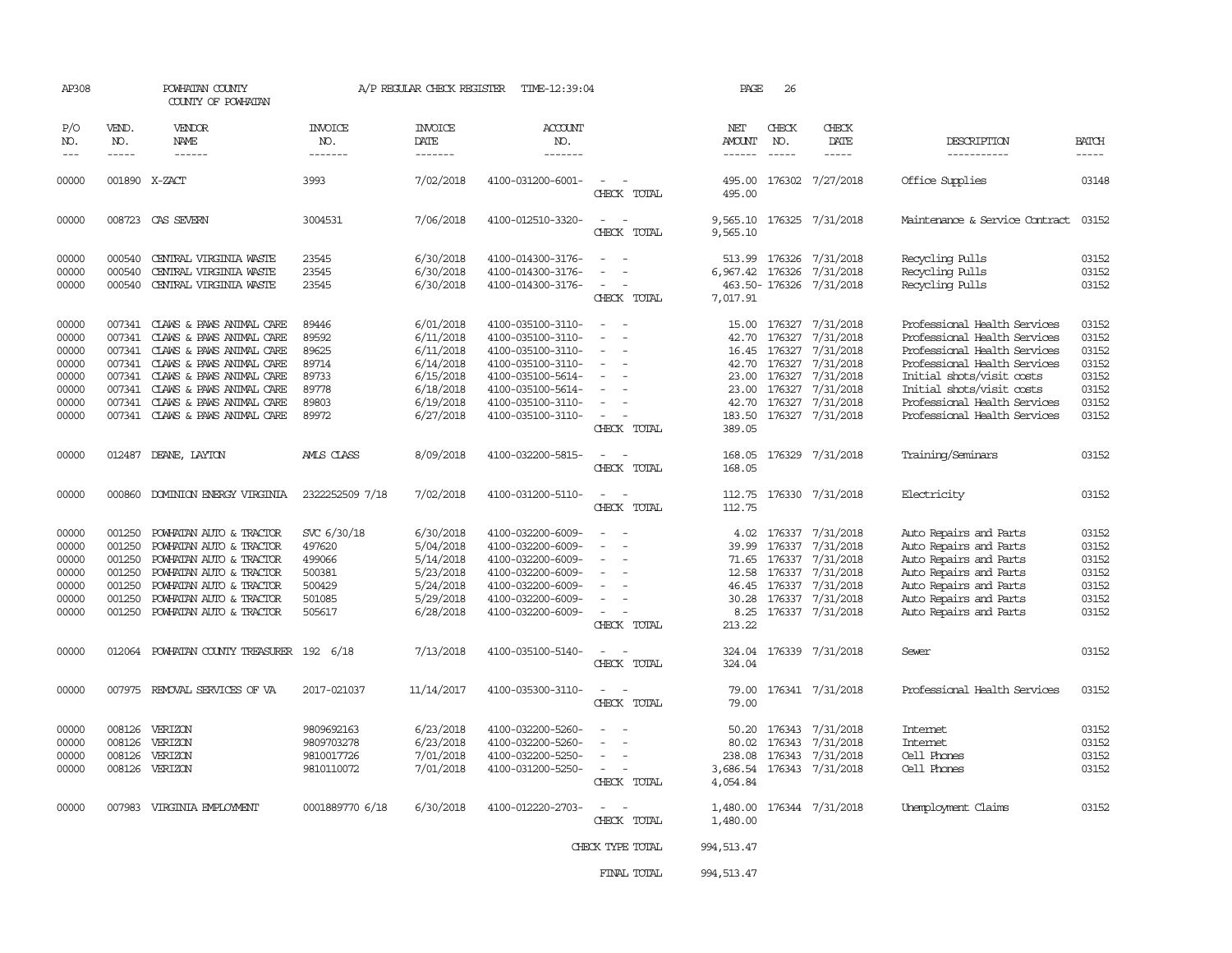| AP308                             |                               | POWHATAN COUNTY<br>COUNTY OF POWHATAN        |                                  | A/P REGULAR CHECK REGISTER | TIME-12:40:25                          |                                                                     | PAGE                           | $\mathbf{1}$                  |                                                    |                                                |                             |
|-----------------------------------|-------------------------------|----------------------------------------------|----------------------------------|----------------------------|----------------------------------------|---------------------------------------------------------------------|--------------------------------|-------------------------------|----------------------------------------------------|------------------------------------------------|-----------------------------|
| P/O<br>NO.<br>$\qquad \qquad - -$ | VEND.<br>NO.<br>$\frac{1}{2}$ | VENDOR<br>NAME<br>$- - - - - -$              | <b>INVOICE</b><br>NO.<br>------- | <b>INVOICE</b><br>DATE     | <b>ACCOUNT</b><br>NO.<br>-------       |                                                                     | NET<br>AMOUNT<br>$- - - - - -$ | CHECK<br>NO.<br>$\frac{1}{2}$ | CHECK<br>DATE<br>$- - - - -$                       | DESCRIPTION<br>-----------                     | <b>BATCH</b><br>$- - - - -$ |
|                                   |                               |                                              |                                  |                            |                                        |                                                                     |                                |                               |                                                    |                                                |                             |
| 00000                             | 009183                        | AIR, WATER & SOIL LABORA-                    | V18004259                        | 6/21/2018                  | 4501-043600-3142-                      |                                                                     |                                |                               | 40.00 175961 7/05/2018                             | Professional Services - Sewer                  | 03126                       |
| 00000                             | 009183                        | AIR, WATER & SOIL LABORA-                    | V18004267                        | 6/21/2018                  | 4501-043600-3142-                      | $\overline{\phantom{a}}$                                            | 40.00                          | 175961                        | 7/05/2018                                          | Professional Services - Sewer                  | 03126                       |
| 00000                             | 009183                        | AIR, WATER & SOIL LABORA-                    | V18004269                        | 6/21/2018                  | 4501-043500-3140-                      |                                                                     | 40.00                          | 175961                        | 7/05/2018                                          | Professional Services - Water                  | 03126                       |
| 00000                             | 009183                        | AIR, WATER & SOIL LABORA-                    | V18004343                        | 6/26/2018                  | 4501-043600-3142-                      |                                                                     |                                | 111.80 175961                 | 7/05/2018                                          | Professional Services - Sewer                  | 03126                       |
| 00000                             | 009183                        | AIR, WATER & SOIL LABORA-                    | V18004361                        | 6/26/2018                  | 4501-043600-3142-                      | $\overline{\phantom{a}}$                                            | 168.00                         | 175961                        | 7/05/2018                                          | Professional Services - Sewer                  | 03126                       |
| 00000                             | 009183                        | AIR, WATER & SOIL LABORA-                    | V18004443                        | 6/29/2018                  | 4501-043500-3140-                      | $\sim$<br>CHECK TOTAL                                               | 40.00<br>439.80                |                               | 175961 7/05/2018                                   | Professional Services - Water                  | 03126                       |
| 00000                             |                               | 008412 BAIRD PETROLEUM                       | 40713                            | 5/23/2018                  | 4301-042000-8301-                      | $\sim$ $\sim$<br>CHECK TOTAL                                        | 1,181.95                       |                               | 1,181.95 175966 7/05/2018                          | Joint Maintenance Garage                       | 03126                       |
|                                   |                               |                                              |                                  |                            |                                        |                                                                     |                                |                               |                                                    |                                                |                             |
| 00000                             |                               | 012149 BUCKLAND, JR., MARCUS R.              | 7                                | 6/26/2018                  | 4301-032200-0005-                      | $\sim$                                                              |                                |                               | 1,575.00 175974 7/05/2018                          | CAD System                                     | 03126                       |
| 00000                             |                               | 012149 BUCKLAND, JR., MARCUS R.              | 8                                | 6/27/2018                  | 4301-032200-0005-                      | $\overline{\phantom{a}}$<br>$\overline{\phantom{0}}$<br>CHECK TOTAL | 1,120.00<br>2,695.00           |                               | 175974 7/05/2018                                   | CAD System                                     | 03126                       |
| 00000                             | 006192                        | BUSINESS DATA OF VIRGINIA 106-2018*          |                                  | 6/20/2018                  | 4501-043400-3146-                      |                                                                     | 150.00                         | 175975                        | 7/05/2018                                          | Professional Services                          | 03126                       |
| 00000                             | 006192                        | BUSINESS DATA OF VIRGINIA 79-2018A           |                                  | 5/15/2018                  | 4501-043400-3146-                      | $\sim$<br>$\sim$                                                    | 119.90                         | 175975                        | 7/05/2018                                          | Professional Services                          | 03126                       |
| 00000                             |                               | 006192 BUSINESS DATA OF VIRGINIA 87-2018A    |                                  | 5/25/2018                  | 4501-043400-3146-                      | $\sim$<br>$\overline{\phantom{a}}$<br>CHECK TOTAL                   | 385.00<br>654.90               |                               | 175975 7/05/2018                                   | Professional Services                          | 03126                       |
| 00000                             |                               | 008723 CAS SEVERN                            | 3004500                          | 6/26/2018                  | 4301-012510-8304-                      | $\overline{\phantom{a}}$<br>$\sim$<br>CHECK TOTAL                   | 13,253.52<br>13, 253.52        |                               | 175976 7/05/2018                                   | PC Replacement                                 | 03130                       |
| 00000                             | 007353                        | CDW GOVERNMENT, INC.                         | NBP7099                          | 6/13/2018                  | 4301-062100-8302-                      |                                                                     | 35,699.00                      |                               | 175977 7/05/2018                                   | RJHS Replacement/Renovation De 03126           |                             |
| 00000                             | 007353                        | CDW GOVERNMENT, INC.                         | NDM5139                          | 6/21/2018                  | 4301-062100-8302-                      | $\equiv$                                                            | 306.00                         |                               | 175977 7/05/2018                                   | RJHS Replacement/Renovation De                 | 03126                       |
| 00000                             | 007353                        | CDW GOVERNMENT, INC.                         | <b>NDV5275</b>                   | 6/23/2018                  | 4301-062100-8302-                      |                                                                     |                                |                               | 1,700.00 175977 7/05/2018                          | RJHS Replacement/Renovation De 03126           |                             |
| 00000                             |                               | 007353 CDW GOVERNMENT, INC.                  | NFN0052                          | 6/27/2018                  | 4301-062100-8302-                      | CHECK TOTAL                                                         | 44, 148.00                     |                               | 6,443.00 175977 7/05/2018                          | RJHS Replacement/Renovation De 03126           |                             |
| 00000                             | 000540                        | CENTRAL VIRGINIA WASTE                       | 23390                            | 6/05/2018                  | 4116-083500-8215-                      | $\overline{\phantom{a}}$<br>CHECK TOTAL                             | 2,082.00                       |                               | 2,082.00 175979 7/05/2018                          | DEO - Grant for Litter Control                 | 03129                       |
| 00000                             | 006965                        | CINIAS CORPORATION                           | 143407001                        | 6/20/2018                  | 4501-043400-6011-                      | $\sim$                                                              | 97.22                          | 175980                        | 7/05/2018                                          | Uniforms                                       | 03126                       |
| 00000                             |                               | 006965 CINIAS CORPORATION                    | 143410950                        | 6/27/2018                  | 4501-043400-6011-                      | $\overline{\phantom{a}}$<br>$\sim$<br>CHECK TOTAL                   | 194.44                         |                               | 97.22 175980 7/05/2018                             | Uniforms                                       | 03126                       |
| 00000                             | 000076                        | DELL MARKETING L.P.                          | 10250053609                      | 6/21/2018                  | 4301-012510-8304-                      |                                                                     | 14.79                          | 175987                        | 7/05/2018                                          | PC Replacement                                 | 03130                       |
| 00000                             |                               | 000076 DELL MARKETING L.P.                   | 10250904050                      | 6/27/2018                  | 4301-012510-8304-                      | CHECK TOTAL                                                         | 4,594.58<br>4,609.37           |                               | 175987 7/05/2018                                   | PC Replacement                                 | 03130                       |
| 00000                             | 007147                        | DRAPER ADEN ASSOCIATES,                      | 2018060069                       | 6/27/2018                  | 4502-044000-0002-                      | CHECK TOTAL                                                         | 1,476.00<br>1,476.00           |                               | 175988 7/05/2018                                   | Dutoy Creek WITP Upgrades                      | 03130                       |
| 00000                             |                               | 012514 HITCH N POST LLC                      | 062018                           | 6/18/2018                  | 4116-032203-0001-                      | CHECK TOTAL                                                         | 2,850.00<br>2,850.00           |                               | 175995 7/05/2018                                   | <b>JET Program</b>                             | 03129                       |
| 00000                             |                               | 012515 HOBSON, KAREN                         | <b>CAMP REIMB</b>                | 6/14/2018                  | 4116-032203-0001-                      | $\sim$<br>$\sim$<br>CHECK TOTAL                                     | 13.70                          |                               | 13.70 175996 7/05/2018                             | <b>JET Program</b>                             | 03129                       |
| 00000<br>00000                    |                               | 010817 MELIS, JOHNNY<br>010817 MELIS, JOHNNY | 2017 MILEAGE<br>2018 MILEAGE     | 6/29/2018<br>6/29/2018     | 4501-043400-5510-<br>4501-043400-5510- | $\sim$<br>$\overline{\phantom{a}}$<br>CHECK TOTAL                   | 451.49                         |                               | 192.12 176007 7/05/2018<br>259.37 176007 7/05/2018 | Mileage Reimbursement<br>Mileage Reimbursement | 03127<br>03127              |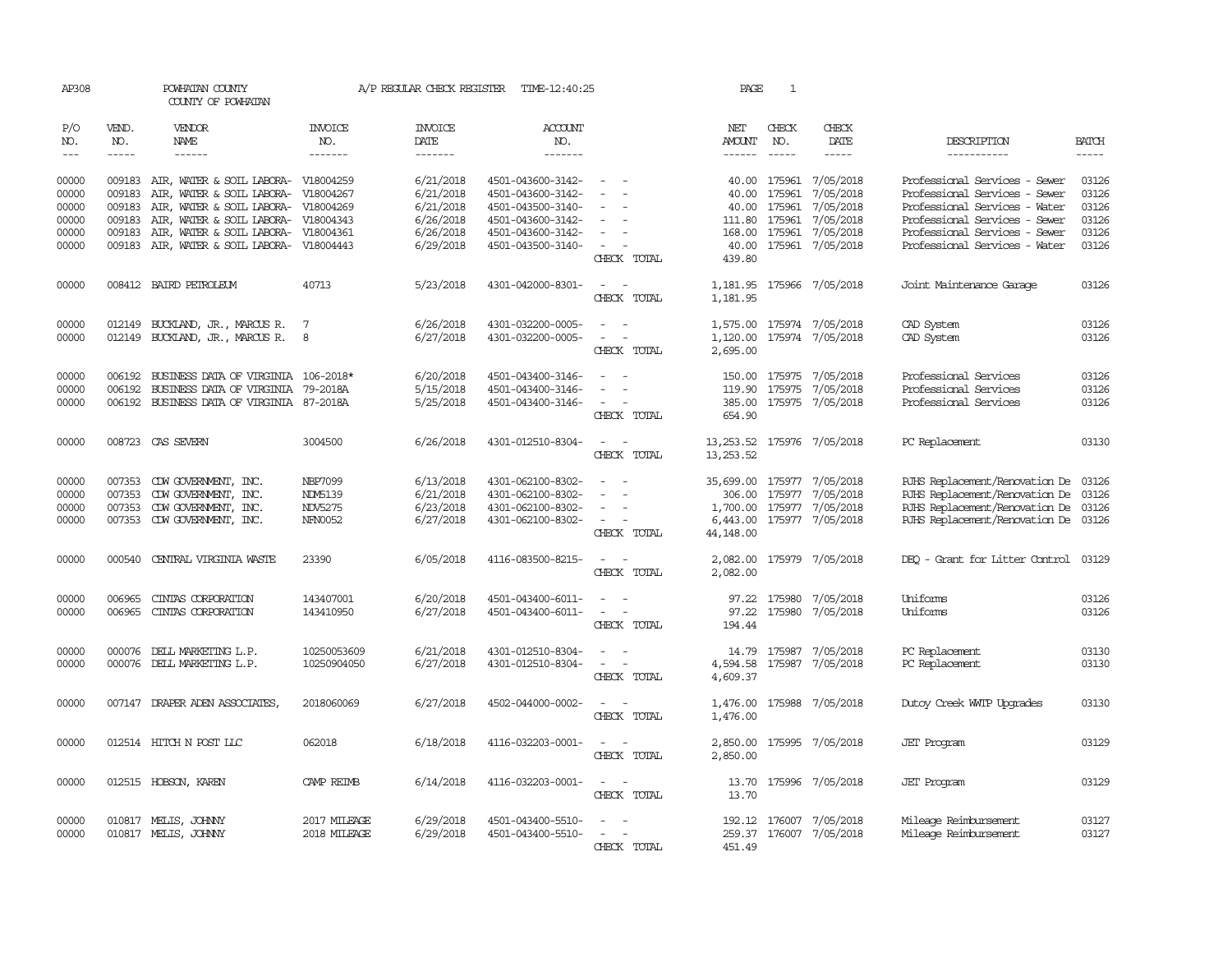| AP308                   |                             | POWHATAN COUNTY<br>COUNTY OF POWHATAN                                             |                                  | A/P REGULAR CHECK REGISTER          | TIME-12:40:25                                               |                                                                                                                                          | PAGE                    | 2                             |                                                                          |                                                                         |                             |
|-------------------------|-----------------------------|-----------------------------------------------------------------------------------|----------------------------------|-------------------------------------|-------------------------------------------------------------|------------------------------------------------------------------------------------------------------------------------------------------|-------------------------|-------------------------------|--------------------------------------------------------------------------|-------------------------------------------------------------------------|-----------------------------|
| P/O<br>NO.<br>$---$     | VEND.<br>NO.<br>$- - - - -$ | <b>VENDOR</b><br>NAME<br>$- - - - - -$                                            | <b>INVOICE</b><br>NO.<br>------- | <b>INVOICE</b><br>DATE<br>-------   | ACCOUNT<br>NO.<br>-------                                   |                                                                                                                                          | NET<br>AMOUNT<br>------ | CHECK<br>NO.<br>$\frac{1}{2}$ | CHECK<br>DATE<br>$- - - - -$                                             | DESCRIPTION<br>-----------                                              | <b>BATCH</b><br>$- - - - -$ |
| 00000                   |                             | 012513 PHYSIO-CONTROL INC                                                         | 118042395                        | 5/29/2018                           | 4120-032301-6013-                                           | $\sim$ $ \sim$<br>CHECK TOTAL                                                                                                            | 142.68                  |                               | 142.68 176010 7/05/2018                                                  | Medical Supplies                                                        | 03129                       |
| 00000                   |                             | 008448 CUINN CONSULTING                                                           | 5                                | 6/18/2018                           | 4301-046000-8301-                                           | $\sim$<br>$\sim$<br>CHECK TOTAL                                                                                                          | 17,604.22               |                               | 17,604.22 176016 7/05/2018                                               | Water Tower - Village Area                                              | 03127                       |
| 00000                   |                             | 006579 RICHMOND ALARM                                                             | 255750                           | 4/30/2018                           | 4301-042000-8301-                                           | $\sim$ 100 $\sim$<br>CHECK TOTAL                                                                                                         | 4,281.08                |                               | 4, 281.08 176019 7/05/2018                                               | Joint Maintenance Garage                                                | 03127                       |
| 00000<br>00000          |                             | 012511 SLURRY PAVER'S INC<br>012511 SLURRY PAVER'S INC                            | 8930097<br>8930097               | 6/22/2018<br>6/22/2018              | 501-000200-0003-<br>3501-018990-0003-                       | $\sim$<br>$\sim$ 100 $\mu$<br>CHECK TOTAL                                                                                                | 1,182.16                |                               | 1,380.00 176025 7/05/2018<br>197.84-176025 7/05/2018                     | Customer Deposits Payable<br>Water Revenue                              | 03127<br>03127              |
| 00000<br>00000<br>00000 | 010908<br>010908<br>010908  | SMITH TURF & IRRIGATION<br>SMITH TURF & IRRIGATION<br>SMITH TURF & IRRIGATION     | 5559460<br>5559462<br>5559464    | 6/19/2018<br>6/19/2018<br>6/19/2018 | 4301-012500-8302-<br>4301-012500-8302-<br>4301-012500-8302- | $\overline{\phantom{a}}$<br>$\sim$<br>CHECK TOTAL                                                                                        | 2,915.00<br>28, 216.20  | 176026                        | 22,523.20 176026 7/05/2018<br>7/05/2018<br>2,778.00 176026 7/05/2018     | Other County Vehicles<br>Other County Vehicles<br>Other County Vehicles | 03127<br>03127<br>03127     |
| 00000<br>00000<br>00000 | 007310<br>007310            | SOUTHEASTERN EMERGENCY<br>SOUTHEASTERN EMERGENCY<br>007310 SOUTHEASTERN EMERGENCY | 822855<br>822962<br>824733       | 6/14/2018<br>6/14/2018<br>6/26/2018 | 4120-032301-6013-<br>4120-032301-6013-<br>4120-032301-6013- | $\sim$<br>$\sim$ 100 $\sim$ 100 $\sim$<br>CHECK TOTAL                                                                                    | 400.00<br>2,345.35      |                               | 482.83 176027 7/05/2018<br>176027 7/05/2018<br>1,462.52 176027 7/05/2018 | Medical Supplies<br>Medical Supplies<br>Medical Supplies                | 03129<br>03129<br>03129     |
| 00000                   |                             | 009450 SPEC (SLUDGE PROCESS                                                       | 2180706-PCU                      | 6/20/2018                           | 4501-043600-6016-                                           | $\sim$<br>$\sim$<br>CHECK TOTAL                                                                                                          | 6,690.00<br>6,690.00    |                               | 176028 7/05/2018                                                         | Chemicals                                                               | 03127                       |
| 00000                   |                             | 006267 TIMBERLAKE, II, JAMES B.                                                   | CAMP EXPENSES                    | 6/30/2018                           | 4116-032203-0001-                                           | $\sim$<br>$\sim$<br>CHECK TOTAL                                                                                                          | 172.63                  |                               | 172.63 176033 7/05/2018                                                  | <b>JET</b> Program                                                      | 03129                       |
| 00000                   |                             | 011169 VERIZON                                                                    | 1357471455Y6/18                  | 6/28/2018                           | 4501-043400-5230-                                           | $ -$<br>CHECK TOTAL                                                                                                                      | 45.63                   |                               | 45.63 176035 7/05/2018                                                   | Telephone System                                                        | 03130                       |
| 00000                   |                             | 011181 WELLS FARGO FINANCIAL                                                      | 5004909584                       | 6/24/2018                           | 4501-043400-3320-                                           | $\frac{1}{2} \left( \frac{1}{2} \right) \left( \frac{1}{2} \right) \left( \frac{1}{2} \right) \left( \frac{1}{2} \right)$<br>CHECK TOTAL | 234.73                  |                               | 234.73 176038 7/05/2018                                                  | Maintenance and Service Contra                                          | 03129                       |
| 00000                   |                             | 009183 AIR, WATER & SOIL LABORA-                                                  | V18004541                        | 7/02/2018                           | 4501-043600-3142-                                           | $\frac{1}{2} \left( \frac{1}{2} \right) \left( \frac{1}{2} \right) = \frac{1}{2} \left( \frac{1}{2} \right)$<br>CHECK TOTAL              | 101.20                  |                               | 101.20 176041 7/06/2018                                                  | Professional Services - Sewer                                           | 03131                       |
| 00000                   |                             | 009454 BANKERS INSURANCE, LLC                                                     | 47392 FY19                       | 6/06/2018                           | 4501-043400-2310-                                           | CHECK TOTAL                                                                                                                              | 360.00<br>360.00        |                               | 176044 7/06/2018                                                         | Medical Insurance                                                       | 03128                       |
| 00000                   | 008579                      | POWHATAN COMMERCIAL                                                               | 0085201807                       | 7/06/2018                           | 4501-043400-5420-                                           | CHECK TOTAL                                                                                                                              | 2,509.70<br>2,509.70    |                               | 176063 7/06/2018                                                         | Rent - Office Space                                                     | 03132                       |
| 00000                   |                             | 012283 SMARTSITES                                                                 | 2929                             | 7/01/2018                           | 4116-032200-0010-                                           | $\frac{1}{2} \left( \frac{1}{2} \right) \left( \frac{1}{2} \right) = \frac{1}{2} \left( \frac{1}{2} \right)$<br>CHECK TOTAL              | 1,250.00                |                               | 1,250.00 176072 7/06/2018                                                | SAFER Expenses                                                          | 03131                       |
| 00000                   |                             | 012521 STONE HARBOR, LLC                                                          | 14-06-ES BOND                    | 7/03/2018                           | 405-000200-0232-                                            | CHECK TOTAL                                                                                                                              | 2,700.00                |                               | 2,700.00 176075 7/06/2018                                                | Stone Harbor LLC                                                        | 03131                       |
| 00000                   |                             | 008365 VA ASSOC. OF MUNICIPAL                                                     | FY19 DUES WATER                  | 6/18/2018                           | 4501-043400-5810-                                           | CHECK TOTAL                                                                                                                              | 750.00                  |                               | 750.00 176080 7/06/2018                                                  | Dues/Association Membership                                             | 03128                       |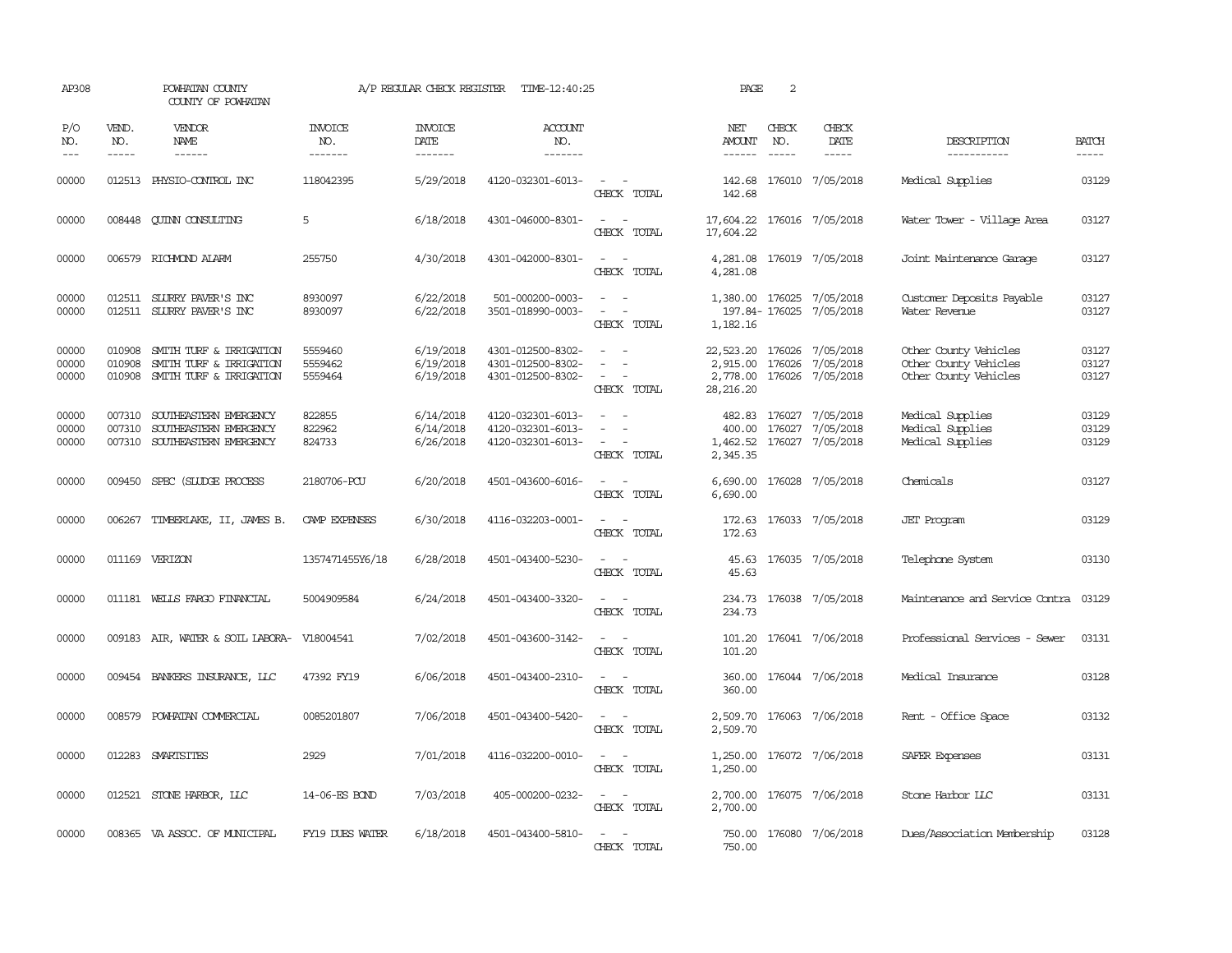| AP308                                                                                                             |                                                                                                                      | POWHATAN COUNTY<br>COUNTY OF POWHATAN                                                                                                                                                                                                                      |                                                                                                                                                                                    | A/P REGULAR CHECK REGISTER                                                                                                                                            | TIME-12:40:25                                                                                                                                                                                                                                                                 |                                                                                            | PAGE                                                                                       | 3                                                                                                    |                                                                                                                                                                                                         |                                                                                                                                                                                                                                                                                               |                                                                                                                   |
|-------------------------------------------------------------------------------------------------------------------|----------------------------------------------------------------------------------------------------------------------|------------------------------------------------------------------------------------------------------------------------------------------------------------------------------------------------------------------------------------------------------------|------------------------------------------------------------------------------------------------------------------------------------------------------------------------------------|-----------------------------------------------------------------------------------------------------------------------------------------------------------------------|-------------------------------------------------------------------------------------------------------------------------------------------------------------------------------------------------------------------------------------------------------------------------------|--------------------------------------------------------------------------------------------|--------------------------------------------------------------------------------------------|------------------------------------------------------------------------------------------------------|---------------------------------------------------------------------------------------------------------------------------------------------------------------------------------------------------------|-----------------------------------------------------------------------------------------------------------------------------------------------------------------------------------------------------------------------------------------------------------------------------------------------|-------------------------------------------------------------------------------------------------------------------|
| P/O<br>NO.<br>$---$                                                                                               | VEND.<br>NO.<br>$- - - - -$                                                                                          | <b>VENDOR</b><br>NAME<br>------                                                                                                                                                                                                                            | <b>INVOICE</b><br>NO.<br>-------                                                                                                                                                   | <b>INVOICE</b><br>DATE<br>-------                                                                                                                                     | ACCOUNT<br>NO.<br>-------                                                                                                                                                                                                                                                     |                                                                                            | NET<br>AMOUNT                                                                              | CHECK<br>NO.<br>$\frac{1}{2}$                                                                        | CHECK<br>DATE<br>-----                                                                                                                                                                                  | DESCRIPTION<br>-----------                                                                                                                                                                                                                                                                    | <b>BATCH</b><br>-----                                                                                             |
| 00000                                                                                                             |                                                                                                                      | 011224 ELECTRONIC SYSTEMS, INC.                                                                                                                                                                                                                            | IN1003557                                                                                                                                                                          | 6/29/2018                                                                                                                                                             | 4501-043400-3320-                                                                                                                                                                                                                                                             | CHECK TOTAL                                                                                | 2.04                                                                                       |                                                                                                      | 2.04 176088 7/10/2018                                                                                                                                                                                   | Maintenance and Service Contra 03134                                                                                                                                                                                                                                                          |                                                                                                                   |
| 00000                                                                                                             |                                                                                                                      | 008381 JAMES RIVER PEIROLEUM                                                                                                                                                                                                                               | 113                                                                                                                                                                                | 7/01/2018                                                                                                                                                             | 4501-043400-6008-                                                                                                                                                                                                                                                             | $\sim$<br>CHECK TOTAL                                                                      | 179.20<br>179.20                                                                           |                                                                                                      | 176090 7/10/2018                                                                                                                                                                                        | Gas/Grease/Oil/Vehicle Repairs 03134                                                                                                                                                                                                                                                          |                                                                                                                   |
| 00000<br>00000                                                                                                    | 012003<br>012003                                                                                                     | PHOENIX FABRICATORS AND<br>PHOENIX FABRICATORS AND                                                                                                                                                                                                         | 8<br>8                                                                                                                                                                             | 6/30/2018<br>6/30/2018                                                                                                                                                | 301-000200-0008-<br>4301-046000-8301-                                                                                                                                                                                                                                         | $\equiv$<br>CHECK TOTAL                                                                    | 67,518.79 176094 7/10/2018<br>64, 142, 85                                                  |                                                                                                      | 3,375.94-176094 7/10/2018                                                                                                                                                                               | Retainages Payable<br>Water Tower - Village Area                                                                                                                                                                                                                                              | 03135<br>03135                                                                                                    |
| 00000                                                                                                             | 008294                                                                                                               | POWHATAN COUNTY PUBLIC                                                                                                                                                                                                                                     | 4317                                                                                                                                                                               | 6/21/2018                                                                                                                                                             | 4501-043400-6008-                                                                                                                                                                                                                                                             | $\sim$<br>CHECK TOTAL                                                                      | 135.22<br>135.22                                                                           |                                                                                                      | 176099 7/10/2018                                                                                                                                                                                        | Gas/Grease/Oil/Vehicle Repairs                                                                                                                                                                                                                                                                | 03135                                                                                                             |
| 00000                                                                                                             |                                                                                                                      | 007325 RICHMOND OXYGEN CO.                                                                                                                                                                                                                                 | 3100 6/18                                                                                                                                                                          | 6/30/2018                                                                                                                                                             | 4120-032301-6013-                                                                                                                                                                                                                                                             | CHECK TOTAL                                                                                | 249.00<br>249.00                                                                           |                                                                                                      | 176105 7/10/2018                                                                                                                                                                                        | Medical Supplies                                                                                                                                                                                                                                                                              | 03135                                                                                                             |
| 00000                                                                                                             | 006679                                                                                                               | TREASURER, CHESTERFIELD                                                                                                                                                                                                                                    | $4/18 - 6/18$ BILL                                                                                                                                                                 | 6/27/2018                                                                                                                                                             | 4501-043500-5112-                                                                                                                                                                                                                                                             | CHECK TOTAL                                                                                | 43,789.92 176113 7/10/2018<br>43,789.92                                                    |                                                                                                      |                                                                                                                                                                                                         | Chesterfield Bi-monthly Fees                                                                                                                                                                                                                                                                  | 03134                                                                                                             |
| 00000                                                                                                             | 009149                                                                                                               | COST MANAGEMENT ASSOCIATE                                                                                                                                                                                                                                  | VA-0728                                                                                                                                                                            | 7/02/2018                                                                                                                                                             | 4410-053910-5646-                                                                                                                                                                                                                                                             | CHECK TOTAL                                                                                | 4,100.00<br>4,100.00                                                                       |                                                                                                      | 176118 7/11/2018                                                                                                                                                                                        | Special Fund Payments                                                                                                                                                                                                                                                                         | 03133                                                                                                             |
| 00000                                                                                                             |                                                                                                                      | 011224 ELECTRONIC SYSTEMS, INC.                                                                                                                                                                                                                            | IN1003557A                                                                                                                                                                         | 6/29/2018                                                                                                                                                             | 4501-043400-3320-                                                                                                                                                                                                                                                             | $\equiv$<br>CHECK TOTAL                                                                    | 39.83<br>39.83                                                                             |                                                                                                      | 176120 7/11/2018                                                                                                                                                                                        | Maintenance and Service Contra                                                                                                                                                                                                                                                                | 03133                                                                                                             |
| 00000                                                                                                             |                                                                                                                      | 008351 VACORP                                                                                                                                                                                                                                              | 31793                                                                                                                                                                              | 6/26/2018                                                                                                                                                             | 4501-043400-5305-                                                                                                                                                                                                                                                             | $\sim$<br>CHECK TOTAL                                                                      | 1,981.00<br>1,981.00                                                                       |                                                                                                      | 176130 7/11/2018                                                                                                                                                                                        | Auto Insurance                                                                                                                                                                                                                                                                                | 03133                                                                                                             |
| 00000<br>00000                                                                                                    |                                                                                                                      | 009183 AIR, WATER & SOIL LABORA-<br>009183 AIR, WATER & SOIL LABORA- V18004578                                                                                                                                                                             | V18004570                                                                                                                                                                          | 7/03/2018<br>7/03/2018                                                                                                                                                | 4501-043600-3142-<br>4501-043600-3142-                                                                                                                                                                                                                                        | $\equiv$<br>CHECK TOTAL                                                                    | 111.80<br>133.60<br>245.40                                                                 |                                                                                                      | 176134 7/23/2018<br>176134 7/23/2018                                                                                                                                                                    | Professional Services - Sewer<br>Professional Services - Sewer                                                                                                                                                                                                                                | 03137<br>03137                                                                                                    |
| 00000                                                                                                             |                                                                                                                      | 011931 ALTAIRIS TECHNOLOGY                                                                                                                                                                                                                                 | 14-POW                                                                                                                                                                             | 7/10/2018                                                                                                                                                             | 4301-031200-6001-                                                                                                                                                                                                                                                             | $\equiv$<br>CHECK TOTAL                                                                    | 21, 166.75 176136 7/23/2018<br>21, 166.75                                                  |                                                                                                      |                                                                                                                                                                                                         | Public Safety Radio System                                                                                                                                                                                                                                                                    | 03137                                                                                                             |
| 00000                                                                                                             |                                                                                                                      | 012523 ATLANTIC GEOTECHNICAL                                                                                                                                                                                                                               | 813072                                                                                                                                                                             | 5/31/2018                                                                                                                                                             | 4301-062100-8302-                                                                                                                                                                                                                                                             | CHECK TOTAL                                                                                | 4,653.75                                                                                   |                                                                                                      | 4,653.75 176138 7/23/2018                                                                                                                                                                               | RJHS Replacement/Renovation De                                                                                                                                                                                                                                                                | 03137                                                                                                             |
| 00000<br>00000<br>00000<br>00000<br>00000<br>00000<br>00000<br>00000<br>00000<br>00000<br>00000<br>00000<br>00000 | 008668<br>008668<br>008668<br>008668<br>008668<br>008668<br>008668<br>008668<br>008668<br>008668<br>008668<br>008668 | BANK OF AMERICA<br>BANK OF AMERICA<br>BANK OF AMERICA<br>BANK OF AMERICA<br>BANK OF AMERICA<br>BANK OF AMERICA<br>BANK OF AMERICA<br>BANK OF AMERICA<br>BANK OF AMERICA<br>BANK OF AMERICA<br>BANK OF AMERICA<br>BANK OF AMERICA<br>008668 BANK OF AMERICA | 07/02/2018<br>07/02/2018<br>07/02/2018<br>07/02/2018<br>07/02/2018<br>07/02/2018<br>07/02/2018<br>07/02/2018<br>07/02/2018<br>07/02/2018<br>07/02/2018<br>07/02/2018<br>07/02/2018 | 7/02/2018<br>7/02/2018<br>7/02/2018<br>7/02/2018<br>7/02/2018<br>7/02/2018<br>7/02/2018<br>7/02/2018<br>7/02/2018<br>7/02/2018<br>7/02/2018<br>7/02/2018<br>7/02/2018 | 4116-032203-0001-<br>4116-032203-0001-<br>4116-032203-0001-<br>4116-032203-0001-<br>4116-032203-0001-<br>4116-032203-0001-<br>4116-032203-0001-<br>4116-032203-0001-<br>4116-032203-0001-<br>4116-032203-0001-<br>4301-012500-8301-<br>4501-043600-3310-<br>4501-043400-6009- | $\overline{\phantom{a}}$<br>$\overline{\phantom{a}}$<br>$\sim$<br>$\overline{\phantom{a}}$ | 312.75<br>312.75 176139<br>312.75<br>312.75<br>312.75<br>312.75<br>312.75<br>5.00<br>45.23 | 176139<br>176139<br>176139<br>312.75 176139<br>176139<br>176139<br>312.75 176139<br>176139<br>176139 | 312.75 176139 7/23/2018<br>7/23/2018<br>7/23/2018<br>7/23/2018<br>7/23/2018<br>7/23/2018<br>7/23/2018<br>7/23/2018<br>176139 7/23/2018<br>7/23/2018<br>7/23/2018<br>7/23/2018<br>41.38 176139 7/23/2018 | JET Program<br>JET Program<br><b>JET</b> Program<br><b>JET</b> Program<br><b>JET</b> Program<br><b>JET</b> Program<br><b>JET</b> Program<br><b>JET</b> Program<br><b>JET</b> Program<br><b>JET</b> Program<br>Sheriff's Vehicles<br>Repairs and Maintenance<br>Facility-Water and Sewer Needs | 03140<br>03140<br>03140<br>03140<br>03140<br>03140<br>03140<br>03140<br>03140<br>03140<br>03140<br>03140<br>03140 |
|                                                                                                                   |                                                                                                                      |                                                                                                                                                                                                                                                            |                                                                                                                                                                                    |                                                                                                                                                                       |                                                                                                                                                                                                                                                                               |                                                                                            |                                                                                            |                                                                                                      |                                                                                                                                                                                                         |                                                                                                                                                                                                                                                                                               |                                                                                                                   |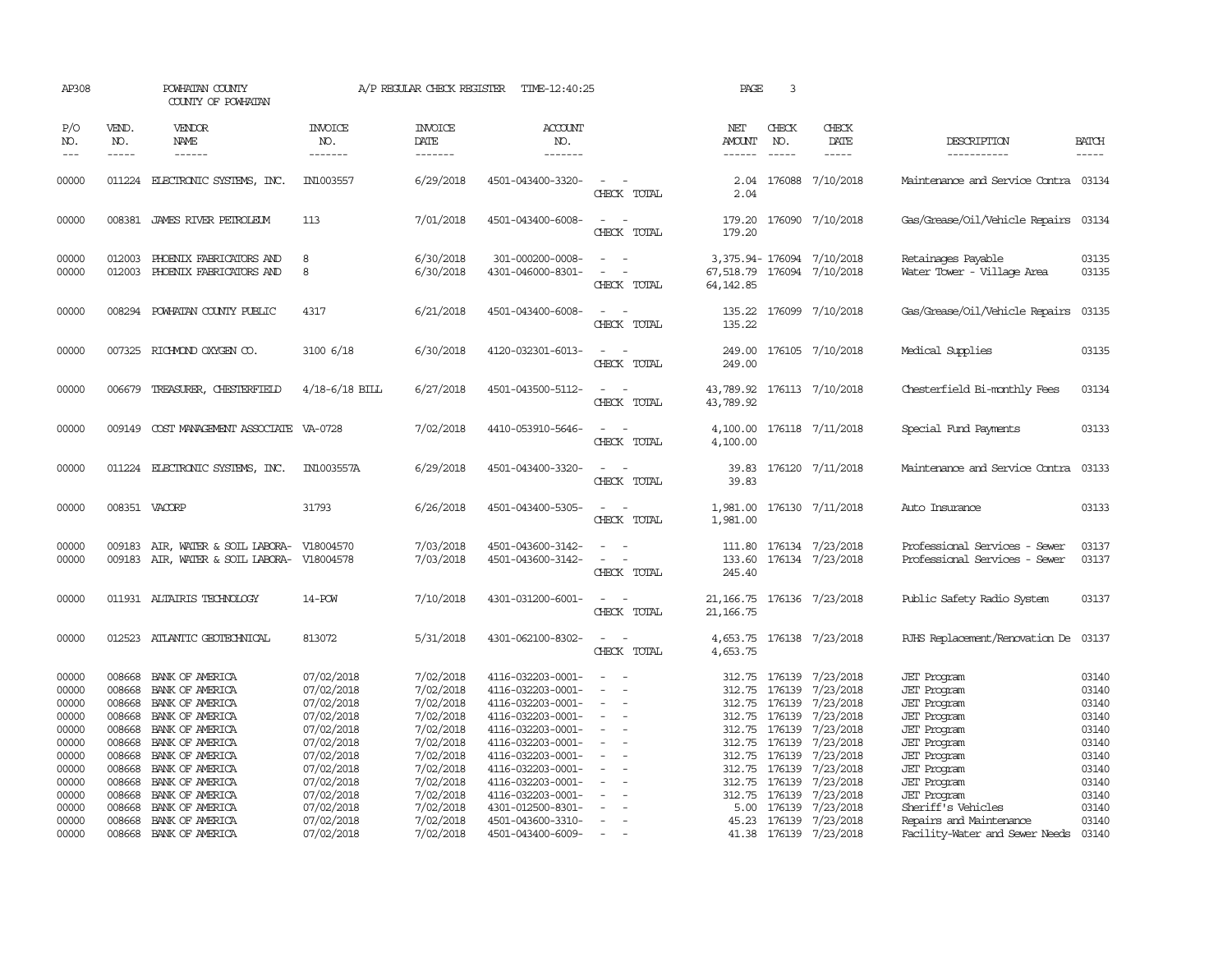| AP308                                     |                                                | POWHATAN COUNTY<br>COUNTY OF POWHATAN                                                                                                    |                                                                                             | A/P REGULAR CHECK REGISTER                                    | TIME-12:40:25                                                                                         |                                                                                                                             | PAGE                                                                      | 4                                |                                                                             |                                                                                           |                                                                                                                                                                                                                                                                                                                                                                                                                                                                                                     |
|-------------------------------------------|------------------------------------------------|------------------------------------------------------------------------------------------------------------------------------------------|---------------------------------------------------------------------------------------------|---------------------------------------------------------------|-------------------------------------------------------------------------------------------------------|-----------------------------------------------------------------------------------------------------------------------------|---------------------------------------------------------------------------|----------------------------------|-----------------------------------------------------------------------------|-------------------------------------------------------------------------------------------|-----------------------------------------------------------------------------------------------------------------------------------------------------------------------------------------------------------------------------------------------------------------------------------------------------------------------------------------------------------------------------------------------------------------------------------------------------------------------------------------------------|
| P/O<br>NO.<br>$---$                       | VEND.<br>NO.<br>$- - - - -$                    | VENDOR<br>NAME<br>$- - - - - -$                                                                                                          | <b>INVOICE</b><br>NO.<br>-------                                                            | <b>INVOICE</b><br>DATE<br>-------                             | <b>ACCOUNT</b><br>NO.<br>-------                                                                      |                                                                                                                             | NET<br><b>AMOUNT</b><br>------                                            | CHECK<br>NO.<br>$\frac{1}{2}$    | CHECK<br>DATE<br>-----                                                      | DESCRIPTION<br>-----------                                                                | <b>BATCH</b><br>$\begin{tabular}{ccccc} \multicolumn{2}{c}{} & \multicolumn{2}{c}{} & \multicolumn{2}{c}{} & \multicolumn{2}{c}{} & \multicolumn{2}{c}{} & \multicolumn{2}{c}{} & \multicolumn{2}{c}{} & \multicolumn{2}{c}{} & \multicolumn{2}{c}{} & \multicolumn{2}{c}{} & \multicolumn{2}{c}{} & \multicolumn{2}{c}{} & \multicolumn{2}{c}{} & \multicolumn{2}{c}{} & \multicolumn{2}{c}{} & \multicolumn{2}{c}{} & \multicolumn{2}{c}{} & \multicolumn{2}{c}{} & \multicolumn{2}{c}{} & \mult$ |
| 00000<br>00000<br>00000                   | 008668<br>008668                               | 008668 BANK OF AMERICA<br>BANK OF AMERICA<br>BANK OF AMERICA                                                                             | 07/02/2018<br>07/02/2018<br>07/02/2018                                                      | 7/02/2018<br>7/02/2018<br>7/02/2018                           | 4501-043400-6100-<br>4501-043500-3310-<br>4501-043500-3310-                                           |                                                                                                                             | 254.48<br>167.02                                                          | 34.19 176139<br>176139<br>176139 | 7/23/2018<br>7/23/2018<br>7/23/2018                                         | Personal Protective Equipment<br>Repairs and Maintenance<br>Repairs and Maintenance       | 03140<br>03140<br>03140                                                                                                                                                                                                                                                                                                                                                                                                                                                                             |
| 00000<br>00000                            | 008668<br>008668                               | BANK OF AMERICA<br>BANK OF AMERICA                                                                                                       | 07/02/2018<br>07/02/2018                                                                    | 7/02/2018<br>7/02/2018                                        | 4501-043600-6015-<br>4501-043600-3310-                                                                |                                                                                                                             | 109.30                                                                    | 176139<br>46.97 176139           | 7/23/2018<br>7/23/2018                                                      | Lab Supplies<br>Repairs and Maintenance                                                   | 03140<br>03140                                                                                                                                                                                                                                                                                                                                                                                                                                                                                      |
| 00000<br>00000<br>00000                   | 008668<br>008668                               | BANK OF AMERICA<br>BANK OF AMERICA<br>008668 BANK OF AMERICA                                                                             | 07/02/2018<br>07/02/2018<br>07/02/2018                                                      | 7/02/2018<br>7/02/2018<br>7/02/2018                           | 4501-043600-3320-<br>4501-043600-3320-<br>4501-043400-3310-                                           | $\equiv$<br>CHECK TOTAL                                                                                                     | 1,096.20<br>375.00<br>144.50<br>5,446.77                                  | 176139<br>176139                 | 7/23/2018<br>7/23/2018<br>176139 7/23/2018                                  | Maintenance and Svc Contracts<br>Maintenance and Svc Contracts<br>Repairs and Maintenance | 03140<br>03140<br>03140                                                                                                                                                                                                                                                                                                                                                                                                                                                                             |
| 00000                                     |                                                | 008713 BLUE RIDGE RESCUE                                                                                                                 | 44241                                                                                       | 6/28/2018                                                     | 4116-032200-0010-                                                                                     | CHECK TOTAL                                                                                                                 | 3,620.00<br>3,620.00                                                      |                                  | 176140 7/23/2018                                                            | SAFER Expenses                                                                            | 03137                                                                                                                                                                                                                                                                                                                                                                                                                                                                                               |
| 00000                                     |                                                | 009991 BMS DIRECT                                                                                                                        | 126315                                                                                      | 6/27/2018                                                     | 4501-043400-5210-                                                                                     | CHECK TOTAL                                                                                                                 | 361.11                                                                    |                                  | 361.11 176141 7/23/2018                                                     | Postage                                                                                   | 03137                                                                                                                                                                                                                                                                                                                                                                                                                                                                                               |
| 00000<br>00000<br>00000<br>00000          | 001340<br>001340<br>001340                     | <b>BUSINESS CARD</b><br><b>BUSINESS CARD</b><br>BUSINESS CARD<br>001340 BUSINESS CARD                                                    | 06/27/2018<br>06/27/2018<br>06/27/2018<br>06/27/2018                                        | 6/27/2018<br>6/27/2018<br>6/27/2018<br>6/27/2018              | 4116-031201-5540-<br>4116-031201-5540-<br>4116-031212-6015-<br>4116-031201-5540-                      | $\equiv$<br>CHECK TOTAL                                                                                                     | 79.92<br>28.97<br>1,059.90<br>391.75<br>1,560.54                          | 176143                           | 176143 7/23/2018<br>7/23/2018<br>176143 7/23/2018<br>176143 7/23/2018       | Triad Expenses<br>Triad Expenses<br>Ancillary Expenses<br>Triad Expenses                  | 03141<br>03141<br>03141<br>03141                                                                                                                                                                                                                                                                                                                                                                                                                                                                    |
| 00000<br>00000<br>00000                   | 011661<br>011661                               | BUSINESS CARD<br><b>BUSINESS CARD</b><br>011661 BUSINESS CARD                                                                            | 06/27/2018<br>06/27/2018<br>06/27/2018                                                      | 6/27/2018<br>6/27/2018<br>6/27/2018                           | 4116-031201-5540-<br>4116-031201-5540-<br>4116-031201-5540-                                           | CHECK TOTAL                                                                                                                 | 152.34<br>6.17<br>9.32<br>167.83                                          | 176146<br>176146                 | 7/23/2018<br>7/23/2018<br>176146 7/23/2018                                  | Triad Expenses<br>Triad Expenses<br>Triad Expenses                                        | 03143<br>03143<br>03143                                                                                                                                                                                                                                                                                                                                                                                                                                                                             |
| 00000                                     |                                                | 008723 CAS SEVERN                                                                                                                        | 432326                                                                                      | 6/30/2018                                                     | 4301-012510-8309-                                                                                     | . —<br>CHECK TOTAL                                                                                                          | 6,240.00<br>6,240.00                                                      |                                  | 176147 7/23/2018                                                            | High Speed Connection                                                                     | 03137                                                                                                                                                                                                                                                                                                                                                                                                                                                                                               |
| 00000                                     |                                                | 000540 CENTRAL VIRGINIA WASTE                                                                                                            | 23503                                                                                       | 6/30/2018                                                     | 4501-043400-3185-                                                                                     | CHECK TOTAL                                                                                                                 | 49.91                                                                     |                                  | 49.91 176148 7/23/2018                                                      | Trash Removal                                                                             | 03137                                                                                                                                                                                                                                                                                                                                                                                                                                                                                               |
| 00000                                     |                                                | 011751 COMPASS MD                                                                                                                        | PAT#44951 6/18                                                                              | 6/01/2018                                                     | 4116-032200-0010-                                                                                     | $\frac{1}{2} \left( \frac{1}{2} \right) \left( \frac{1}{2} \right) = \frac{1}{2} \left( \frac{1}{2} \right)$<br>CHECK TOTAL | 2,634.00                                                                  |                                  | 2,634.00 176150 7/23/2018                                                   | <b>SAFER Expenses</b>                                                                     | 03137                                                                                                                                                                                                                                                                                                                                                                                                                                                                                               |
| 00000<br>00000                            | 011728                                         | DANIEL & COMPANY, INC.<br>011728 DANIEL & COMPANY, INC.                                                                                  | APPICATION #9<br>APPICATION #9                                                              | 6/30/2018<br>6/30/2018                                        | 301-000200-0008-<br>4301-031200-6002-                                                                 | $\sim$<br>CHECK TOTAL                                                                                                       | 11,655.00-176151 7/23/2018<br>234,998.00 176151 7/23/2018<br>223, 343, 00 |                                  |                                                                             | Retainages Payable<br>Sally Port & Courthouse Expans                                      | 03137<br>03137                                                                                                                                                                                                                                                                                                                                                                                                                                                                                      |
| 00000                                     |                                                | 000076 DELL MARKETING L.P.                                                                                                               | 10240344931                                                                                 | 5/05/2018                                                     | 4301-062100-8302-                                                                                     | CHECK TOTAL                                                                                                                 | 108,407.28 176152 7/23/2018<br>108,407.28                                 |                                  |                                                                             | RJHS Replacement/Renovation De 03137                                                      |                                                                                                                                                                                                                                                                                                                                                                                                                                                                                                     |
| 00000<br>00000<br>00000<br>00000<br>00000 | 000860<br>000860<br>000860<br>000860<br>000860 | DOMINION ENERGY VIRGINIA<br>DOMINION ENERGY VIRGINIA<br>DOMINION ENERGY VIRGINIA<br>DOMINION ENERGY VIRGINIA<br>DOMINION ENERGY VIRGINIA | 0998223150 7/18<br>1875198911 7/18<br>2907028530 7/18<br>3085476897 7/18<br>6656300552 7/18 | 7/02/2018<br>7/03/2018<br>7/02/2018<br>7/02/2018<br>7/02/2018 | 4501-043600-5110-<br>4501-043500-5110-<br>4501-043400-5110-<br>4501-043600-5110-<br>4501-043500-5110- |                                                                                                                             | 70.87<br>58.34<br>40.35<br>99.56<br>335.99                                | 176153<br>176153<br>176153       | 176153 7/23/2018<br>7/23/2018<br>7/23/2018<br>176153 7/23/2018<br>7/23/2018 | Electricity<br>Electricity<br>Electricity<br>Electricity<br>Electricity                   | 03137<br>03137<br>03137<br>03137<br>03137                                                                                                                                                                                                                                                                                                                                                                                                                                                           |
| 00000                                     |                                                | 000860 DOMINION ENERGY VIRGINIA                                                                                                          | 7897055856 7/18                                                                             | 7/02/2018                                                     | 4501-043600-5110-                                                                                     | CHECK TOTAL                                                                                                                 | 3,059.73                                                                  |                                  | 2,454.62 176153 7/23/2018                                                   | Electricity                                                                               | 03137                                                                                                                                                                                                                                                                                                                                                                                                                                                                                               |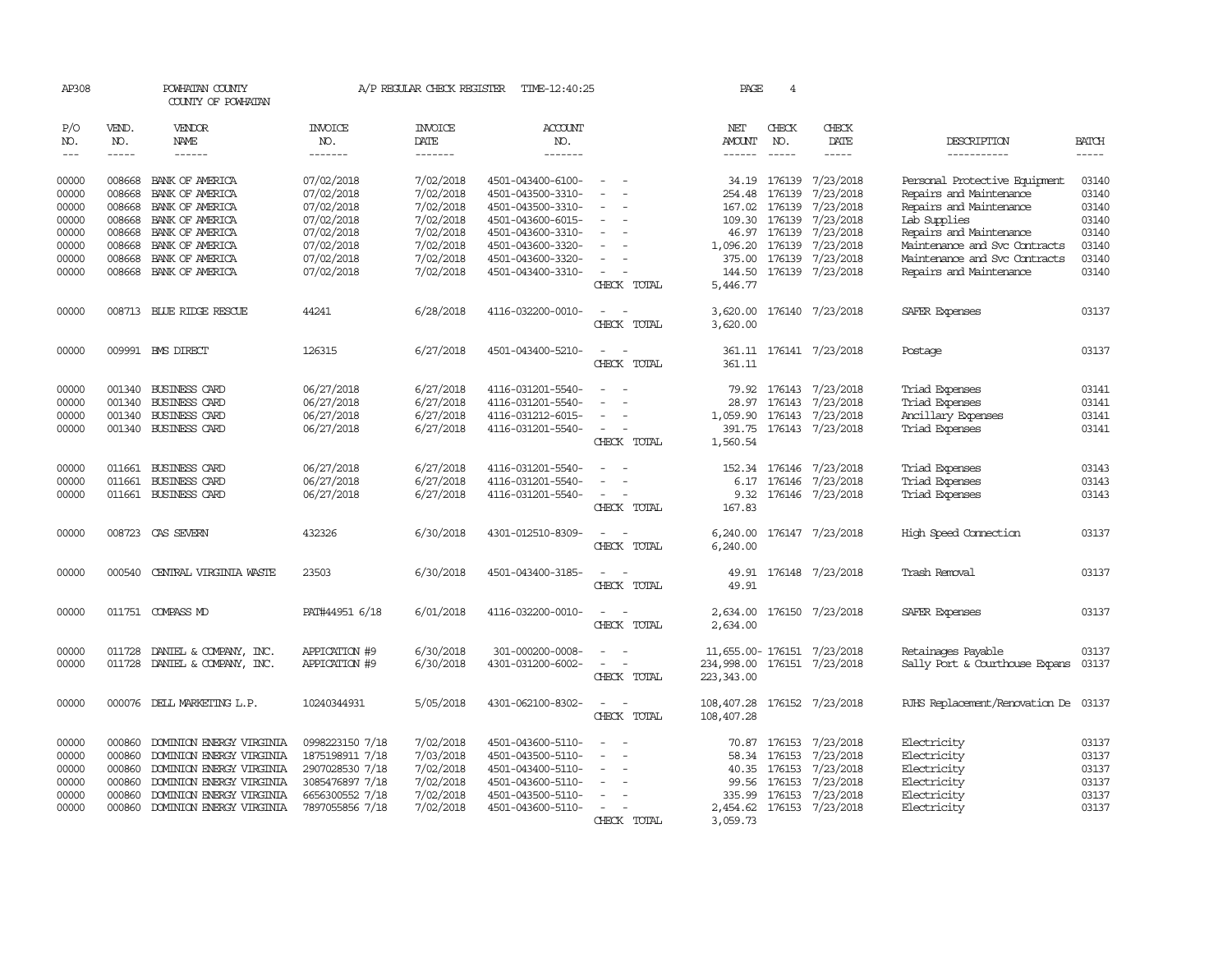| AP308                                              |                                                          | POWHATAN COUNTY<br>COUNTY OF POWHATAN                                                                                                              |                                                                      | A/P REGULAR CHECK REGISTER                                                 | TIME-12:40:25                                                                                                              |                                                                                           | PAGE                                                                             | 5                                              |                                                                            |                                                                                                                                                                                                    |                                                    |
|----------------------------------------------------|----------------------------------------------------------|----------------------------------------------------------------------------------------------------------------------------------------------------|----------------------------------------------------------------------|----------------------------------------------------------------------------|----------------------------------------------------------------------------------------------------------------------------|-------------------------------------------------------------------------------------------|----------------------------------------------------------------------------------|------------------------------------------------|----------------------------------------------------------------------------|----------------------------------------------------------------------------------------------------------------------------------------------------------------------------------------------------|----------------------------------------------------|
| P/O<br>NO.<br>$\frac{1}{2}$                        | VEND.<br>NO.<br>$- - - - -$                              | VENDOR<br><b>NAME</b><br>------                                                                                                                    | INVOICE<br>NO.<br>-------                                            | <b>INVOICE</b><br>DATE<br>-------                                          | ACCOUNT<br>NO.<br>-------                                                                                                  |                                                                                           | NET<br>AMOUNT<br>$- - - - - -$                                                   | CHECK<br>NO.<br>$\frac{1}{2}$                  | CHECK<br>DATE<br>$- - - - -$                                               | DESCRIPTION<br>-----------                                                                                                                                                                         | <b>BATCH</b><br>-----                              |
| 00000                                              |                                                          | 000860 DOMINION ENERGY VIRGINIA                                                                                                                    | 9052426195 7/18                                                      | 7/02/2018                                                                  | 4501-043600-5110-                                                                                                          | $\sim$ 100 $\mu$<br>CHECK TOTAL                                                           | 46.76                                                                            |                                                | 46.76 176154 7/23/2018                                                     | Electricity                                                                                                                                                                                        | 03137                                              |
| 00000                                              |                                                          | 011269 ECS MID ATLANTIC, LLC                                                                                                                       | 670174                                                               | 7/11/2018                                                                  | 4301-031200-6002-                                                                                                          | $\sim$ $\sim$<br>CHECK TOTAL                                                              | 318.06                                                                           |                                                | 318.06 176155 7/23/2018                                                    | Sally Port & Courthouse Expans 03137                                                                                                                                                               |                                                    |
| 00000                                              |                                                          | 006510 EMERGENCY SERVICES                                                                                                                          | 292                                                                  | 7/05/2018                                                                  | 4120-032300-3110-                                                                                                          | $ -$<br>CHECK TOTAL                                                                       | 38, 176. 12                                                                      |                                                | 38,176.12 176157 7/23/2018                                                 | Contract Services-Daytime Cove 03137                                                                                                                                                               |                                                    |
| 00000                                              |                                                          | 009639 EMS MANAGEMENT &                                                                                                                            | 33642                                                                | 6/30/2018                                                                  | 4120-032300-5845-                                                                                                          | $\sim$<br>$\sim$<br>CHECK TOTAL                                                           | 1,997.63<br>1,997.63                                                             |                                                | 176158 7/23/2018                                                           | EMS Transport Third Party Bill 03137                                                                                                                                                               |                                                    |
| 00000<br>00000                                     |                                                          | 010924 MITCHELL PEST<br>010924 MITCHELL PEST                                                                                                       | 111713<br>111714                                                     | 6/12/2018<br>6/12/2018                                                     | 4501-043600-3142-<br>4501-043600-3142-                                                                                     | $\equiv$<br>CHECK TOTAL                                                                   | 95.00<br>95.00<br>190.00                                                         |                                                | 176167 7/23/2018<br>176167 7/23/2018                                       | Professional Services - Sewer<br>Professional Services - Sewer                                                                                                                                     | 03138<br>03138                                     |
| 00000<br>00000                                     |                                                          | 011110 MOSELEY ARCHITECTS<br>011110 MOSELEY ARCHITECTS                                                                                             | 550394-033<br>550394-033                                             | 6/30/2018<br>6/30/2018                                                     | 4301-046000-8301-<br>4301-062100-8302-                                                                                     | $\sim$<br>$\sim$<br>CHECK TOTAL                                                           | 2,166.73<br>19,674.60<br>21,841.33                                               |                                                | 176171 7/23/2018<br>176171 7/23/2018                                       | Water Tower - Village Area<br>RJHS Replacement/Renovation De 03138                                                                                                                                 | 03138                                              |
| 00000                                              |                                                          | 012524 SOWERS, DAVID                                                                                                                               | RELEASE CASHEND                                                      | 7/12/2018                                                                  | 405-000200-0113-                                                                                                           | $\sim$<br>CHECK TOTAL                                                                     | 2,000.00<br>2,000.00                                                             |                                                | 176182 7/23/2018                                                           | David Sowers                                                                                                                                                                                       | 03139                                              |
| 00000<br>00000<br>00000<br>00000<br>00000<br>00000 | 001940<br>001940<br>001940<br>001940<br>001940<br>001940 | STANDBY SYSTEMS, INC.<br>STANDBY SYSTEMS, INC.<br>STANDBY SYSTEMS, INC.<br>STANDBY SYSTEMS, INC.<br>STANDBY SYSTEMS, INC.<br>STANDBY SYSTEMS, INC. | 06181312<br>06181313<br>06181314<br>06181352<br>06181353<br>06181354 | 6/28/2018<br>6/28/2018<br>6/28/2018<br>6/29/2018<br>6/29/2018<br>6/29/2018 | 4501-043600-3320-<br>4501-043600-3320-<br>4501-043600-3320-<br>4501-043600-3320-<br>4501-043600-3320-<br>4501-043600-3320- | $\overline{\phantom{a}}$<br>$\sim$<br>$\equiv$<br>$\overline{\phantom{a}}$<br>CHECK TOTAL | 160.00 176183<br>160.00<br>153.00 176183<br>150.00<br>160.00<br>153.00<br>936.00 | 176183<br>176183<br>176183<br>176183           | 7/23/2018<br>7/23/2018<br>7/23/2018<br>7/23/2018<br>7/23/2018<br>7/23/2018 | Maintenance and Svc Contracts<br>Maintenance and Svc Contracts<br>Maintenance and Svc Contracts<br>Maintenance and Svc Contracts<br>Maintenance and Svc Contracts<br>Maintenance and Svc Contracts | 03139<br>03139<br>03139<br>03139<br>03139<br>03139 |
| 00000<br>00000                                     | 011988<br>011988                                         | SUMMIT MEDIA LLC<br>SUMIT MEDIA LLC                                                                                                                | 848-9103<br>889-3467                                                 | 6/30/2018<br>6/30/2018                                                     | 4116-032200-0010-<br>4116-032200-0010-                                                                                     | $\equiv$<br>CHECK TOTAL                                                                   | 1,650.00<br>99.00<br>1,749.00                                                    |                                                | 176184 7/23/2018<br>176184 7/23/2018                                       | SAFER Expenses<br>SAFER Expenses                                                                                                                                                                   | 03139<br>03139                                     |
| 00000<br>00000                                     |                                                          | 007415 VIRGINIA UTILITY<br>007415 VIRGINIA UTILITY                                                                                                 | 06180357<br>06180357                                                 | 6/30/2018<br>6/30/2018                                                     | 4501-043500-3140-<br>4501-043600-3142-                                                                                     | $\sim$<br>CHECK TOTAL                                                                     | 87.65                                                                            |                                                | 43.83 176188 7/23/2018<br>43.82 176188 7/23/2018                           | Professional Services - Water<br>Professional Services - Sewer                                                                                                                                     | 03139<br>03139                                     |
| 00000<br>00000<br>00000<br>00000                   | 006175<br>006175                                         | 006175 ADAMS OIL COMPANY, INC.<br>ADAMS OIL COMPANY, INC.<br>ADAMS OIL COMPANY, INC.<br>006175 ADAMS OIL COMPANY, INC.                             | 22702<br>22703<br>22706<br>22707                                     | 6/12/2018<br>6/27/2018<br>6/27/2018<br>6/27/2018                           | 4501-043400-6008-<br>4501-043400-6008-<br>4501-043400-6008-<br>4501-043400-6008-                                           | $\sim$<br>CHECK TOTAL                                                                     | 746.73                                                                           | 185.07 176191<br>71.02 176191<br>465.64 176191 | 7/26/2018<br>7/26/2018<br>7/26/2018<br>25.00 176191 7/26/2018              | Gas/Grease/Oil/Vehicle Repairs<br>Gas/Grease/Oil/Vehicle Repairs<br>Gas/Grease/Oil/Vehicle Repairs<br>Gas/Grease/Oil/Vehicle Repairs                                                               | 03145<br>03145<br>03145<br>03145                   |
| 00000<br>00000                                     |                                                          | 007436 AQUA VIRGINIA, INC.<br>007436 AQUA VIRGINIA, INC.                                                                                           | 0574661 6/5-7/5<br>1188328 6/5-7/5                                   | 7/09/2018<br>7/09/2018                                                     | 4501-043400-5130-<br>4501-043600-5130-                                                                                     | $\equiv$<br>$\equiv$<br>CHECK TOTAL                                                       | 20.83<br>16.75<br>37.58                                                          | 176195                                         | 7/26/2018<br>176195 7/26/2018                                              | Water<br>Water - Sewer Facilities                                                                                                                                                                  | 03145<br>03145                                     |
| 00000<br>00000                                     | 011728                                                   | DANIEL & COMPANY, INC.<br>011728 DANIEL & COMPANY, INC.                                                                                            | 18<br>18                                                             | 6/30/2018<br>6/30/2018                                                     | 301-000200-0008-<br>4301-042000-8301-                                                                                      | CHECK TOTAL                                                                               | 135,050.00<br>12,005.00<br>147,055.00                                            |                                                | 176202 7/26/2018<br>176202 7/26/2018                                       | Retainages Payable<br>Joint Maintenance Garage                                                                                                                                                     | 03145<br>03145                                     |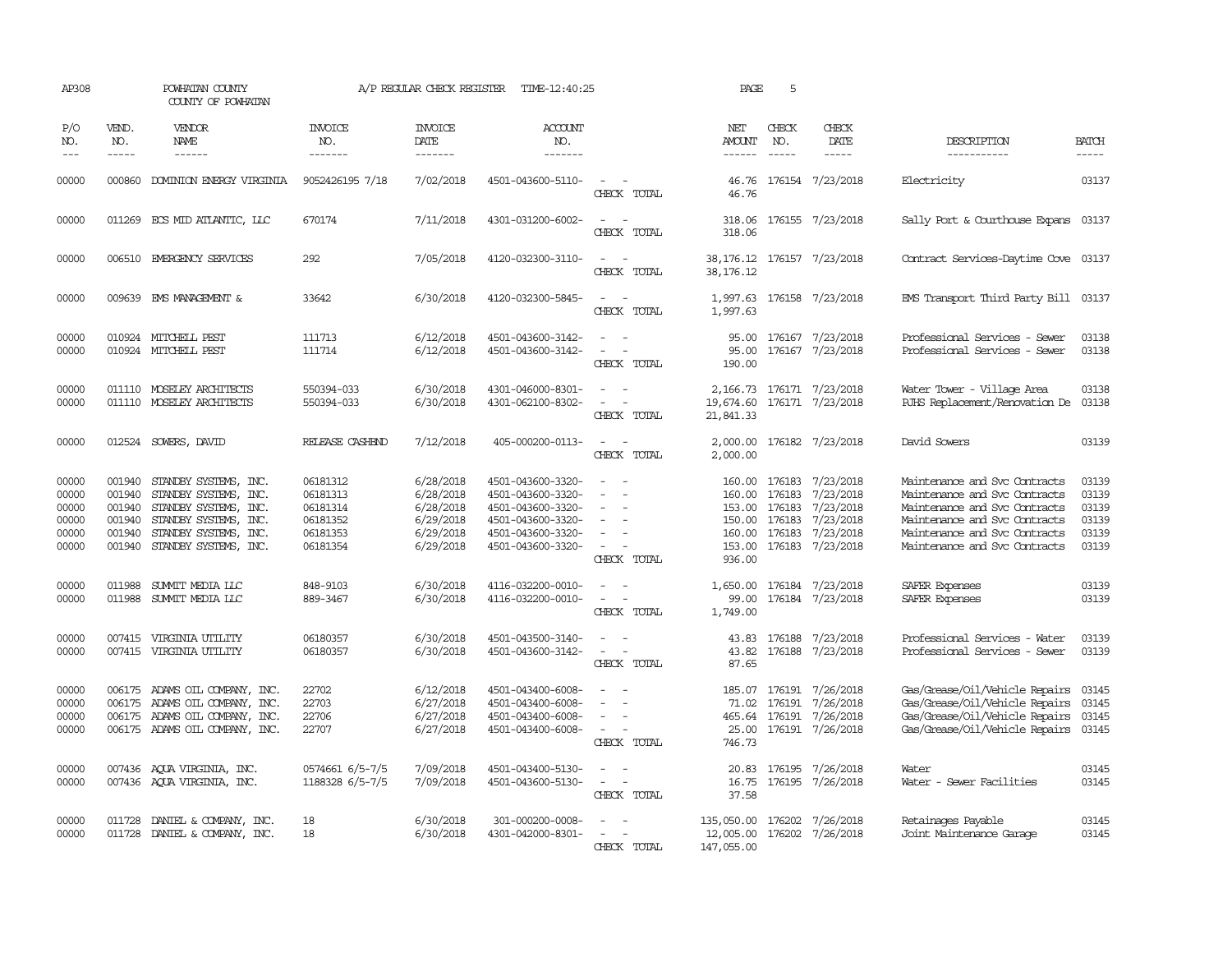| AP308                                                                                  | POWHATAN COUNTY<br>COUNTY OF POWHATAN                                        |                                                                                                                                                                                                                                                                                                                                                                          | A/P REGULAR CHECK REGISTER                       | TIME-12:40:25                                                                                                                  | PAGE                                                                                                                                                                                                           | 6                                                                                                                           |                                                                                                            |                                                                                |                                                                                                                                |                                                                                                                                                                                                                                                                                                                                        |                                                                                        |
|----------------------------------------------------------------------------------------|------------------------------------------------------------------------------|--------------------------------------------------------------------------------------------------------------------------------------------------------------------------------------------------------------------------------------------------------------------------------------------------------------------------------------------------------------------------|--------------------------------------------------|--------------------------------------------------------------------------------------------------------------------------------|----------------------------------------------------------------------------------------------------------------------------------------------------------------------------------------------------------------|-----------------------------------------------------------------------------------------------------------------------------|------------------------------------------------------------------------------------------------------------|--------------------------------------------------------------------------------|--------------------------------------------------------------------------------------------------------------------------------|----------------------------------------------------------------------------------------------------------------------------------------------------------------------------------------------------------------------------------------------------------------------------------------------------------------------------------------|----------------------------------------------------------------------------------------|
| P/O<br>NO.<br>$---$                                                                    | VEND.<br>NO.                                                                 | VENDOR<br>NAME<br>$- - - - - -$                                                                                                                                                                                                                                                                                                                                          | INVOICE<br>NO.<br>-------                        | <b>INVOICE</b><br>DATE<br>$- - - - - - -$                                                                                      | ACCOUNT<br>NO.<br>$- - - - - - -$                                                                                                                                                                              |                                                                                                                             | NET<br>AMOUNT<br>------                                                                                    | CHECK<br>NO.<br>$\frac{1}{2}$                                                  | CHECK<br>DATE<br>$- - - - -$                                                                                                   | DESCRIPTION<br>-----------                                                                                                                                                                                                                                                                                                             | <b>BATCH</b><br>-----                                                                  |
| 00000                                                                                  |                                                                              | 011149 HERTLESS BROTHERS                                                                                                                                                                                                                                                                                                                                                 | 11034                                            | 7/12/2018                                                                                                                      | 4301-014300-0003-                                                                                                                                                                                              | $\sim$ $ \sim$<br>CHECK TOTAL                                                                                               | 31,000.00 176219 7/26/2018<br>31,000.00                                                                    |                                                                                |                                                                                                                                | Human Services Roof                                                                                                                                                                                                                                                                                                                    | 03146                                                                                  |
| 00000<br>00000                                                                         |                                                                              | 011701 KENBRIDGE CONSTRUCTION<br>011701 KENBRIDGE CONSTRUCTION                                                                                                                                                                                                                                                                                                           | APPLICATION #19<br>APPLICATION #19               | 6/30/2018<br>6/30/2018                                                                                                         | 301-000200-0008-<br>4301-062100-8302-                                                                                                                                                                          | $\overline{\phantom{a}}$<br>CHECK TOTAL                                                                                     | 41,431.77-176223 7/26/2018<br>828,635.36 176223 7/26/2018<br>787, 203.59                                   |                                                                                |                                                                                                                                | Retainages Payable<br>RJHS Replacement/Renovation De                                                                                                                                                                                                                                                                                   | 03146<br>03146                                                                         |
| 00000                                                                                  |                                                                              | 008908 MARYLAND BIOCHEMICAL                                                                                                                                                                                                                                                                                                                                              | <b>5LL1132</b>                                   | 5/23/2018                                                                                                                      | 4501-043600-3310-                                                                                                                                                                                              | $ -$<br>CHECK TOTAL                                                                                                         | 1,707.21                                                                                                   |                                                                                | 1,707.21 176225 7/26/2018                                                                                                      | Repairs and Maintenance                                                                                                                                                                                                                                                                                                                | 03146                                                                                  |
| 00000                                                                                  |                                                                              | 011521 RAINBOW GROUP LLC                                                                                                                                                                                                                                                                                                                                                 | 0488930-IN                                       | 4/16/2018                                                                                                                      | 4301-071120-0005-                                                                                                                                                                                              | CHECK TOTAL                                                                                                                 | 1,198.00                                                                                                   |                                                                                | 1,198.00 176232 7/26/2018                                                                                                      | Baseball Mound Replacement                                                                                                                                                                                                                                                                                                             | 03145                                                                                  |
| 00000                                                                                  |                                                                              | 007450 THOMSON REUTERS -                                                                                                                                                                                                                                                                                                                                                 | 838480833                                        | 7/01/2018                                                                                                                      | 4116-021100-6012-                                                                                                                                                                                              | CHECK TOTAL                                                                                                                 | 404.32                                                                                                     |                                                                                | 404.32 176241 7/26/2018                                                                                                        | Law Library Expenses                                                                                                                                                                                                                                                                                                                   | 03146                                                                                  |
| 00000<br>00000                                                                         |                                                                              | 007033 A.M. DAVIS, INC.<br>007033 A.M. DAVIS, INC.                                                                                                                                                                                                                                                                                                                       | 01S2170920<br>01S2170930                         | 7/10/2018<br>7/10/2018                                                                                                         | 4501-043400-3310-<br>4501-043400-3310-                                                                                                                                                                         | $\sim$<br>$\overline{\phantom{a}}$<br>CHECK TOTAL                                                                           | 347.51                                                                                                     |                                                                                | 173.81 176248 7/27/2018<br>173.70 176248 7/27/2018                                                                             | Repairs and Maintenance<br>Repairs and Maintenance                                                                                                                                                                                                                                                                                     | 03148<br>03148                                                                         |
| 00000<br>00000<br>00000<br>00000<br>00000<br>00000<br>00000<br>00000<br>00000<br>00000 | 009183<br>009183<br>009183<br>009183<br>009183<br>009183<br>009183<br>009183 | AIR, WATER & SOIL LABORA-<br>AIR, WATER & SOIL LABORA- V18004721<br>009183 AIR, WATER & SOIL LABORA- V18004775<br>AIR, WATER & SOIL LABORA- V18004781<br>AIR, WATER & SOIL LABORA-<br>AIR, WATER & SOIL LABORA- V18004813<br>AIR, WATER & SOIL LABORA-<br>AIR, WATER & SOIL LABORA-<br>AIR, WATER & SOIL LABORA- V18004889<br>009183 AIR, WATER & SOIL LABORA- V18004916 | V18004720<br>V18004782<br>V18004820<br>V18004821 | 7/10/2018<br>7/10/2018<br>7/11/2018<br>7/12/2018<br>7/12/2018<br>7/12/2018<br>7/12/2018<br>7/12/2018<br>7/17/2018<br>7/17/2018 | 4501-043600-3142-<br>4501-043600-3142-<br>4501-043500-3140-<br>4501-043600-3142-<br>4501-043600-3142-<br>4501-043500-3140-<br>4501-043600-3142-<br>4501-043600-3142-<br>4501-043600-3142-<br>4501-043600-3142- | $\equiv$<br>$\sim$<br>$\sim$<br>$\overline{\phantom{a}}$<br>$\equiv$<br>$\sim$<br>CHECK TOTAL                               | 108.80 176250<br>40.00<br>105.60<br>326.00 176250<br>40.00<br>40.00<br>132.00 176250<br>265.20<br>1,209.40 | 87.00 176250<br>176250<br>64.80 176250<br>176250<br>176250<br>176250<br>176250 | 7/27/2018<br>7/27/2018<br>7/27/2018<br>7/27/2018<br>7/27/2018<br>7/27/2018<br>7/27/2018<br>7/27/2018<br>7/27/2018<br>7/27/2018 | Professional Services - Sewer<br>Professional Services - Sewer<br>Professional Services - Water<br>Professional Services - Sewer<br>Professional Services - Sewer<br>Professional Services - Water<br>Professional Services - Sewer<br>Professional Services - Sewer<br>Professional Services - Sewer<br>Professional Services - Sewer | 03148<br>03148<br>03148<br>03148<br>03148<br>03148<br>03148<br>03148<br>03148<br>03148 |
| 00000                                                                                  |                                                                              | 009183 AIR, WATER & SOIL LABORA- V18004917                                                                                                                                                                                                                                                                                                                               |                                                  | 7/17/2018                                                                                                                      | 4501-043600-3142-                                                                                                                                                                                              | $\frac{1}{2} \left( \frac{1}{2} \right) \left( \frac{1}{2} \right) = \frac{1}{2} \left( \frac{1}{2} \right)$<br>CHECK TOTAL | 362.40                                                                                                     |                                                                                | 362.40 176251 7/27/2018                                                                                                        | Professional Services - Sewer                                                                                                                                                                                                                                                                                                          | 03148                                                                                  |
| 00000                                                                                  |                                                                              | 012540 BIG TEX TRAILER WORLD, INC 44409086                                                                                                                                                                                                                                                                                                                               |                                                  | 7/07/2018                                                                                                                      | 4120-032200-8215-                                                                                                                                                                                              | CHECK TOTAL                                                                                                                 | 3,200.00                                                                                                   |                                                                                | 3,200.00 176255 7/27/2018                                                                                                      | State Dept of Fire Programs Fu 03148                                                                                                                                                                                                                                                                                                   |                                                                                        |
| 00000                                                                                  |                                                                              | 010957 CARROLL, SCOTT                                                                                                                                                                                                                                                                                                                                                    | PER DIEM 8/18                                    | 7/06/2018                                                                                                                      | 4501-043400-5540-                                                                                                                                                                                              | CHECK TOTAL                                                                                                                 | 231.50                                                                                                     |                                                                                | 231.50 176259 7/27/2018                                                                                                        | Conferences & Training                                                                                                                                                                                                                                                                                                                 | 03148                                                                                  |
| 00000<br>00000                                                                         | 006965<br>006965                                                             | CINIAS CORPORATION<br>CINIAS CORPORATION                                                                                                                                                                                                                                                                                                                                 | 143414934<br>143418907                           | 7/04/2018<br>7/11/2018                                                                                                         | 4501-043400-6011-<br>4501-043400-6011-                                                                                                                                                                         | $\sim$<br>CHECK TOTAL                                                                                                       | 97.22<br>197.94                                                                                            |                                                                                | 100.72 176261 7/27/2018<br>176261 7/27/2018                                                                                    | Uniforms<br>Uniforms                                                                                                                                                                                                                                                                                                                   | 03148<br>03148                                                                         |
| 00000                                                                                  |                                                                              | 000076 DELL MARKETING L.P.                                                                                                                                                                                                                                                                                                                                               | 10254621286                                      | 7/17/2018                                                                                                                      | 4301-032200-0005-                                                                                                                                                                                              | $\frac{1}{2} \left( \frac{1}{2} \right) \left( \frac{1}{2} \right) = \frac{1}{2} \left( \frac{1}{2} \right)$<br>CHECK TOTAL | 5,470.66                                                                                                   |                                                                                | 5,470.66 176265 7/27/2018                                                                                                      | CAD System                                                                                                                                                                                                                                                                                                                             | 03148                                                                                  |
| 00000<br>00000                                                                         |                                                                              | 011348 NERO, EMMA<br>011348 NERO, EMMA                                                                                                                                                                                                                                                                                                                                   | RETIREMENT PRTY<br>RETIREMENT PRIY               | 7/10/2018<br>7/10/2018                                                                                                         | 4116-031212-6015-<br>4116-031212-6015-                                                                                                                                                                         | CHECK TOTAL                                                                                                                 | 38.92                                                                                                      |                                                                                | 26.28 176281 7/27/2018<br>12.64 176281 7/27/2018                                                                               | Ancillary Expenses<br>Ancillary Expenses                                                                                                                                                                                                                                                                                               | 03148<br>03148                                                                         |